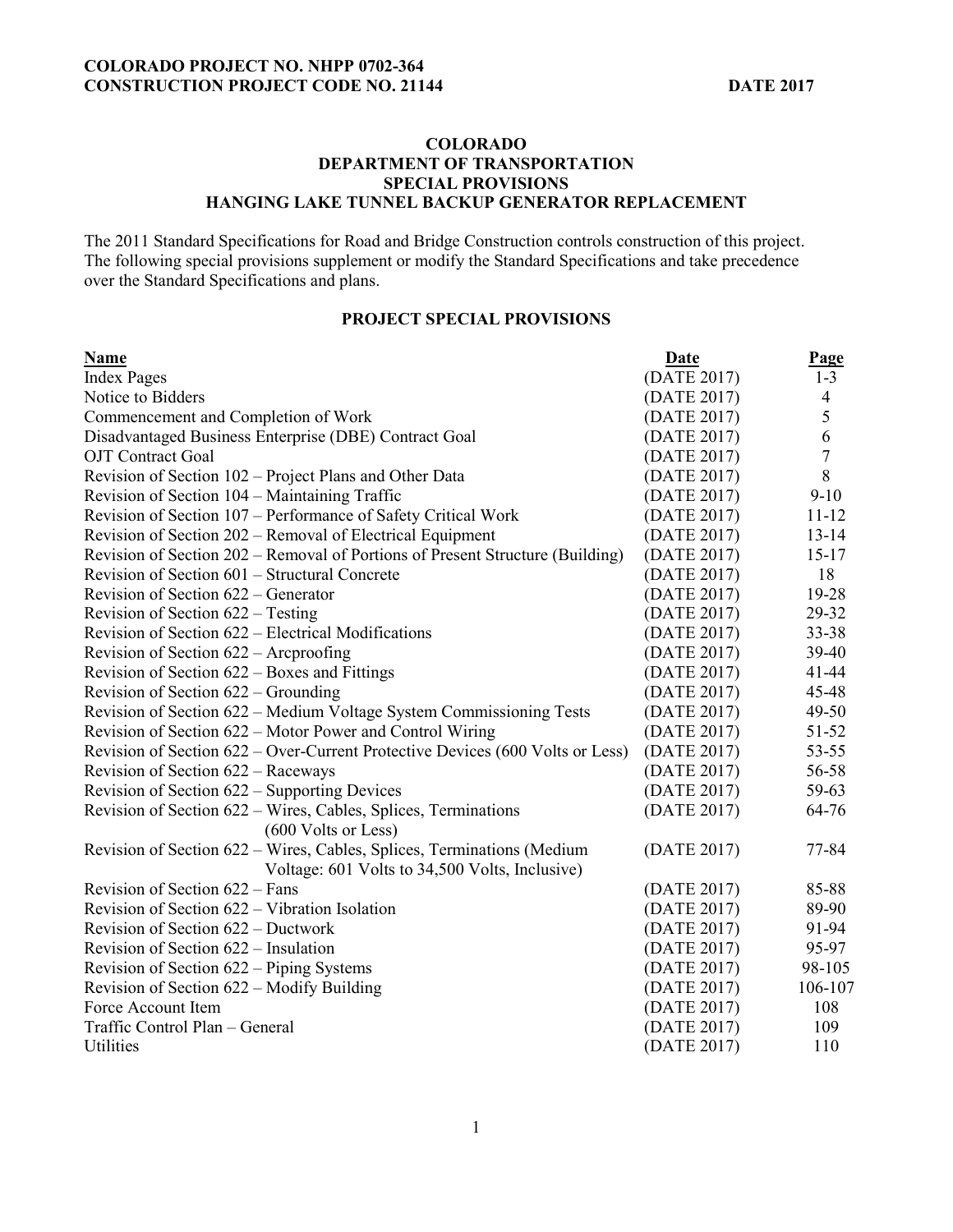**No.** 

# **COLORADO DEPARTMENT OF TRANSPORTATION SPECIAL PROVISIONS HANGING LAKE TUNNEL BACKUP GENERATOR REPLACEMENT STANDARD SPECIAL PROVISIONS**

| Name                                                                            | Date                 | of Pages       |
|---------------------------------------------------------------------------------|----------------------|----------------|
| Revision of Sections 101, 508, 614, and 710 – Treated Timber                    | (July 31, 2014)      | 1              |
| Revision of Section 101 and 630 – Construction Zone Traffic Control             | (April 30, 2015)     | $\overline{c}$ |
| Revision of Section 102 – Contents of Proposal Forms                            | (April 9, 2015)      | $\mathbf{1}$   |
| Revision of Section 103 – Colorado Resident Bid Preference                      | (February 3, 2011)   | $\mathbf{1}$   |
| Revision of Section 105 – Construction Surveying                                | (July 31, 2014)      | $\mathbf{1}$   |
| Revision of Section 105 – Disputes and Claims for Contract Adjustments          | (August 11, 2016)    | 33             |
| Revision of Section 105 – Violation of Working Time Limitation                  | (February 3, 2011)   | $\mathbf{1}$   |
| Revision of Section 106 – Buy America Requirements                              | (November 6, 2014)   | $\mathbf{1}$   |
| Revision of Section 106 – Certificates of Compliance and Certified Test Reports | (February 3, 2011)   | $\mathbf{1}$   |
| Revision of Section 106 - Material Sources                                      | (October 31, 2013)   | $\mathbf{1}$   |
| Revision of Section 106 – Supplier List                                         | (January 30, 2014)   | $\mathbf{1}$   |
| Revision of Section 107 - Responsibility for Damage Claims,                     | (February 3, 2011)   | $\mathbf{1}$   |
| Insurance Types, and Coverage Limits                                            |                      |                |
| Revision of Section 107 – Warning Lights for Work Vehicles and Equipment        | (January 30, 2014)   | $\mathbf{1}$   |
| Revision of Section 108 – Delay and Extension of Contract Time                  | (April 30, 2015)     | $\overline{2}$ |
| Revision of Section 108 - Holiday Weekend                                       | (February 18, 2016)  | $\mathbf{1}$   |
| Revision of Section 108 - Liquidated Damages                                    | (October 29, 2015)   | $\mathbf{1}$   |
| Revision of Section 108 – Notice to Proceed                                     | (July 31, 2014)      | $\mathbf{1}$   |
| Revision of Section 108 – Project Schedule                                      | (July 31, 2014)      | 6              |
| Revision of Section 108 – Subletting of Contract                                | (January 31, 2013)   | $\mathbf{1}$   |
| Revision of Section 108 - Payment Schedule (Single Fiscal Year)                 | (April 30, 2015)     | 1              |
| Revision of Section 109 - Compensation for Compensable Delays                   | (May 5, 2011)        | $\mathbf{1}$   |
| Revision of Section 109 – Fuel Cost Adjustment                                  | (February 3, 2011)   | $\overline{c}$ |
| Revision of Section 109 – Measurement of Quantities                             | (February 3, 2011)   | $\,1$          |
| Revision of Section 109 – Measurement of Water                                  | (January 06, 2012)   | $\mathbf{1}$   |
| Revision of Section 109 – Prompt Payment                                        | (January 20, 2017)   | $\mathbf{1}$   |
| Revision of Section 109 – Scales                                                | (October 29, 2015)   | $\mathbf{1}$   |
| Revision of Section 208 – Erosion Control                                       | (September 22, 2016) | 23             |
| Revision of Section 250 – Environmental, Health and Safety Management           | (January 15, 2015)   | 14             |
| Revision of Section 401 – Composition of Mixtures – Voids Acceptance            | (February 3, 2011)   | $\mathbf{1}$   |
| Revision of Section 601 – Class B, BZ, D, DT, and P Concrete                    | (February 18, 2016)  | $\sqrt{2}$     |
| Revision of Section 601 – Concrete Batching                                     | (February 3, 2011)   | $\mathbf{1}$   |
| Revision of Section 601 – Concrete Finishing                                    | (February 3, 2011)   | $\mathbf{1}$   |
| Revision of Section 601 – Concrete Slump Acceptance                             | (October 29, 2015)   | $\mathbf{1}$   |
| Revision of Section 601 – Fiber-Reinforced Concrete                             | (February 18, 2016)  | $\mathbf{I}$   |
| Revision of Section $601 - QC$ Testing Requirements for Structural Concrete     | (May 8, 2014)        |                |
| Revision of Section 601 – Structural Concrete Strength Acceptance               | (April 30, 2015)     | 1              |
| Revision of Sections 601 and 701 – Cements and Pozzolans                        | (November 6, 2014)   | 4              |
| Revision of Sections 630 and 713 – Retroreflective Sheeting                     | (January 12, 2017)   | $\overline{c}$ |
| Revision of Section 703 – Concrete Aggregate                                    | (July 28, 2011)      | $\mathbf{1}$   |
| Revision of Section 709 – Epoxy Coated Reinforcing Bars                         | (February 18, 2016)  | $\mathbf{1}$   |
| Revision of Section 712 – Water for Mixing or Curing Concrete                   | (February 3, 2011)   | $\mathbf{l}$   |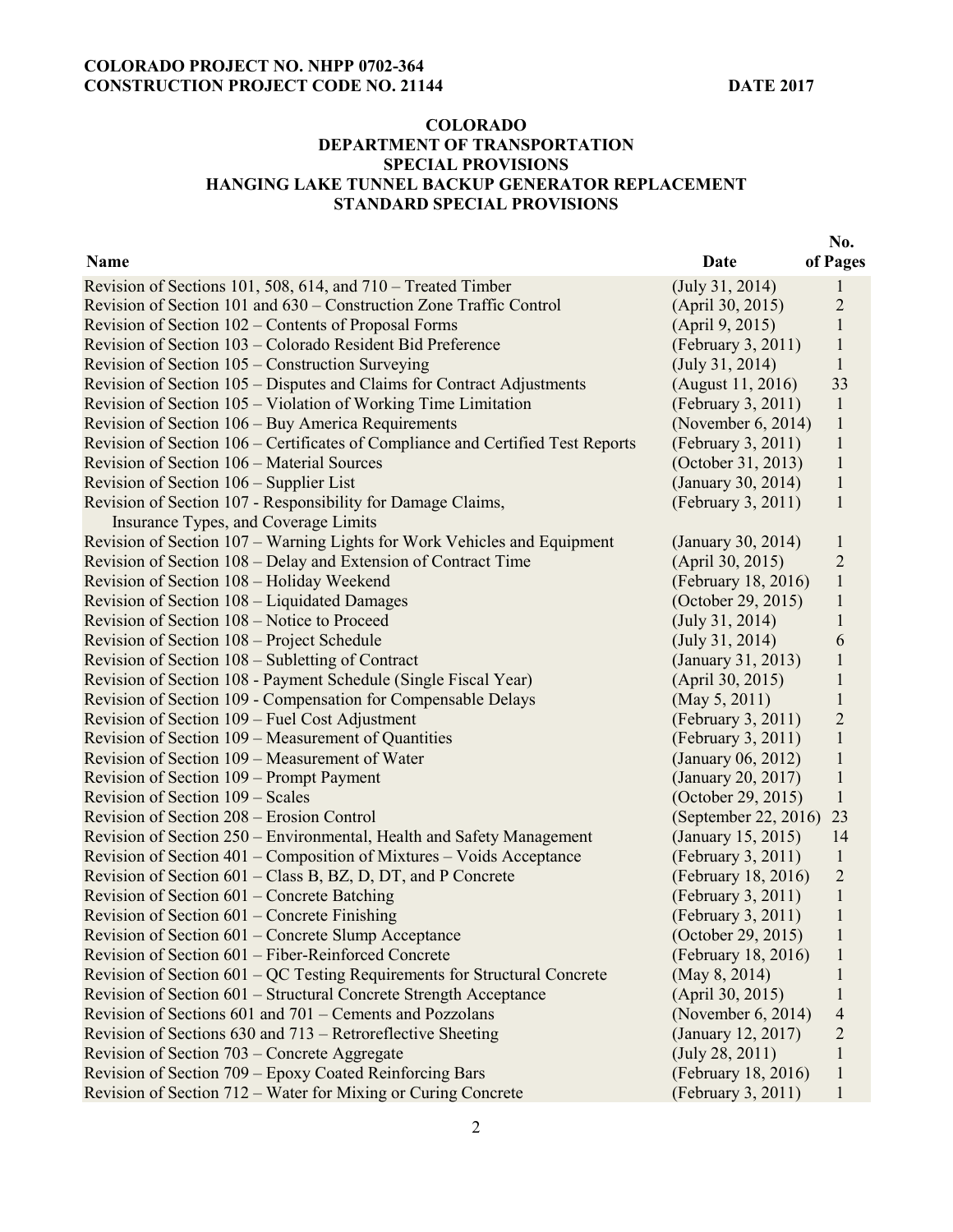### **-2-**

# **COLORADO DEPARTMENT OF TRANSPORTATION SPECIAL PROVISIONS HANGING LAKE TUNNEL BACKUP GENERATOR REPLACEMENT STANDARD SPECIAL PROVISIONS**

| Name                                                              | Date               | No.<br>of Pages |
|-------------------------------------------------------------------|--------------------|-----------------|
| Affirmative Action Requirements – Equal Employment Opportunity    | (February 3, 2011) | 10              |
| Disadvantaged Business Enterprise (DBE) Requirements              | (January 20, 2017) | 6               |
| Minimum Wages, Colorado,                                          | (January 6, 2017)  | 8               |
| U.S. Department of Labor General Decision Number CO170023,        |                    |                 |
| Highway Construction for Eagle, Garfield, Grand, Jackson, Lake,   |                    |                 |
| Moffat, Pitkin, Rio Blanco, Routt and Summit counties.            |                    |                 |
| On the Job Training                                               | (July 29, 2011)    | 3               |
| Partnering Program                                                | (February 3, 2011) | 1               |
| Required Contract Provisions - Federal-Aid Construction Contracts | (October 20, 2016) | 14              |
| Special Construction Requirements, Fire Protection Plan           | (November 1, 2012) | $\overline{2}$  |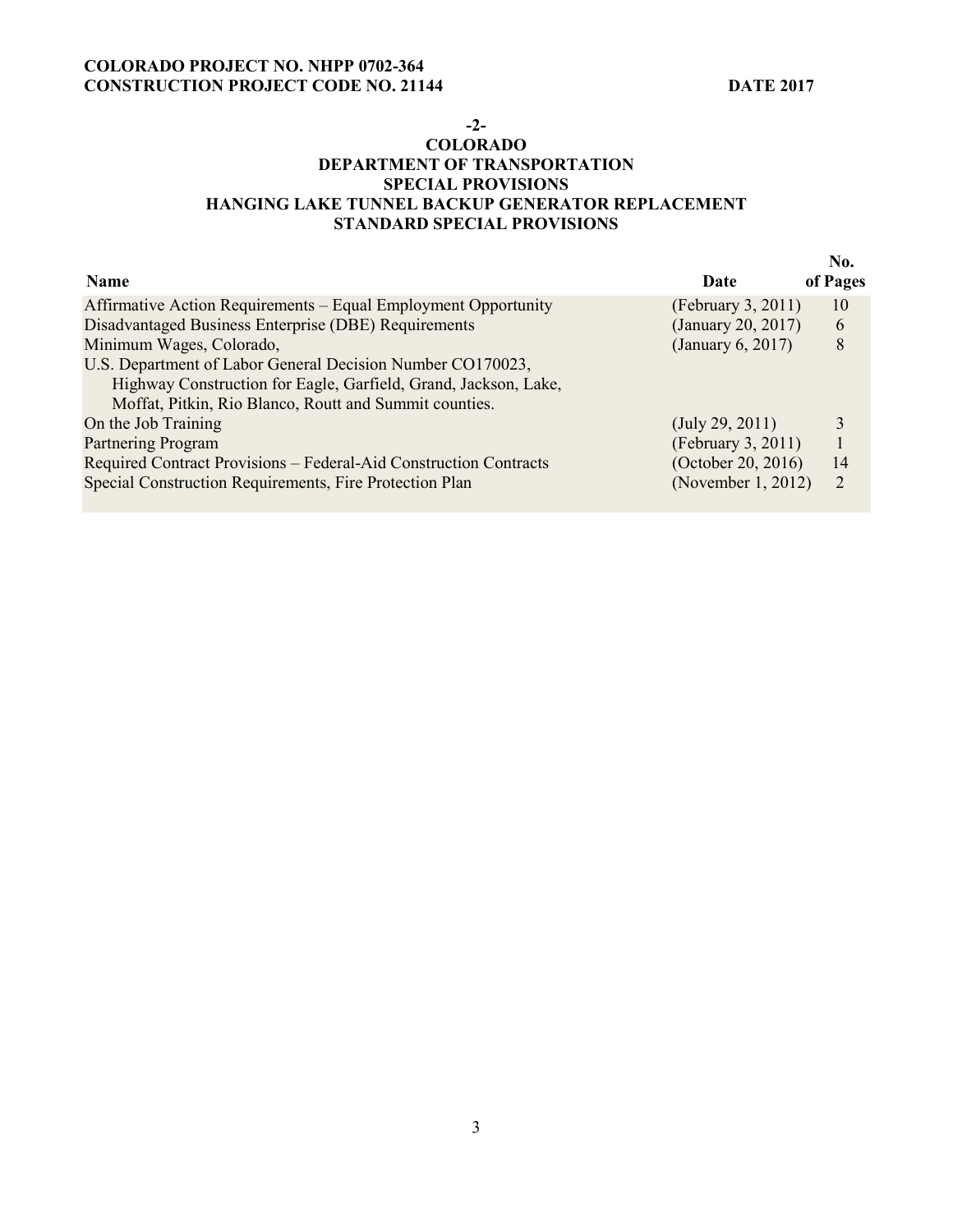# **NOTICE TO BIDDERS**

The proposal guaranty shall be a certified check, cashier's check, or bid bond in the amount of 5 percent of the Contractor's total bid.

Pursuant to subsections 102.04 and 102.05, it is recommended that bidders on this project review the work site and plan details with an authorized Department representative. Prospective bidders shall contact one of the following listed authorized Department representatives at least 12 hours in advance of the time they wish to go over the project.

| Program Engineer -  | Martha Miller                                       |
|---------------------|-----------------------------------------------------|
|                     | P.O. Box 2107                                       |
|                     | Eagle, CO 81631                                     |
|                     | Office Phone: 970-328-9933                          |
| Resident Engineer - | Pete Lombardi                                       |
|                     | P.O. Box 2107                                       |
|                     | Eagle, CO 81631                                     |
|                     | Office Phone: 970-328-9962                          |
| Project Engineer -  | David Tedrow                                        |
|                     | P.O. Box 2236                                       |
|                     | Frisco, CO 80443                                    |
|                     | Office Phone: 303-512-5611 Cell Phone: 970-485-2527 |

The above referenced individuals are the only representatives of the Department with authority to provide any information, clarification, or interpretation regarding the plans, specifications, and any other contract documents or requirements.

A mandatory pre bid conference will be held on  $\frac{Friday}{xxx} \frac{x^{\text{th}}}{2017}$  beginning at 10:00 am at the CDOT Hanging Lake Tunnel Complex, location??. Bids will be accepted only from pre-qualified bidders who attend the mandatory pre-bid conference.

Questions received from bidders along with CDOT responses will be posted on the following CDOT web site as they become available: https://www.codot.gov/business/bidding/future-bidding-opportunities

If the bidder has a question or requests clarification that involves the bidder's innovative or proprietary means and methods, phasing, scheduling, or other aspects of construction of the project, the Project Engineer will direct the bidder to contact the Resident Engineer directly to address the question or clarification. The Resident Engineer will keep the bidder's innovation confidential and will not share this information with other bidders.

The Resident Engineer will determine whether questions are innovative or proprietary in nature. If the Resident Engineer determines that a question does not warrant confidentiality, the bidder may withdraw the question. If the bidder withdraws the question, the Resident Engineer will not answer the question and the question will not be documented on the CDOT web site. If the bidder does not withdraw the question, the question will be answered, and both the question and CDOT answer will be posted on the web site. If the Resident Engineer agrees that a question warrants confidentiality, the Resident Engineer will answer the question, and keep both question and answer confidential. CDOT will keep a record of both question and answer in their confidential file.

All questions shall be directed to the CDOT contacts listed above no later than 7:00 A.M. Monday of the week of bid opening. Final questions and answers will be posted no later than Tuesday morning of bid opening week. Questions and answers shall be used for reference only and shall not be considered part of the Contract.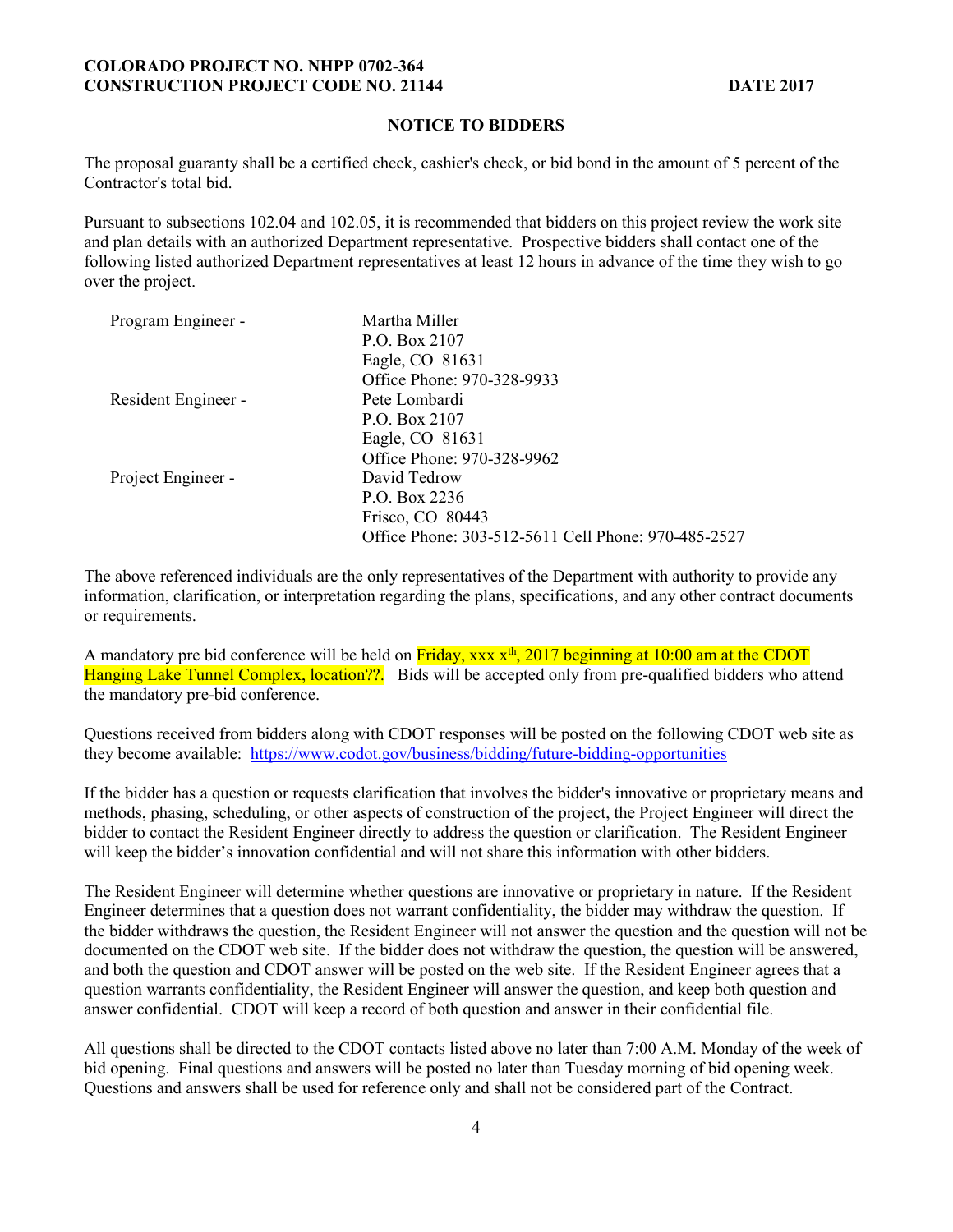# **COMMENCEMENT AND COMPLETION OF WORK CALENDAR DATE**

The Contractor shall commence work under the Contract on or before the 15<sup>th</sup> day following Contract execution or the 30th day following the date of award, whichever comes later, unless such time for beginning the work is changed by the Chief Engineer in the "Notice to Proceed." The Contractor shall complete all work within 170 calendar days in accordance with the "Notice to Proceed."

Stockpiling of materials before the beginning date is subject to the Engineer's approval. If such approval is given, stockpiled material will be paid for in accordance with Sections l09 and 626.

The Generator shall not be out of service for more than 30 total consecutive days, and the Generator replacement work shall fall within the period from June 1 to September 30. This includes removing the existing Generator and connections, installing the new Generator and installing the piping and electrical connections for the new Generator. Short duration outages for preparation prior to this 30 day allowance are subject to engineer approval.

Section 108 of the Standard Specifications is hereby revised for this project as follows:

Subsection 108.03 shall include the following:

Salient features for this project are:

- (1) Mobilization
- (2) Generator Procurement
- (3) Structure Modifications
- (4) Remove/Install Exhaust Piping
- (5) Remove/Install Remote Radiator
- (6) Remove/Install Remote Radiator Piping
- (7) Remoe/Install Fans and HVAC Ductwork
- (8) Remove/Replace Generator
- (9) Testing and Acceptance
- (10) Punch list, Cleanup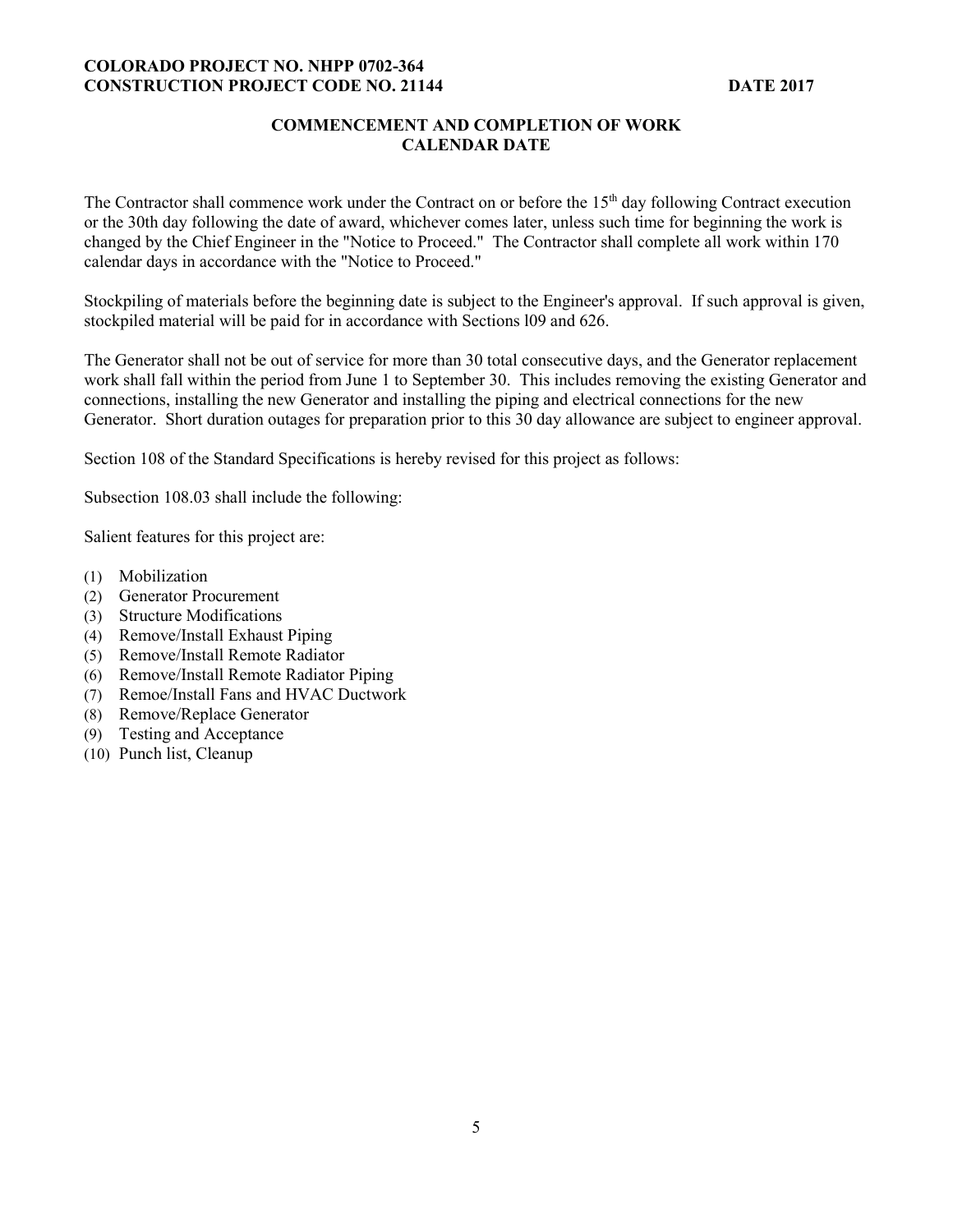# **DISADVANTAGED BUSINESS ENTERPRISE (DBE) CONTRACT GOAL**

This is a federally-assisted construction project. As described in the CDOT DBE Standard Special Provision, the Bidder shall make good faith efforts to meet the following contract goal:

xxx Percent DBE participation.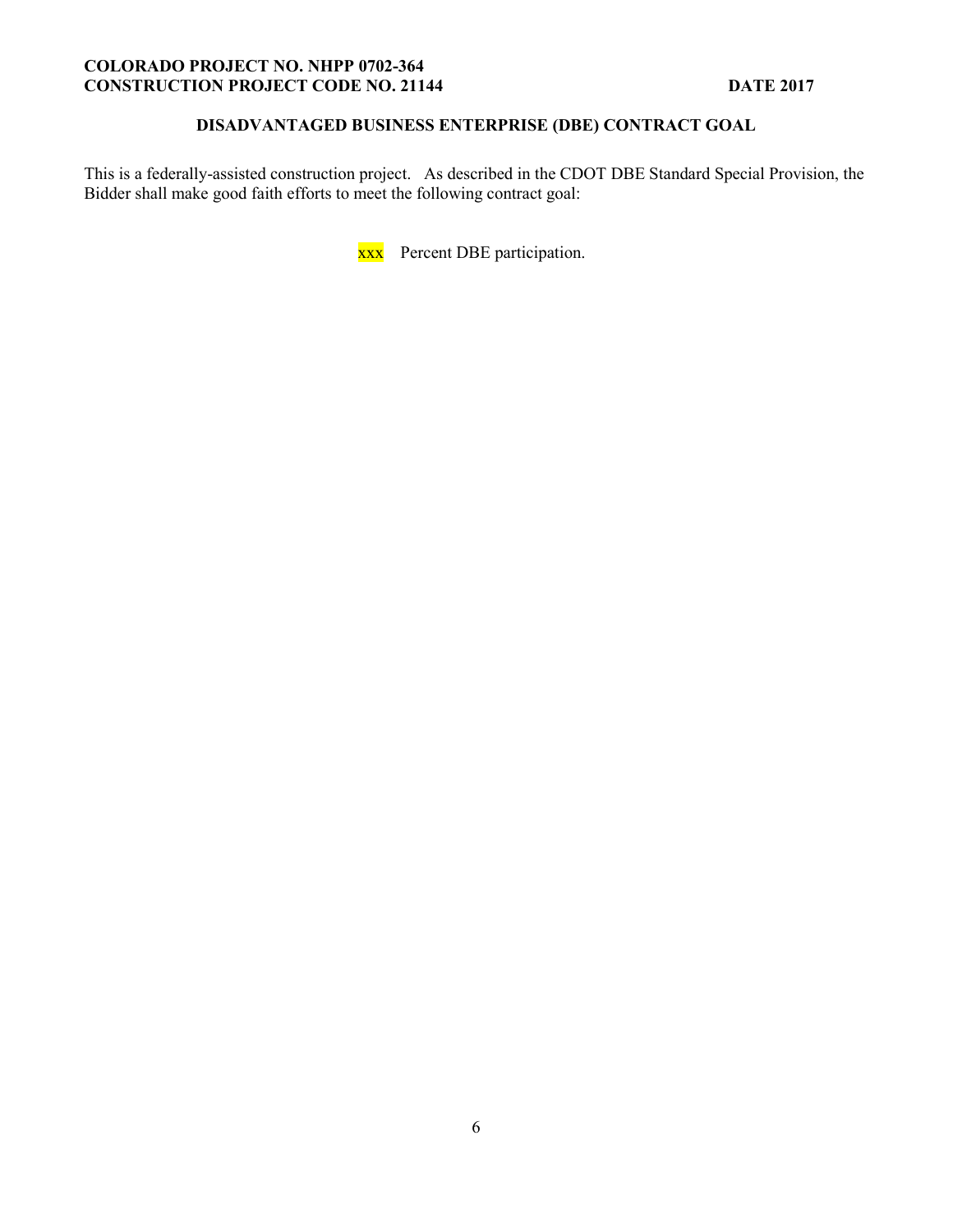# **ON THE JOB TRAINING CONTRACT GOAL**

The Department has determined that On the Job Training shall be provided to trainees with the goal of developing full journey workers in the types of trade or classification involved. The contract goal for On the Job Trainees working in an approved training plan in this Contract has been established as follows:

Minimum number of total On the Job Training required xxxx hours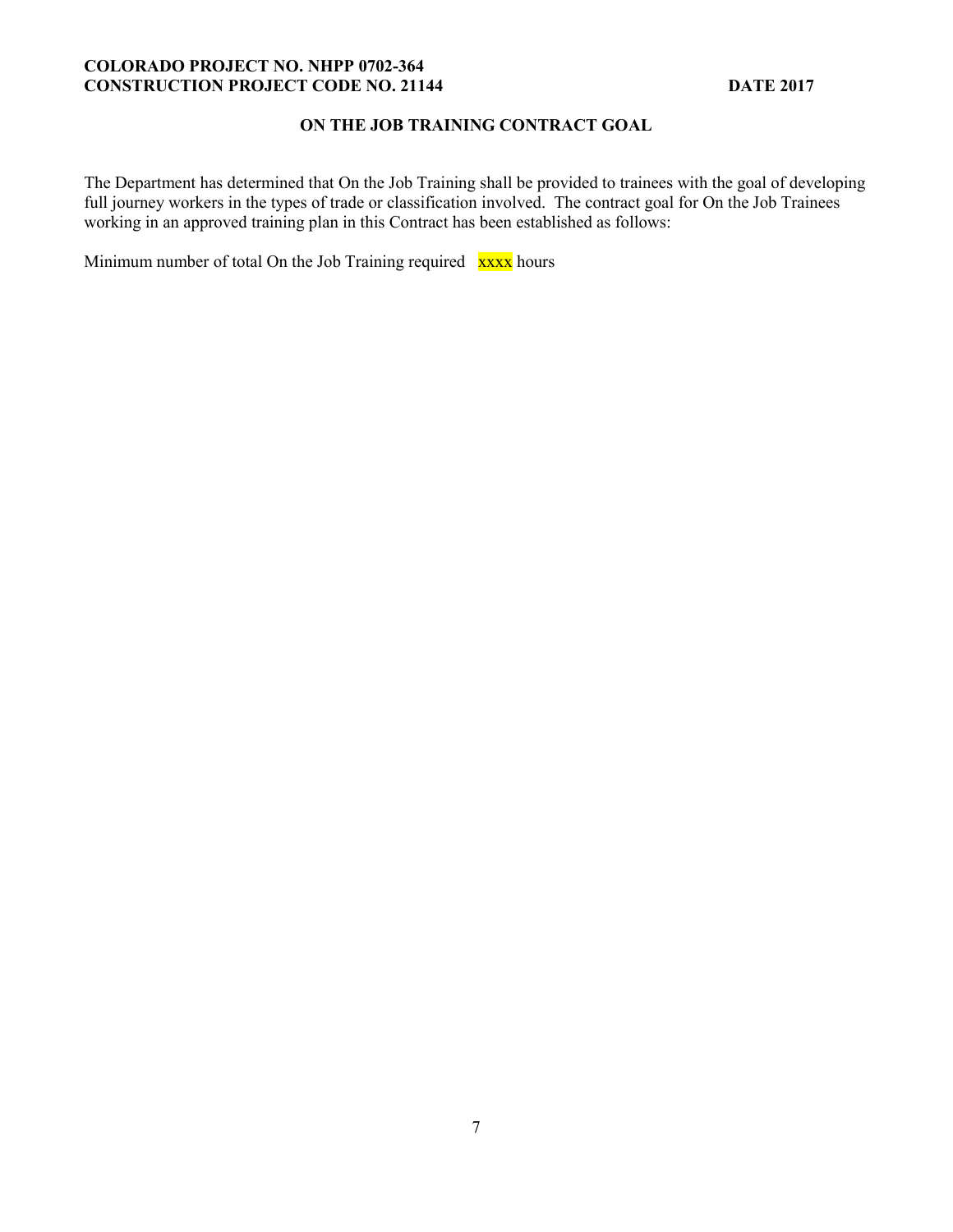# **REVISION OF SECTION 102 PROJECT PLANS AND OTHER DATA**

Section 102 of the Standard Specifications is hereby revised for this project as follows:

Subsection 102.05 shall include the following:

After the proposals have been opened, the low responsible bidder may obtain electronic sets of plans and special provisions at no cost from CDOT. If they are available for the project, the low responsible bidder may also obtain cross sections, major structure plan sheets, and computer output data. This material may be obtained on a CD from the Visual Communications Center or by file sharing. The Visual Communications Center is located in the southeast building of the CDOT Headquarters Complex, 4201 East Arkansas Avenue, Denver, Colorado 80222. Subcontractors and suppliers may obtain plans and other data from the successful bidder.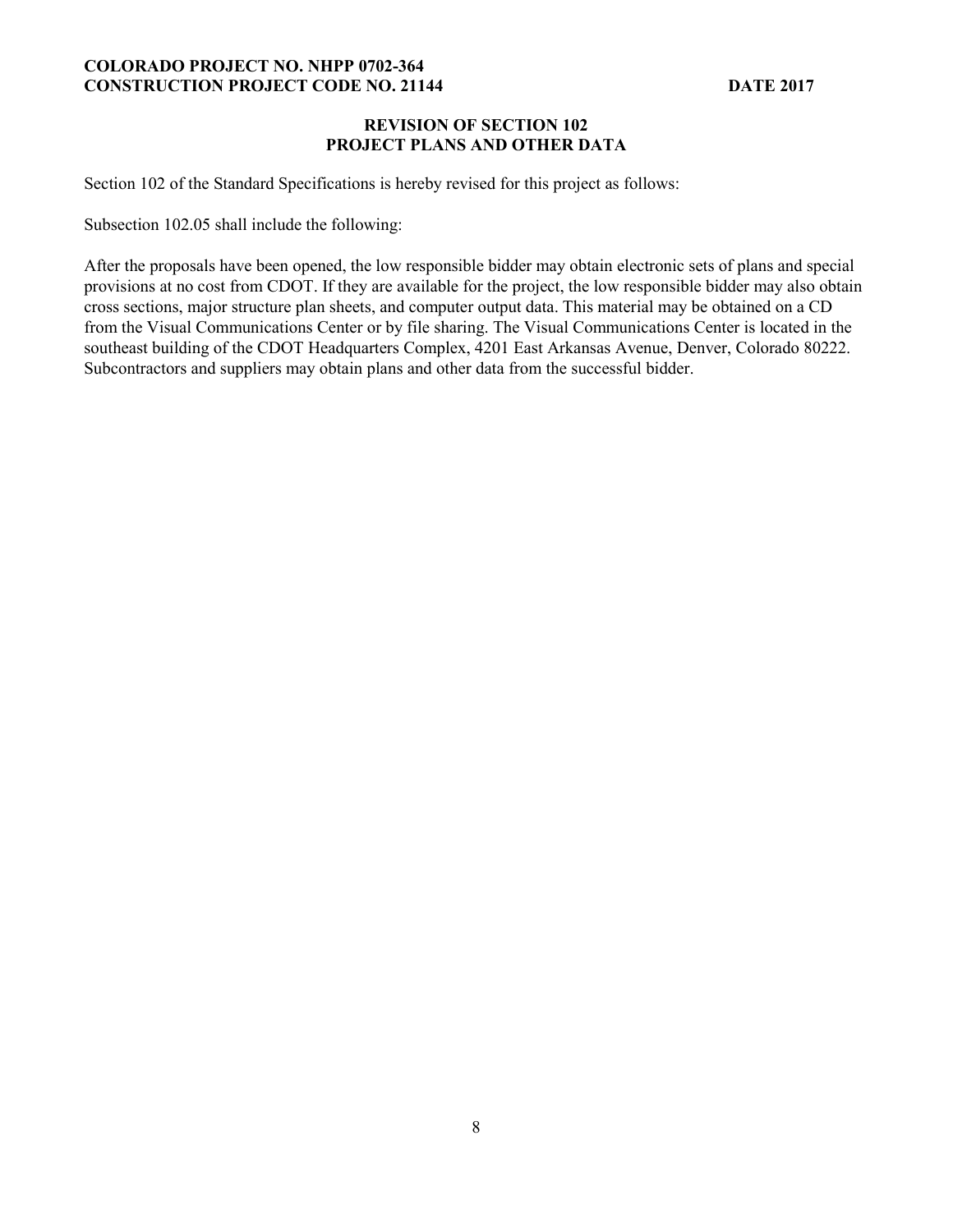## **REVISION OF SECTION 104 MAINTAINING TRAFFIC**

Section 104 of the Standard Specifications is hereby revised for this project as follows:

Subsection 104.04 shall include the following:

The Department intends to minimize the impact of construction operations to the traveling public on I-70 and various side roads and accesses. Special scheduling, coordination, and traffic control not usually associated with highway construction will be necessary to accomplish work on this project and to maintain traffic flow. Traffic control operations must have the approval of the Engineer. Unless otherwise allowed by this specification, the Contractor shall abide by the provisions for maintaining traffic to meet the Department's intention of minimizing the impact to the traveling public.

- (a) *General*. Construction activities that affect traffic on the traveled roadway shall not commence prior to establishment of traffic control operations for these activities. Construction activities shall be discontinued and all materials and equipment removed from the traveled roadway in time to allow for a safe removal of traffic control devices within the time limits defied in Subsection 104.01(c) – Periods of No Interference.
- (b) *Traffic Control Requirements for Specific Construction Activities.* In addition to the above, the following restrictions shall apply. In all cases, the Contractor shall schedule and coordinate his work such that the minimum delay to the traveling public will result and all requirements and restrictions are met.
- (c) *Periods of No Interference.* During the periods listed below, the Contractor shall not interfere with traffic, other than what is identified in the plans, on the traveled roadway:
	- 1. I-70 Eastbound & Westbound (two lane traffic each way): 7 am to 7 pm all days of the week.
	- 2. Lane closures in the Eastbound lanes shall not be allowed until after Mother's Day, May 14, 2017.
	- 3. Lane closures shall not be allowed on holiday weekends: Memorial Day (May 26-29, 2017); Independence Day (June 30 – July 4, 2017); and Labor Day (September 1-4, 2017).

For all other periods not stated above, traffic delays and interruptions by the Contractor will only be allowed as described in the Traffic Control Plan – General. Unauthorized delays and traffic interruptions will be considered a violation of this provision and shall be subject to price reductions as described in Revision of Section 105 – Violation of Working time Limitation.

If any approved variation from the two-lane traffic results in unsafe conditions or undue delays for the traveling public, the approval of the MHT will be rescinded, and the two-lane traffic operation shall be immediately re-established. If the Engineer finds that any closures result in unsafe conditions or undue delays, construction activities causing the situation and/or delay shall immediately cease, and the two-lane traffic operation shall be immediately re-established.

(d) *Construction Operations.* Traffic control shall be the responsibility of the Contractor within the provisions of the Contract and CDOT standards. Traffic control shall be coordinated by the Contractor such that the delays to the traveling public will not exceed 20 minutes, with enough time between each interval to clear traffic.

Traffic stops of up to 20 minutes will only be allowed between 12 am and 5 am.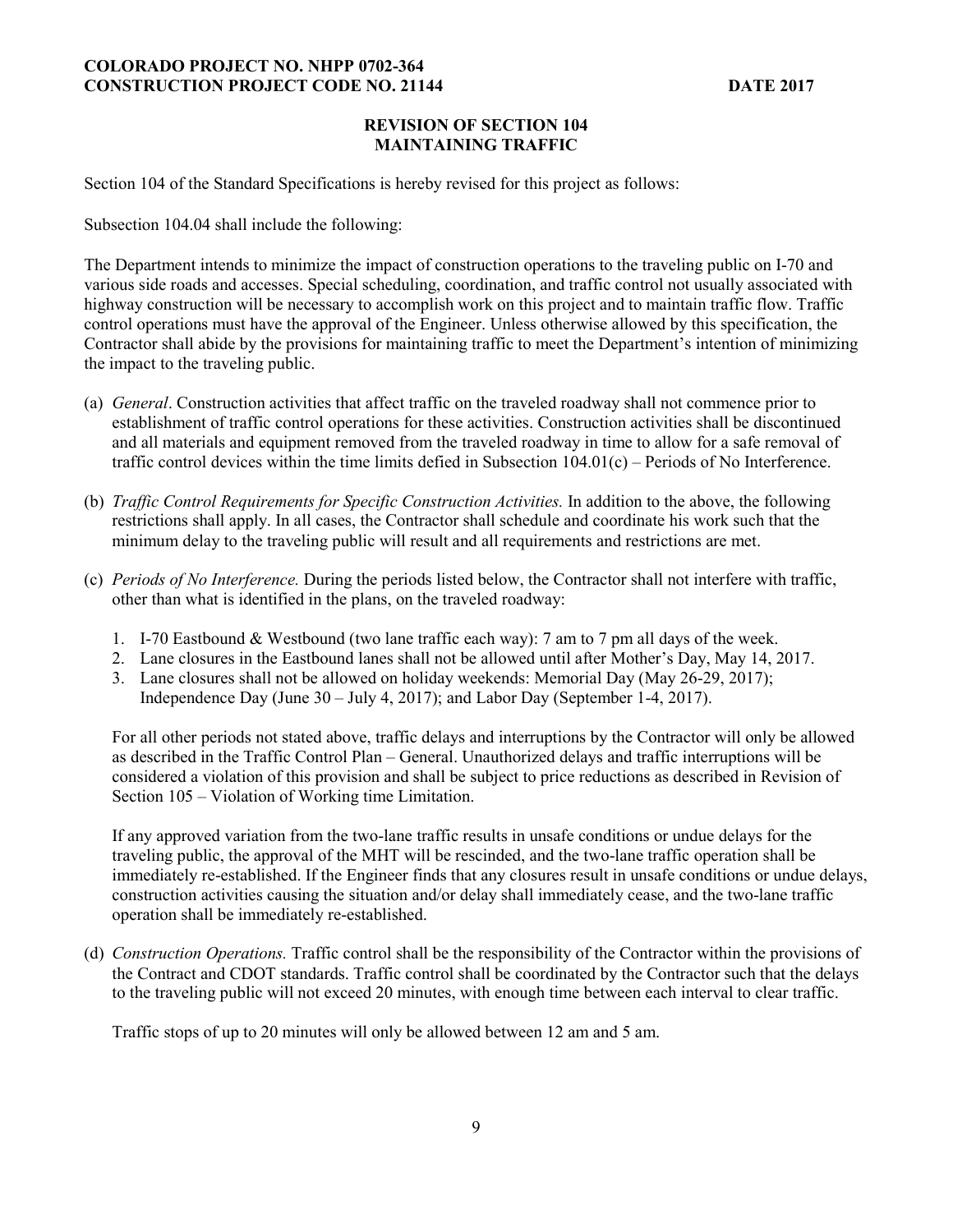**-2-** 

# **REVISION OF SECTION 104 MAINTAINING TRAFFIC**

All traffic operations shall be completed in close coordination with CDOT Hanging Lake Tunnel Operations and active adjacent projects. Safety plans shall be developed with CDOT to take into consideration emergency response and ingress and egress plans.

- (e) *Adverse Weather Conditions.* The Contractor shall cease any operation that affects traffic when the Engineer determines that slippery roads, poor visibility, or other adverse weather conditions make traffic control hazardous to the traveling public. Operations shall not re-start until the Engineer determines that the traveled roadway is safe.
- (f) *Maintaining Other Access.* The Contractor shall provide and maintain access to the Hanging Lake Tunnel facility entrances at all times throughout the duration of the project except for one work zone at a time. Additional emergency operation procedures shall be developed in coordination with Hanging Lake Tunnel staff to provide access for emergency vehicles at a minimum of one entrance to the Cinnamon Creek Complex.
- (g) *Costs.* All costs incidental to the foregoing requirements will not be paid for separately, but shall be included in the work.

Delays or impacts to the Contractor due to the requirements of this provision shall not be a basis for an extension of time or additional compensation, or both. Any denial or revocation of prior approval for traffic-handling requests shall not be the basis for any claim for additional time or compensation.

The Contractor shall communicate with CDOT Hanging Lake Tunnel Operations for coordination of staging area(s) and access to the facility. Tunnel Operations will assist with lane closures for delivery of materials with three-week prior notice in order to adequately schedule appropriate staff.

Hanging Lake Tunnel – Tunnel Control 970-945-3840

Hanging Lake Tunnel Contact: Todd Anselman 970-945-3854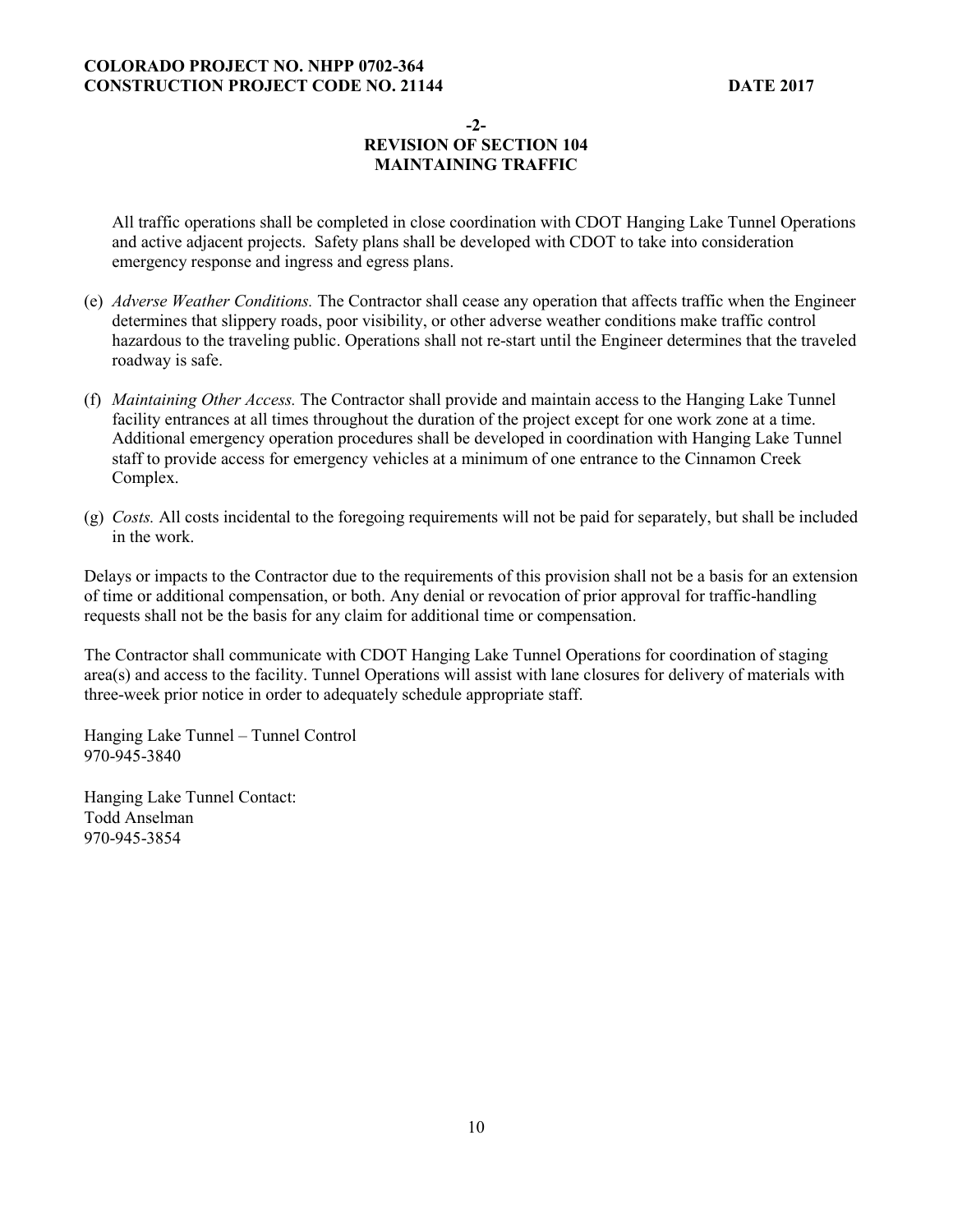# **REVISION OF SECTION 107 PERFORMANCE OF SAFETY CRITICAL WORK**

Section 107 of the Standard Specifications is hereby revised as follows:

Subsection 107.06(c) shall include the following:

Prior to any work on site, the Contractor's Project Safety Manager shall coordinate with Hanging Lake Tunnel staff to provide a mandatory site-specific fire-life-safety instruction course to all construction staff. The course shall include information on responsible Tunnel staff, the Tunnel emergency procedures during a fire event, evacuation of the Cinnamon Creek Complex and the Tunnel for a fire event, and locations and operation of fire extinguishers. Attendance at the fire-life-safety instruction course shall be recorded with an attendance sheet that will be provided to the Tunnel staff. The Project Safety Manager shall ensure that any Contractor staff that do not attend the pre-work fire-life-safety instruction course are advised of its content and shall track their instruction with a sign-up list that will be shared with Tunnel staff. Any Contractor personnel whose fire-life-safety instruction cannot be corroborated by the Project Safety Manager will not be allowed on the work site.

Add subsection 107.061 immediately following subsection 107.06 as follows:

**107.061 Performance of Safety Critical Work.** The following work elements are considered safety critical work for this project:

- a. Removal of Portions of Present Structure (Building)
- b. Removal of Electrical Equipment
- c. Modify Building

The Contractor shall submit, for record purposes only, an initial detailed Construction Plan that addresses safe execution of each of the safety critical elements. The Construction Plan shall be submitted two weeks prior to the safety critical element conference described below. The Construction Plan shall be stamped "Approved for Construction" and signed by the Contractor. The Construction Plan will not be approved by the Engineer.

The Construction Plan shall include the following:

- (1) Safety Critical Element for which the plan is being prepared and submitted.
- (2) Contractor or subcontractor responsible for the plan preparation and the work.
- (3) Schedule, procedures, list of equipment, and sequence of operations, that comply with the working hour limitations.
- (4) Temporary works required: falsework, formwork, bracing, shoring, etc.
- (5) Additional actions that will be taken to ensure that the work will be performed safely.
- (6) Names and qualifications of workers who will be in responsible charge of the work:
	- A. Years of experience performing similar work
	- B. Training taken in performing similar work
	- C. Certifications earned in performing similar work
- (7) Names and qualifications of workers operating cranes or other lifting equipment:
	- A. Years of experience performing similar work
	- B. Training taken in performing similar work
	- C. Certifications earned in performing similar work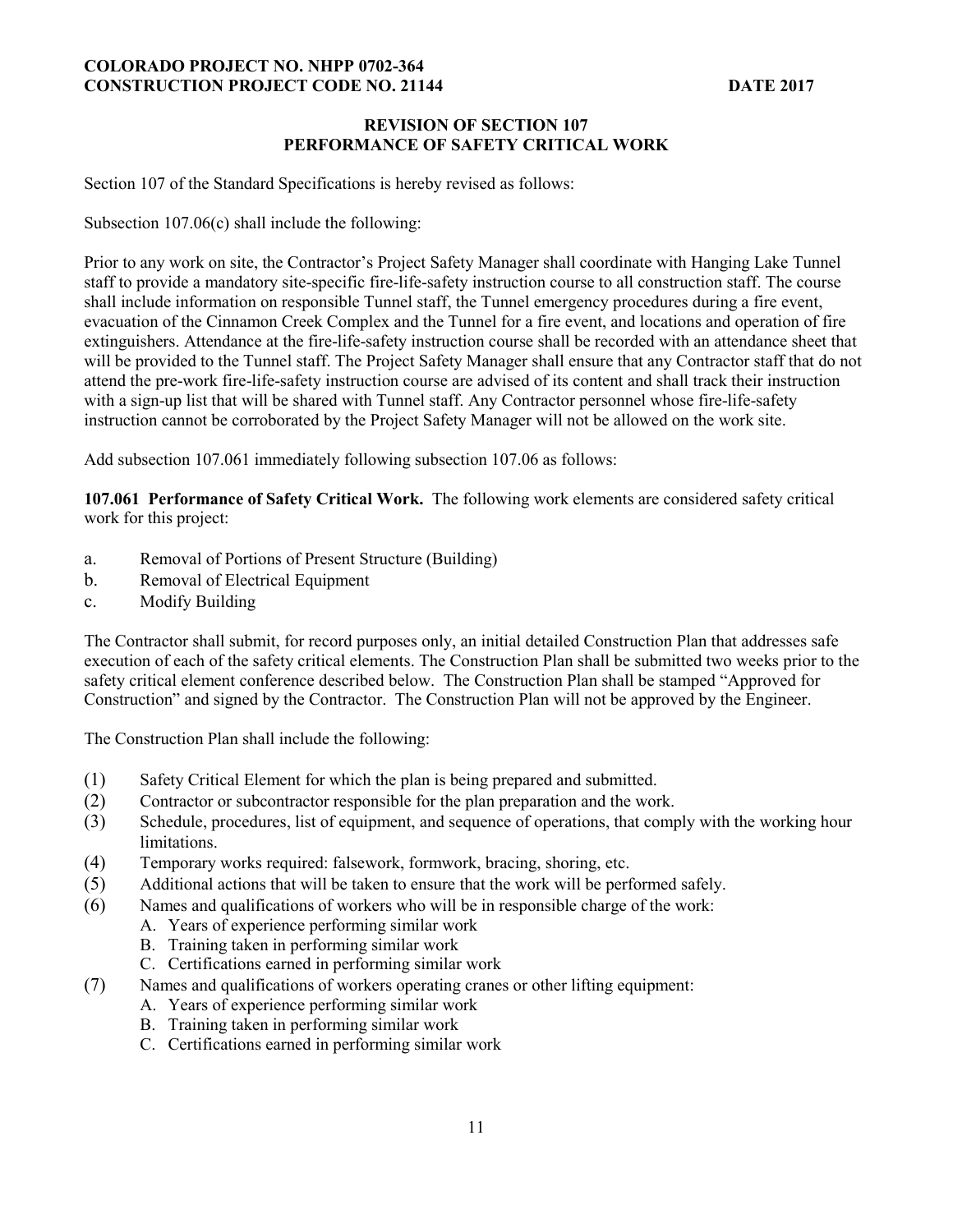**-2-** 

# **REVISION OF SECTION 107 PERFORMANCE OF SAFETY CRITICAL WORK**

- (8) The construction plan shall address how the Contractor will handle contingencies such as:
	- A. Unplanned events (storms, traffic accidents, etc.)
	- B. Structural elements that don't fit or line up
	- C. Work that cannot be completed in time for the roadway to be reopened to traffic
	- D. Replacement of workers who don't perform the work safely
	- E. Equipment failure
	- F. Other potential difficulties inherent in the type of work being performed
- (9) Name and qualifications of Contractor's person designated to determine and notify the Engineer in writing when a route is safe to open to traffic after it has been closed for safety critical work.
- (10) Plan requirements that overlap with above requirements may be submitted only once.

A safety critical element conference shall be held two weeks prior to beginning construction on each safety critical element. The Engineer, the Contractor, the safety critical element subcontractors, and the Contractor's Engineer shall attend the conference. Required pre-erection conferences may be included as a part of this conference.

After the safety critical element conference, and prior to beginning work on the safety critical element, the Contractor shall submit a final construction plan to the Engineer for record purposes only. The final construction plan shall be stamped "Approved for Construction" and signed by the Contractor.

The Contractor shall perform safety critical work only when the Engineer is on the project site. The Contractor's Engineer shall be on site to inspect and give written approval of safety critical work for which he provided signed and sealed construction details. Unless otherwise directed or approved, the Contractor's Engineer need not be on site during the actual performance of safety critical work, but shall be present to conduct inspection for written approval of the safety critical work.

When ordered by the Engineer, the Contractor shall immediately stop safety critical work that is being performed in an unsafe manner or that will result in an unsafe situation for the traveling public. Prior to stopping work, the Contractor shall make the situation safe for work stoppage. The Contractor shall submit an acceptable plan to correct the unsafe work process before the Engineer will authorize resumption of the work.

When ordered by the Engineer, the Contractor shall remove workers from the project that are performing the safety critical work in a manner that creates an unsafe situation for the public in accordance with subsection 108.05.

Should an unplanned event occur or the safety critical operation deviate from the submitted plan, the Contractor shall immediately cease operations on the safety critical element, except for performing any work necessary to ensure worksite safety, and shall provide proper protection of the work and the traveling public. If the Contractor intends to modify the submitted plan, he shall submit a revised plan to the Engineer prior to resuming operations.

All costs associated with the preparation and implementation of each safety critical element construction plan will not be measured and paid for separately, but shall be included in the work.

Nothing in the section shall be construed to relieve the Contractor from ultimate liability for unsafe or negligent acts or to be a waiver of the Colorado Governmental Immunity Act on behalf of the Department.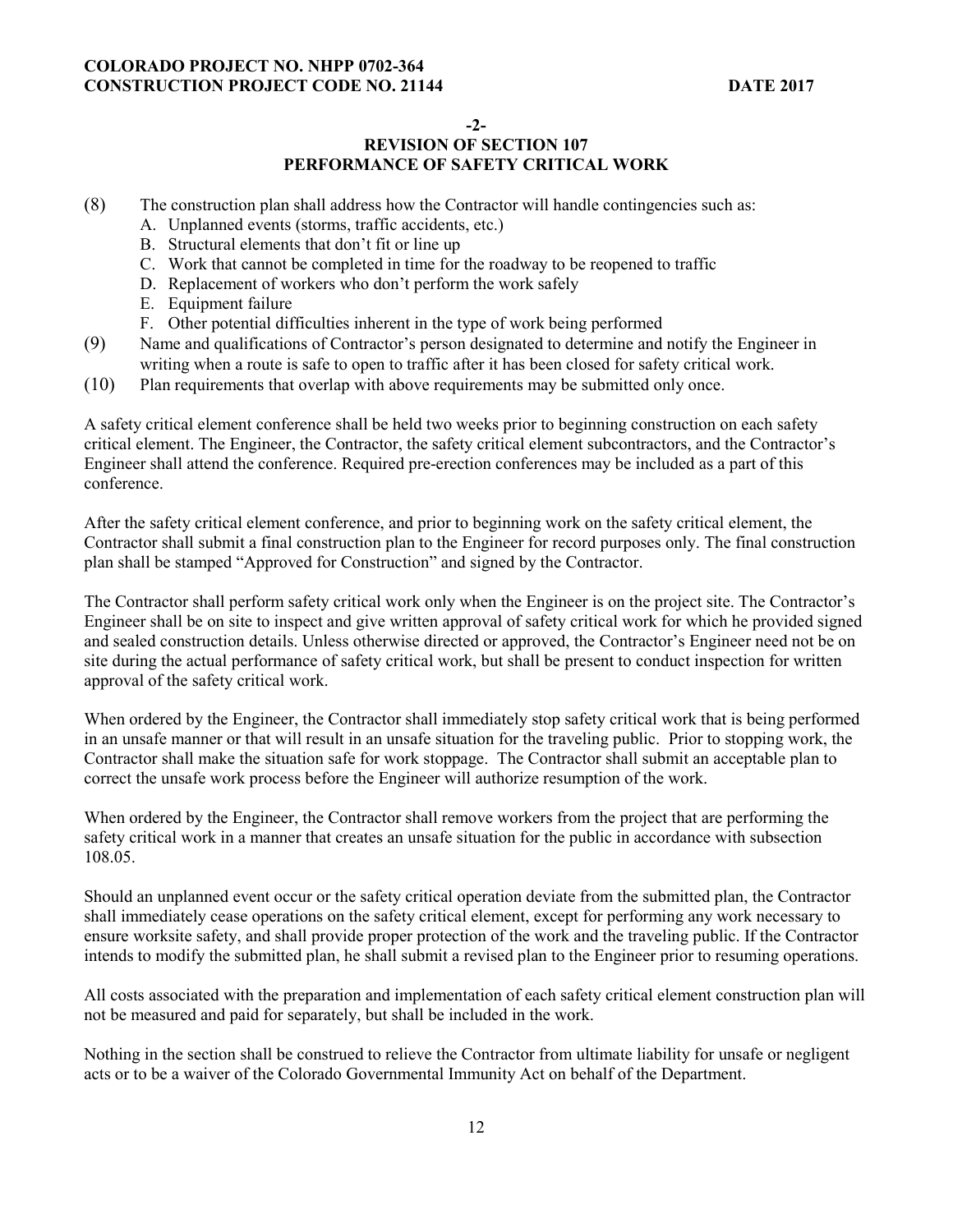### **REVISION OF SECTION 202 REMOVAL OF ELECTRICAL EQUIPMENT**

Section 202 of the Standard Specifications is hereby revised for this project as follows:

Subsection 202.01 shall include the following:

This work consists of the removal and disposal of existing electrical equipment and wiring systems that are taken out of active service permanently where indicated on the Contract Drawings or that interfere with work of other trades and contracts involved in this project. The Contractor shall perform all work required to remove or safely abandon existing systems.

Subsection 202.02 shall include the following:

- *Removal of Equipment*. The Contractor shall remove existing electrical equipment, including but not limited to the emergency generator and controls, combination motor starters, conductors, exhaust silencer, exhaust pipe and supports, coolant pipe, remote radiator assembly, fuel day tank, switches, conduits, boxes, fittings, wire and cable, raceway, light fixtures, and all other equipment marked for removal by the Contract Drawings or as directed by the Engineer. All existing equipment removed in connection with the work under this Section and not reinstalled as indicated on the Contract Drawings with the exception of the existing generator, exhaust silencer, remote radiator, and the fuel day tank shall become the property of the Contractor and shall be disposed of properly. The Contractor shall maintain in service all lighting circuits disrupted by the installation of the emergency generator. The Contractor shall supply all conduit, boxes and wire required by the Contract Drawings.
- *Removals*. As indicated on the Contract Drawings and herein, for those equipment and wiring systems to be permanently taken out of active service, the Contractor shall perform all work required to remove or safely abandon existing systems. The Contractor shall visit the site and estimate the extent of removal work prior to bidding the job. The following describes the intended work for removals.
	- 1. The Contractor shall arrange for the safe de-energization of all electrical equipment affected by the Contract work.
	- 2. Feeder and branch wiring, conduits, and boxes shall be removed in their entirety by the Electrical Contractor in areas where the equipment is not reused or as shown on the Contract Drawings.
	- 3. Feeder and branch wiring and conduits in earth, concrete slabs, or masonry shall be abandoned in place, except that wiring ends shall be cut off (or removed) at the conduit mouth by the Electrical Contractor. When feeder and branch wiring and conduits interfere with the installation of any new project work, they shall be removed in their entirety by the Electrical Contractor. Conduits which exit concrete floor slabs and walls shall be cut or hammered down one inch below floor level or wall and filled with cement mortar to the extent possible.
	- 4. The Contractor shall fill voids with epoxy concrete or other patching material from CDOT's Approved Products List, to floor or wall adjacent surface level to match the surrounding concrete finish. Any exposed anchor bolts or other fasteners shall be ground to a minimum of 1 inch below the adjacent surface, and the remaining holes shall be filled as above.
	- 5. Generally, all equipment, boxes, fixtures, etc., unused and abandoned shall be removed from the site and disposed of at the Contractor's expense, or delivered to an on-site storage area where the Engineer directs.

Subsection 202.03 shall include the following:

The existing diesel engine generator (rated at 350kW, 4160 V), exhaust silencer, fuel day tank assembly, and remote radiator shall be removed in reusable condition by the Contractor and transported to a designated CDOT facility for storage. The expected CDOT storage facility will be at the CDOT Dotsero barn or at the CDOT Siloam storage yard, both of which are less than 10 miles from the work site.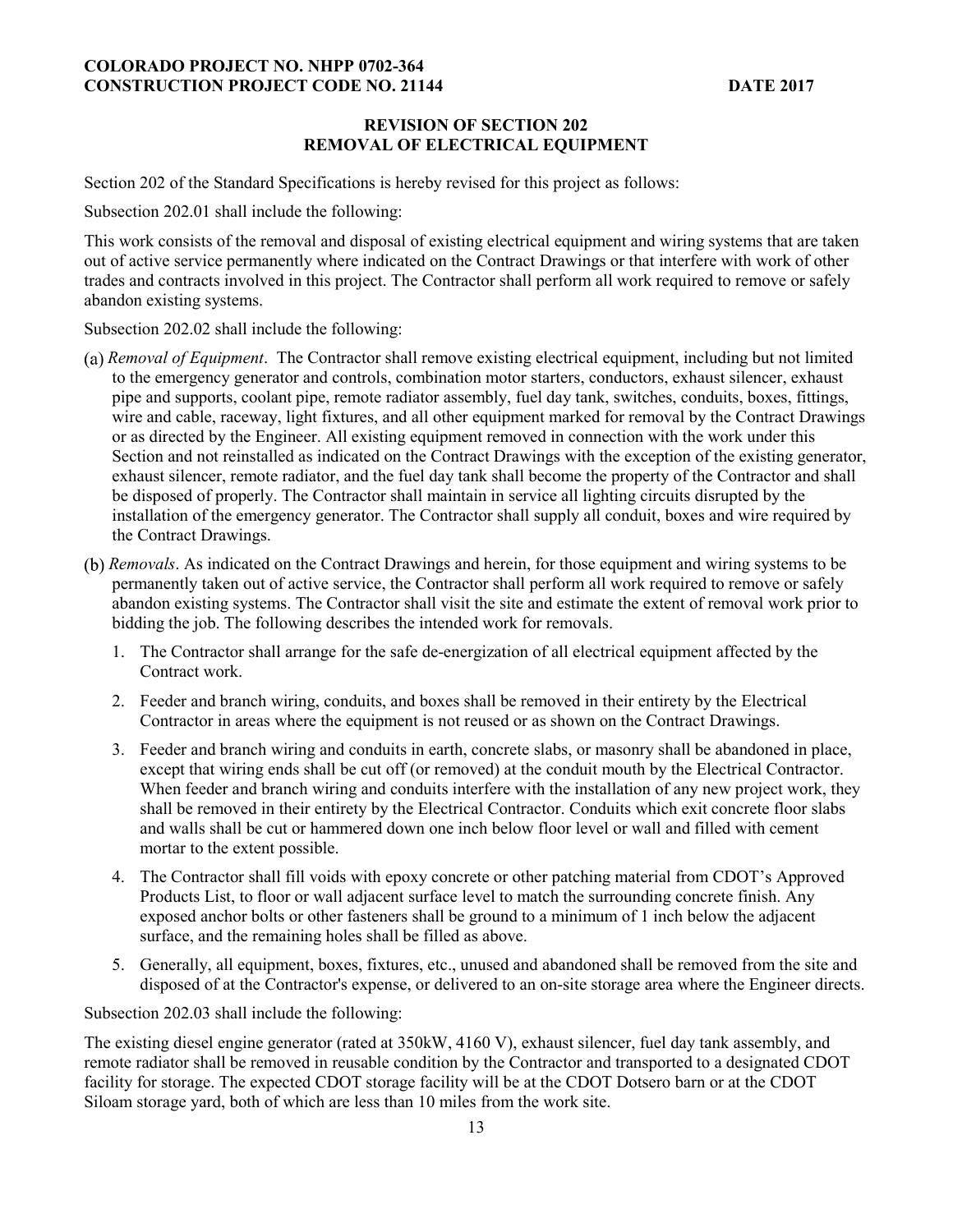**-2-** 

# **REVISION OF SECTION 202 REMOVAL OF ELECTRICAL EQUIPMENT**

The Contractor shall place the removed generator, exhaust silencer, fuel day tank assembly, and remote radiator on leveled, durable blocks, off the ground, at the designated location in the storage site. The equipment shall be covered with weatherproof tarps and secured with straps as approved by the Engineer, after coordination for any pre-storage preparation or maintenance of the equipment to be done by CDOT.

All other materials removed from the existing structure shall become the property of the Contractor and shall be properly disposed of offsite at the Contractor's expense, unless otherwise stated in the plans.

Existing structures, facilities, and surrounding areas shall not be damaged by the removal operations. Damage that does occur shall be repaired immediately at the Contractor's expense.

Subsection 202.12 shall include the following:

Payment will be made under:

# Pay Item Unit

Removal of Electrical Equipment Lump Sum

Payment for Removal of Electrical Equipment will be full compensation for all labor and materials required to complete the work, including preparation and implementation of the Removal Plan, inspection, equipment, debris handling and disposal, salvaging, handling and storage of salvable materials, handling and disposal of all hazardous materials, and disposal of non-salvable materials.

Removal, transport, blocks, and secured protective coverings of the existing generator, exhaust silencer, day tank assembly, and remote radiator will not be measured and paid for separately, but shall be included in the work.

Lighting that is required for removal operations in areas that are not directly lit will not be measured and paid for separately, but shall be included in the work.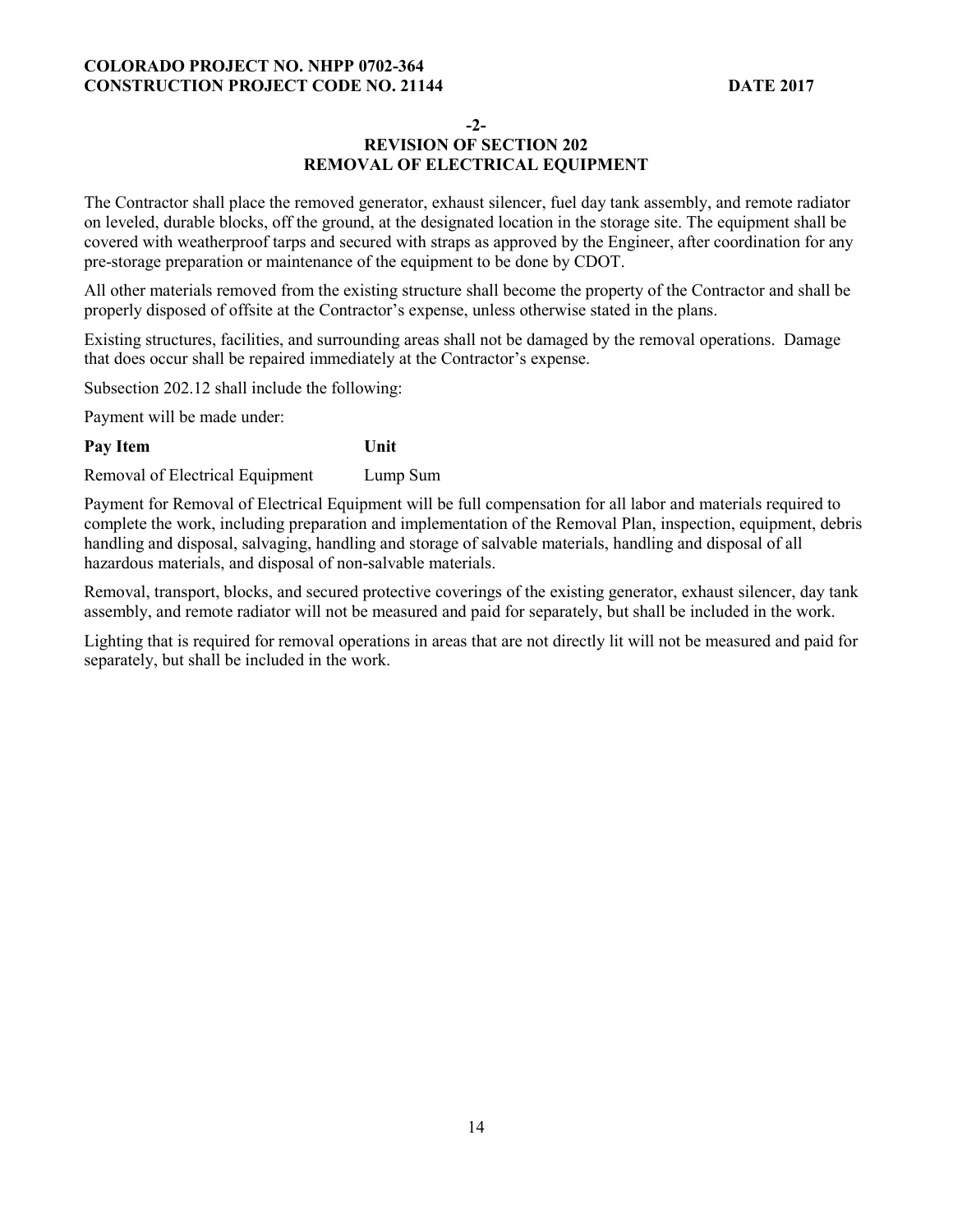## **REVISION OF SECTION 202 REMOVAL OF PORTIONS OF PRESENT STRUCTURE (BUILDING)**

Section 202 of the Standard Specifications is hereby revised for this project as follows:

Subsection 202.01 shall include the following:

This work consists of the removal and disposal of a portion of the existing concrete wall between the interior parking area and the emergency generator room at the Hanging Lake Tunnel complex, and enlargement of existing openings in concrete floors and walls where indicated in the Contract Drawings. Wall removal consists of the complete removal of an existing metal double door and door frame and enlargement of a wall opening area as shown in the plans, to facilitate removal and replacement of equipment in the generator room. Enlarged openings in concrete floors and walls will be used for installation of a new generator exhaust system, piping for a remote radiator, and for other system requirements.

Subsection 202.02 shall include the following:

The removal of the existing concrete shall be performed in a safe manner.

The Contractor shall submit a Removal Plan to the Engineer, for record purposes only, at least 20 working days prior to the proposed start of removal operations. The Removal Plan shall detail procedures, sequences, and all features required to perform the removal in a safe and controlled manner. The Removal Plan shall be stamped "Approved for Construction" and signed by the Contractor. The Removal Plan will not be approved by the Engineer.

The Removal Plan shall provide complete details of the removal process, including:

- (1) The exact location of the enlarged opening. The location shall be determined with the Engineer to minimize disturbance of existing electrical or mechanical appurtenances near the door area, and to facilitate the removal of the existing emergency generator and related components and the installation of a larger emergency generator, day tank, exhaust system, and related components.
- (2) The removal sequence, including a detailed schedule that complies with the working hour limitations.
- (3) Complete descriptions of equipment to be used during removal operations. Saw-cutting or coring of concrete is likely to be the method of choice to ensure edges that are most compatible with the eventual use of the enlarged door opening for the generator room and to enlarge openings for the exhaust and radiator piping.
- (4) Shoring that exceeds 5 feet in height, including all bracing necessary to temporarily support the wall area above the door lintel.
- (5) Details for temporarily and safely maintaining electrical outlets and switches that are currently located within or near the enlarged opening.
- (6) Details, locations, and types of protective coverings to be used. The protective covering shall prevent any materials, equipment or debris from falling onto facilities below the removal area. Additional width of protective covering shall be sufficient to assure that people, property, and utilities near removal areas will not be endangered.
- (7) Detailed methods for mitigation of fugitive dust resulting from the demolition.
- (8) Details for removing, loading, and hauling concrete pieces.

Where rebar in the existing walls or floors is exposed by concrete removal to enlarge the openings, the rebar shall be ground down to a minimum of 1" below the adjacent concrete surface and the hole shall be patched with an epoxy grout product found on CDOT's Approved Products List.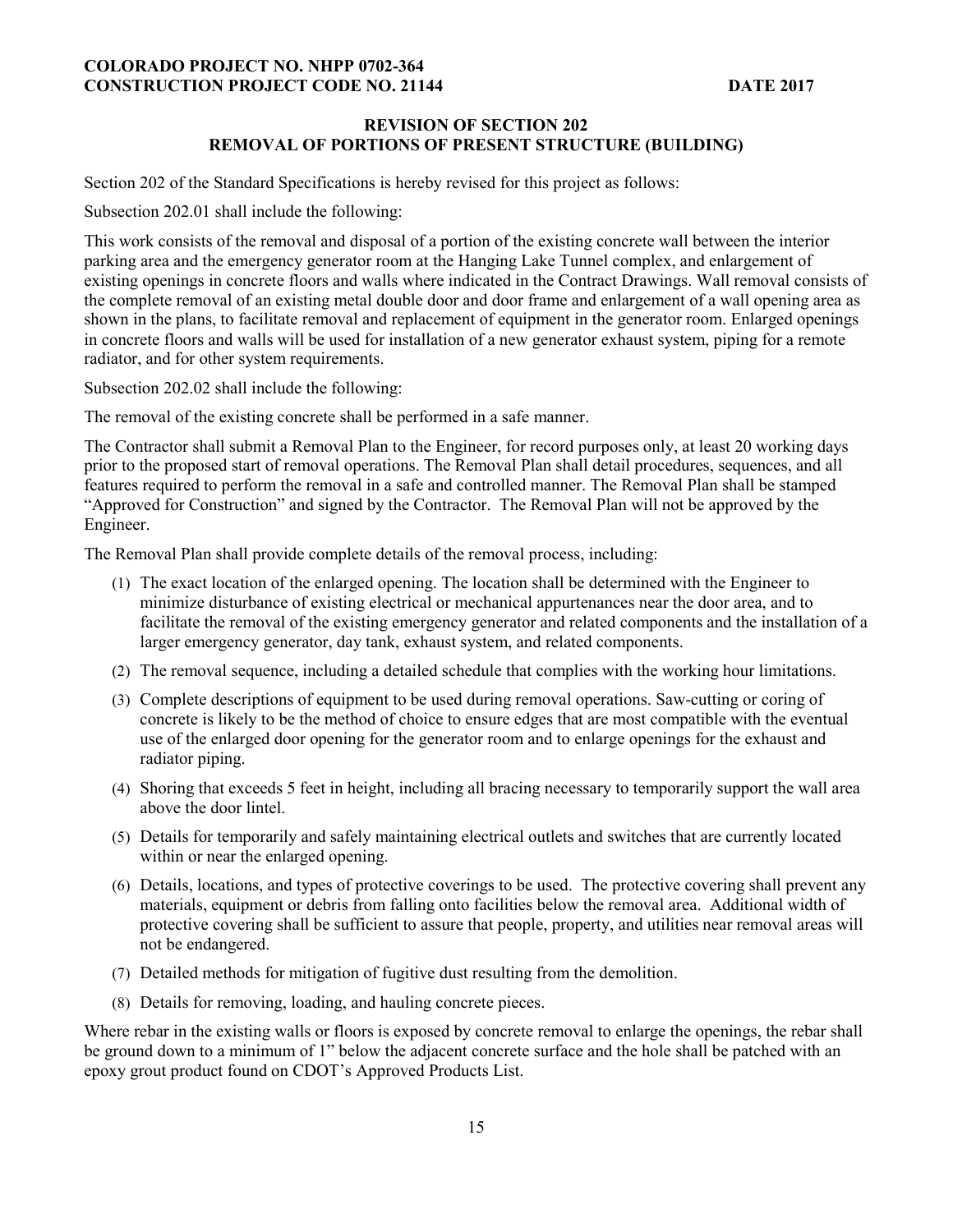**-2-** 

# **REVISION OF SECTION 202 REMOVAL OF PORTIONS OF PRESENT STRUCTURE (BUILDING)**

A Pre-Removal Conference shall be held at least seven days prior to the beginning of removal operations. The Engineer, the Contractor, and the Removal Subcontractor shall attend the Pre-Removal Conference. The Removal Plan shall be agreed upon and finalized at this Conference.

The Contractor's Engineer shall sign and seal (1) through (4) listed above in the final Removal Plan.

The final Removal Plan shall be stamped "Approved for Construction" and signed by the Contractor. The Contractor shall submit a final Removal Plan to the Engineer prior to any removal work, for record purposes only.

The Contractor shall not begin the removal process without written confirmation of the receipt of the Removal plan by the Engineer.

Submittal of the final Removal Plan to the Engineer and field inspection performed by the Engineer, shall not relieve the Contractor and the Contractor's Engineer of full responsibility for the removal plan and procedures.

Unless otherwise directed, the Contractor's Engineer need not be on site when removal operations are in progress, but shall be available if requested by the Engineer to conduct timely inspections for written approval of the work.

The Contractor shall have all necessary workers, materials, and equipment at the site prior to closing any Tunnel Complex areas to accommodate removal operations. Work shall be pursued promptly and without interruption until the area is re-opened for typical use by Tunnel Maintenance forces.

Removal of hazardous material shall be in accordance with Section 250 of the Standard Specifications.

Should an unplanned event occur or the removal operation deviate from the submitted removal plan, the removal operations shall immediately cease after performing any work necessary to ensure worksite safety. The Contractor shall submit to the Engineer the procedure or operation proposed by the Contractor's Engineer to correct or remedy the occurrence of this unplanned event or to revise the final Removal Plan. The Contractor shall submit his Engineer's report in writing, within 24 hours of the event, summarizing the details of the event and the procedure for correction.

Before removal of the protective covering, the Contractor shall clean the protective covering of all debris and fine material.

Removal operations may be suspended by the Engineer for the following reasons:

- (1) Final Removal Plan has not been submitted and written confirmation of the receipt of this plan has not been provided by the Engineer.
- (2) The Contractor is not proceeding in accordance with the final Removal Plan, procedures, or sequence.
- (3) The Contractor's Engineer is not available to conduct inspections for the written approval of the work.
- (4) Safety precautions are deemed to be inadequate.
- (5) Existing neighboring facilities are damaged as a result of removal activity.

Suspension of removal operations shall in no way relieve the Contractor of his responsibility under the terms of the Contract. Removal operations shall not resume until modifications have been made to correct the conditions that resulted in the suspension, as approved in writing by the Engineer.

Prior to reopening the removal work areas to typical CDOT Maintenance activity, all debris, protective pads, materials, and devices shall be removed and the work areas vacuumed clean.

Explosives shall not be used for removal work without the written approval of the Engineer.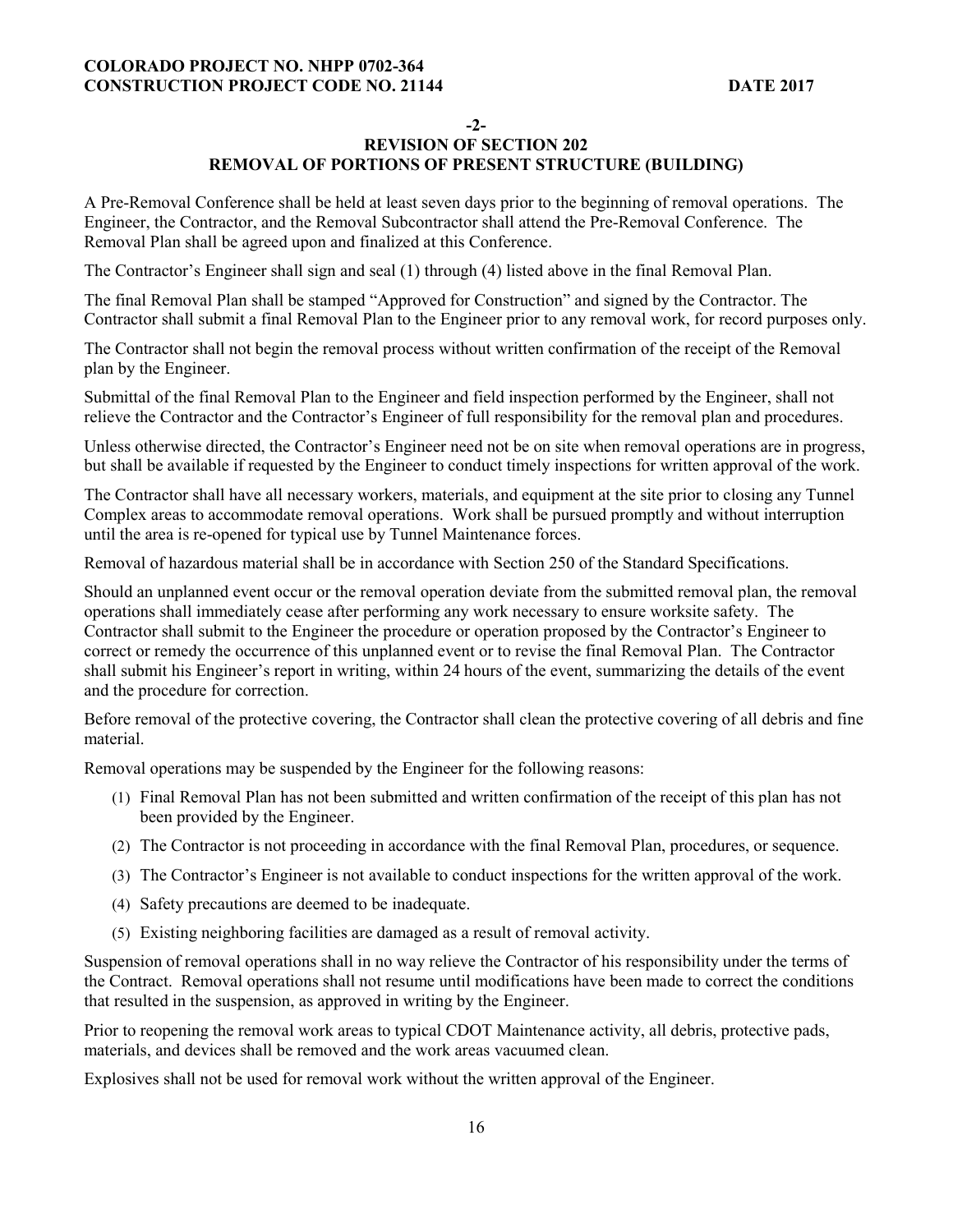**-3-** 

# **REVISION OF SECTION 202 REMOVAL OF PORTIONS OF PRESENT STRUCTURE (BUILDING)**

Subsection 202.12 shall include the following:

Payment will be made under:

# **Pay Item Unit** Removal of Portions of Present Structure (Building) Lump Sum

Payment for Removal of Portions of Present Structure (Building) will be full compensation for all labor and materials required to complete the work, including, preparation and implementation of the Removal Plan, inspection, equipment, debris handling and disposal, salvaging, handling and storage of salvable materials, handling and disposal of all hazardous materials and disposal of non-salvable materials.

Lighting required for removal operations in areas that are not directly lit will not be measured and paid for separately, but shall be included in the work.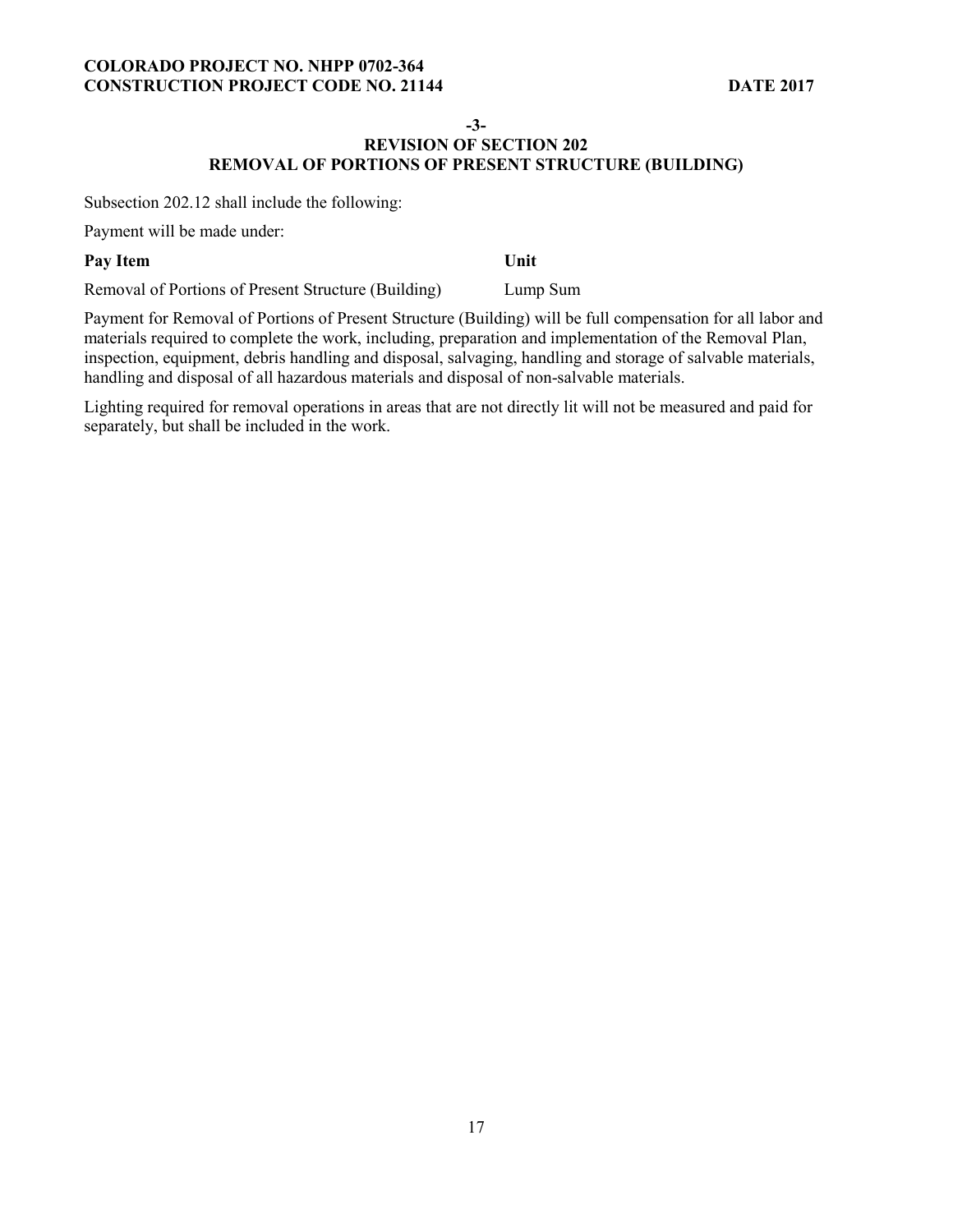# **REVISION OF SECTION 601 STRUCTURAL CONCRETE**

Section 601 of the Standard Specifications is hereby revised for this project as follows:

Subsection 202.01 shall include the following:

This work includes preparation of existing concrete surfaces and placement of concrete to enlarge the existing generator pad area and to add height to the existing containment wall at the generator day tank.

Subsection 601.02 shall include the following:

Concrete with compressive strength, materials, air content, and water/cementitious material ratio equivalent to Class D concrete shall be used in this application.

Subsection 601.05 shall include the following:

The Contractor may choose to use a bagged concrete mix where the concrete quantity needed does not warrant delivery by truck mixers or self-contained mobile mixers. The manufacturer of the mix shall provide certification that the resulting concrete product is equivalent to typical Concrete Class D.

Subsection 601.07 shall include the following:

The concrete shall be mixed with a portable mixer that meets the mix manufacturer's recommendations for small batch production, including mixing time, amount of water per batch, and time of deposition.

Subsection 601.12 (j) shall include the following:

For the enlargement of the existing generator pad and the vertical extension of the containment wall, where new concrete is will be cast against existing concrete surfaces, the vertical and horizontal surfaces of the existing concrete shall be thoroughly cleaned of all paint and other foreign material. Cleaning shall be done by abrasive blast methods or by mechanical chipping, so that the surface to be joined is roughened to a minimum  $\frac{1}{4}$ -inch amplitude.

The roughened surface shall be coated with an approved bonding agent before the new concrete is placed.

When the new concrete for the generator pad is thoroughly cured, the Contractor shall paint the exposed surfaces and any adjacent surfaces that were damaged during preparation for the concrete placement to match the existing concrete surfaces in the generator room. Paint meeting requirements for application on exterior concrete surfaces shall be provided by the Contractor and included in the cost of the work.

Similarly, when the concrete for the containment wall extension is thoroughly cured, the Contractor shall paint the exposed surfaces and any adjacent surfaces that were damaged during preparation for the concrete placement to match the surface of the existing containment wall, except that the interior of the containment basin shall be coated to be leakproof. A leakproof coating or lining for the basin interior shall be supplied by the Contractor. The coating or lining shall be impervious to petroleum products, a 100% solids plural system with no VOCs, 80 to 125 mils in final thickness, with minimum 750 psi adhesion to concrete and a rapid cure time The Contractor shall test the containment area for leaks before final acceptance.

Subsection 601.20 shall include the following:

Payment for Concrete Class D will be full compensation for all labor, equipment, and materials required to complete the work, including preparation of existing concrete surfaces, debris handling and disposal, small batch concrete production, and provision and application of paint, bonding, and sealing agents.

Painting the exposed surfaces of the new concrete to match the adjacent existing concrete surfaces and coating for the interior of the containment basin will not be measured and paid for separately, but shall be included in the work.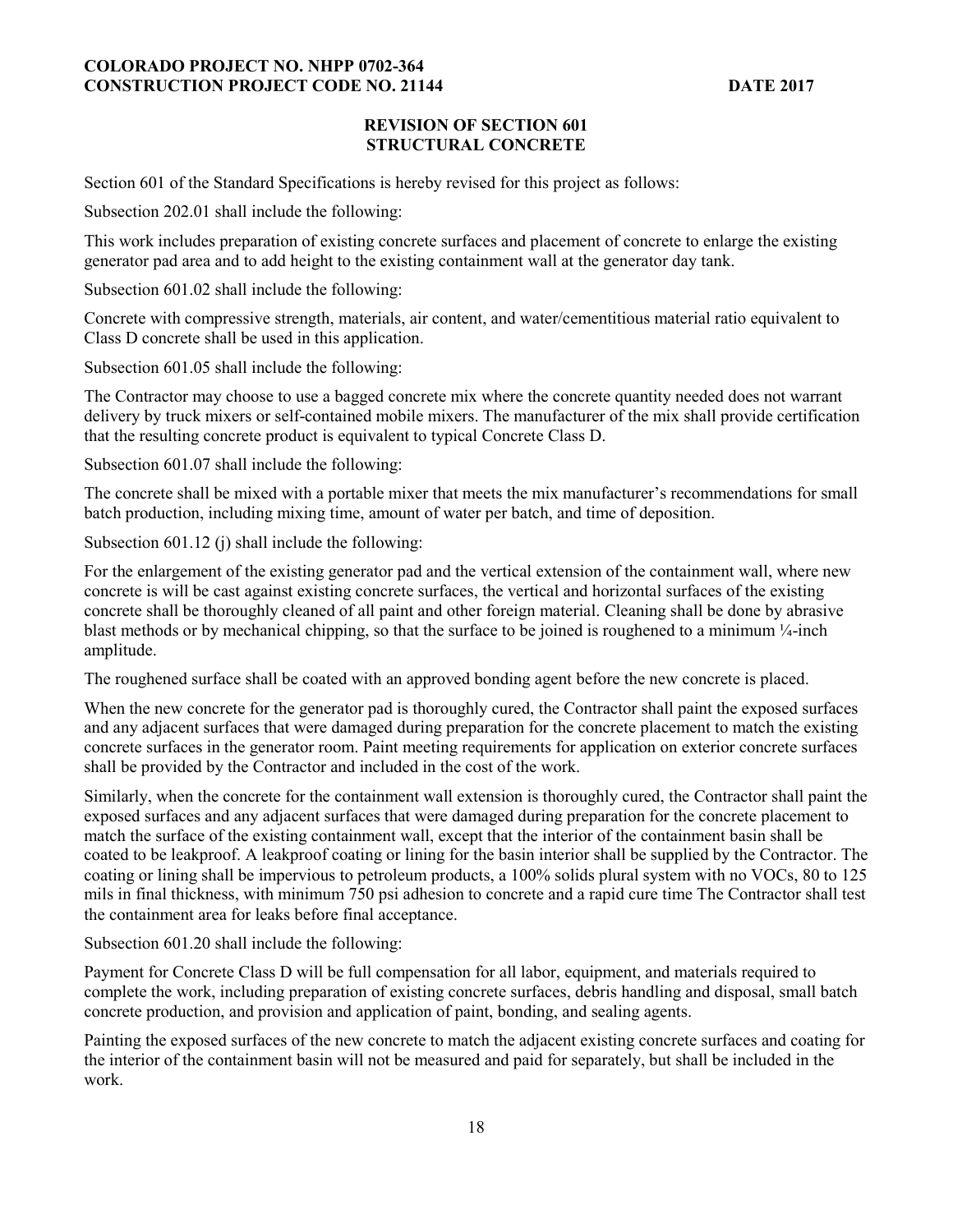# **REVISION OF SECTION 622 GENERATOR**

Section 622 of the Standard Specifications is hereby revised for this project to include the following:

### **DESCRIPTION**

This work is the installation of diesel-fueled generator sets that are rated at 1750.0 kW and operate up to 15,000 VAC. Digital controls which are optimized for paralleling applications are included. The paralleling features described are appropriate for automatic paralleling with other generator sets on an isolated bus, as well as for utility paralleling applications. The codes and standards that are referenced are typical for North American applications and in accordance with these specifications and in conformity with the details shown on the plans or established.

# **MATERIALS**

*Manufacturers.* The basis for this specification is Cummins Power Generation equipment; approved equals may be considered if equipment spatially fits and performance is shown to meet the requirements herein.

*Engine-Generator Set*.

- 1. Factory-assembled and -tested, engine-generator set.
- 2. Mounting Frame: Maintain alignment of mounted components without depending on concrete foundation; and have lifting attachments.
	- A. Rigging Information: Indicate location of each lifting attachment, generator-set center of gravity, and total package weight in submittal drawings.
- 3. Capacities and Characteristics:
	- A. Power Output Ratings: Electrical output power rating for standby operation of not less than 1750.0 kW, at 80 percent lagging power factor, 2400/4160, Wye, Three phase, 3-wire, 60 hertz.
	- B. Alternator shall be capable of accepting maximum 7926.0 kVA in a single step and shall be capable of recovering to a minimum of 90 percent of rated no load voltage, following the application of the specified kVA load at near zero power factor applied to the generator set.
	- C. Nameplates: For each major system component to identify manufacturer's name and address, and model and serial number of component. The engine-generator nameplate shall include information of the power output rating of the equipment.
- 4. Generator-Set Performance:
	- A. Steady-State Voltage Operational Bandwidth: 0.5 percent of rated output voltage from no load to full load.
	- B. Transient Voltage Performance: Not more than 20 percent variation for 50 percent step-load increase or decrease. Voltage shall recover and remain within the steady-state operating band within 5 seconds. On application of a 100 percent load step, the generator set shall recover to stable voltage within 10 seconds.
	- C. Steady-State Frequency Operational Bandwidth: 0.25 percent of rated frequency from no load to full load.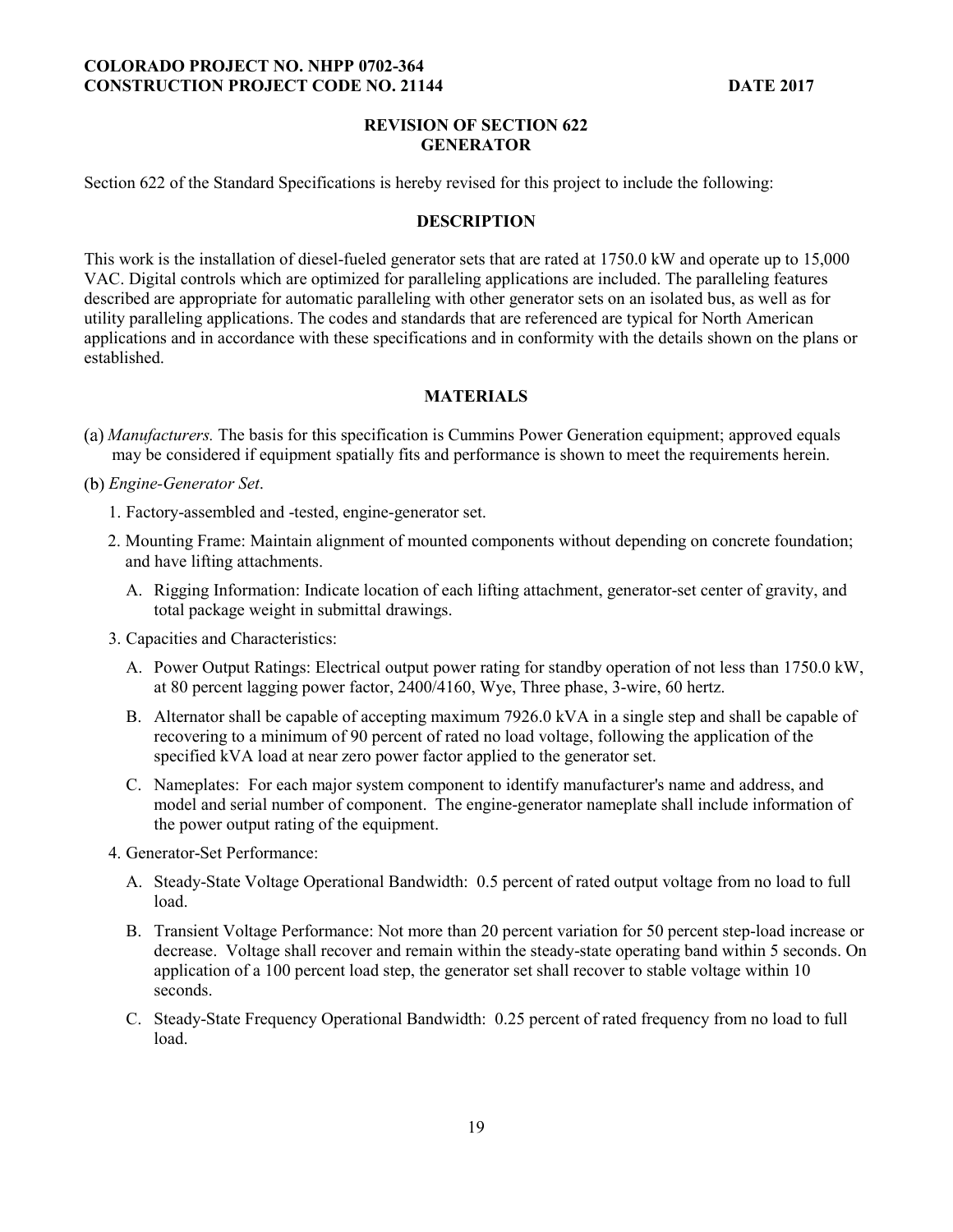**-2-** 

# **REVISION OF SECTION 622 GENERATOR**

- D. Steady-State Frequency Stability: When system is operating at any constant load within the rated load, there shall be no random speed variations outside the steady-state operational band and no hunting or surging of speed.
- E. Transient Frequency Performance: Not more than 15 percent variation for 50 percent step-load increase or decrease. Frequency shall recover and remain within the steady-state operating band within 5 seconds. On application of a 100 percent load step, the generator set shall recover to stable frequency within 10 seconds.
- F. Output Waveform: At full load, harmonic content measured line-to-line or line-to-neutral shall not exceed 5 percent total and 3 percent for any single harmonic. Telephone influence factor, determined according to NEMA MG 1, shall not exceed 50.
- G. Sustained Short-Circuit Current: For a 3-phase, bolted short circuit at system output terminals, system shall supply a minimum of 300 percent of rated full-load current for not less than 8 seconds without damage to generator system components. For a 1-phase, bolted short circuit at system output terminals, system shall regulate both voltage and current to prevent over-voltage conditions on the non-faulted phases.
- H. Start Time: Comply with National Fire Protection Association (NFPA) 110, Level 1, Type 10, system requirements.
- I. Ambient Condition Performance: Engine generator shall be designed to allow operation at full rated load in an ambient temperature under site conditions, based on highest ambient condition. Ambient temperature shall be as measured at the air inlet to the engine generator for enclosed units, and at the control of the engine generator for machines installed in equipment rooms.

# *Engine*.

- 1. Fuel: ASTM D975 #2 Diesel Fuel
- 2. Rated Engine Speed: 1800 RPM.
- 3. Lubrication System: The following items are mounted on engine or skid:
	- A. Lube oil pump: Shall be positive displacement, mechanical, full pressure pump.
	- B. Filter and Strainer: Provided by the engine manufacturer of record to provide adequate filtration for the prime mover to be used.
	- C. Crankcase Drain: Arranged for complete gravity drainage to an easily removable container with no disassembly and without use of pumps, siphons, special tools, or appliances.
- 4. Engine Fuel System: The engine fuel system shall be installed in strict compliance to the engine manufacturer's instructions.
- 5. Main Fuel Pump: Mounted on engine. Pump ensures adequate primary fuel flow under starting and load conditions.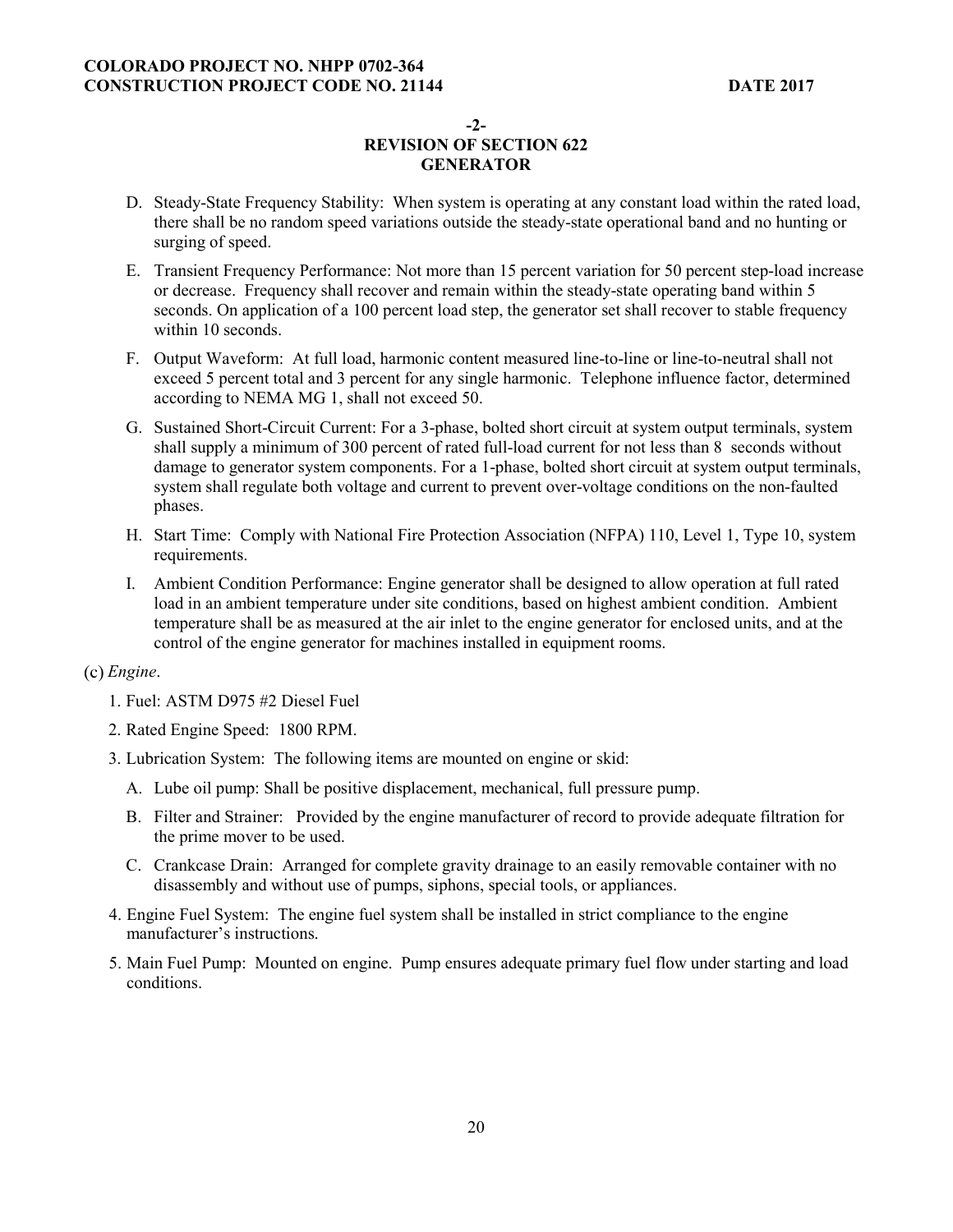**-3-** 

- 6. Coolant Jacket Heater: Electric-immersion type, factory installed in coolant jacket system. Comply with NFPA 110 requirements for Level 1 equipment for heater capacity and performance.
	- A. Designed for operation on a single 208 VAC, single phase, 60Hz power connection. Heater voltage shall be shown on the project drawings.
	- B. Installed with isolation valves to isolate the heater for replacement of the element without draining the engine cooling system or without allowing significant coolant loss.
	- C. Provided with a 24VDC thermostat, installed at the engine thermostat housing
- 7. Governor: Adjustable isochronous, with speed sensing. The governing system dynamic capabilities shall be controlled as a function of engine coolant temperature to provide fast, stable operation at varying engine operating temperature conditions. The control system shall actively control the fuel rate as appropriate to the state of the engine generator. Fuel rate shall be regulated as a function of starting, accelerating to start disconnect speed, accelerating to rated speed, and operating in various isochronous states.
- 8. Cooling System: Closed loop, liquid-cooled, with remote radiator and integral engine-driven coolant pump.
	- A. The generator set manufacturer shall provide prototype test data demonstrating that the machine will operate at rated standby load in an outdoor ambient condition of 50 deg C.
	- B. Coolant: Solution of 50 percent ethylene-glycol-based antifreeze and 50 percent water, with anticorrosion additives as recommended by engine manufacturer.
	- C. Size of radiator overflow tank: Adequate to contain expansion of total system coolant from cold start to 110 percent load condition.
	- D. Expansion tank: Constructed of welded steel plate and rated to withstand maximum closed-loop coolant system pressure for engine used. Equip with gage glass and petcock.
	- E. Temperature control: Self-contained, thermostatic-control valve modulates coolant flow automatically to maintain optimum constant coolant temperature as recommended by engine manufacturer.
	- F. Duct flange: Generator sets installed indoors shall be provided with a flexible radiator duct adapter flange.
- 9. Muffler/Disk Silencer: Selected with performance as Critical Grade Silencer for operation in a relatively quiet environment that requires a high level of silencing Sized as recommended by engine manufacturer and selected with exhaust piping system to not exceed engine manufacturer's engine backpressure requirements. Miratech DCK2-Disk Critical Grade Silencer Typical Attenuation 22-36dB(A). Or Approved Equal.
- 10. Air-Intake Filter: Engine-mounted air cleaner with replaceable dry-filter element and restriction indicator.
- 11. Starting System: 12 or 24V, as recommended by the engine manufacturer; electric, with negative ground.
	- A. Components: Sized so they will not be damaged during a full engine-cranking cycle with ambient temperature at maximum of 120 degrees Fahrenheit..
	- B. Cranking Cycle: As required by NFPA 110 for level 1 systems.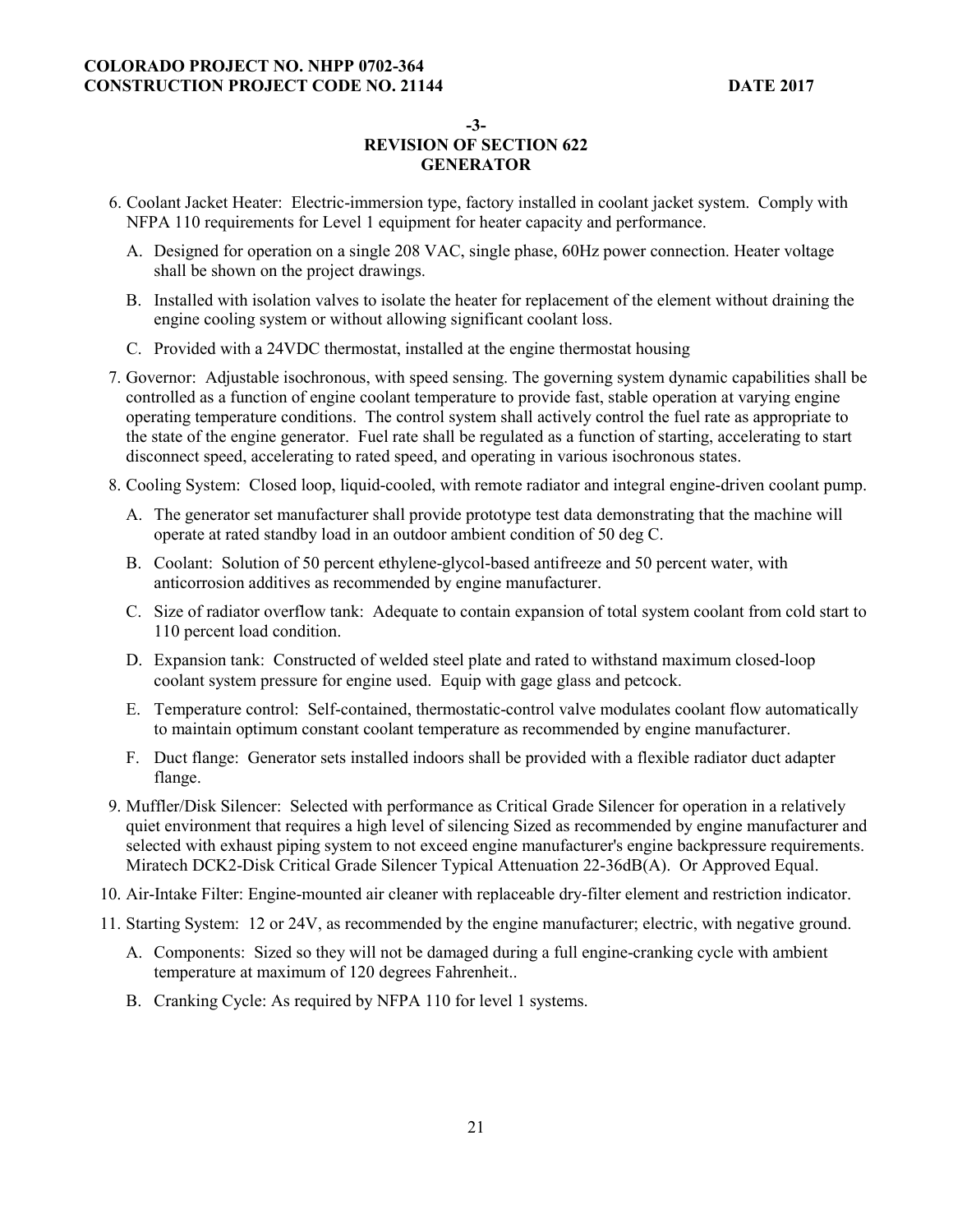**-4-** 

# **REVISION OF SECTION 622 GENERATOR**

- C. Battery Cable: Size as recommended by engine manufacturer for cable length as required. Include required interconnecting conductors and connection accessories.
- D. Battery Compartment: Factory-fabricated of metal with acid-resistant finish.
- E. Battery-Charging Alternator: Factory-mounted on engine with solid-state voltage regulation. The battery charging alternator shall have sufficient capacity to recharge the batteries with all parasitic loads connected within 4 hours after a normal engine starting sequence.
- F. Battery Chargers: Unit shall comply with UL 1236, provide fully regulated, constant voltage, current limited, battery charger for each battery bank. It shall include the following features:
	- (1) Operation: Equalizing-charging rate based on generator set manufacturer's recommendations shall be initiated automatically after battery has lost charge until an adjustable equalizing voltage is achieved at battery terminals. Unit shall then be automatically switched to a lower float-charging mode and shall continue to operate in that mode until battery is discharged again.
	- (2) Automatic Temperature Compensation: Adjust float and equalize voltages for variations in ambient temperature from minus 20 deg C to plus 40 deg C to prevent overcharging at high temperatures and undercharging at low temperatures.
	- (3) Automatic Voltage Regulation: Maintain constant output voltage regardless of input voltage variations up to plus or minus 10 percent.
	- (4) Safety Functions: Sense abnormally low battery voltage and close contacts providing low battery voltage indication on control and monitoring panel. Sense high battery voltage and loss of AC input or DC output of battery charger. Either condition shall close contacts that provide a batterycharger malfunction indication at system control and monitoring panel.
	- (5) LED indication of general charger condition, including charging, faults, and modes. Provide a LCD display to indicate charge rate and battery voltage. Charger shall provide relay contacts for fault conditions as required by NFPA110.
	- (6) Enclosure and Mounting: NEMA, Type 1, wall-mounted cabinet.

#### *Fuel Oil Storage*.

- 1. Comply with NFPA 30.
- 2. Day Tank : Comply with UL 142, freestanding, factory-fabricated fuel tank assembly and the following features:
	- A. Allocation: A separate day tank shall be provided for each engine generator.
	- B. Containment: Integral rupture basin with a capacity of 150 percent of nominal capacity of day tank.
	- C. Leak Detector: Locate in rupture basin and connect to provide audible and visual alarm in the event of day tank leak.
	- D. Tank Capacity: 150 gallon(s).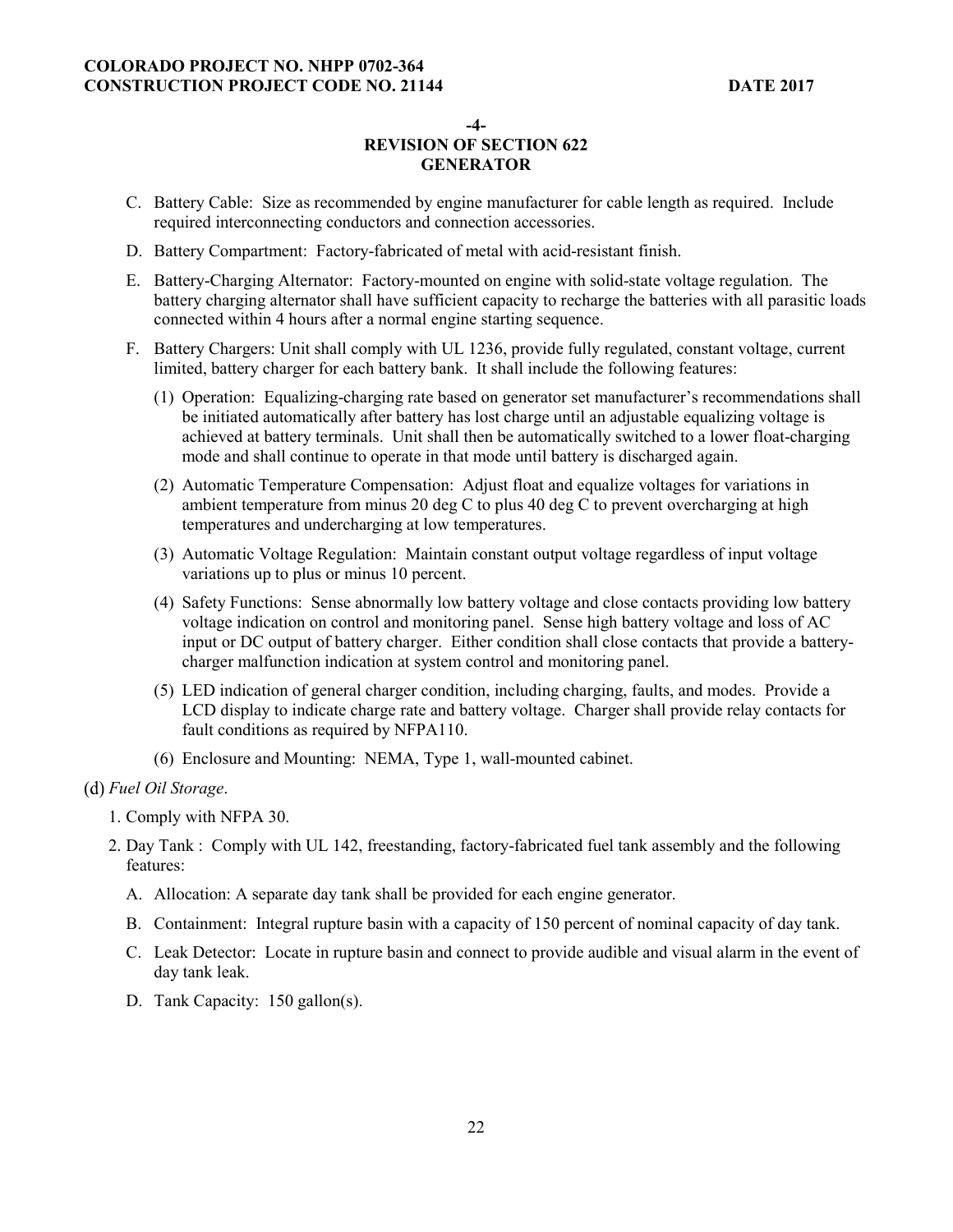**-5-** 

- E. Pump Capacity: Minimum 2 GPM with 20-foot lift, driven by ¼ HP, 120/240V 1-phase motor.
- F. Control: Provided with On/Off/Emergency run switch, Test/Reset Switch, AC Circuit Breaker, DC Circuit Breaker, and the following indicator lamps:
	- (1) Ready (Green) AC Supply and DC Control Power Available.
	- (2) High Fuel (Red) Latching fault, indicates fuel level near overflow, shuts down pump, and closes N/O dry contacts.
	- (3) Low Fuel (Red) Latching fault, indicates pump failure or operating float switch failure, closes N/O dry contacts.
	- (4) Low Fuel Shutdown (Red) Latching fault, indicates near empty tank, closes N/O contacts which may be used to shutdown engine generator to avoid air in the injection system.
	- (5) Overflow To Basin (Red) Latching fault, indicates fuel in overflow/rupture basin, shuts down pump, closes N/O dry contacts.
	- (6) Spare (Red) with N/O and N/C dry contacts.
	- (7) Pump Running (Green).
- G. Piping Connections: Factory-installed fuel supply and return lines from tank to engine; local fuel fill, and vent lines in compliance with NFPA 37 requirements for venting aboveground inside fuel storage tanks.
- *Control and Monitoring.* 
	- 1. Engine generator control shall be microprocessor-based and provide automatic starting, monitoring, protection and control functions for the unit.
	- 2. Automatic Starting System Sequence of Operation: When mode-selector switch on the control and monitoring panel is in the automatic position, remote-control contacts in one or more separate automatic transfer switches initiate starting and stopping of generator set. When mode-selector switch is switched to the on position, generator set starts. The off position of same switch initiates generator set shutdown. (Switches with different configurations but equal functions are acceptable.) When generator set is running, specified system or equipment failures or derangements automatically shut down generator set and initiate alarms. Operation of the local (generator set-mounted) and/or remote emergency-stop switch also shuts down generator set.
	- 3. Manual Starting System Sequence of Operation: Switching on-off switch on the generator control panel to the on position starts generator set. The off position of same switch initiates generator-set shutdown. When generator set is running, specified system or equipment failures or derangements automatically shut down generator set and initiate alarms. Operation of the local (generator set-mounted) and/or remote emergencystop switch also shuts down generator set.
	- 4. Configuration: Operating and safety indications, protective devices, system controls, engine gages and associated equipment shall be grouped in a common control and monitoring panel. Mounting method shall isolate the control panel from generator-set vibration. AC output power circuit breakers and other output power equipment shall not be mounted in the control enclosure.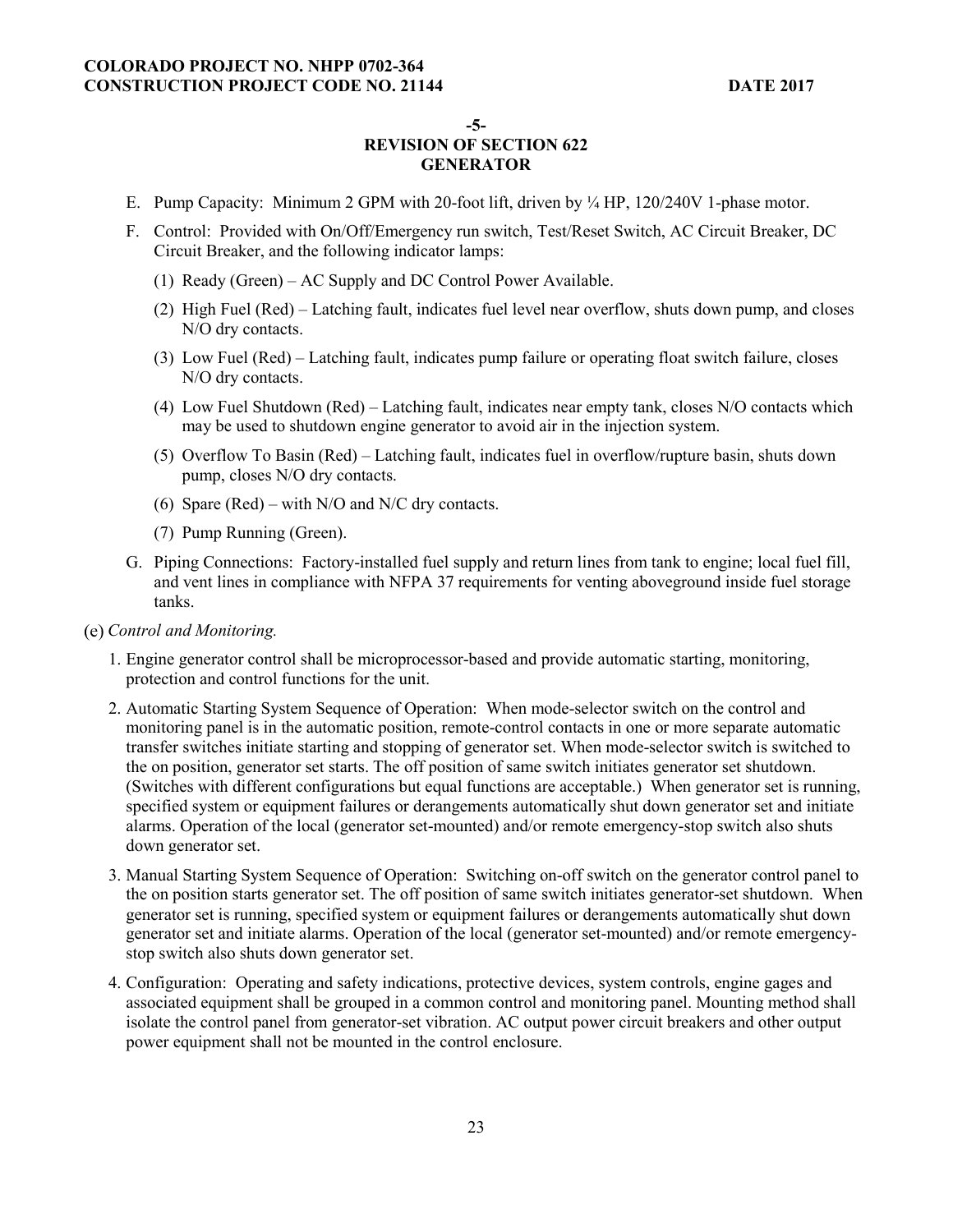**-6-** 

- 5. Indicating and Protective Devices and Controls: As required by NFPA 110 for Level 1 system, and the following:
	- A. AC voltmeter (3-phase, line-to-line and line-to-neutral values).
	- B. AC ammeter (3-phases).
	- C. AC frequency meter.
	- D. AC kW output (total and for each phase). Display shall indicate power flow direction.
	- E. AC kVA output (total and for each phase). Display shall indicate power flow direction.
	- F. AC Power factor (total and for each phase). Display shall indicate leading or lagging condition.
	- G. Ammeter-voltmeter displays shall simultaneously display conditions for all three phases.
	- H. Emergency Stop Switch: Switch shall be a red "mushroom head" pushbutton device complete with lock-out/tag-out provisions. Depressing switch shall cause the generator set to immediately stop the generator set and prevent it from operating.
	- I. Fault Reset Switch: Supply a dedicated control switch to reset/clear fault conditions.
	- J. DC voltmeter (alternator battery charging).
	- K. Engine coolant temperature gauge.
	- L. Engine lubricating oil pressure gauge.
	- M. Running-time meter.
	- N. Generator-voltage and frequency digital raise/lower switches. Rheostats for these functions are not acceptable. The control shall provide adjustment of these parameters in a range of plus or minus 5 percent of the voltage and frequency operating set point (not nominal voltage and frequency values). The voltage and frequency adjustment functions shall be disabled when the paralleling breaker is closed.
	- O. Fuel tank derangement alarm.
	- P. Fuel tank high-level shutdown of fuel supply alarm.
	- Q. AC Protective Equipment: The control system shall include over/under voltage, reverse kVAR, reverse kW, overload (kW) short circuit, over-current, loss of voltage reference, and over-excitation shut down protection. There shall be a ground fault alarm for generator sets rated over 1000 amps, overload warning, and over-current warning alarm.
	- R. Status LED indicating lamps to indicate remote start signal present at the control, existing shutdown condition, existing alarm condition, not in auto, and generator set running.
	- S. A graphical display panel with appropriate navigation devices shall be provided to view all information noted above, as well as all engine status and alarm/shutdown conditions (including those from an integrated engine emission control system). The display shall also include integrated provisions for adjustment of the gain and stability settings for the governing and voltage regulation systems.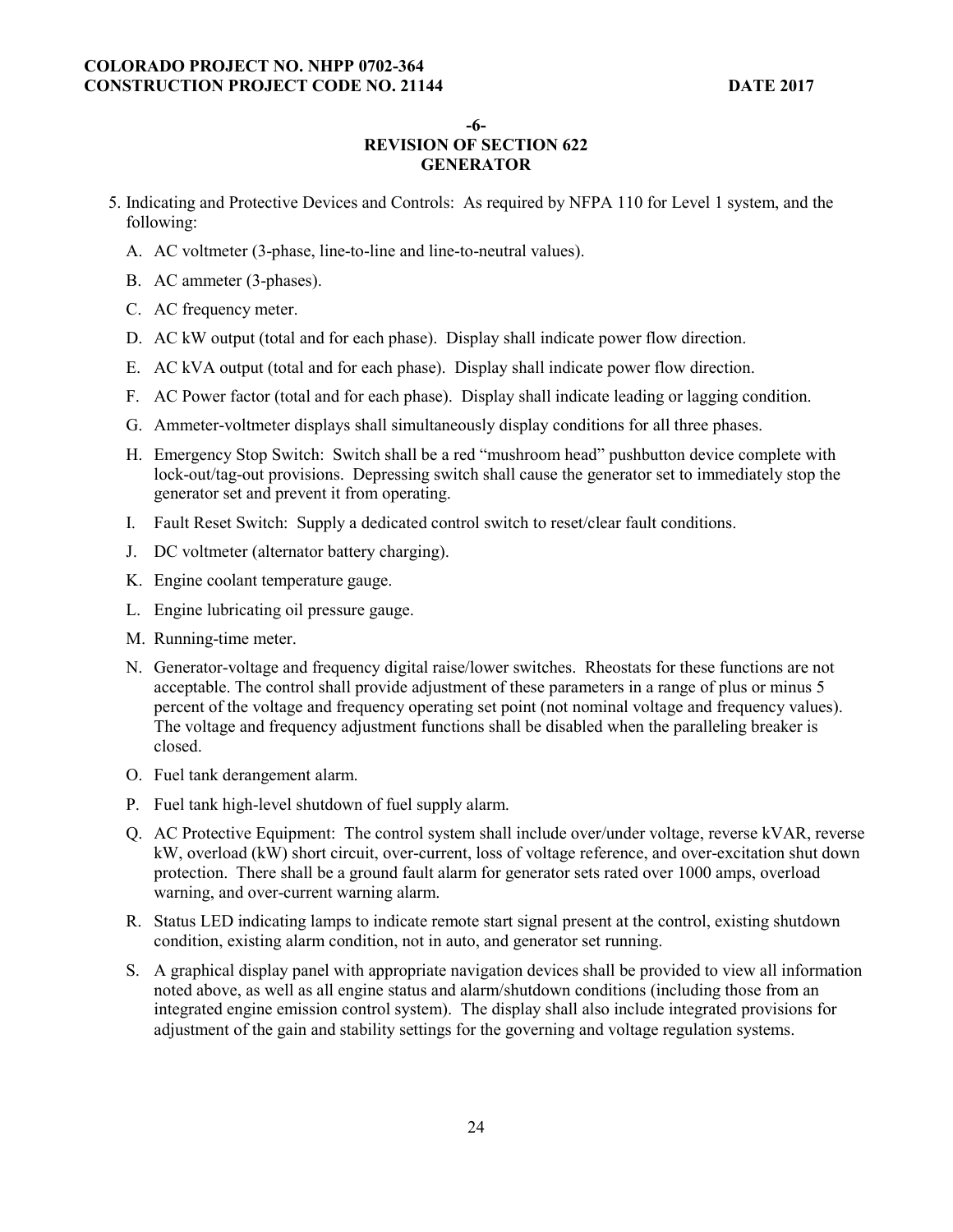**-7-** 

- T. Panel lighting system to allow viewing and operation of the control when the generator room or enclosure is not lighted.
- U. Data Logging: The control system shall log the latest 20 different alarm and shut down conditions, the total number of times each alarm or shutdown has occurred, and the date and time the latest of these shutdown and fault conditions occurred.
- V. DC control Power Monitoring: The control system shall continuously monitor DC power supply to the control, and annunciate low or high voltage conditions. It shall also provide an alarm indicating imminent failure of the battery bank based on degraded voltage recover on loading (engine cranking).
- *Generator Overcurrent and Fault Protection.* 
	- 1. Generator Overcurrent Protection: The generator set shall be provided with a UL Listed/CSA Certified protective device that is coordinated with the alternator provided to prevent damage to the generator set on any possible overload or overcurrent condition external to the machine. The protective device shall be listed as a utility grade protective device under UL category NRGU. The control system shall be subject to UL follow-up service at the manufacturing location to verify that the protective system is fully operational as manufactured. Protector shall perform the following functions:
		- A. Initiates a generator kW overload alarm when generator has operated at an overload equivalent to 110 percent of full-rated load for 60 seconds. Indication for this alarm is integrated with other generator set malfunction alarms.
		- B. Under single phase or multiple phase fault conditions, or on overload conditions, indicates an alarm conditions when the current flow is in excess of 110 percent of rated current for more than 10 seconds.
		- C. Under single phase or multiple phase fault conditions, operates to switch off alternator excitation at the appropriate time to prevent damage to the alternator.
		- D. The operator panel shall indicate the nature of the fault condition as either a short circuit or an overload.
		- E. Senses clearing of a fault by other over-current devices and controls recovery of rated voltage to avoid overshoot greater than 120 percent of nominal voltage.
		- F. The protective system provided shall not include an instantaneous trip function.
- *Generator, Exciter, and Voltage Regulator.* 
	- 1. Comply with NEMA MG 1.
	- 2. Drive: Generator shaft shall be directly connected to engine shaft. Exciter shall be rotated integrally with generator rotor.
	- 3. Electrical Insulation: Class H.
	- 4. Temperature Rise: 125 / Class H environment.
	- 5. Construction shall prevent mechanical, electrical, and thermal damage due to vibration, over-speed up to 125 percent of rating, and heat during operation at 110 percent of rated capacity.
	- 6. Permanent Magnet Generator (PMG) shall provide excitation power for optimum motor starting and short circuit performance.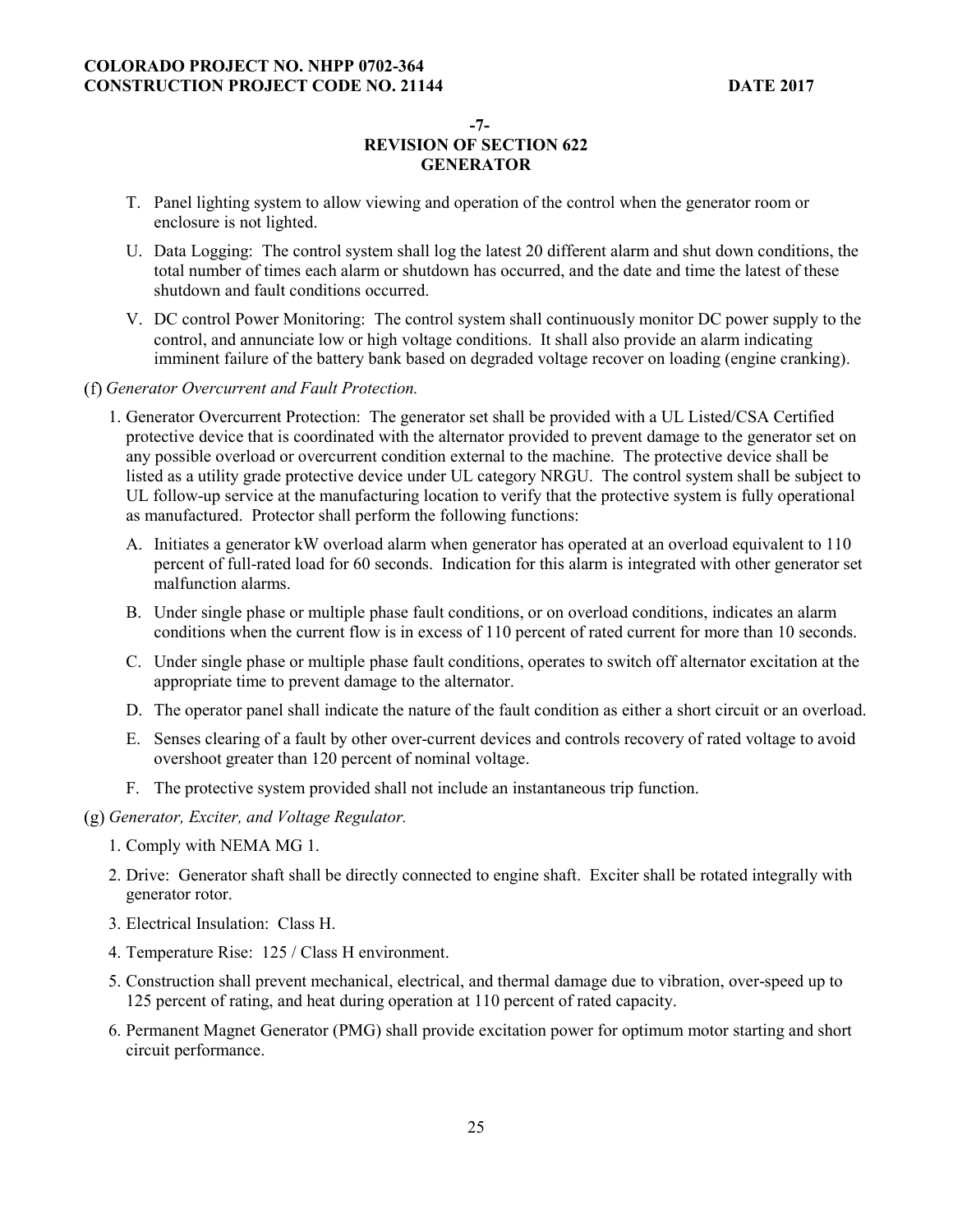#### **-8-**

- 7. Enclosure: Drip-proof.
- 8. Voltage Regulator: Solid-state type, separate from exciter, providing performance as specified. The voltage regulation system shall be microprocessor-controlled, 3-phase true RMS sensing, full wave rectified, and provide a pulse-width modulated signal to the exciter. No exceptions or deviations to these requirements will be permitted.
- 9. The alternator shall be provided with anti-condensation heater(s) in all applications where the generator set is provided in an outdoor enclosure, or when the generator set is installed in a coastal or tropical environment.
- 10. Windings: Two-thirds pitch stator winding and fully linked amortisseur winding. Alternators operating at voltage higher than 690 VAC shall be provided with form-wound stator coils.
- 11. Subtransient Reactance: 13 percent maximum, based on the rating of the engine generator set.
- *Vibration Isolation Devices.* Generators installed on grade shall be provided with elastomeric isolator pads integral to the generator, unless the engine manufacturer requires use of spring isolation.
- *Finishes.* Components: Powder-coated and baked over corrosion-resistant pretreatment and compatible primer. Manufacturer's standard color or as directed on the drawings.
- *Source Quality Control.* 
	- 1. Prototype Testing: Factory test engine-generator set using same engine model, constructed of identical or equivalent components and equipped with identical or equivalent accessories.
		- A. Tests: Comply with NFPA 110, Level 1 Energy Converters. In addition, the equipment engine, skid, cooling system, and alternator shall have been subjected to actual prototype tests to validate the capability of the design under the abnormal conditions noted in NFPA110. Calculations and testing on similar equipment which are allowed under NFPA110 are not sufficient to meet this requirement.
	- 2. Project-Specific Equipment Tests: Before shipment, factory test engine-generator set manufactured specifically for this Project. Perform tests at rated load and power factor. Include the following tests:
		- A. Test engine-generator set manufactured for this Project to demonstrate compatibility and functionality.
		- B. Full load run.
		- C. Maximum power.
		- D. Voltage regulation.
		- E. Steady-state governing.
		- F. Single-step load pickup.
		- G. Simulated safety shutdowns.
		- H. Provide 14 days' advance notice of tests and opportunity for observation of tests by Owner's representative.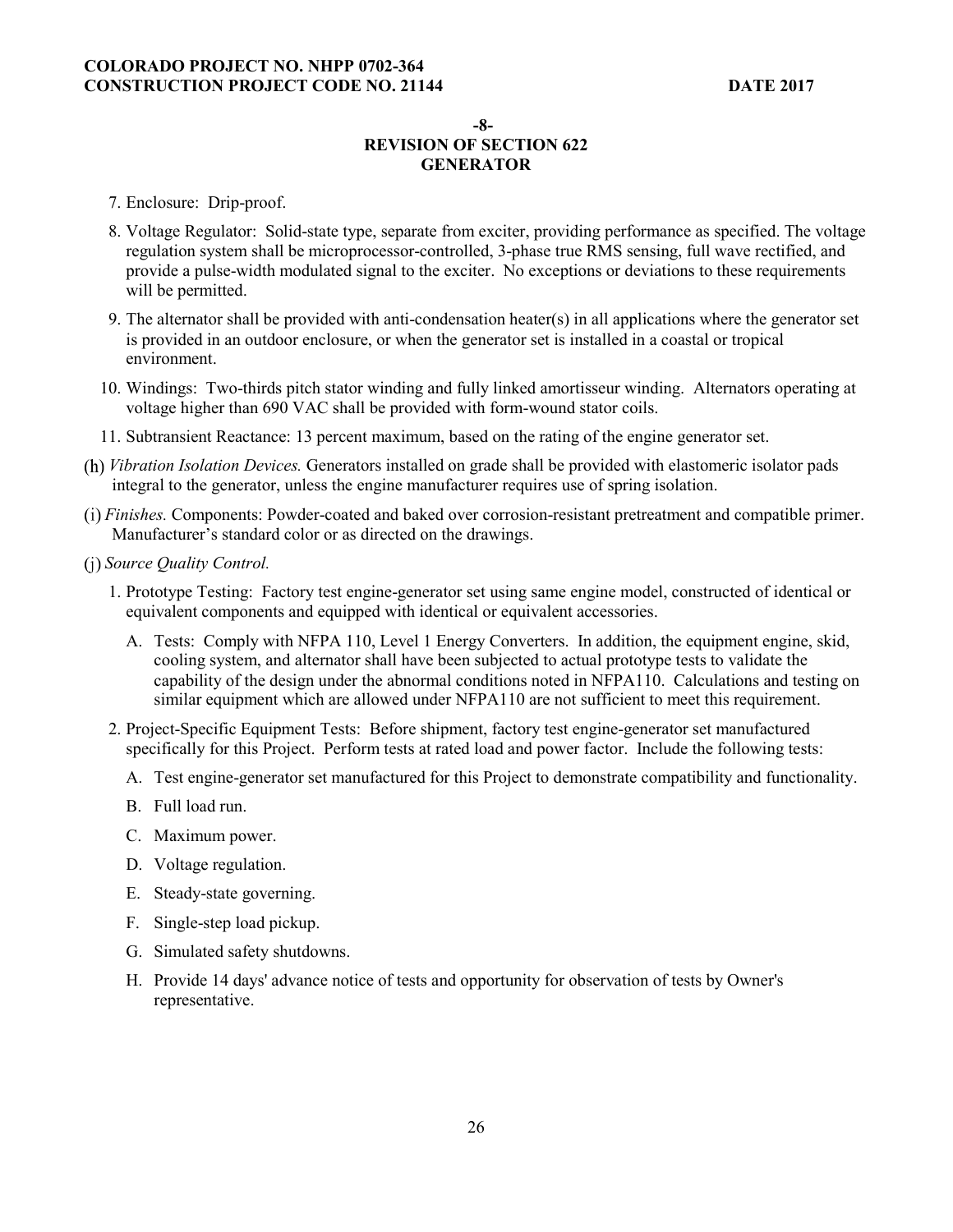**-9-** 

# **REVISION OF SECTION 622 GENERATOR**

# **CONSTRUCTION REQUIREMENTS**

#### *Installation.*

- 1. Installation shall comply with packaged engine-generator manufacturers' written installation, application, and alignment instructions and with NFPA 110.
- 2. Equipment shall be installed by the Contractor in accordance with final submittals and Contract documents. Installation shall comply with applicable state and local codes as required by the authority having jurisdiction. Install equipment in accordance with manufacturer's instructions and instructions included in the listing or labeling of UL listed products.
- 3. Installation of equipment shall include furnishing and installing all interconnecting wiring between all major equipment provided for the on-site power system. The Contractor shall also perform interconnecting wiring between equipment sections (when required), under the supervision of the equipment supplier.
- 4. Equipment shall be installed on concrete pads. Equipment shall be permanently fastened to the pad in accordance with manufacturer's instructions and seismic requirements of the site.
- 5. Equipment shall be initially started and operated by representatives of the manufacturer. All protective settings shall be adjusted as instructed by the consulting engineer.
	- A. All equipment shall be physically inspected for damage. Scratches and other installation damage shall be repaired prior to final system testing. Equipment shall be thoroughly cleaned to remove all dirt and construction debris prior to initial operation and final testing of the system.
	- B. On completion of the installation by the electrical Contractor, the generator set supplier shall conduct a site evaluation to verify that the equipment is installed per manufacturer's recommended practice.
- *On-Site Acceptance Test.* 
	- 1. The complete installation shall be tested to verify compliance with the performance requirements of this specification following completion of all site work. Testing shall be conducted by representatives of the manufacturer, with required fuel supplied by Contractor. The Engineer shall be notified in advance and shall have the option to witness the tests. The generator set manufacturer shall provide a site test specification covering the entire system.
	- 2. Prior to start of active testing, all field connections for wiring, power conductors, and bus bar connections shall be checked for proper tightening torque.
	- 3. Installation acceptance tests to be conducted on site shall include a "cold start" test, a two hour full load (resistive) test, and a one-step rated load pickup test in accordance with NFPA 110. Provide a resistive load bank and make temporary connections for full load test, if necessary.
	- 4. A power failure test shall be performed on the entire installed system. This test shall be conducted by opening the power supply from the utility service, and observing proper operation of the system for at least 2 hours. Coordinate timing and obtain approval for start of test with site personnel.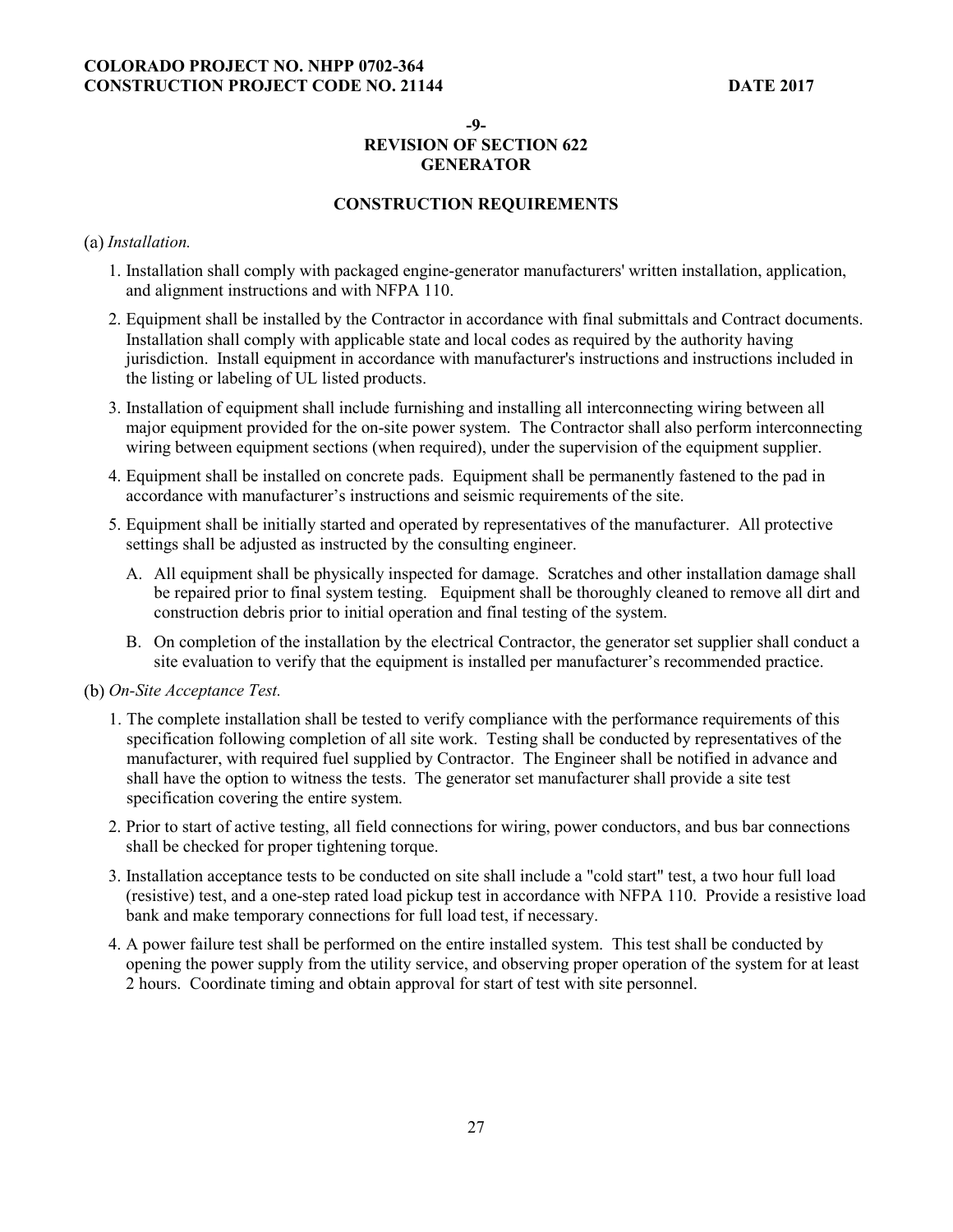#### **-10-**

# **REVISION OF SECTION 622 GENERATOR**

- *Training.* The equipment supplier shall provide training for the facility operating personnel covering operation and maintenance of the equipment provided. The training program shall be not less than 4 hours in duration and the class size shall be limited to 5 persons. Training date shall be coordinated with the facility owner.
- *Field Quality Control.* Manufacturer's Field Service: The Contractor shall engage a factory-authorized service representative to inspect components, assemblies, and equipment installations, including connections, and to assist in testing.
- *Service and Support.* 
	- 1. The generator set supplier shall maintain service parts inventory for the entire power system at a central location which is accessible to the service location 24 hours per day, 365 days per year. The inventory shall have a commercial value of \$3 million or more. The manufacturer of the generator set shall maintain a central parts inventory to support the supplier, covering all the major components of the power system, including engines, alternators, control systems, paralleling electronics, and power transfer equipment.
	- 2. The generator set shall be serviced by a local service organization that is trained and factory certified in generator set service. The supplier shall maintain an inventory of critical power system replacement parts in the local service location. Service vehicles shall be stocked with critical replacement parts. The service organization shall be on call 24 hours per day, 365 days per year. The service organization shall be physically located in Colorado within a 200 mile radius of Hanging Lake Tunnel.
		- A. The manufacturer shall maintain model and serial number records of each generator set provided for at least 20 years.

# **METHOD OF MEASUREMENT**

The Generator will be measured by the unit as shown in the Plans, complete and accepted.

# **BASIS OF PAYMENT**

The accepted quantities of generators will be paid for at the contract unit price for the pay item listed below.

Payment will be made under:

| Pay Item<br>Pay Unit |  |
|----------------------|--|
|----------------------|--|

Generator Each

Payment for Generator will be full compensation for providing, transporting, and installing the generator set described in the this special provision, including the engine and all components ( day tank, remote radiator, day tank piping, generator controls, installation, testing, operator training, service).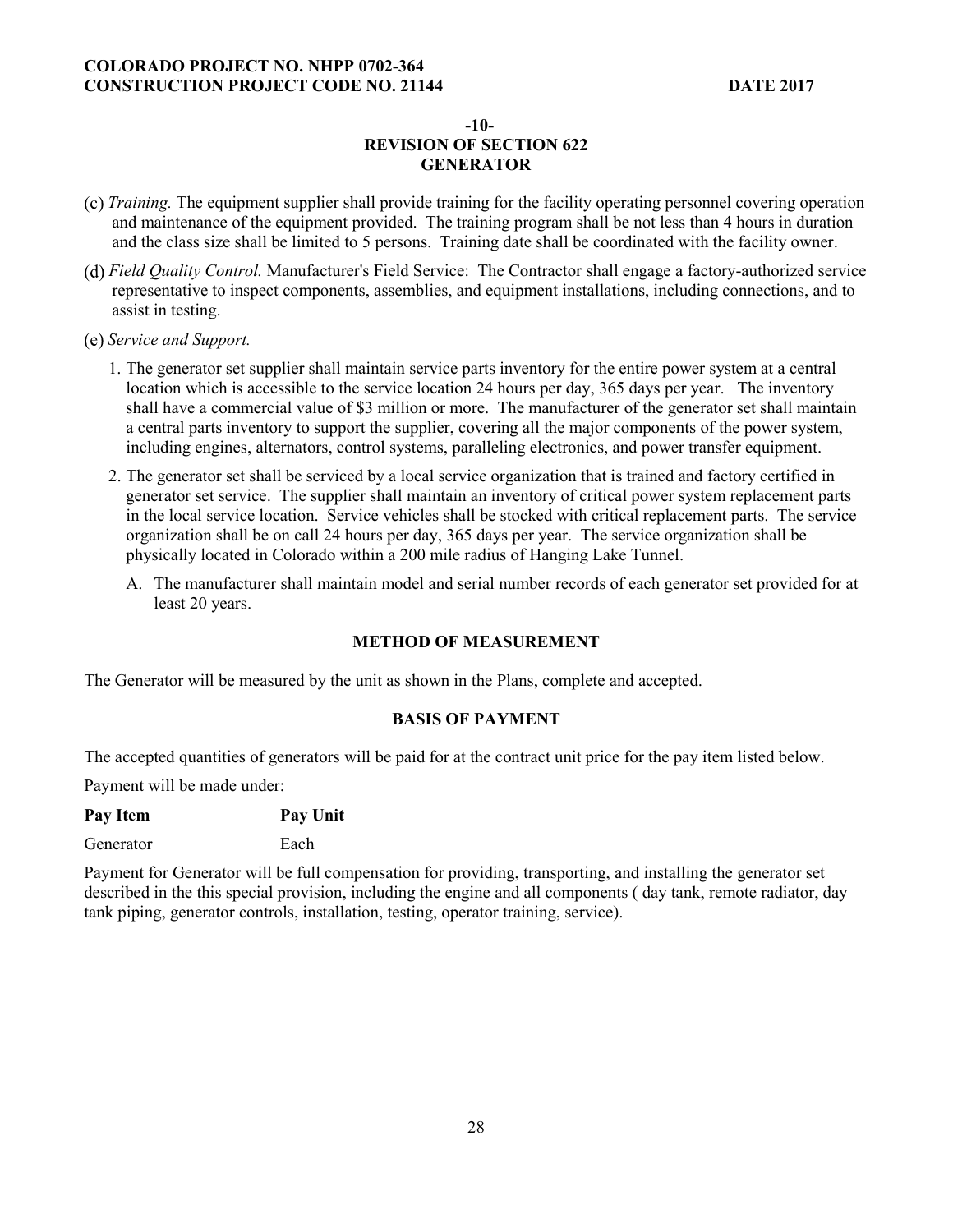# **REVISION OF SECTION 622 TESTING**

Section 622 of the Standard Specifications is hereby revised for this project to include the following:

# **DESCRIPTION**

This work is testing in accordance with these specifications and in conformity with the details shown on the plans or established.

All equipment furnished and installed under this Contract shall be tested as indicated in the Contract Drawings, or specified herein.

The Contractor shall perform all tests as may be necessary to demonstrate that the installed equipment complies with the Contract requirements. The Contractor shall provide all labor, instruments, and apparatus required for the tests. If testing indicates that the equipment fails to meet the Contract requirements or to function properly, the defects shall be rectified by readjusting or removing and replacing the faulty equipment until testing indicates the Contract requirements are met. The Engineer may check the Contractor's instruments or furnish his own instruments.

All tests shall be performed in conformity with the standard test codes of the applicable association(s) specified in paragraph 1.2 Factory Tests, and shall be witnessed by the Engineer.

All measuring instruments shall be of the precision type and be calibrated immediately before and immediately after the tests. All instruments and other facilities, including labor, for the tests shall be provided by the Contractor. The Engineer may check the Contractor's instruments or furnish his own instruments.

The Contractor shall furnish and install all necessary testing apparatus including but not limited to: calibrated meters, gauges, fittings, and thermometers. All apparatus supplied by the Contractor for these tests shall remain his property and shall be removed by him after the tests.

The Contractor shall submit test procedures for the approval of the Engineer, showing in complete detail the manner in which it proposes to perform each test.

The Contractor shall provide full documentation and certifications of all tests performed.

Subsection 622.03 shall include the following:

#### *Factory Tests.*

- 1. All equipment, emergency generator, remote radiator, apparatus and materials of construction, shall be tested at the place of manufacture.
- 2. All necessary ratings, capacities, calibration, temperature in operation, and other characteristics shall be obtained by methods in accordance with the standard test codes of the applicable associations including but not limited to the Air Movement and Control Association, the Air Conditioning and Refrigeration Institute, the American Society of Heating, Refrigerating and Air Conditioning Engineers, the American National Standards Institute, Underwriters Laboratories, the Institute of Electrical and Electronics Engineers. Six copies of these certified ratings, etc., shall be submitted for the approval of the Engineer. No material or apparatus shall be shipped to the work unless approved by the Engineer.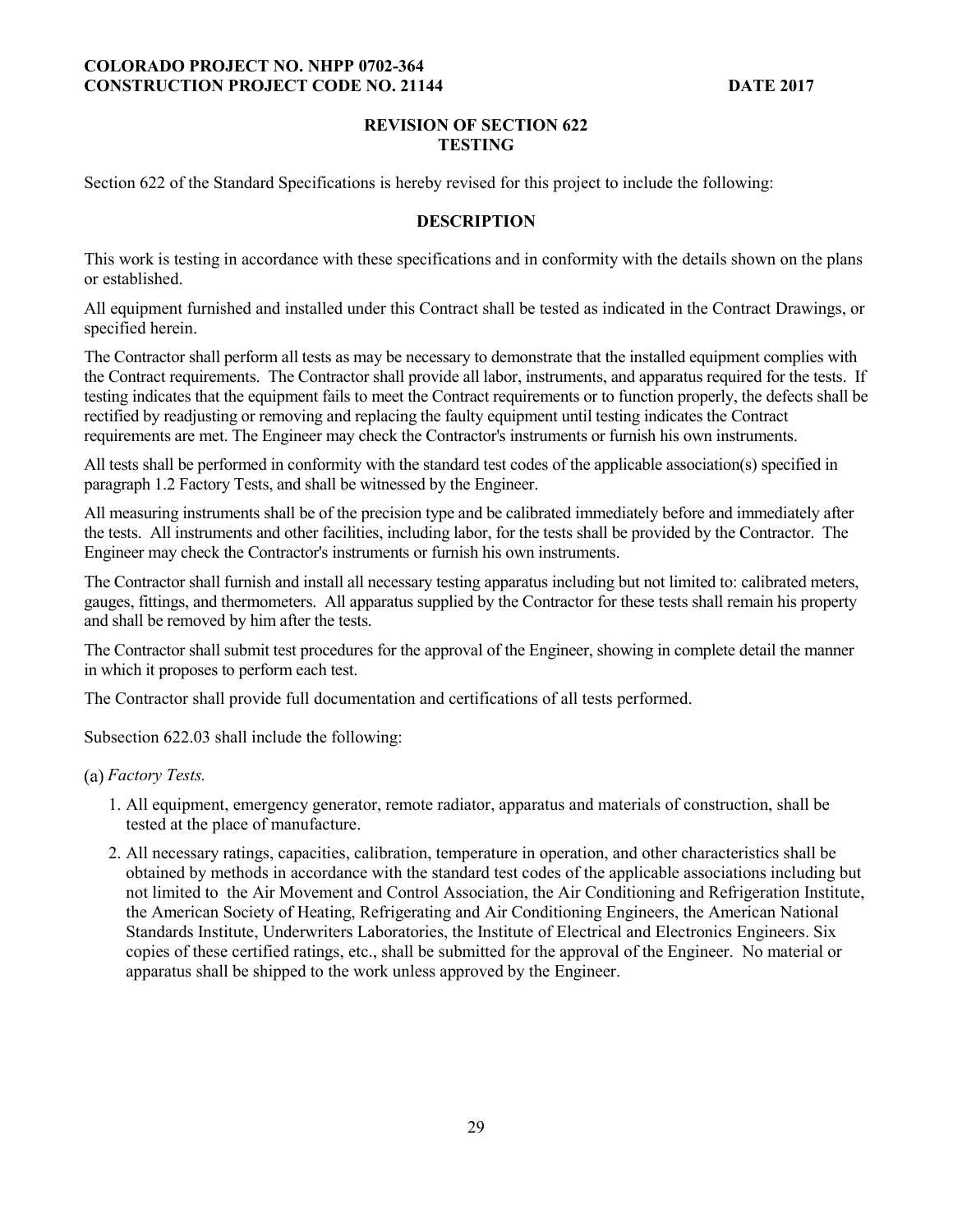# **-2- REVISION OF SECTION 622 TESTING**

### *Field Tests*.

- 1. Field tests shall be conducted on all electrical equipment which are not assembled at the shop to demonstrate the soundness and suitability of the materials and the adequacy of the workmanship of the installation work. In addition, performance tests shall be conducted on the plant as a whole, upon its major subdivisions as required by the Engineer, in conformity with the standard test codes of the applicable association(s) specified in Paragraph 1.2, Factory Tests. All measuring instruments shall be of the precision type and shall be calibrated immediately before and immediately after the tests. All instruments and other facilities, including labor, for the tests shall be provided by the Contractor.
- 2. The Contractor shall furnish and install all necessary testing apparatuses including but not limited to calibrated electrical meters, gauges, fittings, and thermometers. All the foregoing apparatuses supplied by the Contractor for these tests shall remain the property and shall be removed by him after the tests are completed to the satisfaction of the Engineer.
- 3. The Contractor shall submit, for the approval of the Engineer, test procedures showing in complete detail the manner in which it proposes to perform each test.
- 4. All defects in the new systems shall be corrected to the satisfaction of the Engineer. All equipment shall be re-tested after the correction of defects.
- 5. The Contractor shall make insulation resistance and ground tests of all wiring installed under this Contract in conformity with the requirements of this section and elsewhere specified herein during the progress of the work, and at the time specified by the Engineer. These tests shall be conducted in the presence of the Engineer prior to connection to equipment.
- 6. Apparatus such as but not limited to circuit breakers, contactors, motor starters, and push-button stations shall be checked for free movement and alignment of parts and contacts.
- 7. The grounding system shall be tested and verified with accepted methods and standards by actual measurements in the field. The proposed method of measurement shall be submitted for approval.
- 8. A performance test shall be made to verify proper electrical operation of all power and control circuits and electrical apparatus.
- 9. After installation, performance tests shall be made on the plant as a whole, upon its major subdivisions, and as required by the Engineer. The tests shall be performed with all rated loads connected.
- 10. Similar tests shall be performed on the emergency equipment with all rated emergency loads connected.
- 11. Motors shall be checked for proper rotation and for balancing of the currents in all three phases.
- 12. All tagging shall be verified as meeting all relevant specifications as listed in the Contract Documents.
- 13. All electrical bolted connections shall be tightened by the calibrated torque method in compliance with the manufacturer's requirements. Where the manufacturer has no requirements the connections shall be torqued as required by the NEC. Torqueing shall be witnessed and verified by the Engineer.
- 14. After splicing wiring but before the application of insulation, the Contractor shall perform a resistance test across the splice, using a minimum ten (10) ampere DC test current. Resistance shall be within 5 percent of the equivalent conductor DC resistance.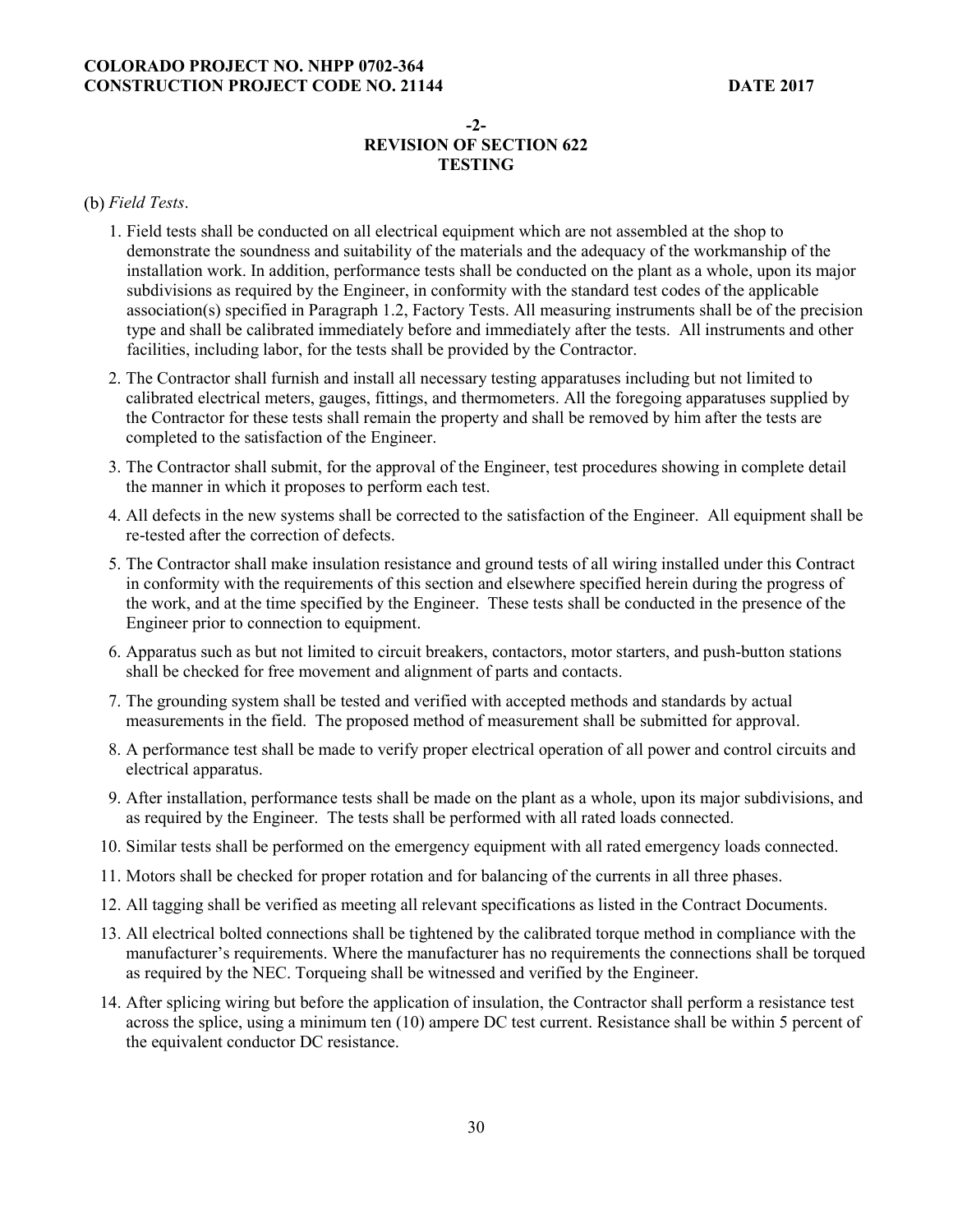**-3-** 

# **REVISION OF SECTION 622 TESTING**

### *Electrical Tests after Installation.*

- 1. All electrical equipment, including wire and cable, shall be tested after completion of installation in accordance with the following:
	- A. All wiring shall be installed such that when completed, the system shall be free from shorts, crosses or grounds.
	- B. All cables sizes larger then AWG #10 shall be tested for insulation as per NETA, Inc. The tests shall be performed on each conductor with respect to ground and adjacent conductors. All cables shall be tested with 1000 volts DC. Test duration shall be one minute.
	- C. The insulation resistance values shall be as per manufacturer's published data. If manufacturer's data is not available, the insulation resistance values shall not be less than the following:
		- (1) For 208V Equipment: 25 Megohms at 500V DC
		- (2) For 480V up to 1000V: 100 Megohms at 1000V DC
- 2. The above values shall be measured with all switchboards, panel boards, cutouts, and other safety devices installed.
- 3. The Contractor shall make tests as necessary, including polarity test of the sockets, to demonstrate that all installed equipment complies with the Contract requirements. The Contractor shall provide all labor, calibrated instruments and apparatus required for tests. If any of the equipment fails under test to meet the Contract requirements or to function properly, the defects shall be rectified by readjusting, or removing and replacing, the faulty equipment until under test, the requirements are met. The Engineer may check the Contractor's instruments or furnish its own instruments.
- *Acoustical Testing.* 
	- 1. Equipment: All data shall be obtained and derived using a calibrator, sound level meters, tape recorders, octave band analyzer and a graphic level recorder. Tape recording of minimum two-minute duration shall be made in the field through a sound level meter for all tests. Subsequently, the tape recording shall be replayed in the laboratory, where a graphic record shall be made on a graphic level recorder. For octave band analysis, a graphic record of at least a fifteen-second duration shall be made for each of eight octave bands. Other equipment and test methods shall be used only if they have received the written approval of the Engineer.
	- 2. Test Procedures and Laboratory Work: Prior to conducting acoustical tests, the Contractor shall submit full details of the proposed field test methods, laboratory work, and a complete list of all equipment to be used both in the field and in the laboratory. Each item of equipment listed shall include the manufacturer's name, model number, input and output sensitivity, accessories and other pertinent data.
	- 3. Test Data: The following data shall be obtained and submitted for each test.
		- A. Sound Level, dB(A) Re .0002 microbar.
		- B. Octave Band Analysis, sound pressure level, dB Re .002 microbar versus frequency in eight octave bands; center frequencies shall be from 63 hertz to 8,000 hertz inclusive. The Octave Band Analysis shall be plotted on NC graph paper.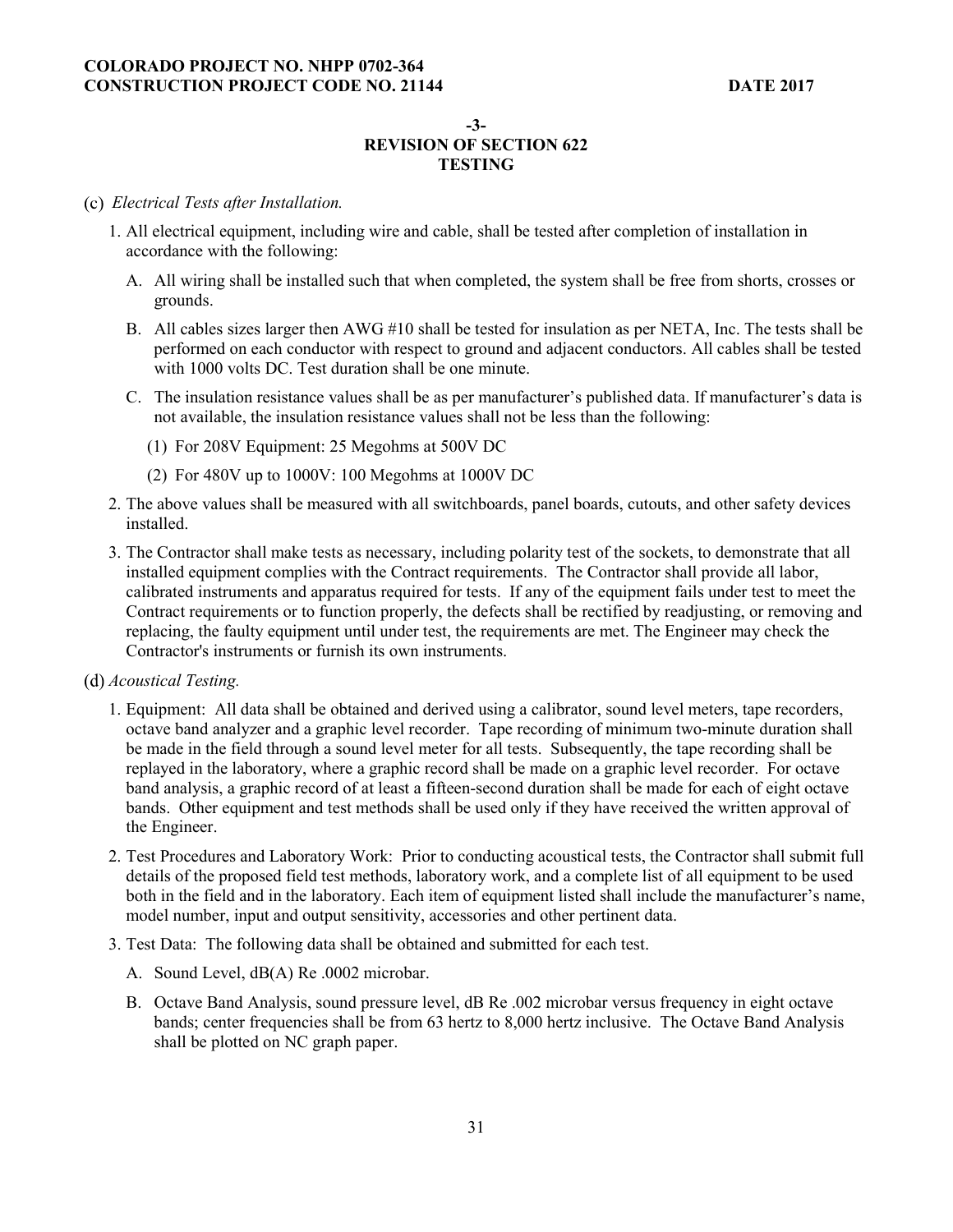#### **-4-**

# **REVISION OF SECTION 622 TESTING**

Subsection 622.27 shall include the following:

Testing of equipment will not be measured and paid for separately, but shall be included in the price of the Generator.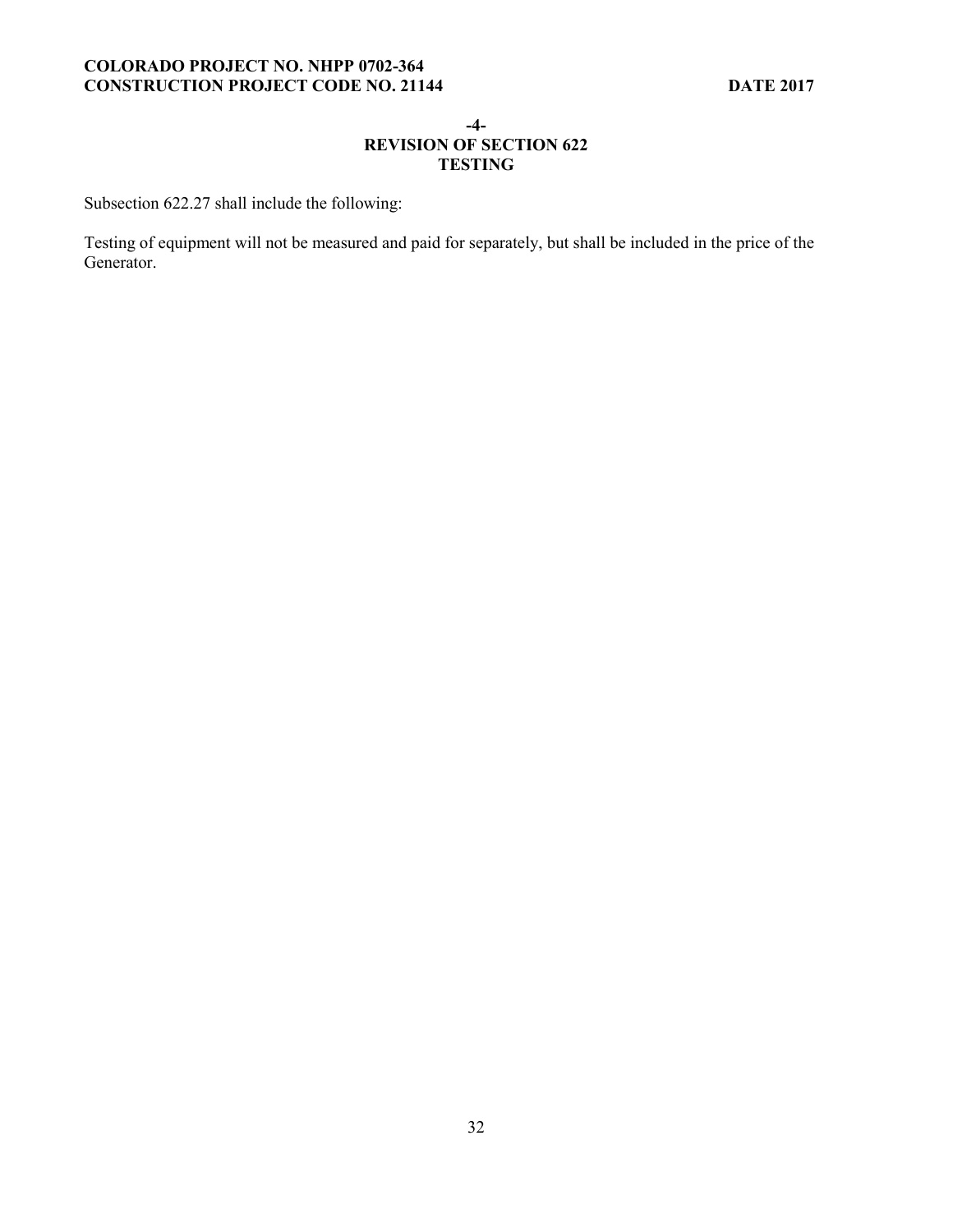# **REVISION OF SECTION 622 ELECTRICAL MODIFICATIONS**

Section 622 of the Standard Specifications is hereby revised for this project as follows:

Subsection 622.01 shall include the following:

This work is Electrical Modifications in accordance with these specifications and in conformity with the details shown on the Contract Drawings or herein.

The Contractor shall furnish all labor, materials, tools and equipment necessary for electrical work as indicated on the Contract Drawings or specified herein. The work shall include but not be limited to the following:

- 1. The maintenance of all existing electrical feeders, circuits, and equipment disturbed during the process of construction that will not be removed, relocated or replaced.
- 2. Making all changes, additions, and connections as indicated or required for a completed electrical system.
- 3. The furnishing and installation of all material and equipment necessary for a complete emergency generator electrical system including but not limited to the following:
	- A. 1750kW Emergency Generator and controls cabinet.
	- B. Combination Motor Starters SF-1, AH-4, EF-3, and Generator Cooling Fan.
	- C. Adjustment of trip settings of circuit breakers in Switchboard 6C.
	- D. New 3 pole circuit breaker in Panel 6H.
	- E. Receptacles and switches.
	- F. Conduits, boxes, and fittings.
	- G. Wire and Cable. (5kV and 600V)
	- H. Rubber mats.
	- I. Controls integration and testing.
	- J. Any other electrical work indicated or specified.

All wiring shall be placed in rigid steel heavy wall conduit and shall comply with the specifications for conduits, outlet boxes, pull and junction boxes, wires and cables, grounding, etc., as set forth in these specifications and as noted herein.

The electrical work shown on the Contract Drawings and to be performed under this section of the specifications is related but not limited to the following sections:

- Revision of Section 622 Wires, Cables, Splices, Terminations (600 Volts or Less),
- Revision of Section 622 Wires, Cables, Splices, Terminations (Medium Voltage: 601 Volts to 34,500 Volts, Inclusive),
- Revision of Section 622 Boxes and Fittings (Revision of Section 622), and
- Revision of Section 622 Testing.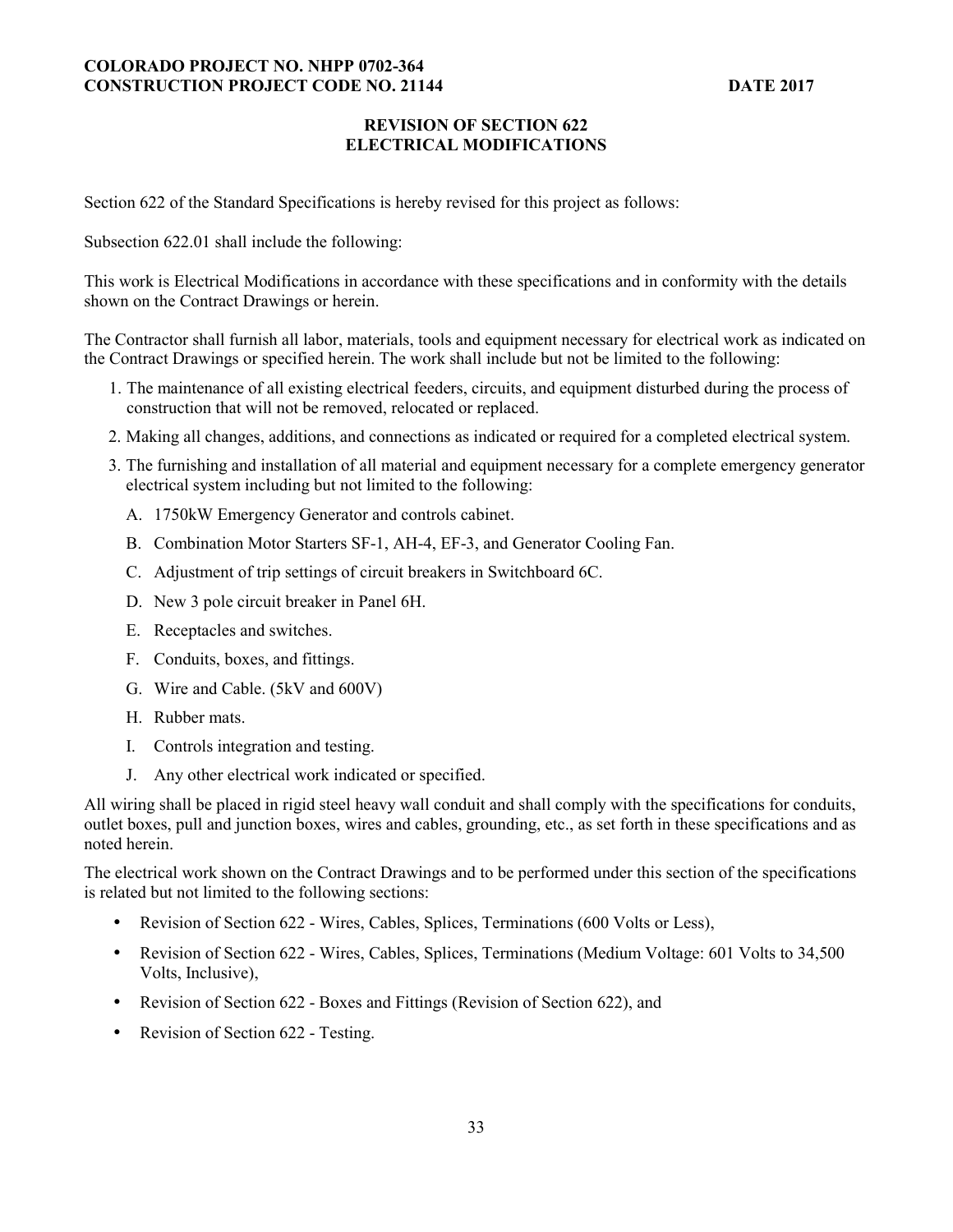**-2-** 

# **REVISION OF SECTION 622 ELECTRICAL MODIFICATIONS**

# **MATERIALS**

#### *Wiring*.

- 1. Liquid tight flexible conduit shall be used for final connection to all vibrating electrical equipment such as motors etc. and shall be limited to four feet in length.
- 2. Separate ground wire (with power wires) shall be provided from switchboard and panelboard to each motor load. The ground wire shall be sized according to the applicable code.
- *Rubber Mats.* Three-foot-wide rubber mats shall be furnished and installed on the floor of generator and mechanical rooms in front of combination starters and adjacent to the combination starter for the generator cooling fan. These mats shall be placed at the front of the aforementioned electrical equipment and be of adequate length to cover the full width of the equipment. Where equipment is mounted along a continuous surface with less than one foot separation, the rubber matting shall provide a continuous strip under the equipment. The mats shall be 1/2-inch thick with beveled edges, canvas back, solid type with corrugations running the long way, and be guaranteed extra quality, free from cracks, blow holes or other defects detrimental to their mechanical or electrical strength. They shall meet the requirements of ASTM D178, "Type 2", "Class 4" with ozone, flame, and oil resistive properties.
- *Hardware for Mounting Equipment.* Hardware for mounting equipment shall be high strength (100 percent rust resistant) and conform to the latest American Standards and Practices. Samples shall be submitted for approval. The Engineer shall decide on one or more types and shall direct the Contractor to guide himself accordingly in the usage at specific locations. All screws and bolts shall be stainless steel with stainless steel nuts where required.

#### **CONSTRUCTION REQUIREMENTS**

#### *General*.

- 1. Existing Circuits: Where the Contractor disturbs existing circuits, all wires shall be disconnected in the boxes and the exposed ends taped and tagged.
- 2. Existing Conditions: The Contractor, before submitting his proposal, shall visit the site and be responsible for having ascertained local conditions such as but not limited to the location, accessibility, and general character of the site, the character and extent of any existing work within or adjacent to the site, and any other work being performed on the site at the time of submitting his proposal. The Contractor shall fully examine all drawings relating to the work and become completely informed as to the extent and character of the work required and prevailing existing conditions. No allowances shall be made for the Contractor's failure to avail himself of information.
	- A. It is anticipated that several branch circuit conduits and lights may have to be rerouted, extended, relocated, or temporarily removed and replaced, to permit the installation or removal of equipment. The Contractor shall review all removal drawings and allow for the rerouting or relocation of wiring systems and devices to remain which shall be relocated or rerouted. The Contractor shall allow for and accomplish these re-work items to suit field requirements and conditions.
	- B. When working with existing equipment or wiring systems, care shall be taken to avoid damage to equipment. Prior to working in an area, the Contractor shall examine existing conditions. Any defects caused by the Contractor shall result in the Contractor being held liable for damage to existing equipment.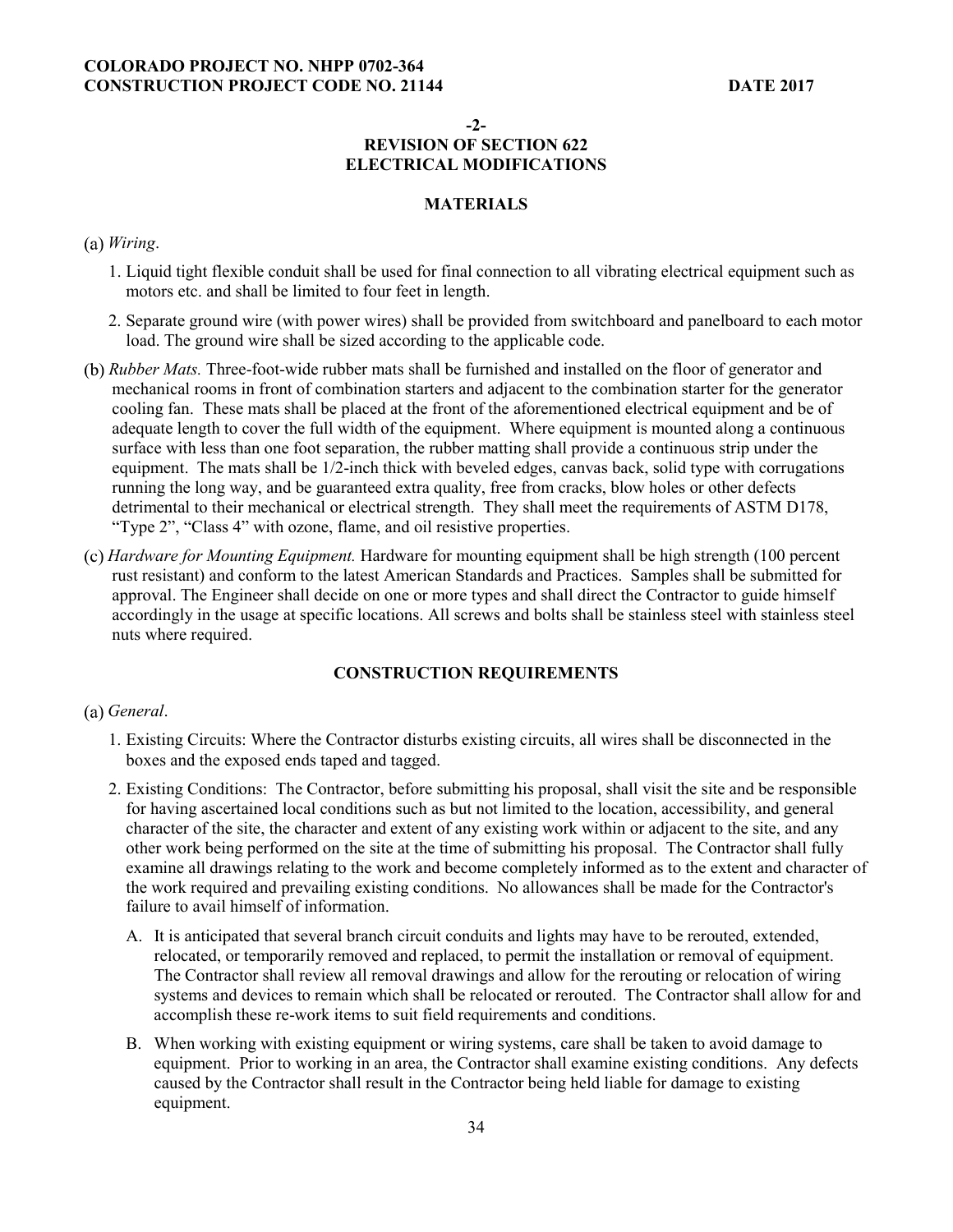**-3-** 

# **REVISION OF SECTION 622 ELECTRICAL MODIFICATIONS**

- C. Where new construction involves connecting to or using existing equipment, the Contractor shall include all work and materials required to adapt, extend, or re-work the prevailing existing "As Is" condition, to the new work. Should an existing condition prove to be grossly deteriorated or inadequate for modification, that condition shall be reported to the Engineer for a remedy.
- 3. Locations Approximate: The locations of equipment, boxes, switches, outlets, and similar objects as shown on the Contract Drawings are approximate only, and exact locations shall be determined in the field. In case of interference with other work or of erroneous locations with respect to equipment or structures, the Contractor shall furnish all labor and materials to complete the work in an approved manner, at no additional cost to CDOT.
- 4. Drawings Diagrammatic: Conduits and wiring are shown diagrammatically only. The Contractor shall furnish, install, and place in satisfactory condition ready for operation, all conduits, cables, and other material needed for installation and operation of the emergency generator, day fuel tank, supply air fan, combustion air fan, exhaust air fan, associated dampers, and other electrical systems shown or indicated in the Contract Documents. Additional conduits and required wiring shall be installed by the Contractor where necessary to complete the installation of the equipment furnished and to meet NEC requirements at no additional cost to CDOT.
- 5. Painting: All shop painting shall be accomplished at the manufacturer's facilities meeting ANSI standards and shall be included in the bid price for equipment and materials furnished under this division. All scratched or base surfaces of factory-painted equipment shall be touched up with the same color and type of paints as used originally.
- 6. Close out Procedures: General coordination is required. Close out procedures shall be sequenced properly such that work shall not be endangered or damaged, and every required performance shall be fully tested and demonstrated.
	- A. System performance test runs are required. Test runs of electrical systems shall be coordinated with test runs of equipment served.
	- B. During test runs, the Contractor shall make final corrections or adjustments of systems to refine and improve performances where possible, including noise and vibration reductions, elimination of hazards, better response of controls, signals and alarms, and similar system performance improvements.
	- C. Cleaning and lubrication is required. After final performance test run of each electrical system, the Contractor shall clean systems both externally and internally and comply with manufacturer's instructions for lubrication. The Contractor shall remove excess lubrication and touch up minor damage to factory-painted finishes.
- 7. Documentation Procedures: Signed commitments are required. The transfer of electrical system to CDOT for operation shall not proceed until guarantees, warranties, performance certifications, maintenance agreements, and similar commitments to be signed by the Contractor and other entities have been executed and transmitted to the Engineer for placement in records.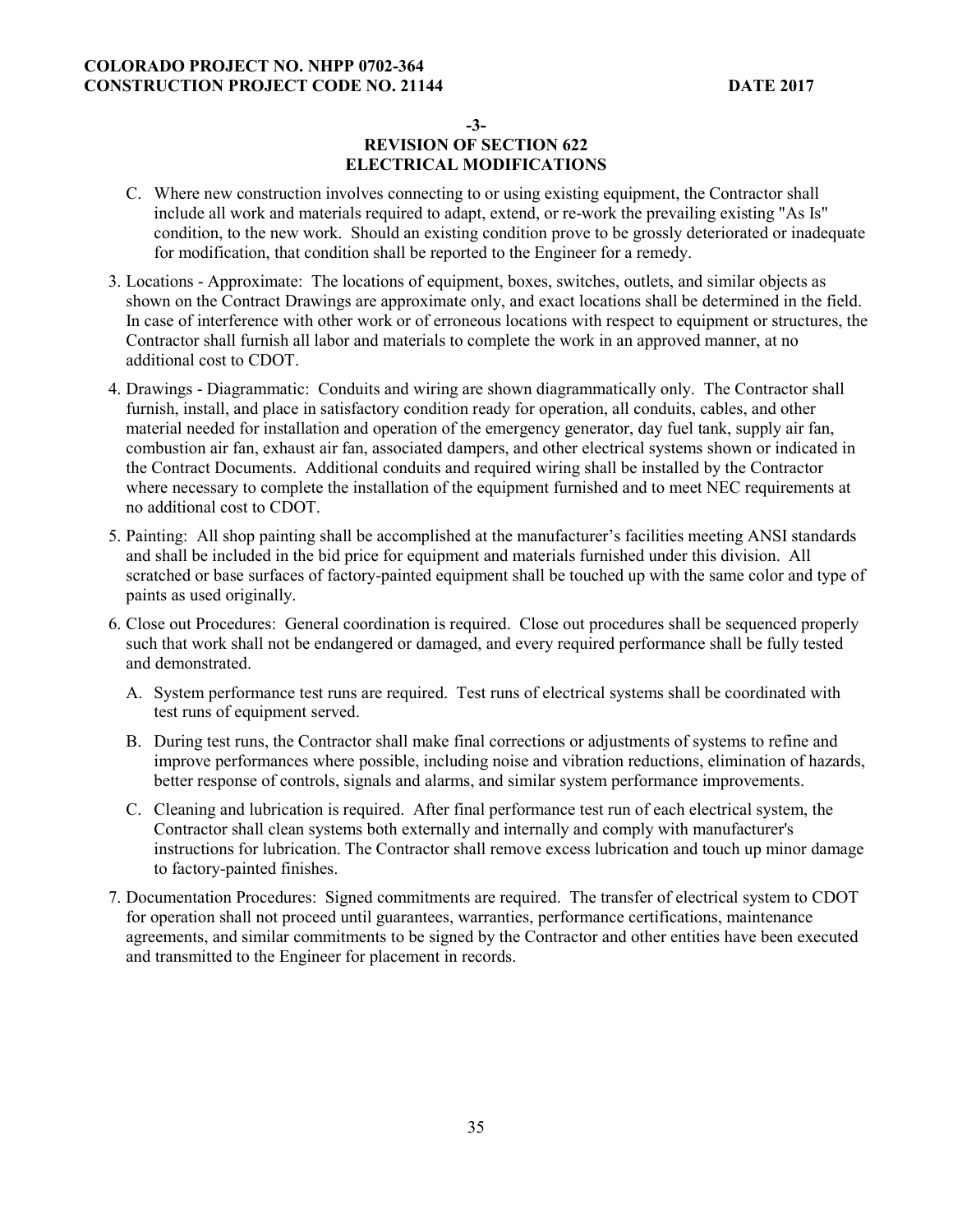**-4-** 

# **REVISION OF SECTION 622 ELECTRICAL MODIFICATIONS**

- 8. The Contractor shall furnish and install all electrical equipment, materials and labor, machinery, tools, transportation, procurement of all necessary permits, certificates, and other incidental services, whether described in these specifications and drawings or not, to provide a satisfactory operating and complete electrical installation.
- 9. The Contractor shall perform all operations necessary to install, adjust, and put into satisfactory operation all electrical equipment.
- 10. The Contractor shall provide and install conduits, cable and electrical connections, adjustments, and test of mechanical equipment which requires electrical power.
- 11. The Contractor shall provide and install all required systems and equipment grounding as required to properly ground all systems and equipment in conformance with the latest requirements of NEC and best modern practice using the existing grounding system.
- 12. The specifications and Contract Drawings are complementary; items shown in one, but not in the other shall be as binding as if included in both. Where a discrepancy exists between specifications and drawings and/or drawings and drawings, the Contractor shall assume the most expensive material or method of installation for bidding purposes and shall refer the discrepancy to the Engineer for a decision.
- 13. Before cutting or removing any existing cable, the Contractor shall ensure the cable has been properly identified, de-energized, grounded, or otherwise made safe.
- 14. All electrical equipment enclosures shall have no knockouts, nor shall they be drilled for more than the actual conduits entering them. All electrical equipment shall be made to minimize equipment size.
- 15. For existing electrical equipment shown on drawings as relocated and reused, the Contractor shall extend the existing raceways or conduits and wire of the same size, type, and number where required to reach the new location of the equipment.
- 16. All floor-mounted electrical equipment such as the emergency generator shall be installed on a concrete pad as indicated on the Contract Drawings. The pad shall be extended four inches beyond the base plan of the equipment or as shown on the Contract Drawings.
- 17. All electrical equipment shall be installed on hot dipped galvanized steel channel 1½" X 1½" 12 gauge thick with holes on the web. All channels installed for mounting lighting fixtures, troughs and conduits shall be 1½" X 1½" 12 gauge thick with rod, fitted with a metallic shroud and painted (color to match fixture, trough and steel channel) with lock washer, and hexagonal nuts.
- 18. It is anticipated that several branch circuit conduits and/or lights shall have to be rerouted, extended, relocated, or temporarily removed and replaced to permit the installation or removal of equipment. The Contractor shall reconnect and re-feed all lighting fixtures located in the generator room which are disconnected during the work. He shall review removal drawings and allow for the rerouting or relocation of wiring systems and devices which are to remain and be relocated or rerouted. The Contractor shall allow for and accomplish these re-work items to suit field requirements and conditions.
- 19. All exposed conduit shall run in a neat, inconspicuous, and workmanlike manner. This work shall be performed to the satisfaction of the Engineer.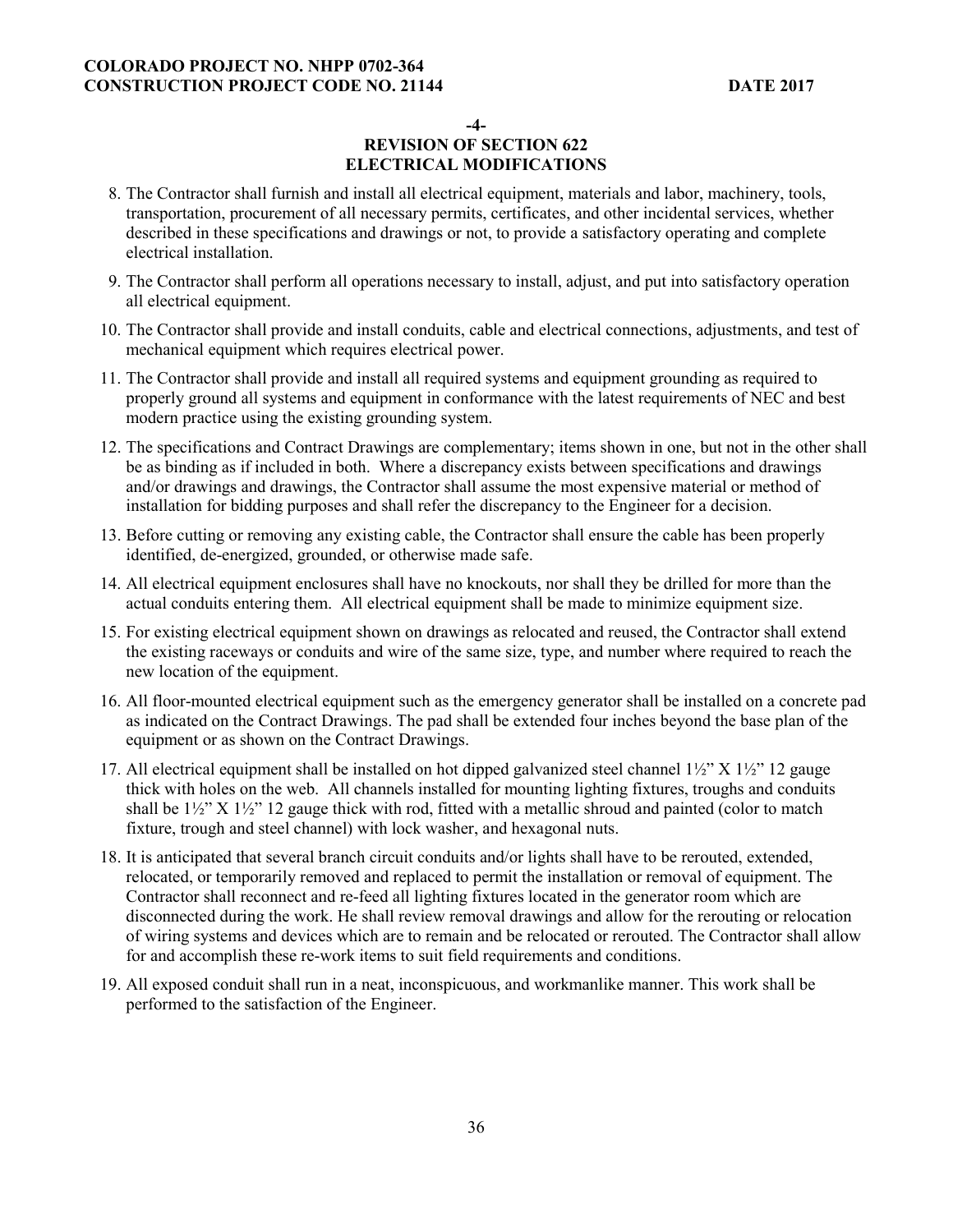**-5-** 

# **REVISION OF SECTION 622 ELECTRICAL MODIFICATIONS**

20. All feeders shall be in one continuous length without a splice or joint.

The Contractor shall prepare the following shop drawings (scale  $1/4$ " = 1' and size 24" x 36"), based on the one line diagram and electrical distribution and room layouts, and shall submit to the Engineer for approval:

- A. Detailed plan view showing all electrical equipment, ceiling mounted conduits, pull boxes, etc.
- B. Elevation of all walls showing equipment height, clearance between them, pull boxes, and conduit routing.
- 21. All electrical equipment shall be installed to permit easy access for inspection, operation, maintenance, and repair in accordance with manufacturer's recommendations and as directed by the Engineer.
- 22. The approval of shop drawings will be general and will not relieve the Contractor of responsibility for the accuracy of the drawings, nor for the proper fitting and construction of the work, nor of the furnishing of materials or work required by the Contract and not indicated on the shop drawings. Approval of shop drawings shall not be construed as approving departures from the Contract Drawings, supplementary drawings, or specifications.
- *Surface Raceway and Wireway Installations.* The surface raceway system shall be installed in an approved and workmanlike manner to make the system as inconspicuous as possible. Where standard lengths are required to be cut or mitered to suit the field conditions, proper tools as recommended by the manufacturer shall be used to attain smooth edges, accurate bends, and offsets. Runs shall be parallel or at right angles to walls and partitions. Each surface raceway section shall be independently and securely supported to the structure in an approved manner.
	- 1. Connections shall be made to other types of raceways in an approved manner with fittings manufactured for the purpose and application. Flat tees, crosses, or utility boxes shall be installed where required to accommodate branch circuits. Bushings shall be installed where a raceway enters a terminal fitting. Where the surface raceway systems enters the rigid conduit system, conduit connectors as manufactured by the Wiremold Company, or approved equal, together with all necessary fittings shall be installed.
	- 2. Detail drawings, showing the various proposed methods of installation of the surface raceways, shall be submitted for the approval of the Engineer. The Contractor shall not proceed with the installation of any surface raceways before approval is obtained.
- *Clean Up.* The Contractor shall be responsible for cleaning of the worksite during progress of the work, including periods when work is suspended, and at completion of the work.
	- 1. Requirements of Regulatory Agencies: In addition to the requirements herein, the Contractor shall maintain the cleanliness of the work and surrounding premises within the work limits to comply with federal and local fire and safety laws, ordinances, codes and regulations. Comply with all federal and local antipollution laws, ordinances, codes and regulations when disposing of waste materials, debris, and rubbish.
	- 2. Protection of Painted Surfaces: The Contractor shall schedule cleaning and disposal operations so that dust, wash water, or other contaminants generated during such operations do not damage or mar painted or finished surfaces and to prevent accumulation of dust, dirt, debris, rubbish, and waste materials on or within the work or on the premises surrounding the work.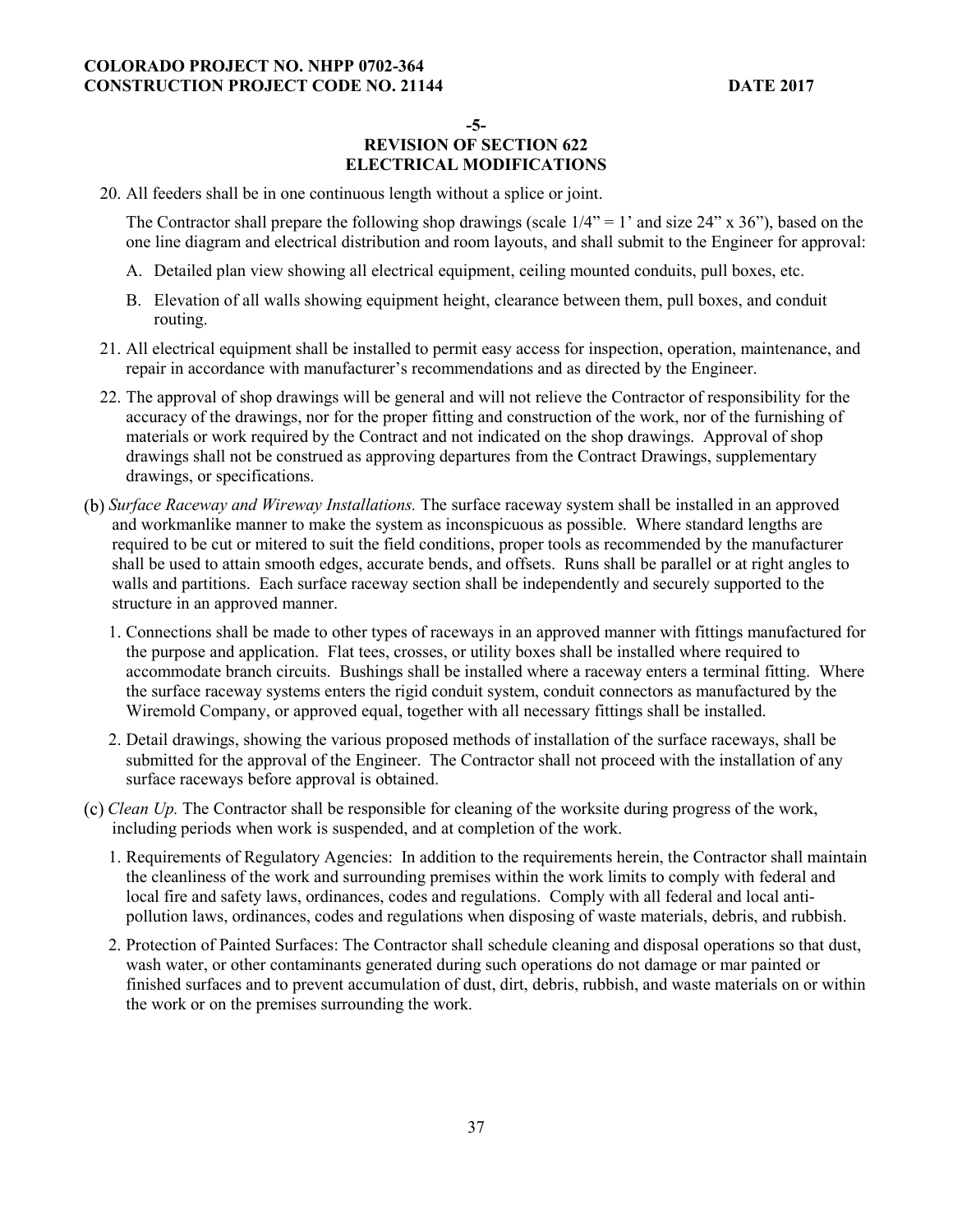**-6-** 

# **REVISION OF SECTION 622 ELECTRICAL MODIFICATIONS**

- 3. Waste Material Disposal: The Contractor shall dispose of all waste materials, surplus materials, debris and rubbish from the project site. Do not burn or bury rubbish and waste materials on the project site, nor dispose of volatile or hazardous wastes such as mineral spirits, oil, or paint thinner in storm or sanitary drains.
- 4. Cleaning Materials: The Contractor shall use only cleaning materials recommended by manufacturer of surface to be cleaned. Use each type of cleaning material on only those surfaces recommended by the cleaning material manufacturer. Use only materials which shall not create hazards to health or property.
- 5. During Construction: The Contractor shall keep the work and surrounding premises within work limits free of accumulations of dirt, dust, waste materials, debris, and rubbish. Keep dust-generating areas wetted down. Provide suitable containers for storage of waste materials, debris and rubbish until time of disposal. Dispose of waste, debris and rubbish off site at legal disposal areas.
- 6. Upon Completion: The Contractor shall remove and dispose of all excess or waste materials, debris, rubbish, and temporary facilities from the site, structures, and all facilities. Repair all areas affected by the construction and restore them to original condition or to minimum condition specified in the Contract Documents. Remove spatter, grease, stains, fingerprints, dirt, dust, labels, tags, packing materials, and other foreign items or substances from interior and exterior surfaces, equipment, signs, and lettering. Repair, patch and touch-up chipped, scratched, dented, or otherwise marred surfaces to match specified finish. Remove paint, clean, and restore all equipment and material nameplates, labels, and other identification markings. Clean all walls, floors, slabs, pavements, and ground surfaces, and maintain cleaning until substantial completion.
- *Testing.* The Engineer reserves the right to require such tests, after installation, as in his opinion may seem adequate and reasonable to demonstrate that the work has been properly performed. All apparatus, labor, and other facilities necessary to perform tests shall be provided by the Contractor. Any work deemed by the Engineer to be defective shall be replaced. The Contractor is required to submit documents and perform tests as requested by the Engineer. Proper documentation includes but is not limited to: A (certifications), B (visual inspection  $\&$  mechanical tests), and C (electrical tests) for the systems and system components.

## **METHOD OF MEASUREMENT**

Electrical Modifications will not be measured, but will be paid for on a lump sum basis.

## **BASIS OF PAYMENT**

The completed and accepted work for the Electrical Modifications will be paid for at the contract lump sum price for the pay item listed below.

Payment will be made under:

Pay Item Unit Electrical Modifications Lump Sum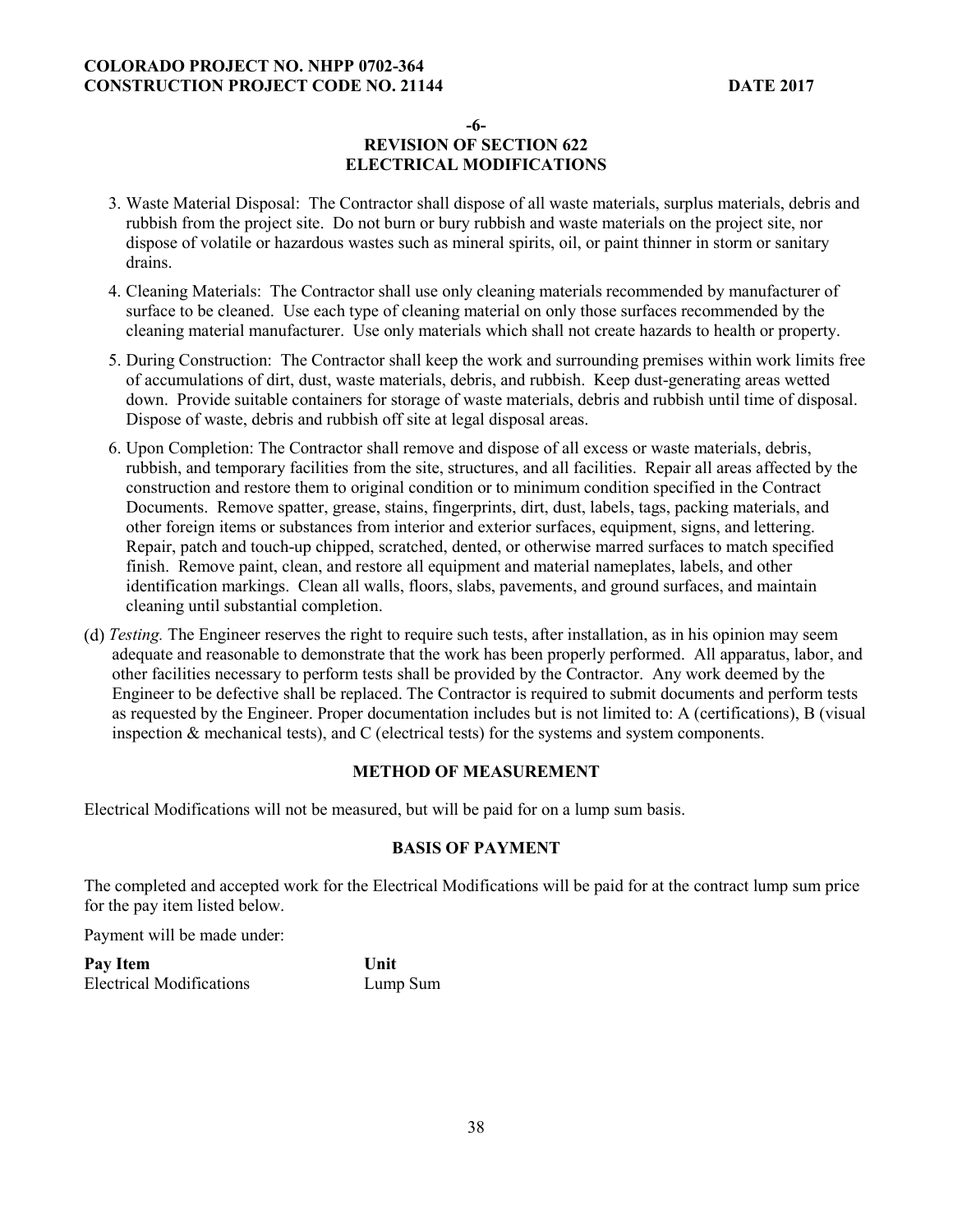### **REVISION OF SECTION 622 ARCPROOFING**

Section 622 of the Standard Specifications is hereby revised for this project to include the following:

### **DESCRIPTION**

This work is arcproofing low and medium voltage cables in accordance with these specifications and in conformity with the details shown on the plans or established.

#### MATERIALS

*Arcproofing Materials*. Material shall meet the following requirements:

- 1. Fire Resistant Tape shall be Scotch (3M) No. 77 or approved equal.
- 2. Glass Cloth Tape shall be Scotch (3M) No. 69 or approved equal.
- 3. Cable Tags
	- A. Stainless steel metal tags, No. 28 gauge and 3/4 inch wide, embossed with letters and numbers 5/16 inch high, fastened to the cable at both ends of tags with nominal 1/16 inch diameter monel metal wire or stainless steel cable ties.

## **CONSTRUCTION REQUIREMENTS**

- *Examination.* Tape shall be inspected prior to installation. Defective tape shall be discarded.
- *Installation.* Arcproofing shall be installed as follows:
	- 1. Arcproof all wire and cables operating at greater than 600 volts (line to line).
	- 2. Wires and cables shall be grouped by circuit and arcproofing applied over the group of cables comprising one circuit. Splices shall be arcproofed individually and the taping shall join with and be overlapped by the group taping.
	- 3. Arcproofing shall be applied in two wrappings of half-lapped tape, bound with glass cloth tape applied at the ends of the fire resistant tape and at intervals not to exceed 24 inches along the entire length of the cables. The two wrappings shall be wrapped with opposing lays.
	- 4. Arcproofing shall be extended into the conduit opening or end bell of the raceway entering a handhole, manhole or box.
	- 5. Arcproofing tape shall be 1-1/2 inch wide where the diameter of the individual cable, or the circumscribed circle for the circuit group, is less than 1-3/4 inches. For larger diameters, the tape shall be 3 inches wide.

### *Identification of Wires and Cables.*

- 1. Each wire and cable shall be identified by its circuit in all cabinets, boxes, manholes, handholes, and other enclosures, and at all terminal points.
- 2. The circuit designations shall be as shown on the Contract Drawings. Tags shall be attached to wires and cables in such a manner as to be readily visible.
- 3. The tag ties shall be wrapped around all conductors comprising the circuit or feeder to be identified.
- 4. Wires and cables that are arcproofed shall be identified outside of the applied arcproofing.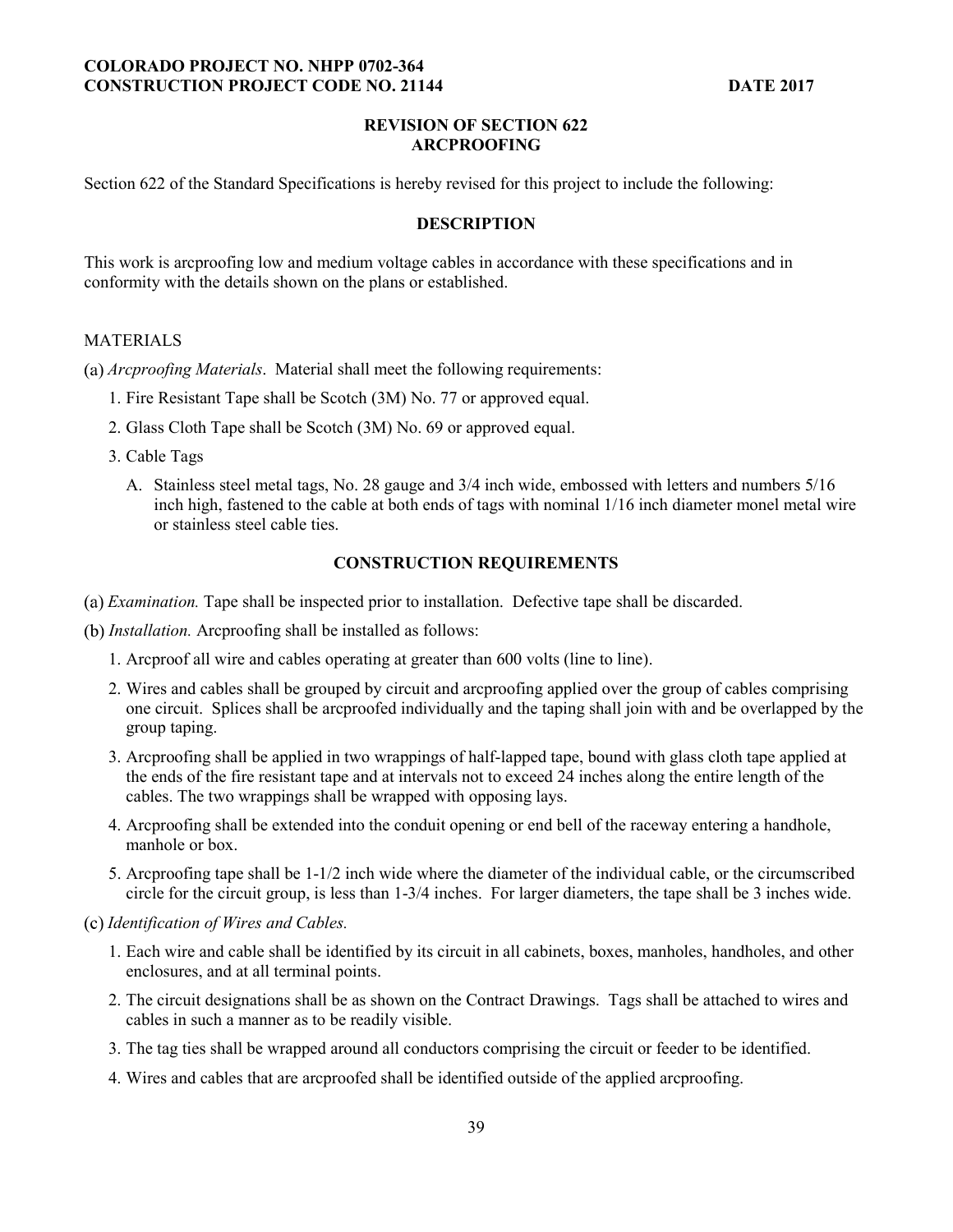#### **-2-**

## **REVISION OF SECTION 622 ARCPROOFING**

*Adjustments.* Prior to final inspection, arcproofing that has been disturbed, for any reason, shall be reinstalled or replaced, as determined by the Engineer, as soon as possible.

## **METHOD OF MEASUREMENT**

Arcproofing will not be measured and paid for separately, but shall be included in the lump sum price for Electrical Modifications.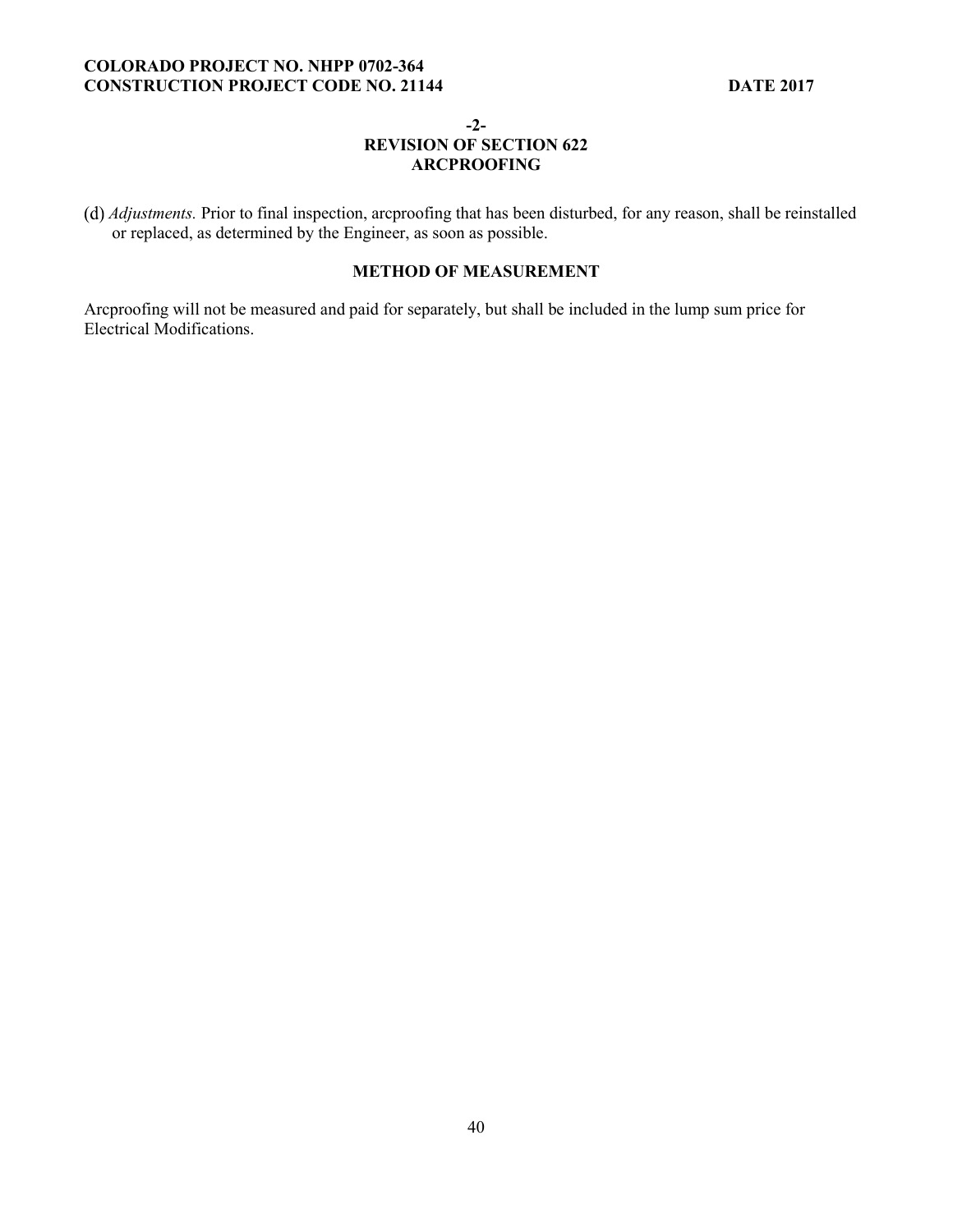#### **REVISION OF SECTION 622 BOXES AND FITTINGS**

Section 622 of the Standard Specifications is hereby revised for this project to include the following:

#### **DESCRIPTION**

This work is installation of electrical boxes and fittings in accordance with these specifications and in conformity with the details shown on the plans or established.

### **MATERIALS**

#### *General*.

- 1. Locations, types and sizes of boxes and fittings are shown on the Contract Drawings.
- 2. Boxes and fittings shall be metallic, unless otherwise shown on the Contract Drawings, and shall conform to NEMA OS1, NEMA 250, UL 50, UL 514A, UL 514B, and National Fire Protections Association (NFPA) 70.
- 3. Nonmetallic boxes and fittings shown on the Contract Drawings shall conform to NEMA OS2, NEMA 250, UL 50, UL 514C, and NFPA 70.
- 4. Boxes and fittings to be located in hazardous (classified) areas as shown by "area plans" on the Contract Drawings shall conform to UL 886 and NFPA 70.
- 5. All electrical materials and equipment for which there are established UL standards shall bear the UL label.
- 6. Where the sizes or dimensions of a box are not shown on the Contract Drawings, all boxes, whether for use on power, communications, signaling, control, telephone, or other purposes, shall be sized as follows:
	- A. In straight pulls, the length of the box shall not be less than eight times the trade diameter (nominal inside diameter) of the largest raceway.
	- B. Where angle or "U" pulls are made, the distance between each raceway entry inside the box and the opposite wall of the box shall not be less than six times the trade diameter of the largest raceway. The distance shall be increased for additional entries by the amount of the sum of the diameters of all other raceway entries in any row on the same wall of the box. The distance between raceway entries enclosing the same conductor shall not be less than six times the trade diameter of the larger raceway.
	- C. Where a conduit entry is in the wall of a box opposite a removable cover, the minimum distance between the entry and the cover shall be as follows:

| Conduit Size                    | Distance Between Entry and Cover |
|---------------------------------|----------------------------------|
| Up to $1-1/4$ inch              | 4 inches                         |
| $1-1/4$ inch and $1-1/2$ inches | 6 inches                         |
| 2 inches and 2-1/2 inches       | 8 inches                         |
| 3 inches and larger             | 12 inches                        |

D. The minimum depth of a box shall be not less than two times the trade diameter of the conduit entries in a single row and not less than 1-1/2 times the sum of the trade diameter of the largest raceway in each row for multiple rows.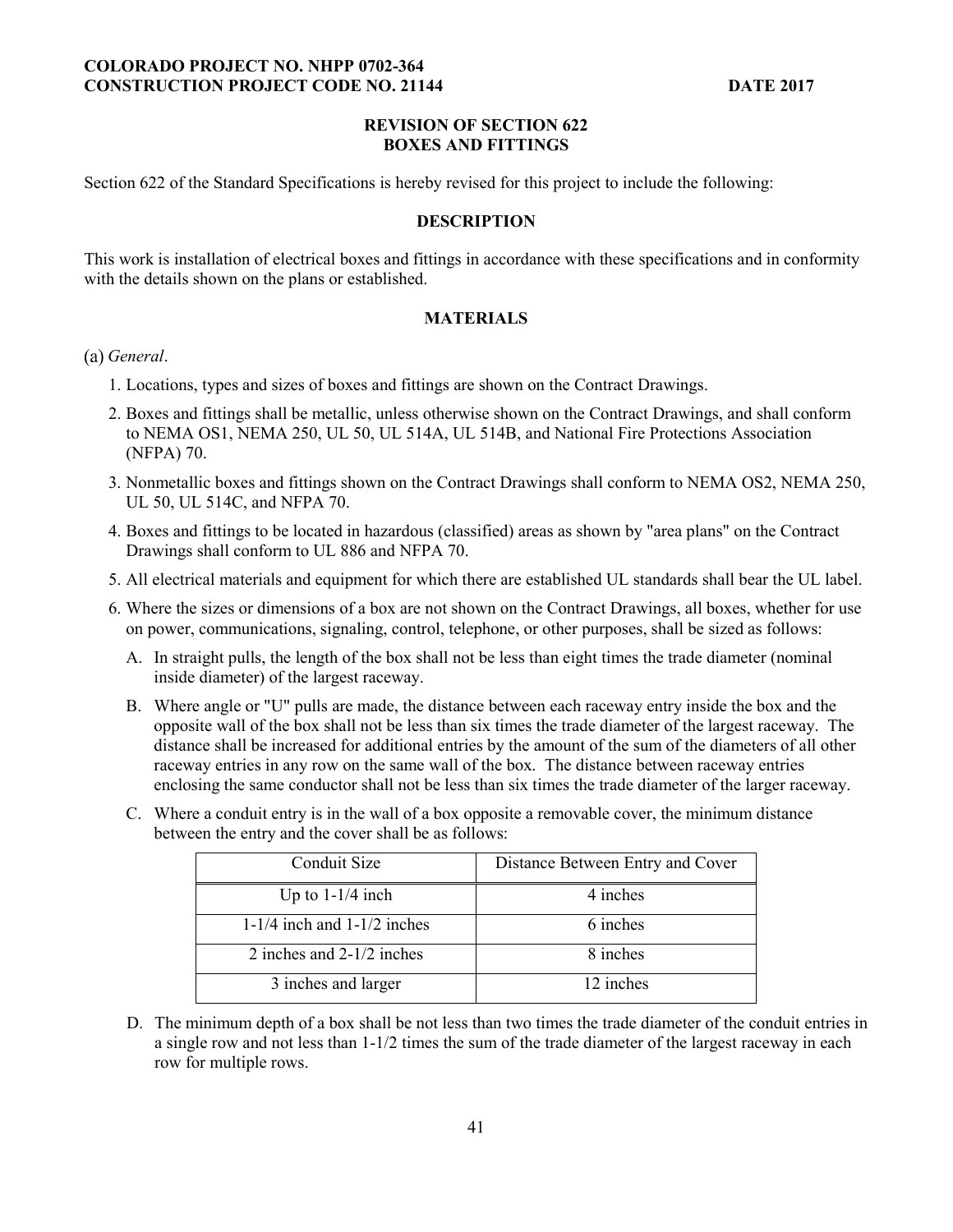**-2-** 

# **REVISION OF SECTION 622 BOXES AND FITTINGS**

- 7. Weatherproof cast boxes shall be used for exterior or damp locations. Weatherproof boxes shall be hotdipped galvanized cast-steel or cast-aluminum. Cast boxes shall be threaded conduit entrance type provided with mounting lugs. Materials shall match the type of conduit i.e., galvanized steel or aluminum, used in the conduit run.
- 8. Covers for boxes located in public spaces or where shown on the Contract Drawings shall be furnished with tamper-resistant hardware.
- 9. Cover plates for outlet boxes shall be stainless steel grade 302.
- *Interior Outlet and Device Boxes.* Provide galvanized, flat-rolled, sheet-steel interior outlet wiring boxes, of types, shapes and sizes, including box depths, to suit each respective location and installation; construct boxes with stamped knockouts in back and sides and with threaded screw holes with corrosion-resistant screws for securing box covers and wiring devices.

Outlet boxes shall be of proper sizes and shapes for conduits and wires entering them, and equipped with plaster ring or cover as necessary for the wiring devices to be installed. Boxes for switches and receptacles shall be 4-inch square, minimum 2 1/8-inch deep, for up to two devices; solid, ganged boxes for over two devices; and installed so that device covers shall be tight and plumb with wall finish. Provide suitable barrier in boxes where two or more 277-volt switches are to be installed, to isolate each on its own phase. Boxes for lighting fixture installation shall be 4-inch square, minimum 2 1/8-inch deep, and provided with 3/8-inch studs.

Boxes to be installed in ceilings, plenums, or spaces used for supply or return of environmental air shall be UL-listed for such use, without holes, openings or penetrations, and complete with gasketed cover plates. Provide all sheet-steel boxes with suitable knockouts.

## *Junction and Pull Boxes*

1. General

- A. Unless otherwise shown on the Contract Drawings, the Contractor shall provide galvanized, codegauge, sheet-steel junction and pull boxes and covers for interior locations and cast-metal boxes and covers for exterior locations of types, shapes and sizes to suit each respective location and installation, and equipped with stainless steel hinges, nuts, bolts, screws and washers.
- B. Junction or pull boxes having any dimension larger than 36 inches shall contain racks or supports for all cables or conductors.
- C. The Contractor shall provide pull boxes with suitable insulating barriers where shown on the Contract Drawings or required by code. Vertical-offset pull boxes shall contain cable supports at turns to prevent cables from resting on corners.
- D. Where shown on the Contract Drawings, the Contractor shall provide boxes with provisions for padlocking.
- E. Special boxes shall be as shown on the Contract Drawings.
- F. Where shown on the Contract Drawings, catches or vault handles shall be lockable. Locks shall be keyed alike for the same service, such as power, communications, signal or telephone. Each service type shall be keyed differently.
- G. All covers in exposed exterior locations, or other areas as shown on the Contract Drawings, shall be gasketed.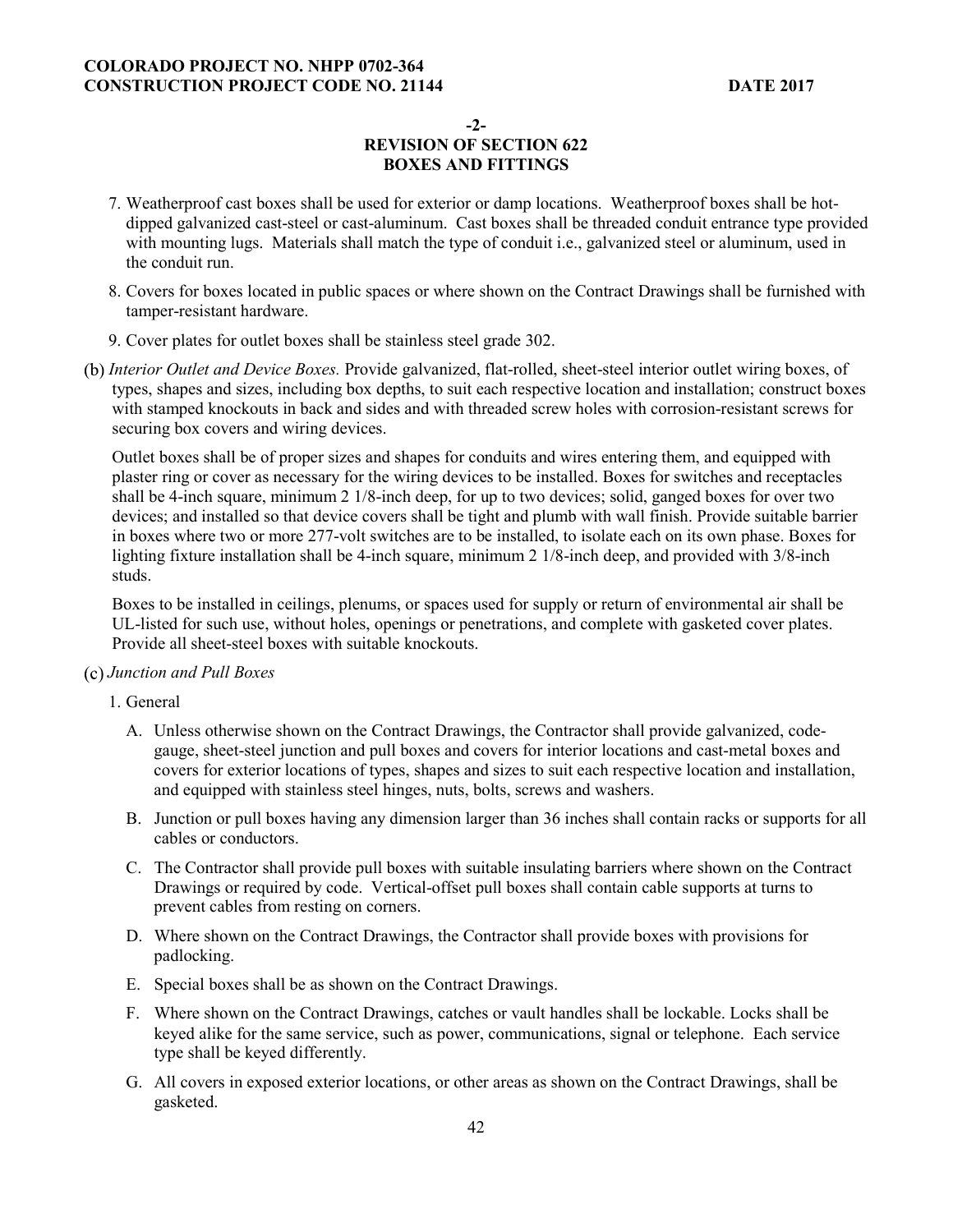**-3-** 

# **REVISION OF SECTION 622 BOXES AND FITTINGS**

- H. For covers heavier than 20 pounds or more than 24 inches in any dimension, the Contractor shall provide two replaceable studs, located on each side of the box flange, to support the cover during installation.
- I. Boxes containing, or designated for, conductors operating at greater than 600 volts (phase-to-phase) shall be constructed of minimum 12-gauge steel.
- 2. Interior Junction and Pull Boxes
	- A. Finished Areas
		- (1) Junction and pull boxes, located in finished areas and having any dimension larger than 12 inches, shall be furnished with flush-mounting, lockable, hinged covers, similar to adjacent panelboard cabinets. Locks shall be keyed alike for the same service, such as power, communications, signal or telephone. Each service type shall be keyed differently. Hinged covers shall contain catches to keep covers closed. Covers having any dimension larger than 36 inches and all multiple-section doors shall contain three-point vault handles. Covers shall be furnished shop-primed for field painting, and shall be finished with a color as selected by the Engineer.
		- (2) Boxes having any cover dimension 12 inches or less shall be furnished with flush-mounting, screwon covers, unless otherwise shown on the Contract Drawings.
	- B. Unfinished Areas
		- (1) Junction and pull boxes, located in electrical or telephone closets or rooms, in mechanical equipment rooms, in areas above hung or accessible ceilings, or in areas shown on the Contract Drawings as "unfinished," shall be furnished with screw-on covers for boxes having any cover dimension 24 inches or less, and with either single or multiple-section hinged covers for boxes having any cover dimension larger than 24 inches.
- *Conduit Bodies.* The Contractor shall provide galvanized, cast-metal, conduit bodies, of types, shapes and sizes to suit each respective location and installation; construct with threaded-conduit entrance hubs, removable covers, and stainless steel or brass screws.
- *Bushings, Locknuts and Knockout Closures.* The Contractor shall provide corrosion-resistant knockout closures and conduit locknuts, and insulated, malleable iron, conduit bushings and offset connectors, of types and sizes to suit each respective use and installation.
- *Supporting Devices.* The Contractor shall provide inserts, expansion shield lugs, bolts with nuts and washers, shims, or any other type of fastening devices required to secure boxes, in accordance with Supporting Devices (Revision of Section 622). Unless otherwise shown on the Contract Drawings, all fasteners shall be hotdipped galvanized and of sizes and types recommended by the equipment manufacturer and as approved by the Engineer.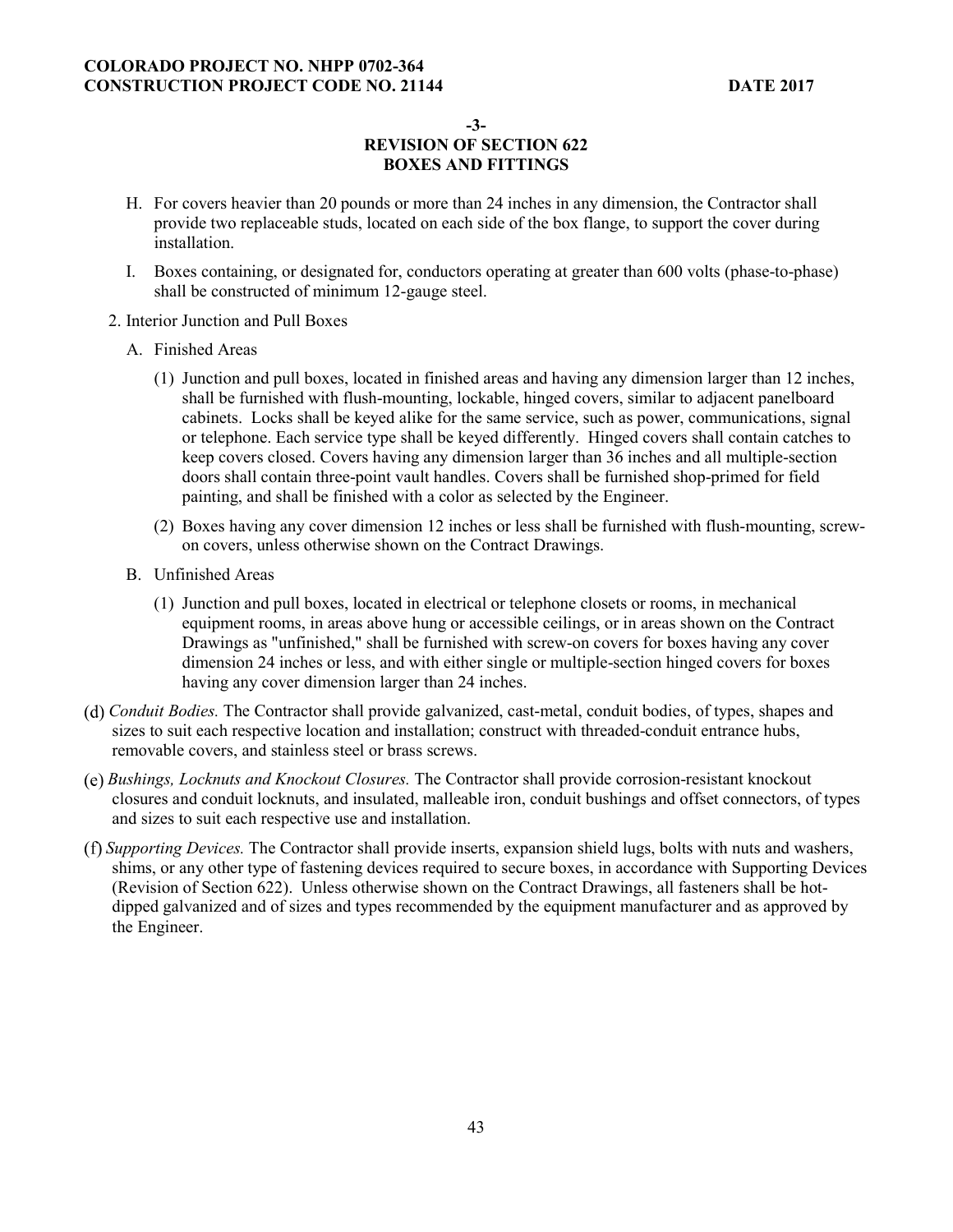**-4-** 

# **REVISION OF SECTION 622 BOXES AND FITTINGS**

## **CONSTRUCTION REQUIREMENTS**

- *General.* Installation of boxes and fittings shall meet the following requirements:
	- 1. Install boxes and conduit bodies at the locations shown on the Contract Drawings and as required by NFPA 70 at any other location where they are required to facilitate the pulling, supporting or connection of wires and cables.
	- 2. Securely mount all boxes in a manner approved by the Engineer and support the boxes independently of conduits entering them.
	- 3. Install boxes and conduit bodies in classified (hazardous) locations in accordance with their listing or label requirements. Conduit seal fittings shall be packed and filled only after proper operation of equipment and systems has been demonstrated and approved by the Engineer.
	- 4. Paint exteriors of boxes exposed in mechanical equipment rooms or in electrical rooms or closets or spaces shown as "unfinished" on the Contract Drawings, and the exteriors of boxes installed above hung or accessible ceilings, as follows:
		- A. Emergency: Orange
		- B. Fire Alarm: Red
		- C. High Voltage: Red with 1-inch, white block letters reading "HIGH VOLTAGE" on each exposed face and cover.
	- 5. All installations shall conform to NFPA 70.
	- 6. Dissimilar Metals
		- A. "Dissimilar metals" shall mean those metals which are incompatible with one another in the presence of moisture, as determined from their relative positions in the Electrochemical Series, or from test data.
		- B. Where dissimilar metals come in contact, paint the joint both inside and out with approved coating to exclude moisture from the joint, or provide a suitable insulating barrier separating the metals.

## **METHOD OF MEASUREMENT**

Boxes and Fittings will not be measured and paid for separately, but shall be included in the lump sum price for Electrical Modifications.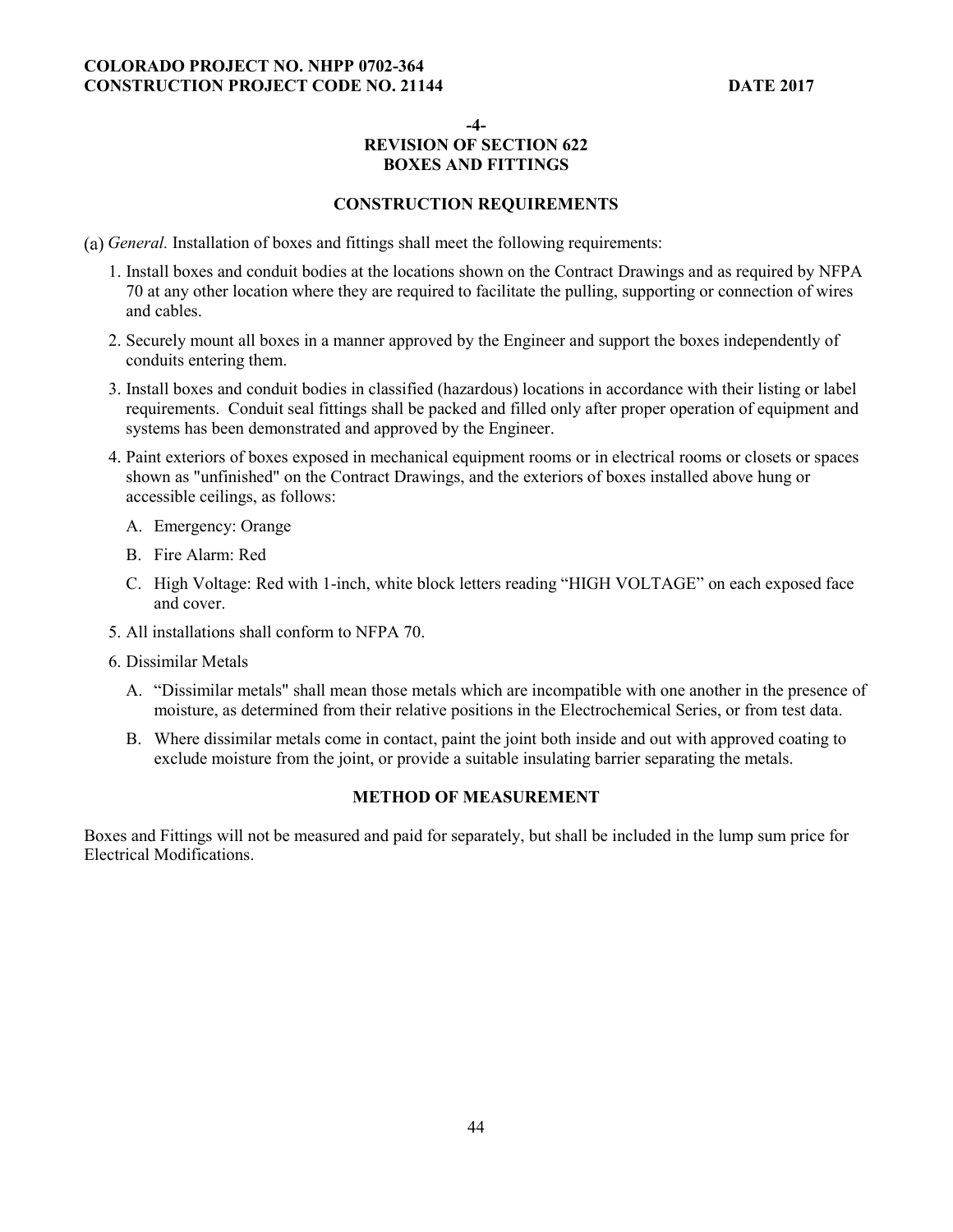#### **REVISION OF SECTION 622 GROUNDING**

Section 622 of the Standard Specifications is hereby revised for this project to include the following:

#### **DESCRIPTION**

This work is installation of grounding in accordance with these specifications and in conformity with the details shown on the plans or established.

## **MATERIALS**

- *General.* The Contractor shall furnish grounding elements for emergency generator, cabinets, starters, and miscellaneous electrical equipment for all non-current-carrying metallic portions of the entire electrical system and for exposed non-electrical systems located in electrical substations or switchgear rooms as required by ANSI C2, National Fire Protection Association (NFPA) 70 and building codes which would be applicable if CDOT were a private corporation. All receptacles, switches, disconnects, individual motor controllers, etc., shall be provided with a grounding terminal connected to the device frame or enclosure. Refer to each individual equipment Specification section for additional grounding requirements. All conduit, cable tray, raceways, junction boxes, pull boxes, etc., shall be made electrically continuous by means of grounding conductors, bonding jumpers, grounding brushings, couplings, fittings, etc., as required by the NEC and the authority having jurisdiction.
- *Grounding Conductors.* The Contractor shall provide grounding conductors in accordance with the requirements of NFPA 70, this Revision of Section 622 as applicable, and as specified on the Contract Drawings. Equipment grounding conductors shall be green insulated. Isolated grounding conductors shall be green insulated with yellow striping. All bonding conductors shall be flexible copper bonding jumpers sized in accordance with the NEC for grounding electrode conductors.
- *Above Grade Connections.* Connectors to piping, fencing, and conduit systems shall be listed and labeled as grounding connectors for the materials used.
- *Grounding Bushings.* Grounding bushing shall be insulated type.

## **CONSTRUCTION REQUIREMENTS**

- *Installation.* The Contractor shall install grounding elements for emergency generator, cabinets, panelboards, starters, and miscellaneous electrical equipment, for all metallic non-current carrying portions of the entire electrical system and for exposed non-electrical systems located in electrical substations or switchgear rooms as required by ANSI C2, NFPA 70 and building codes which would be applicable if CDOT were a private corporation.
	- 1. Each system or electrically continuous metallic piping and ductwork shall be electrically grounded in accordance with the requirements of NFPA for "bonding" as they apply to the "bonding of piping systems." Isolated metallic piping and duct systems shall be bonded to the building equipment grounding system.
	- 2. Bonding and grounding conductors shall be sized, run in conduit and connected to various services in accordance with the requirements of NEC and NFPA70.
	- 3. Grounding shall be done in accordance with the requirements of and subject to the approval of the Engineer. Approved materials, devices and workmanship shall be utilized. All conductor terminations shall be in accordance with Revision of Section 622 - Wires, Cables, Splices, Terminations.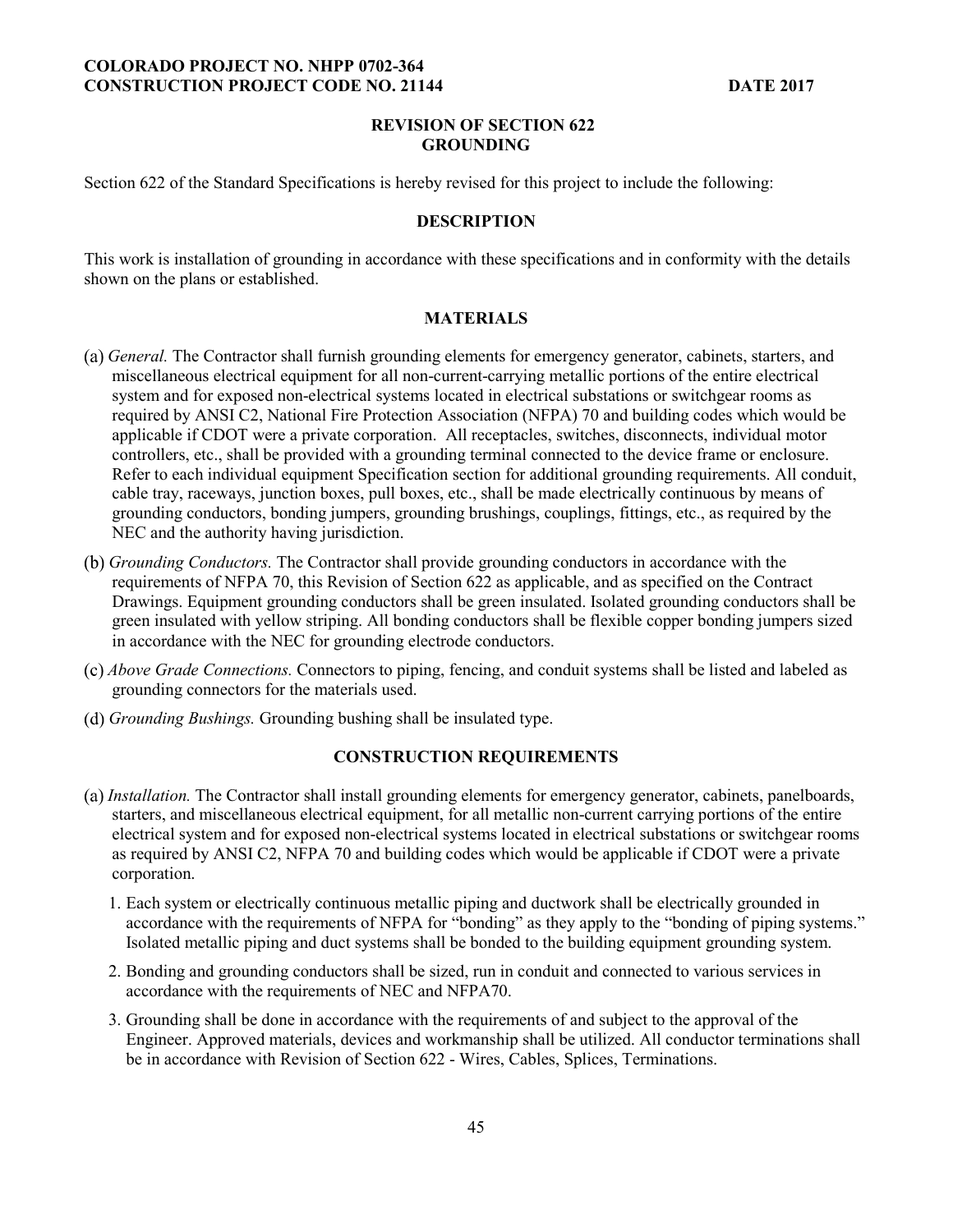#### **-2-**

# **REVISION OF SECTION 622 GROUNDING**

- 4. All ground connectors, shall be protected from mechanical injury by rigid conduit to which the conductor shall be bonded at each end.
	- A. All exposed non-current-carrying metal parts of permanently mounted electrical equipment, all terminal devices, and the conduit system shall be effectively grounded and securely bonded to the reference ground point of its separately derived service ground. The equipment ground path from conduit, equipment, and metal enclosures shall be continuous and permanent, and shall have the capacity to safely conduct any fault currents imposed on it with sufficiently low impedance to facilitate the operation of the circuit protective devices.
	- B. All conduits 2 inches and larger entering distribution switchboards and distribution or power panels shall be provided with grounding bushings and connected to the respective equipment ground bus by means of bare copper wire.
	- C. Flexible metal conduit and liquid-tight flexible metal conduit, where permitted by other sections of this Specification, shall be provided with a separate, copper equipment grounding conductor. The equipment grounding conductor shall be sized in accordance with NFPA70, and if insulated, the color of the insulation shall be green for the conductor's entire length. The equipment grounding conductor shall be bonded at both ends of the flexible conduit using an approved fitting or bonding screw.
	- D. Motor frames that are not directly clamped to the supply conduit shall be bonded and grounded to the conduit by means of a suitably-sized ground conductor and ground clamp. No soldered connections shall be used in leads. All connections shall be made with an approved solderless connector.
	- E. A separate insulated (green) equipment grounding conductor shall be installed in all branch circuits.
	- F. When a separate insulated equipment grounding conductor is provided with a branch circuit, it shall be connected to a ground bus in the panelboard from which it is served. The panelboard ground bus shall be of sufficient size to accommodate all devices served, including space for future expansion, as well as lugs of appropriate size for connection of an equipment grounding conductor to the grounding electrode of the derived source.
- 5. Flexible Bonds
	- A. All expansion joints, points of electrical discontinuity, or connections in conduit where firm mechanical bond is not possible shall be bonded with OZ-Gedney Type "BJ" or approved equal bonding jumper.
	- B. A flexible bonding jumper shall be provided around isolating couplings and isolating nipples, and shall be similar and approved equal to OZ-Gedney Type "BJ." All mechanical piping requires isolating couplings or isolating nipples when the piping material is changed.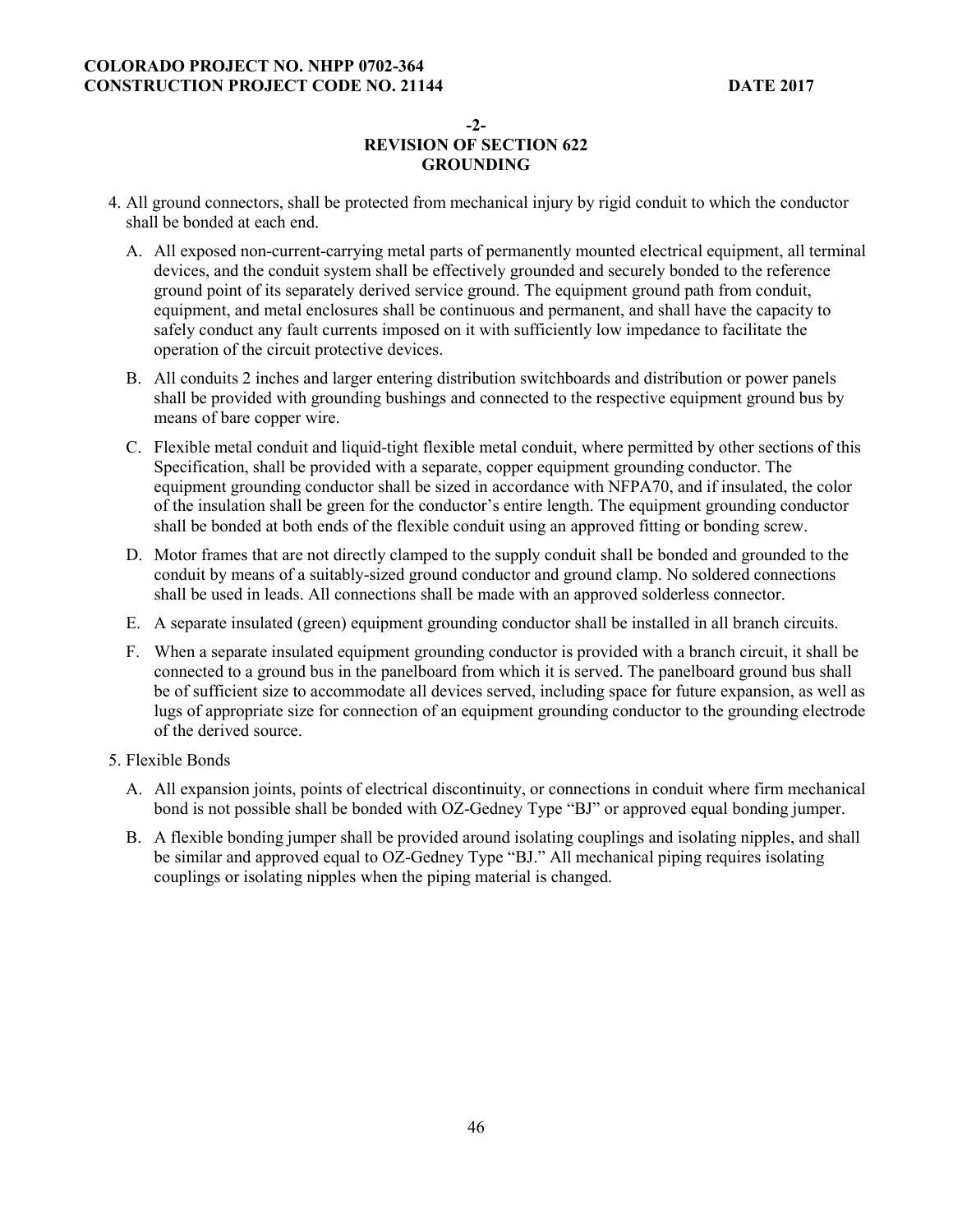#### **-3-**

## **REVISION OF SECTION 622 GROUNDING**

*Emergency Generator System Grounding*. Grounding shall meet the following requirements:

- 1. The neutral point of the emergency generator system shall be grounded in a manner identical to that used for service entrance equipment except that the system will require connection to only one of the grounding electrode means. The ground bus in the generator output and control switchboard shall be used as the reference point of the emergency system and shall be grounded to the grounding electrode. Connect the neutral leads from the generator to the reference point using a full size neutral run with the phase conductors, to the switchboard neutral bus, and a bonding jumper between the switchboard neutral and ground bus. Provide a grounding electrode conductor, without splice or joints, of a minimum of 250 MCM copper conductor, or 12.5 percent of the circular mil area of the phase conductors, whichever is larger, between the reference ground point and the grounding electrode. Connect the generator frame to the reference ground point using a minimum No. 4/0 AWG copper conductor.
- 2. Grounding shall be installed as shown on the Contract Drawings.
- 3. Grounding and bonding equipment for use in connection with interior wiring systems shall conform to UL 467.
- 4. Separate insulated equipment grounding conductors shall be installed with circuit conductors to maintain grounding system at equipotential. Raceway system shall not be utilized as the equipment ground.
- 5. All non-current-carrying metallic enclosures of electrical conductors, or exposed non-current-carrying metallic parts of electrical equipment, or of power apparatus shall be grounded.
- 6. Connections:
	- A. General
		- (1) Make connections in such a matter as to minimize possibility of galvanic action or electrolysis. Select connectors, connection hardware, conductors, and connection methods so metals in direct contact will be galvanically compatible.
		- (2) Use electroplated or hot-tin-coated materials to assure high conductivity and make contact points closer in order of galvanic series.
	- B. Make connections with clean bare metal at points of contact.
	- C. Make all connections of grounding connector cables to ground rods by exothermic welding method. Welds that are puffed up or that show convex surfaces indicating improper cleaning are not acceptable.
	- D. Terminate insulated equipment grounding conductors for feeders and branch circuits with pressure-type grounding lugs. Where metallic raceways terminate at metallic housings without mechanical and electrical connection to the housing, terminate each conduit with a grounding bushing. Connect grounding bushings with a bare grounding conductor to the ground bus in the housing. Bond electrically non-continuous conduits at both entrances and exits with grounding bushings and bare grounding conductors.
	- E. Tighten grounding and bonding conductors and terminals, including screws and bolts, in accordance with manufacturer's published torque-tightening values for connectors and bolts.
	- F. Where insulated grounding conductors are connected to ground rods or ground buses, insulate the entire area of the connection and seal against moisture penetration of the insulation and cable.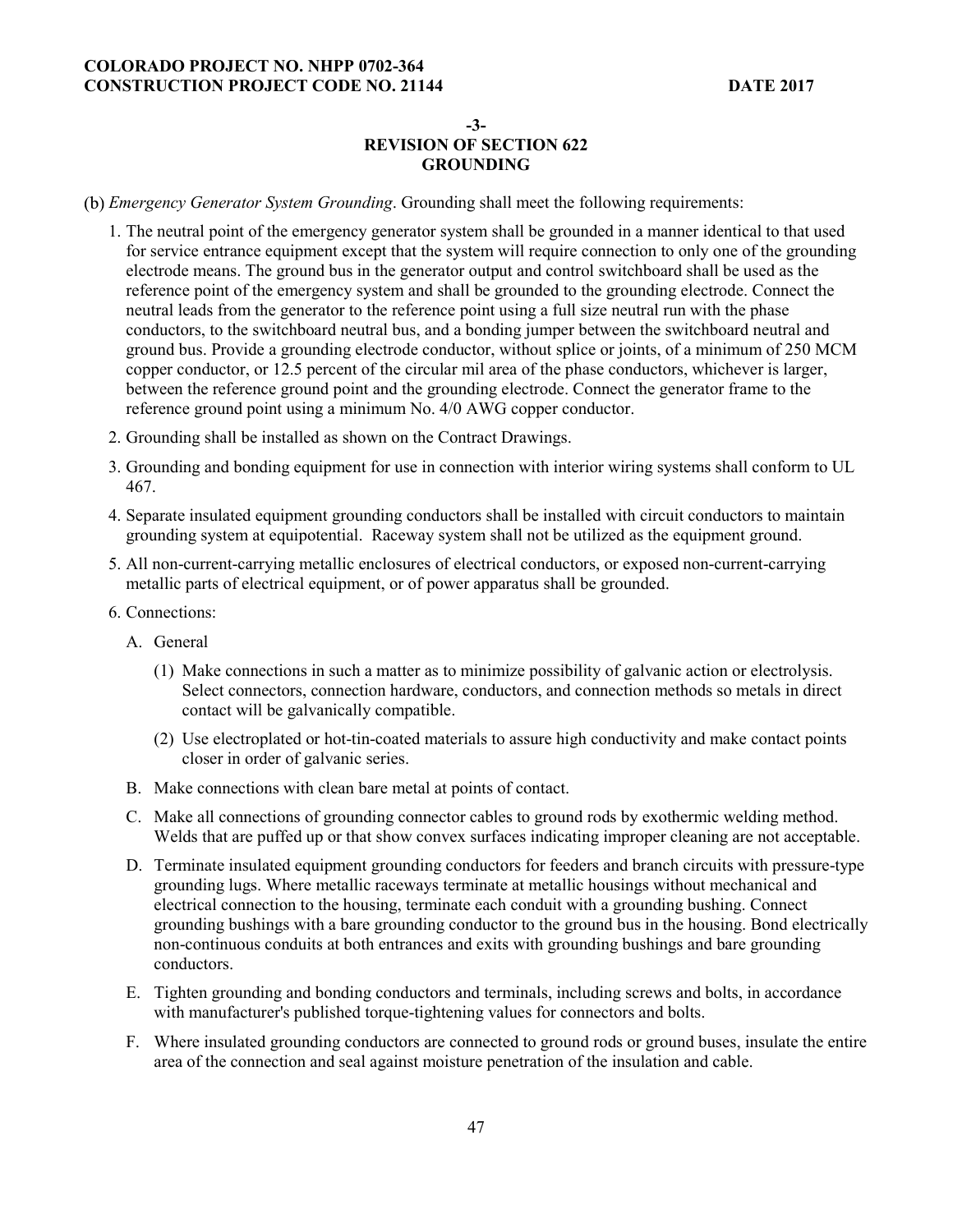**-4-** 

# **REVISION OF SECTION 622 GROUNDING**

- *Field Tests.* Upon completion of the electrical system, including all grounding, the Electrical Contractor shall test the system for stray currents, ground shorts, etc. These tests shall be performed in a manner acceptable to the Engineer. Approved instruments, apparatus, services and qualified personnel shall be utilized. If stray currents, shorts, etc., are detected, eliminate or correct as required. The test procedure shall be as follows:
	- 1. All main disconnects shall be opened for the system being tested.
	- 2. A DC ohmmeter shall be connected across the system neutral and equipment ground.
	- 3. An ohmmeter reading in excess of 100 ohms shall indicate that the system neutral and equipment ground are properly isolated.
	- 4. An ohmmeter reading less than 100 ohms shall indicate that the system contains ground shorts (stray currents) at some point along the system neutral.
	- 5. Grounded neutrals may be identified by disconnecting individual neutral conductors from the system one at a time while monitoring the ohmmeter.
	- 6. The systems shall be retested after correction of all ground shorts is complete. Final readings shall be tabulated for review by the Engineer.

## **METHOD OF MEASUREMENT**

Grounding will not be measured and paid for separately, but shall be included in the lump sum price for Electrical **Modifications**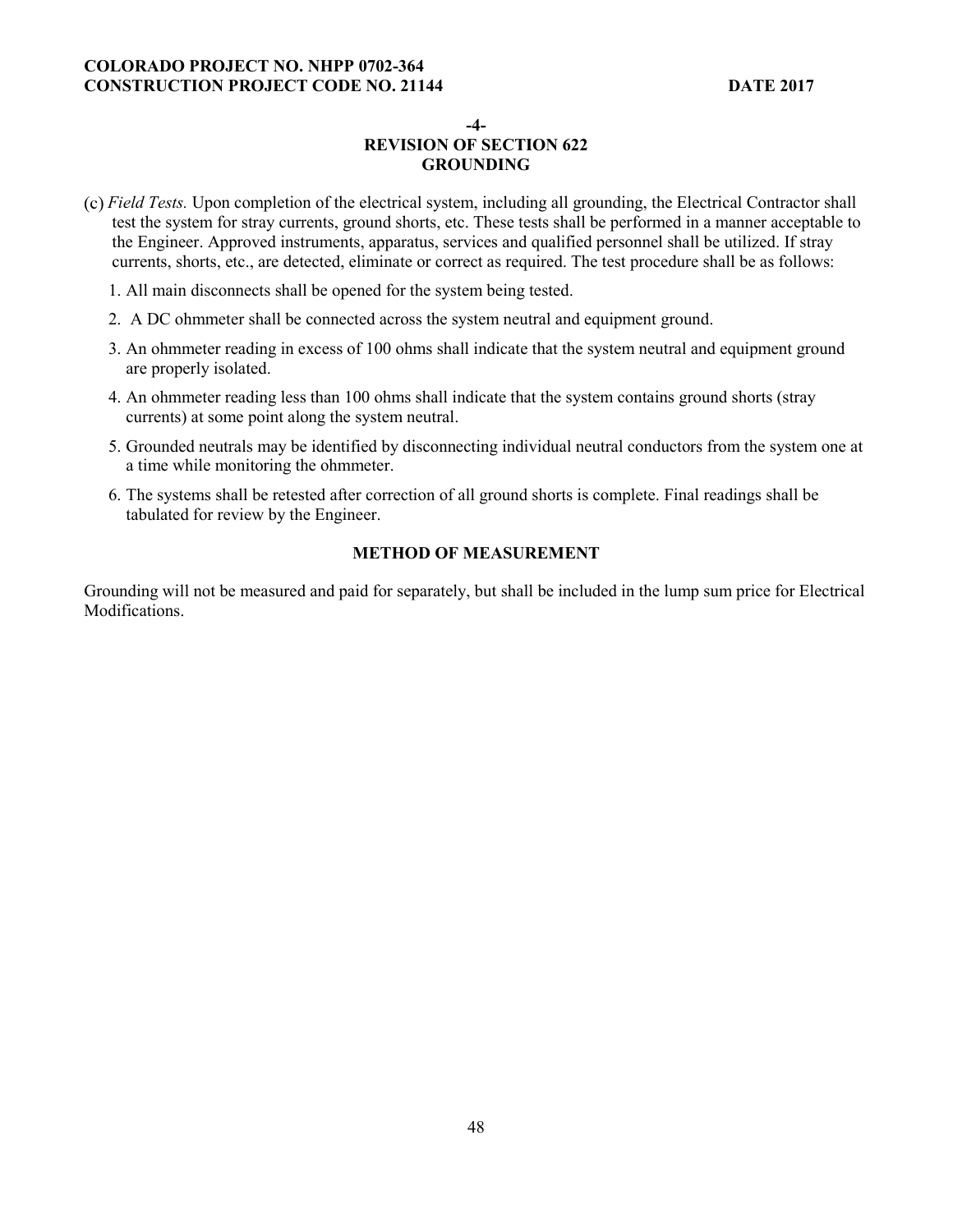#### **REVISION OF SECTION 622 MEDIUM VOLTAGE SYSTEM COMMISSIONING TESTS**

Section 622 of the Standard Specifications is hereby revised for this project to include the following:

### **DESCRIPTION**

This work is required testing for commissioning the medium voltage equipment shown on the Contract Drawings in accordance with these specifications and in conformity with the details shown on the plans or established. These tests shall be performed in addition to the specified tests outlined in other sections of these Specifications.

#### **CONSTRUCTION REQUIREMENTS**

- *General.* In addition to the tests outlined in this Section, the Contractor shall perform all tests recommended by the manufacturer in manufacturer's instructions, shop drawings, as described in various sections of these Specifications and as outlined on the Contract Drawings. All tests must be witnessed by the Engineer. A written notice shall be given to the Engineer at least 14 days prior to the tests. Test values shall be considered acceptable as specified by the manufacturer and approved by the Engineer.
- *Electrical Tests*. Testing shall meet the following requirements:
	- 1. General
		- A. Prior to the energization of any medium voltage equipment, all tests outlined above and those outlined below in accordance with NETA ATS, shall have been performed by the Contractor and approved by the Engineer.
		- B. No voltage other than Megger output shall be applied to control voltage transformers during the performance of any tests, so that no high voltage can be induced on the primary of these transformers or into the high voltage system.
		- C. All safety precautions shall be exercised per OSHA regulations to avoid personal injury and damage to equipment under test.
	- 2. Medium Voltage Circuit Breaker A24
		- A. The following tests shall be performed on the Medium Voltage Circuit Breaker A24. The term "Breaker" in the following tests represents Medium Voltage Circuit Breaker.
			- (1) Measure contact resistance by a Digital Low Resistance Ohmmeter (DLRO). Any contact resistance over 100 micro-ohms should be investigated and remedial action shall be performed.
			- (2) Perform minimum pick-up voltage tests on the trip and close coils.
			- (3) Breaker A24 shall be given a Megger test in the racked-out and closed position. A 1000-Volt, motor-driven Megger shall be used. Megger tests shall be applied between each phase to ground, between phases and between Line and Load sides. All test readings shall be recorded.
			- (4) Perform an Over-Potential Test, at a voltage recommended by the breaker manufacturer, in the closed position. Test each phase to ground with all other phases grounded and across open contacts of each phase.
			- (5) Perform insulation resistance test at 1000 volts DC on the breaker control wiring. (Do not perform the test on wiring connected to solid state components.)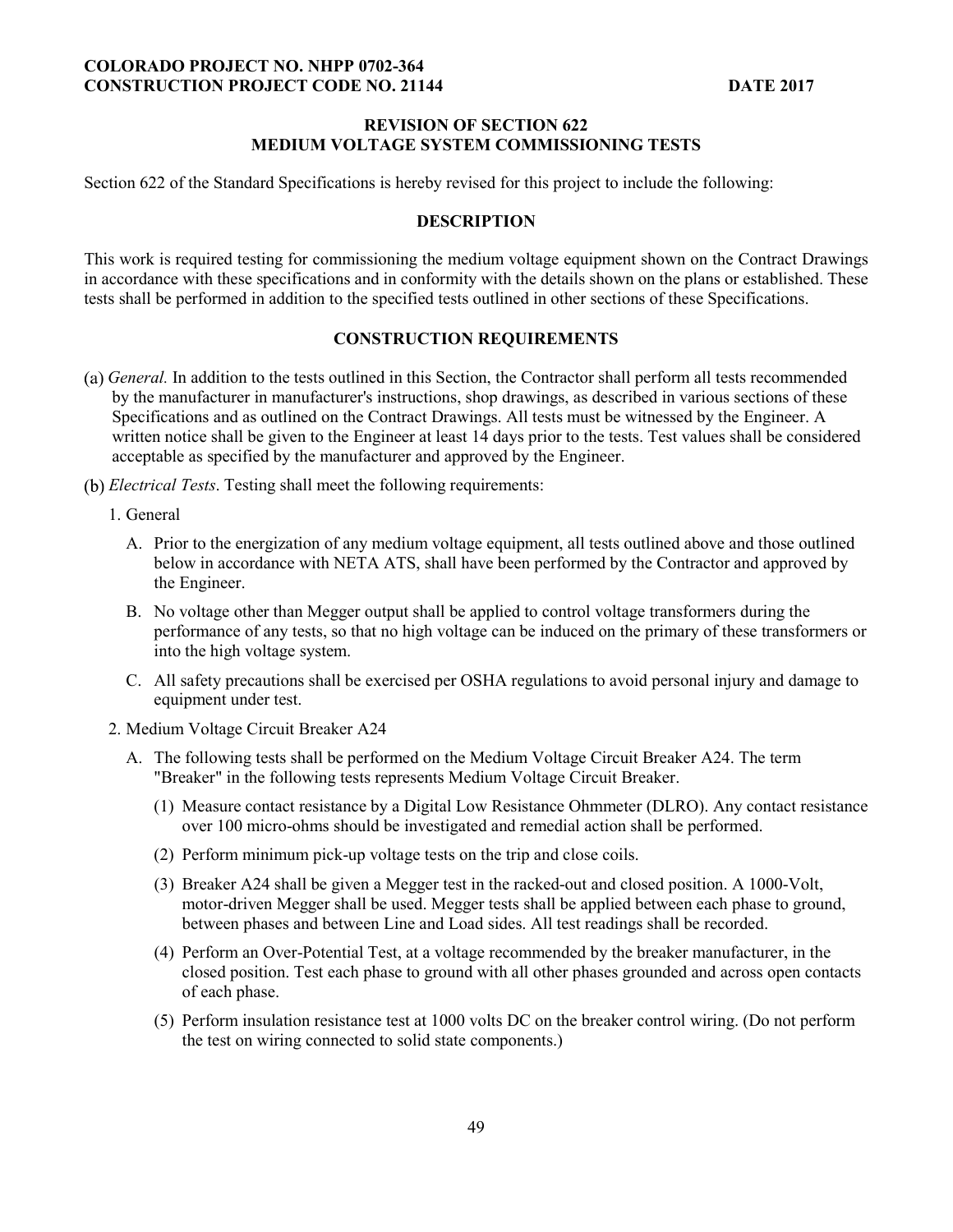**-2-** 

# **REVISION OF SECTION 622 MEDIUM VOLTAGE SYSTEM COMMISSIONING TESTS**

(6) With the breaker in the test position, perform the following tests:

Trip and close the breaker with the control switch at least 10 times. All indication lights, annunciations, alarms and targets shall be observed to determine correct operation. The breaker mechanism shall be observed for correct alignment, freedom of binding and good contact.

Trip Breaker A24 by manually operating each of its protective relays.

Test the breaker anti-pump circuit as recommended by the manufacturer.

- B. Breaker A24 shall be operated through at least three Open-Close cycles in the racked-in position by manual operation and via control circuits, from each control point. All indication lights, annunciations, alarms and targets shall be observed to determine correct operation. The Breaker mechanism shall be observed for correct alignment, freedom of binding and good contact.
- 3. Medium Voltage Insulated Power Cables
	- A. All medium voltage cables should be Hi-Potential tested by the following method outlined herein at a voltage recommended by the manufacturer. It should be noted that these tests shall be performed with all safety precautions and proper preparation of the cable ends.
	- B. Each phase conductor of the cable shall be subjected to the Hi-Potential test to ground with the other two phases grounded together with the ground shields. Applied potential shall be increased in steps of 5KV by holding the voltage for one minute at each step. At the end of each minute, leakage current shall be recorded.
	- C. After reaching the intended voltage level, the voltage shall be held for at least 10 minutes and the leakage current shall be recorded at the end of each minute. If the test indicates excessive leakage current, discontinue the test and notify the Engineer.
	- D. Discharge each cable of the capacitive charge by grounding the cable until the cable is completely discharged and remains discharged.
	- E. Check continuity of the cable shield and measure its resistance for the entire length of the cable.

## **METHOD OF MEASUREMENT**

Medium Voltage System Commissioning Tests will not be measured and paid for separately, but shall be included in the lump sum price for Electrical Modifications.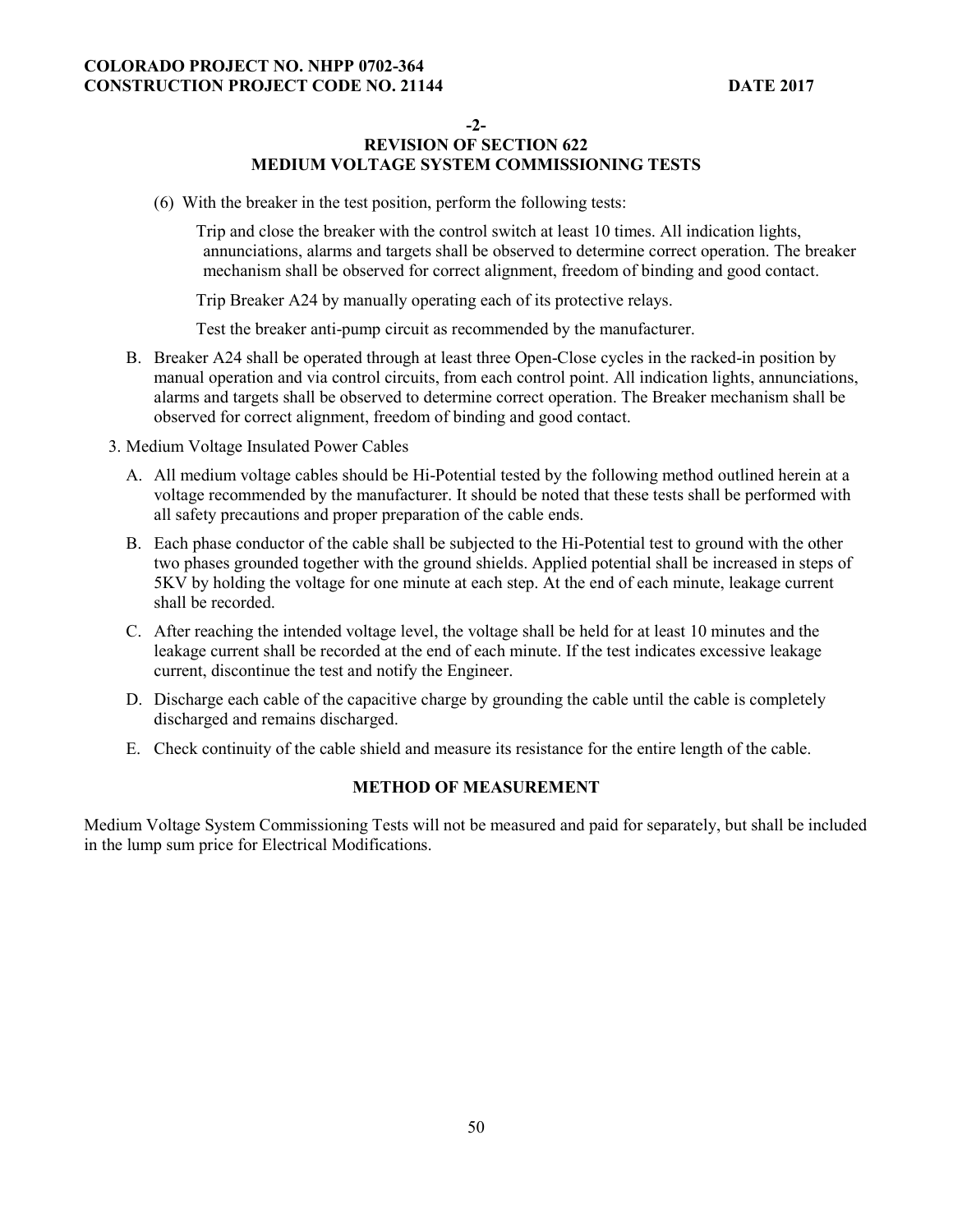#### **REVISION OF SECTION 622 MOTOR POWER AND CONTROL WIRING**

Section 622 of the Standard Specifications is hereby revised for this project to include the following:

#### **DESCRIPTION**

This work is furnishing, installation, connection and testing of motor power and control wiring in accordance with these specifications and in conformity with the details shown on the plans or established.

### **MATERIALS**

The Contractor shall provide all conduits, wires, and accessories as shown on the Contract Drawings and as required to perform the Work.

The Contractor shall provide all conduits and wires in accordance with Revision of Section 622 – Raceways, and Revision of Section 622 – Wires, Cables, Splices, Terminations. PVC-insulated wiring and cables shall not be used in areas subject to the requirements of National Fire Protection Association (NFPA) 130 or NFPA 502.

The Contractor shall provide angle iron supports, brackets or hangers for mounting starters, control panels and control devices in accordance with Revision of Section 622 – Supporting Devices.

All fuses and circuit breakers provided under this Section shall be of the ratings and types as shown on the Contract Drawings or, if not shown on the Contract Drawings, shall be as recommended by equipment manufacturers. Fuses and circuit breakers shall be in accordance with Revision of Section 622 - Over-Current Protective Devices.

All motor control equipment shall be manufactured in compliance with NEMA ICS2, NEMA ICS4, ANSI/UL 65, ANSI/UL486E, ANSI/UL486A-486B, ANSI/UL 969, ANSI/UL 467, ANSI/UL 508, and UL 1059.

## **CONSTRUCTION REQUIREMENTS**

- *Examination.* Prior to making electrical connections, the Contractor shall check all electrical equipment furnished under other sections of the Specifications for the specified voltages and directions of rotation. Prior to energizing motors, verify the specified overload rating of all heater elements and relay settings, furnished with the motor starters under other Sections of the Specifications, so that the proper running protection will be provided for the motors. Should the overload ratings not be correct, notify the Engineer.
- (b) *Installation.* All motor starters, control devices, conduits, wires and accessories shall be installed in accordance with the requirements of NFPA 70 and the manufacturers' installation procedures. Make final connections in accordance with approved shop drawings. Install all conduits, wires, accessories and supports in accordance with the requirements of this Section.
- (c) *Field Tests.* The Contractor shall perform tests, in the presence of the Engineer, to demonstrate the following, and give the Engineer 24-hours advance notice of tests.
	- 1. That each control device and its related motor starter operate as designed.
	- 2. That each overload protective and safety device functions as designed.

Tests shall be performed in accordance with the equipment manufacturers' start-up and field test instructions and made jointly with all affected trades. Should the tests reveal any defects, promptly correct such defects and rerun the tests until the entire installation is satisfactory in all respects.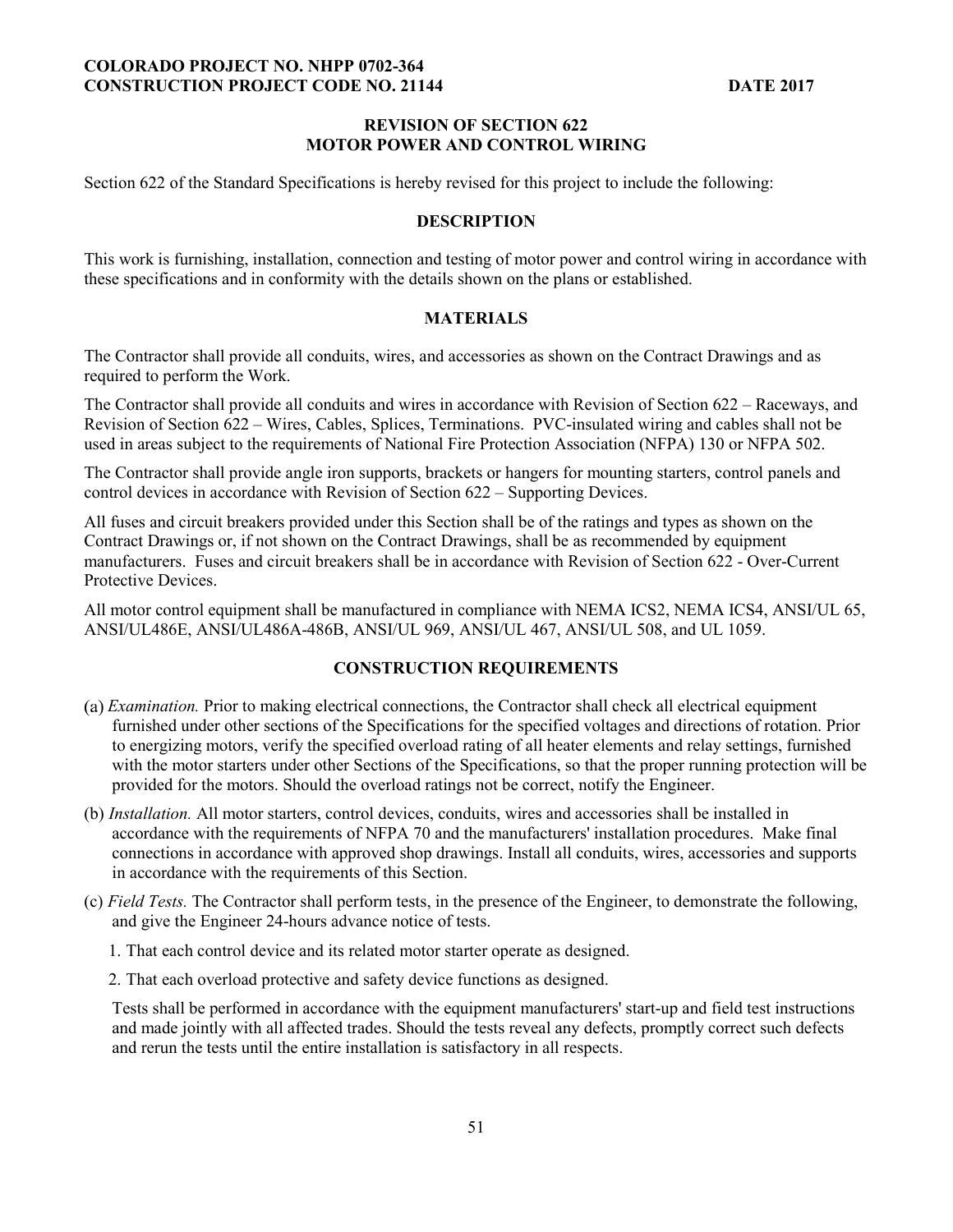**-2-** 

## **REVISION OF SECTION 622 MOTOR POWER AND CONTROL WIRING**

## **METHOD OF MEASUREMENT**

Motor Power and Control Wiring will not be measured and paid for separately, but shall be included in the lump sum price for Electrical Modifications.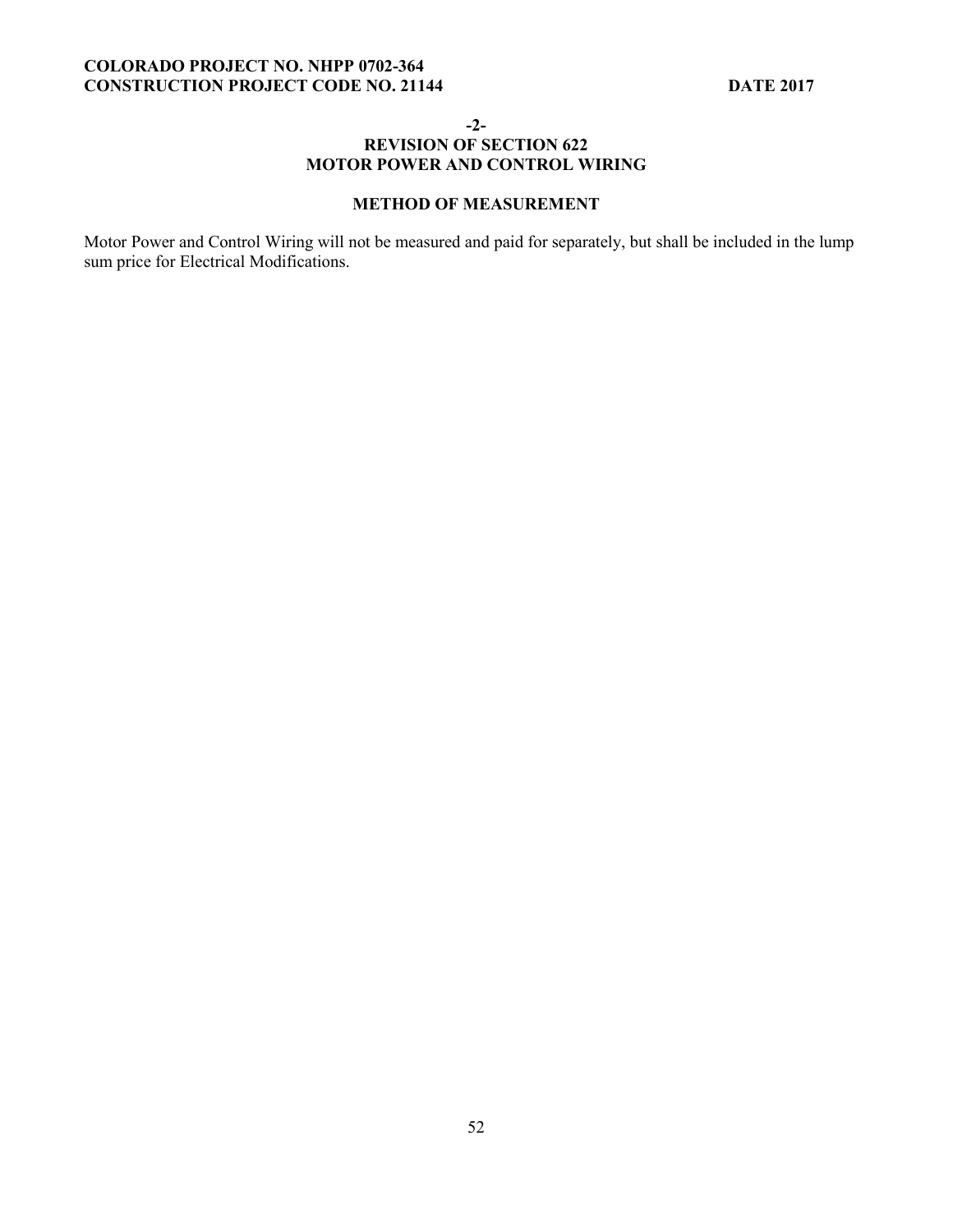### **REVISION OF SECTION 622 OVER-CURRENT PROTECTIVE DEVICES (600 VOLTS OR LESS)**

Section 622 of the Standard Specifications is hereby revised for this project to include the following:

#### **DESCRIPTION**

This work is installation of Over-current Protective Devices (6000 Volts or Less) in accordance with these specifications and in conformity with the details shown on the plans or established. The types of over-current protective devices specified in this Revision of Section 622 are: Low Voltage Power Air Circuit Breakers, Molded Case Circuit Breakers, Safety Switches, and Fuses.

#### **MATERIALS**

- *Manufacturers.* Subject to compliance with the requirements of this Section, the Contractor shall provide low voltage power circuit breakers, molded case circuit breakers, safety switches and fuses of one of the manufacturers specified herein.
	- 1. Circuit Breakers and Safety Switches
		- A. Square D Company
		- B. General Electric Company
		- C. Siemens Energy Automation, Inc.
		- D. Cutler Hammer
	- 2. Fuses
		- A. Commercial Enclosed Fuse Company (CEFCO)
		- B. Cooper Industries Inc./Bussman Division
		- C. Gould Incorporated/Circuit Protection Division
		- D. Ferraz/Shawmut
- (b) *General.* Location, types, sizes, ratings and enclosures for over-current protective devices are shown on the Contract Drawings. Over-current protective devices mounted in their own enclosures as shown on the Contract Drawings shall conform to the requirements of NEMA, UL, and National Fire Protection Association (NFPA). Over-current protective devices to be installed as part of an assembly unit shall be installed in accordance with the manufacturer's requirements for the specified assembly or as shown on the Contract Drawings. Over-current protective devices and enclosures for which there are established UL standards, shall bear the UL label.
- (c) *Molded Case Circuit Breakers.* 
	- 1. Molded case circuit breakers for panel or individual mounting shall be molded-case type, quick-make and quick-break on manual or automatic operation. The handle mechanism shall be trip-free to prevent holding contacts closed on a fault. Tripping shall be indicated by the handle automatically assuming a position between the manual "off" and "on" positions.
	- 2. Molded case circuit breaker contacts shall be of the high-pressure type and shall be made of a silver composition material. Arc shields shall be provided to confine, cool, and quench the arc drawn at interruption.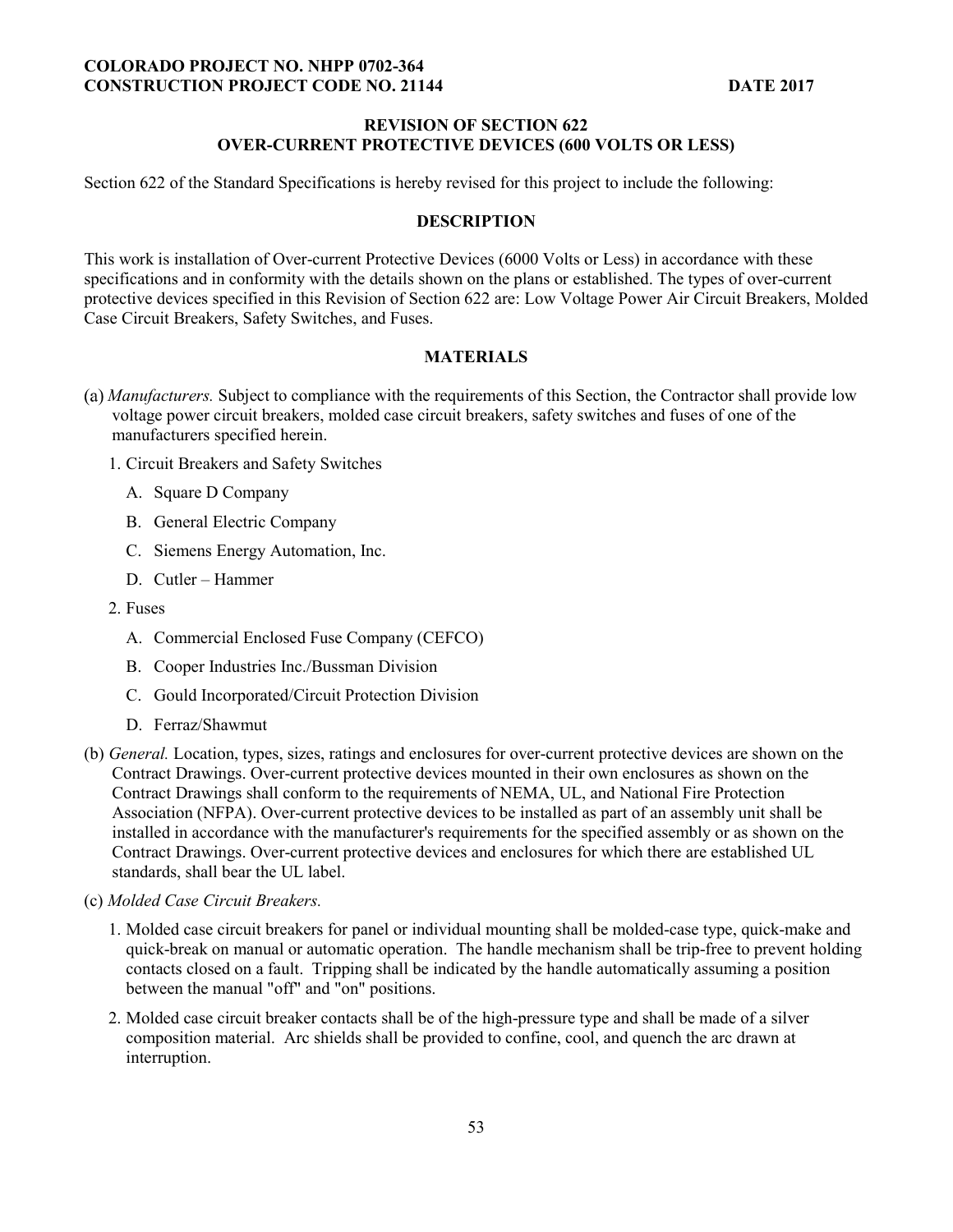### **-2-**

## **REVISION OF SECTION 622 OVER-CURRENT PROTECTIVE DEVICES (600 VOLTS OR LESS)**

- 3. Continuous ampere ratings and number of poles shall be as shown on the Contract Drawings.
- 4. Molded case circuit breakers shall be bolt-on type. Unless otherwise shown on the Contract Drawings or as required by the system interrupting rating, all 120V or 208V circuit breakers shall have a minimum short circuit interrupting rating of not less than 10,000 amperes (RMS symmetrical) and all 277V or 480V breakers shall have a minimum short circuit interrupting rating of not less than 18,000 amperes (RMS symmetrical).
- 5. All molded case circuit breakers feeding 120V or 277V lighting circuits that are not controlled by local wall switches shall be UL approved type "SWD" circuit breakers.
- 6. Each molded case circuit breaker shall be suitable for the circuit on which it is applied and the load that it controls.
- 7. Accessories including, but not limited to, auxiliary switches, shunt trips, under-voltage trips, ground fault sensing and tripping shall be as shown on the Contract Drawings.
- *Thermal-Magnetic Circuit Breakers* 
	- 1. Circuit breakers up to, but not including 400 amperes shall be thermal magnetic trip. Electronic trip circuit breakers rated 100 amperes or higher may be provided in lieu of thermal magnetic type.
	- 2. Automatic operation of the molded case circuit breaker shall be obtained by means of calibrated thermal and magnetic tripping devices for each pole of the breaker. The thermal device shall provide time-delay tripping on overloads, and the magnetic device shall provide instantaneous tripping on short circuits. The instantaneous magnetic trip shall be adjustable and accessible from the front of the breaker on frame sizes above 100 amperes.
- (e) *Safety Switches.* Safety switches shall conform to NEMA KS-1, UL 98 and Federal Specifications (FS) FSW-S-865. Safety switches shall conform to the NEMA classification and shall be rated, as shown on the Contract Drawings. Safety switches shall be of the quick-make, quick-break type with terminals suitable for copper conductors, shall be padlock-able in the "off" position and shall be equipped with defeatable door interlocks.
- (f) *Fuses*. Fuses shall be of the class, size and ratings (current, voltage, interrupting capacity, type, NEMA class) as shown on the Contract Drawings. Fuses shall conform to ANSI C97.1 for low voltage fuses. Unless otherwise shown on the Contract Drawings, fuses used in conjunction with motor protection shall be current limiting, dual element, time-delay type.

## **CONSTRUCTION REQUIREMENTS**

- *General.* Unless otherwise shown on the Contract Drawings, over-current protective devices shall be installed in conformance with NFPA 70, and UL 98, in accordance with the manufacturer's instructions and in accordance with the requirements of this Section.
- (b) *Fuses.* All fuses rendered inoperative during the Work shall be replaced before the issuance of the Certificate of Final Completion. All replacement fuses shall be provided in addition to the spare fuses specified in Section Spare Parts herein.
- (c) *Spare Parts.* Furnish a minimum of three but not less than 10 percent spare of the number of fuses of each type and rating required and shown on the Contract Drawings.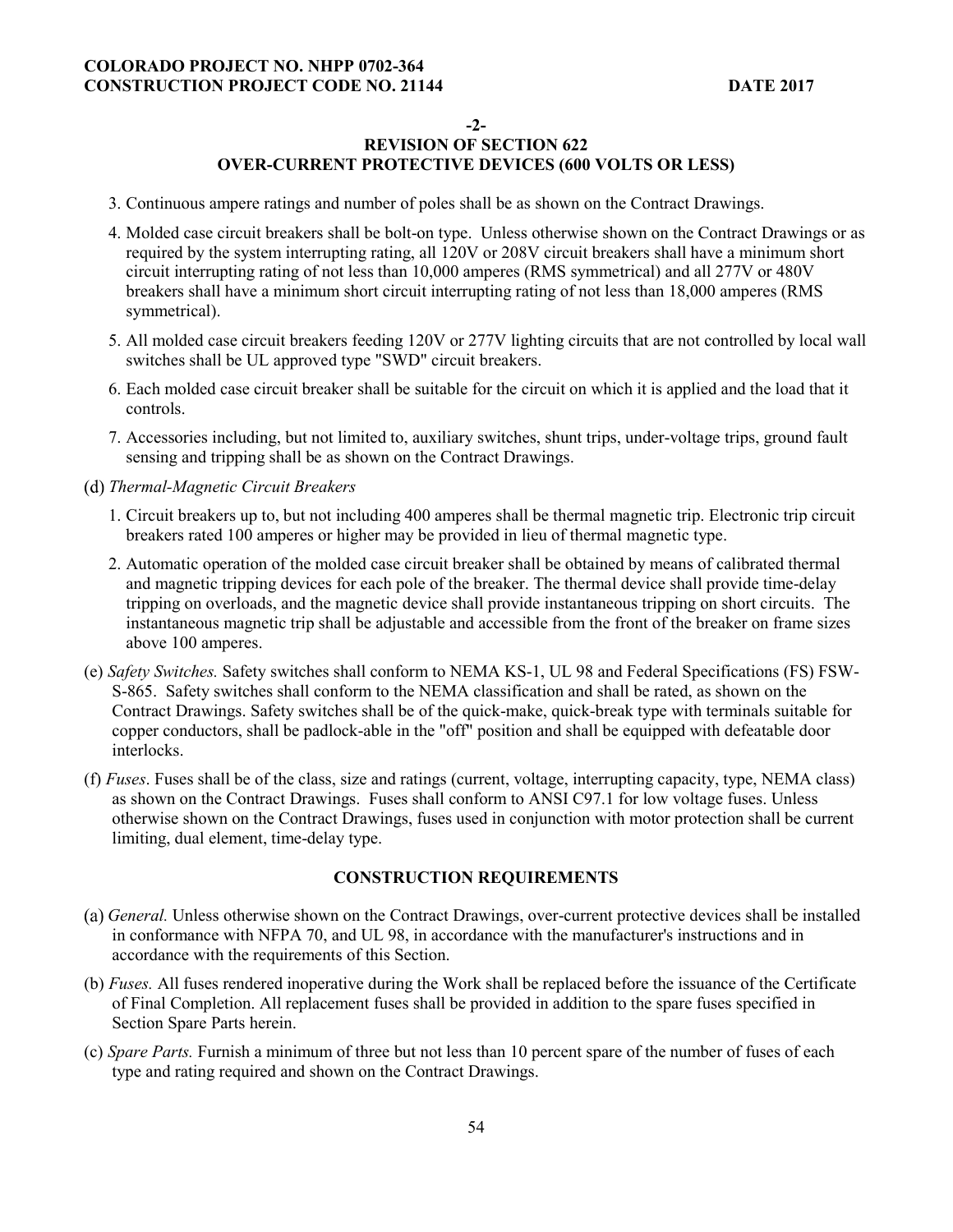**-3-** 

## **REVISION OF SECTION 622 OVER-CURRENT PROTECTIVE DEVICES (600 VOLTS OR LESS)**

- *Delivery, Storage and Handling.* Over-current protective devices to be installed in an assembly, as shown on the Contract Drawings, shall be mounted in the assembly and delivered in accordance with the manufacturer's specifications for such assembly. Over-current protective devices to be installed in their own enclosures, as shown on the Contract Drawings, shall conform to the following requirements:
	- 1. Enclosures shall be packaged with material to prevent damage to components due to vibration or jarring during transportation and handling.
	- 2. Enclosures shall be delivered in the manufacturer's original, unopened, protective packaging and shall be identified with suitable non-corrosive tags.
	- 3. Where possible, maintain protective coverings until installation is complete and remove such coverings as part of the final cleanup.

## **METHOD OF MEASUREMENT**

Over-Current Protective Devices (600 Volts or Less) will not be measured and paid for separately, but shall be included in the lump sum price for Electrical Modifications.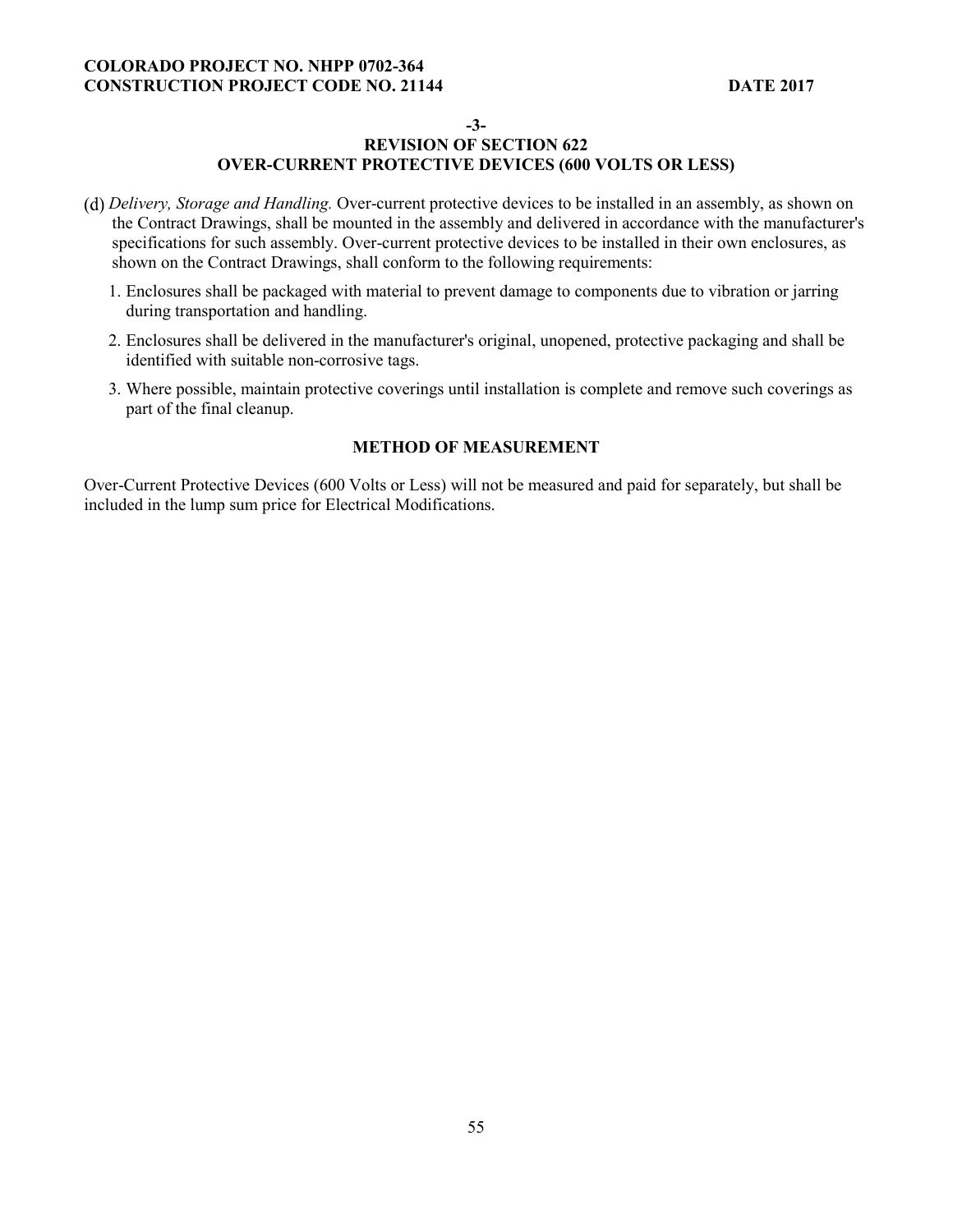### **REVISION OF SECTION 622 RACEWAYS**

Section 622 of the Standard Specifications is hereby revised for this project to include the following:

#### **DESCRIPTION**

This work is installation of raceways in accordance with these specifications and in conformity with the details shown on the plans or established in the Contract Documents.

Related Work specified elsewhere: Revision of Section 622 - Supporting Devices.

#### **MATERIALS**

- *General*. Locations, types, and sizes of raceways are shown on the Contract Drawings. Minimum size of conduit shall be 3/4 inch. Conduit shall be supplied in a minimum of 10-foot lengths and accordance with UL.
- (b) *Rigid Metal Conduit (RGS)*. Conduit shall be rigid galvanized steel heavy-wall conduit, hot-dip galvanized inside and out, with hot-dip galvanized threads, and shall conform to UL 6 and ANSI C80.1. All preformed elbows shall be the same in construction to and of a type designed for use with the appropriate conduit and shall conform to UL 6. All fittings shall be threaded and shall conform to NEMA FB1. If threads are cut after the zinc coating has been applied, the threads shall be treated with protective coating of zinc equivalent to hotdip process.
- (c) *Flexible Metal Conduit (FSC)*. Flexible steel galvanized conduit shall conform to ANSI/UL 1. Liquid-tight flexible metal conduit (LSC) shall conform to ANSI/UL 360. Fittings shall be of a type designed for use with the respective conduit and shall conform to ANSI/UL 514B.
- (d) *Surface Metal Raceways.* Surface raceways shall conform to ANSI/UL 5. Surface metal raceways shall come complete with all necessary accessories for installation.
- (e) *Fire Stops, Through Penetrations of Conduits*. Where raceways penetrate wall or floor, fire stops with a fire rating equal or greater than the rating of the penetrated wall or floor shall be provided. All fire stops shall conform to the UL 1479.
- (f) *Wireways.* Wireways shall be seamless galvanized steel construction, cover to be locked with captive screws and shall conform to ANSI/UL 870. Wireways shall come complete with all necessary accessories for installation.
- (g) *Fastening Devices.* Provide inserts, clamps, bolts and washers, or any other type of fastening devices conforming to the requirements of Revision of Section 622 - Supporting Devices required to secure conduits to walls or above hung ceilings. Unless otherwise shown on the Contract Drawings, all fasteners shall be hotdip galvanized and of the size and type recommended by the equipment manufacturer.

## **CONSTRUCTION REQUIREMENTS**

*General*. Material shall be delievered in manufacturer's original, unopened, protective packaging. Protective caps shall be removed only upon installation of conduit. Store materials in a clean, dry space and protect them from weather. Handle in a manner to prevent damage to finished surfaces.

All conduit bends shall be accomplished with a trade approved bending tool and in accordance with the manufacturer's recommendations and National Fire Protection Association (NFPA) 70. Ream conduit ends free from burrs prior to installation, and draw joints up tight. Make transitions in conduit from one metal to a dissimilar metal only at boxes or other enclosures, unless otherwise shown on the Contract Drawings.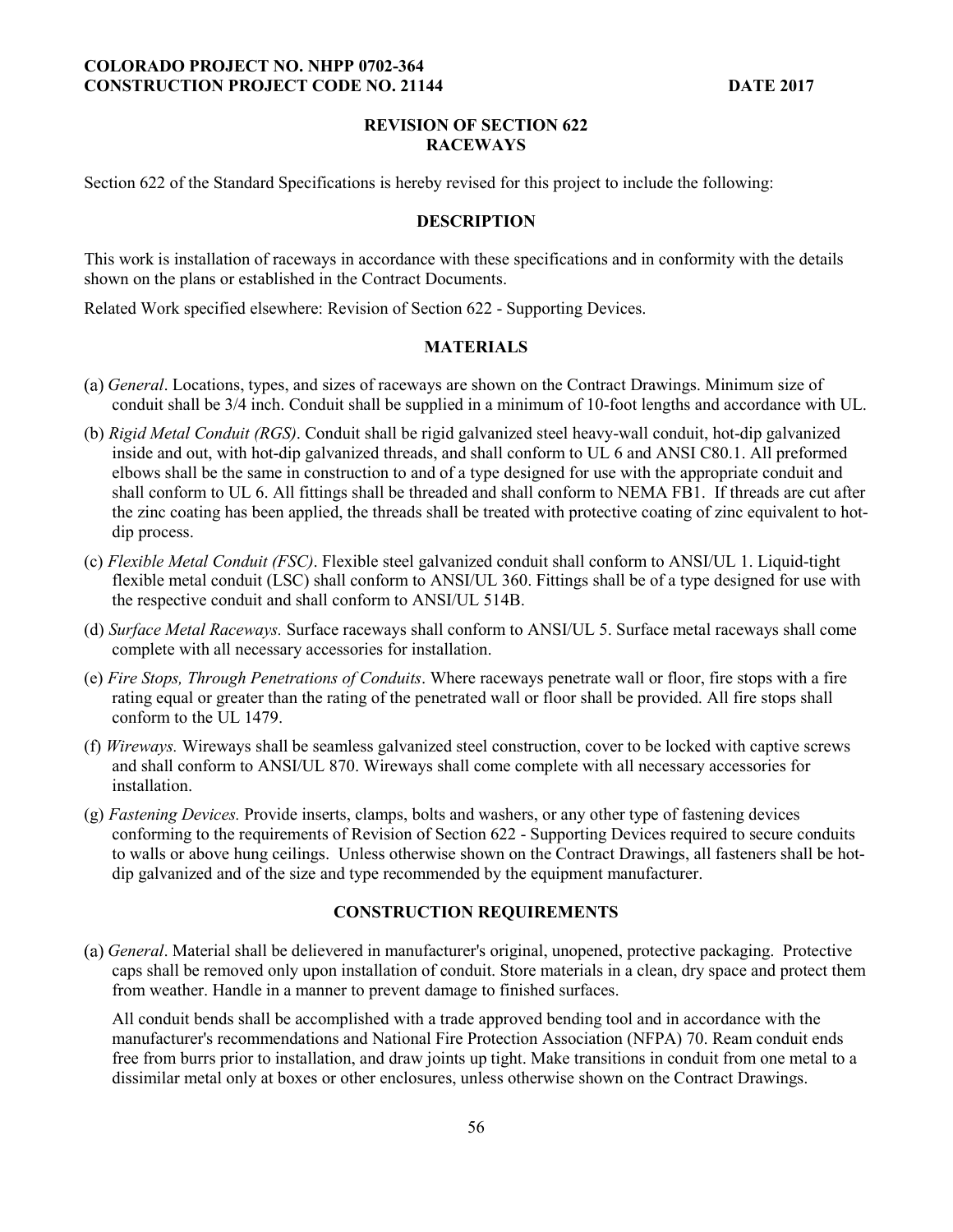## **-2- REVISION OF SECTION 622**

### **RACEWAYS**

Concealed conduits or tubing shall be installed in as direct a line as possible. Install exposed raceways, located above hung or accessible ceilings, parallel with or at right angles to the lines of buildings and as close to the ceiling as possible, unless otherwise shown on the Contract Drawings. Install expansion fittings in all conduits that cross expansion joints, where conduits attach to independent structures, or where exposed to large temperature changes.

Threaded conduits entering enclosures, other than threaded cast boxes, shall be securely fastened by means of two lock-nuts, one on each side of the enclosure. Terminate the conduits in insulated bushings. Cap all free ends of empty conduit to prevent water entrance. Conduit through roofs and external walls of buildings, manholes, and other structures shall be watertight.

The Contractor shall submit detailed shop drawings for the Engineer's approval. Where portions of an interior raceway system are exposed to widely different temperatures, make provisions to prevent circulation of air from a warmer to a colder section through the raceways. Apply zinc-rich paint to all exposed threads after joints have been made up clean and tight. Support all conduits as required in Revision of Section 622 – Supporting Devices.

All conduit runs shall leave or enter structures perpendicularly. Install pull wires in empty raceways. Use No. 14 AWG zinc-coated steel or monofilament plastic line having not less than 200-lb tensile strength. Leave not less than 12 inches of slack at each end of the pull wire.

- (b) *Rigid Metal Conduit.* RGS shall be used.
- (c) *Flexible Metal Conduit*. The Contractor shall install FSC for motor connections and for other equipment connections where subject to movement and vibration. Conduit shall be installed to permit maximum flexibility, without crushing or permanent deformation, and shall not exceed 18 inches in length, without approval of the Engineer. Use LSC for the same installation conditions as FSC above, and where also subjected to one or more of the following conditions: Exterior locations, condensation, moist, wet, or humid conditions, corrosive atmospheres, water spray, dripping oil, grease, or water.
	- 1. LSC installed within tunnel facilities, ventilation buildings, railroad/subway tunnels, and stations shall have a galvanized steel core with a low smoke, halogen-free, polyurethane outer jacket. PVC jacketing may be substituted for the low smoke, halogen-free, polyurethane outer jacket only for non-tunnel, outdoor installations. PVC jacketing shall not be accepted as a substitute for installation within the tunnels, ventilation buildings, railroad/subway tunnels and stations. Install FSC and LSC with a separate, insulated copper, code-sized, equipment grounding conductor, installed inside the flexible conduit.
- *Surface Metal Raceways.* Only metallic surface metal raceways will be permitted, unless otherwise shown on the Contract Drawings. Installation shall be in accordance with manufacturer's written recommendations and instructions accompanying the raceways. Provide surface raceway system with means for assuring a continuous ground path throughout. Use fittings without sharp edges introduced into any part of the raceway system.
- (e) *Dissimilar Metals.* "Dissimilar metals" shall mean those metals which are incompatible with one another in the presence of moisture, as determined from their relative positions in the Electrochemical Series, or from test data. Where dissimilar metals come in contact, paint the joint both inside and out with approved coating to exclude moisture from the joint, or provide a suitable insulating barrier separating the metals.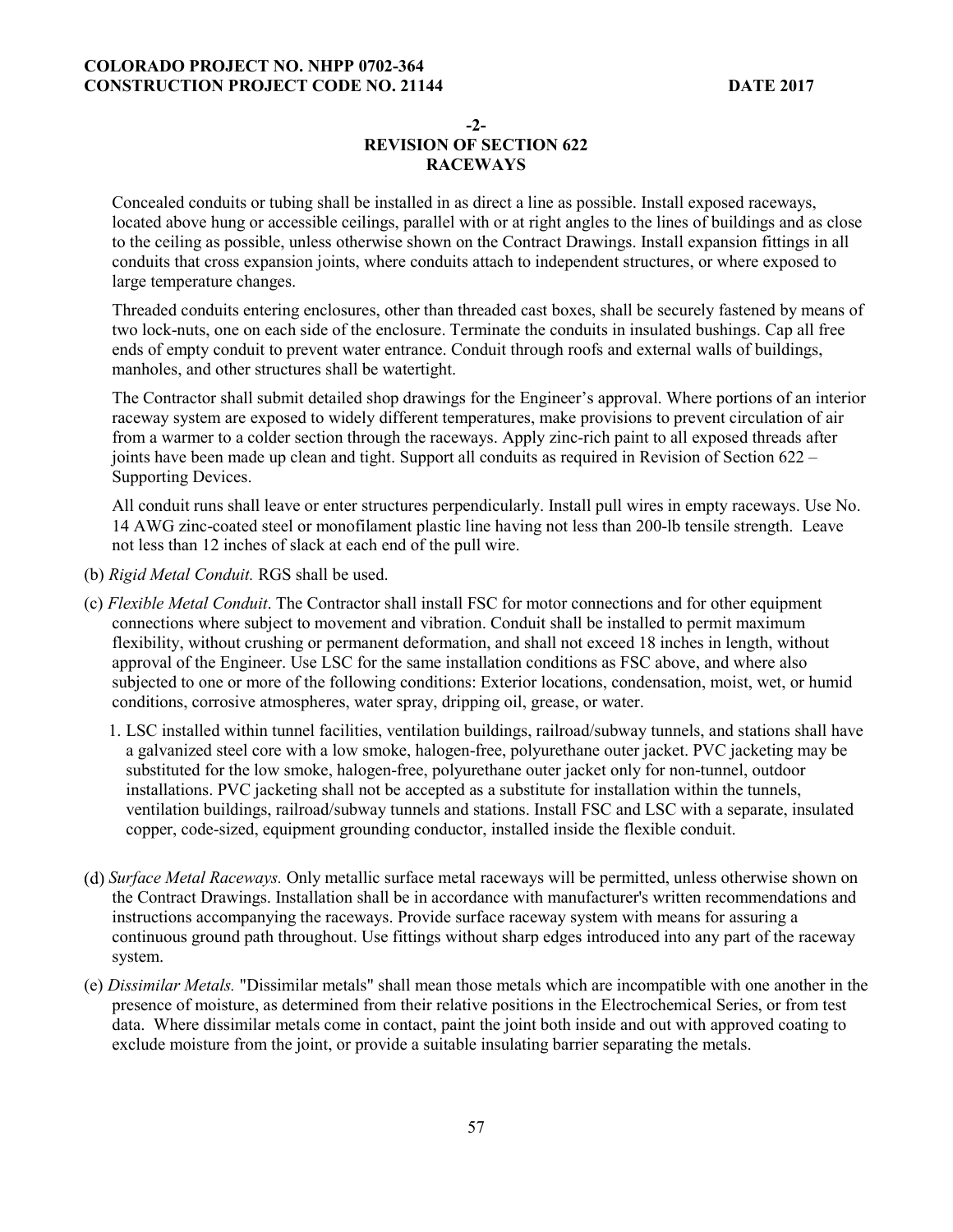## **-3- REVISION OF SECTION 622 RACEWAYS**

- (f) *Conduit Cleaning and Testing.* After installation of conduits and accessories and completion of all concreting operations, if any, carefully clean and clear all conduit runs of all obstructions and foreign matter to the satisfaction of the Engineer. Test conduits, in the presence of the Engineer, by pulling through each conduit a flexible cylindrical mandrel having an outside diameter not more than 1/4 inch smaller than the inside diameter of the conduit, but nominally 85 percent of the trade diameter, whichever is larger. Only nylon cable of adequate strength shall be used to pull the mandrel through the conduit system. The use of rope will not be permitted.
- (g) *Connections to Existing Conduits.* Where conduits installed under this Contract are connected to existing conduits or conduits installed by others, the Contractor shall test the entire run to the nearest box, manhole, handhole, or equipment enclosure as specified in this Section. Report immediately to the Engineer any defect or stoppage found in portions of the conduit system not installed under this Contract. Do not attempt to rectify any defect or stoppage found in conduit not installed under this Contract unless specifically instructed to do so by the Engineer. The Contractor's compensation for the rectifying of such defects or stoppages at the direction of the Engineer will be determined in accordance with Section 109.04 of the Standard Specifications. The Engineer shall be the sole judge as to whether a defect or stoppage exists. Perform all tests required by the Engineer to enable the engineer to make a decision.

#### **METHOD OF MEASUREMENT**

Raceways will not be measured and paid for separately, but shall be included in the lump sum price for Electrical Modifications.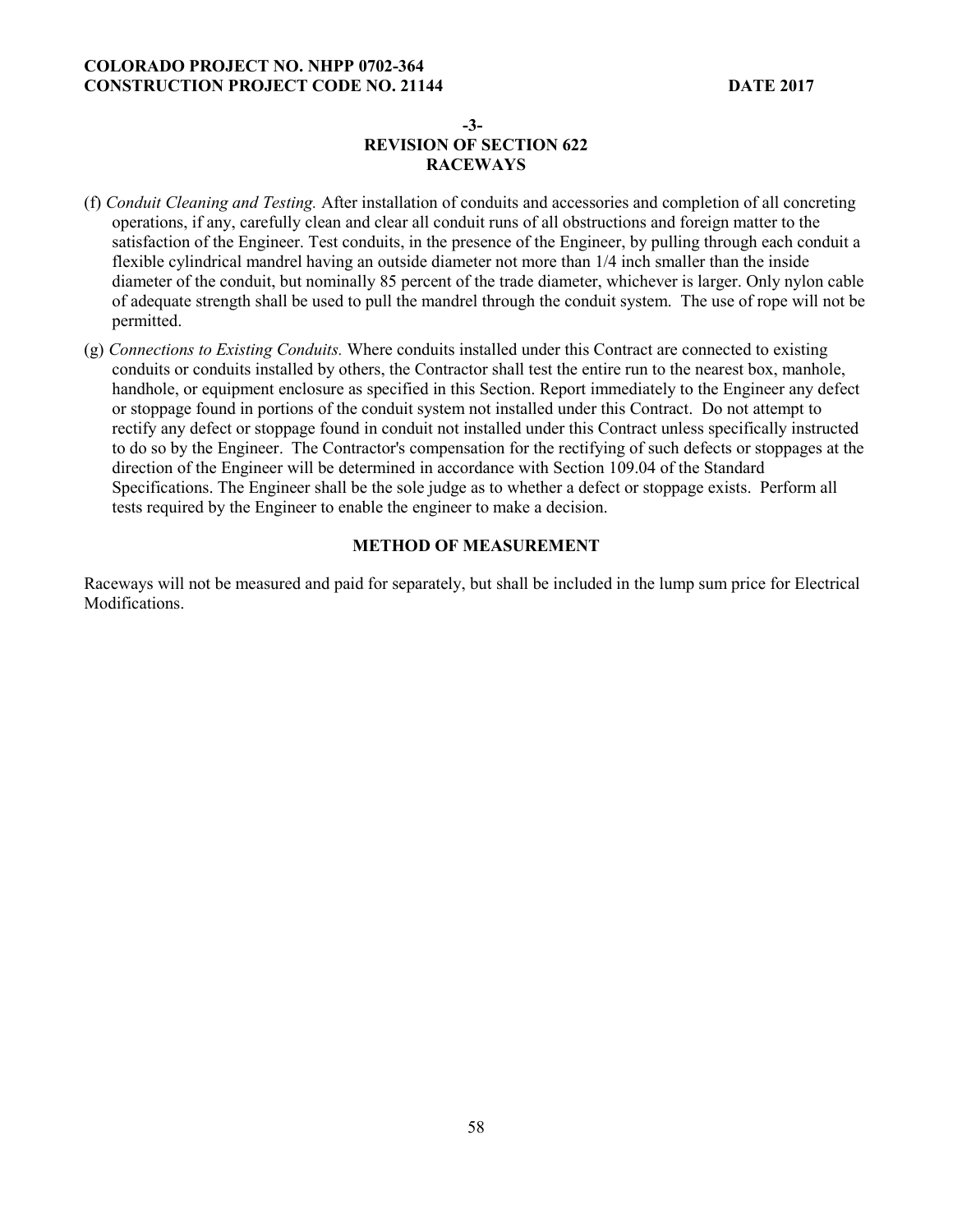### **REVISION OF SECTION 622 SUPPORTING DEVICES**

Section 622 of the Standard Specifications is hereby revised for this project to include the following:

#### **DESCRIPTION**

This work is installation of hangers and supports, sleeves, and fasteners used to support electrical raceways and equipment in accordance with these specifications and in conformity with the details shown on the plans or established, except as specified within this section.

Supporting devices, furnished as part of factory-fabricated equipment, are specified as part of equipment assembly in other Sections of the Specifications.

## **MATERIALS**

- *Manufacturers.* Subject to compliance with requirements of this Section, the Contractor shall provide supporting devices of the acceptable manufacturers as shown on Contract Drawings.
- (b) *General Hangers and Supports.* Unless otherwise shown on the Contract Drawings, the Contractor shall provide hangers and supports as specified in this Section. Where more than one type of hanger or support is suitable for the intended use, selection is at the Contractor's option, subject to approval by the Engineer. Hangers and supports for which there are established Underwriters Laboratories Inc. (UL) standards shall bear the UL label.
- (c) *Raceway Support.* 
	- 1. Clevis hangers for supporting horizontal conduit shall be of galvanized steel with hole provided for a threaded steel rod.
	- 2. Riser clamps for supporting vertical conduits shall be of galvanized steel with two or three bolts and nuts and 4-inch ears.
	- 3. Steel rod reducing couplings shall be sized as required and constructed of galvanized or plated steel.
	- 4. C-Clamps shall be of black malleable iron, galvanized, or plated steel with a hole for threaded rod.
	- 5. I-Beam clamps shall be galvanized or plated steel out of 1-1/4-inch by 3/16-inch stock with a 3/8-inch cross bolt and a 2-inch flange width.
	- 6. Right-angle and parallel beam clamps shall be constructed of galvanized steel clamps for supporting or fastening conduit up to 2-inch trade size.
	- 7. One-hole conduit straps for supporting up to 1-inch conduit or electrical metallic tubing (EMT) shall be of galvanized steel.
	- 8. Two-hole conduit straps for supporting conduit or EMT larger than 1-inch shall be  $\frac{3}{4}$  inch in width and of galvanized steel.
	- 9. Hexagon nuts shall be of galvanized steel
	- 10. Round steel rod shall be of galvanized or plated steel.
	- 11. Threaded trapeze hangers shall be the same as specified in this section. The following types of hangers and supports shall not be used: perforated metal strapping, slotted/perforated angles, spring pressure or torsion clips, hangers or supports.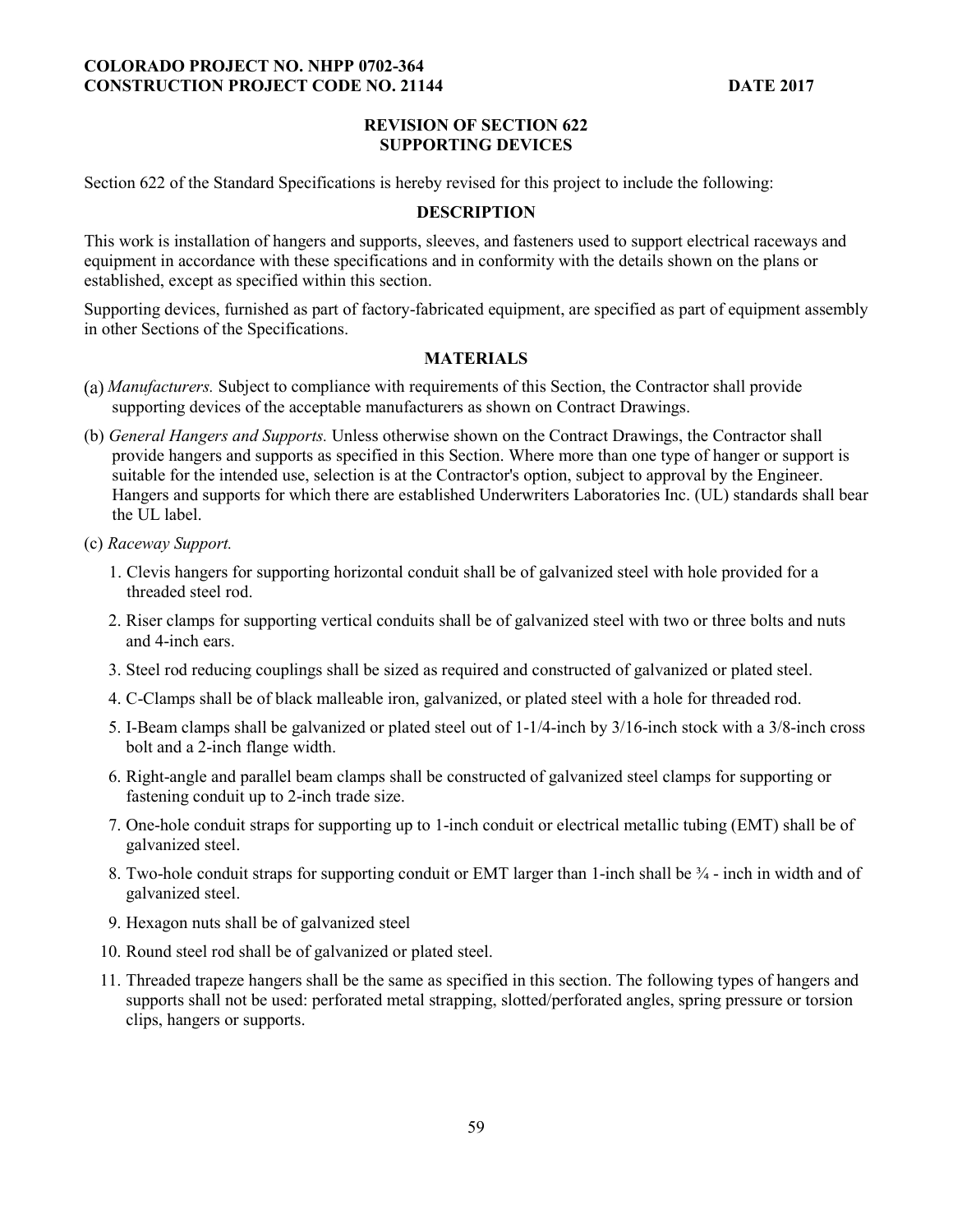**-2-** 

## **REVISION OF SECTION 622 SUPPORTING DEVICES**

- *Equipment Supports.* U-channel strut system shall be 12-gauge, hot-dipped galvanized steel. Provide with drilled or slotted holes as required for the application and with the following fittings which mate and match with U-channel:
	- 1. Fixture hangers
	- 2. Channel hangers
	- 3. End caps
	- 4. Beam clamps
	- 5. Wiring stud
	- 6. Thin wall conduit clamps
	- 7. Rigid conduit clamps
	- 8. Conduit hangers
	- 9. U-bolts
- (e) *Supporting Steel Sections and Channels.* Supporting steel sections and channels shall be fabricated of ASTM A36 steel in accordance with the appropriate requirements of the AISC, AISI, and AWS publications specified in this Section, and shall be hot-dip galvanized after fabrication.
- (f) *Cable Supports.* The Contractor shall provide cable supports with insulating wedging plug for non-armored type electrical cables in risers. Assembly shall include body of galvanized malleable iron with insulating wedging plug. Provide cable supports for armored type electrical cables in risers. Assembly shall include body and pressure plates of galvanized steel.
- (g) *General Sleeves and Seals.* Unless otherwise shown on the Contract Drawings, the Contractor shall provide sleeves and seals as specified below. Where more than one type of sleeve or seal is suitable for the intended use, selection is at the Contractor's option, subject to approval by the Engineer. Sleeves and seals for which there are established UL standards shall bear the UL label.
- (h) *Pipe Sleeves.* Pipe sleeves for conduits penetrating concrete or masonry floor and walls shall be provided as follows:
	- 1. Steel Pipe: Fabricate from schedule 40 galvanized steel pipe; remove burrs.
	- 2. Iron Pipe: Fabricate from cast iron or ductile iron pipe; remove burrs.
	- 3. Plastic Pipe: Fabricate from either fiberglass or schedule 40 PVC plastic pipe; remove burrs. Fiberglass sleeves may be utilized for interior or exterior usages, but PVC sleeves shall be utilized for exterior usage only.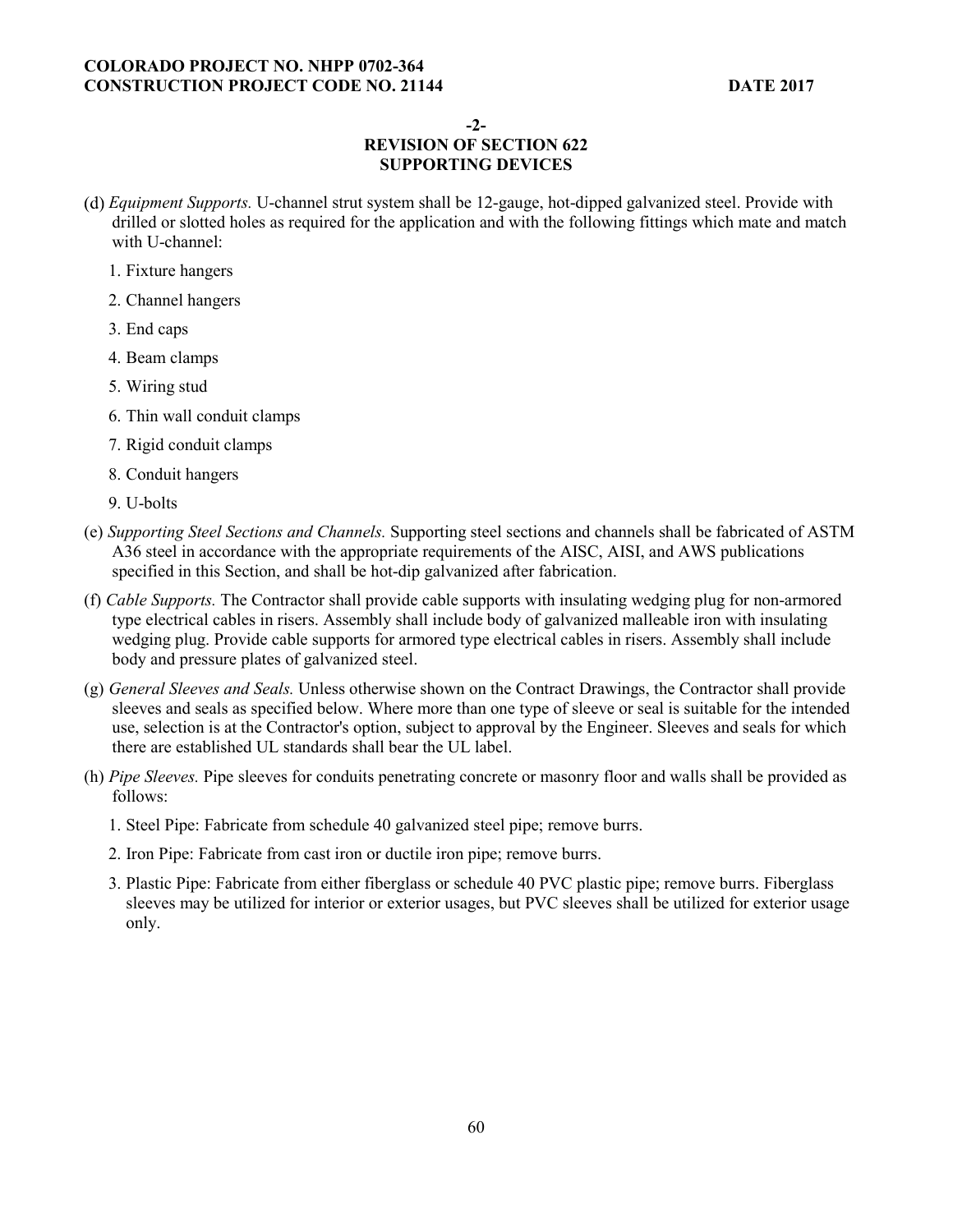**-3-** 

# **REVISION OF SECTION 622 SUPPORTING DEVICES**

4. Sleeves shall have a minimum inside diameter as shown, based on the installed raceway diameter.

| Raceway Diameter | <b>Sleeve Inside Diameter</b> |  |
|------------------|-------------------------------|--|
| (inches)         | (inches)                      |  |
| 1 or less        |                               |  |
| $1 - 1/4$ to 2   |                               |  |
| $2-1/2$ to 3     |                               |  |
| $3-1/2$ to 4     |                               |  |
|                  |                               |  |
|                  |                               |  |

- 5. Where sleeve encloses only one conductor, phase or polarity, or ground wire or cable, the sleeve shall be non-ferrous.
- *Interlocking Modular Seals.* Provide interlocking modular type seals for conduit access located in exterior foundation and pit walls. The seals shall be multi-link, stainless steel bolted connection, high-temperature fittings.
- (j) *Sealing Bushings.* Provide sealing bushings for conduit access core-drilled through foundation walls or floors. The bushings shall be molded, one-piece neoprene sealing rings with PVC-coated steel or uncoated aluminum pressure plates, stainless steel hex socket head cap screws, and flat washers.
- (k) *Fire Seals.* Provide UL-listed, three-hour rated, silicone-based foam, fire-resistive, waterproof joint sealing system to prevent the passage of hot gases and fire.
- (l) *Wall and Floor Seals.* Provide watertight and pressure-tight wall and floor seals suitable for sealing around conduit passing through exterior concrete floors and walls. Assembly shall include steel sleeves, galvanized malleable iron body, neoprene sealing grommets and rings, metal pressure rings, membrane clamp where required by foundation design, and pressure clamps with Type 316 stainless steel hex head cap screws. Seal sizes shall be maximum published size for conduit to be installed therein.
- (m) *General Fasteners.* Unless otherwise shown on the Contract Drawings, provide fasteners as specified below. Where more than one type of fasteners is suitable for the intended use, selection is at the Contractor's option, subject to approval by the Engineer.
- (n) *Toggle Bolts.* Toggle bolts shall be spring head, galvanized or plated steel, 1/4-inch to 1/2-inch sizes, and of length as required.
- (o) *Expansion Anchors.* Expansion anchors shall be metallic expansion anchors or shields, including drop-in anchors, wedge and sleeve anchors, and two-piece and three-piece shields for lag screws or machine screws or bolts.
- (p) *Powder Activated Fasteners.* Powder-activated fasteners shall be steel-, pin-, or stud-type, selected for proper length and penetration for the equipment, clamp or strap to be installed, and the base material.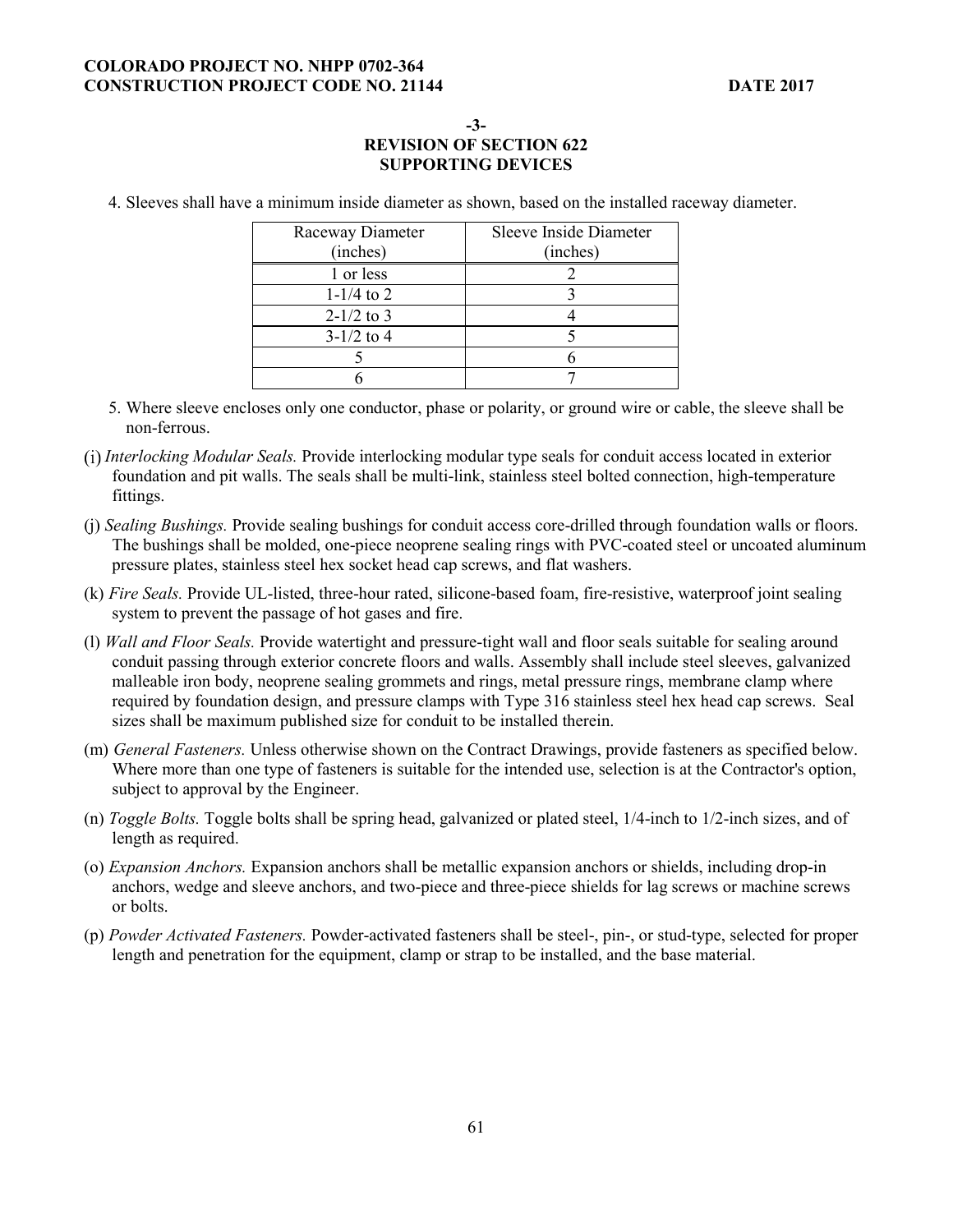**-4-** 

# **REVISION OF SECTION 622 SUPPORTING DEVICES**

- *Bolts, Nuts, Lockwashers and Washers.* All hardware shall be galvanized or plated steel, unless otherwise shown on the Contract Drawings. Bolts and nuts, 1/4-inch trade size and larger, shall be hex head or hex socket type, standard American sizes. Lockwashers shall match the finish of the furnished bolts and nuts, and generally be installed one-per-bolt, at the nut end of the assembly. Washers shall be standard-or fender-type, as required, and sized to match the installed bolts or screws. The following types of fasteners shall not be used:
	- 1. Lead anchors or studs;
	- 2. Wooden plugs or anchors;
	- 3. Plastic anchors;
	- 4. "Nail-in" anchors, either of plastic or metal type.

## **CONSTRUCTION REQUIREMENTS**

- *Examination.* The Contractor shall verify that electrical installations, structural, mechanical and other related Work satisfy the requirements for performance of the Work of this Section in accordance with the Contract Documents. Report immediately to the Engineer any electrical, structural or related construction defects in areas where supporting devices are to be installed, and do not attempt to rectify any defect unless specifically instructed to do so by the Engineer.
- (b) *Installation.* Before installation the supporting devices, the Contractor shall investigate the site condition to determine what preparatory work, if any, is needed.
	- 1. Install hangers and supports, sleeves, and fasteners in accordance with approved printed manufacturer's installation procedures and as specified.
	- 2. Coordinate all affected trades and all aspects of the electrical work, including installation of raceways and wiring as necessary to interface installation of supporting devices with other work.
	- 3. Install hangers, supports, and attachments to properly support raceways, equipment, and accessories from building structure. Arrange for grouping of parallel runs of horizontal conduits to be supported together on trapeze hangers where possible. Install hangers and supports with maximum spacing not to exceed that permitted by NFPA 70 and NECA Standard of Installation, as applicable, unless otherwise shown on the Contract Drawings.
	- 4. Secure threaded rod couplings, trapeze hangers, supports, or similar horizontal elements using lock washers and jam nuts to prevent loosening.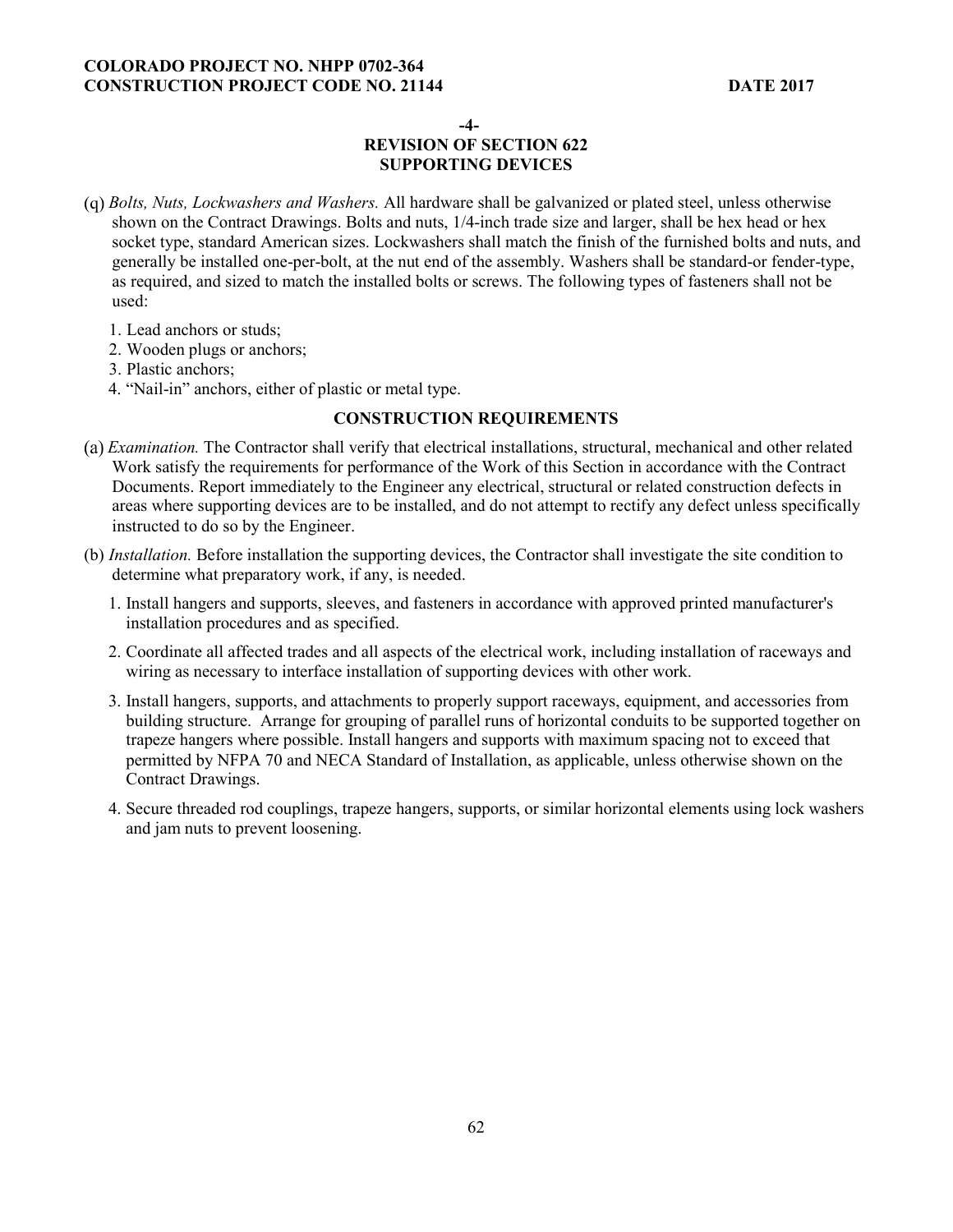**-5-** 

# **REVISION OF SECTION 622 SUPPORTING DEVICES**

*Conduit and Raceway Supports.* Raceways shall not be supported from hung ceiling supports or members or metal roof deck. Do not support raceways from mechanical ductwork, ductwork supports, piping, or piping supports. Threaded rod used for the support of conduits, raceways, or trapeze hangers of the given size, shall be not less than the following:

| Conduit, Raceway, Hanger Size<br>(inches) | Threaded Rod Size (inches) |
|-------------------------------------------|----------------------------|
| 2 or less                                 | 3/8                        |
| $2-1/2$ to $3-1/2$                        | 1/2                        |
| 4 to 5                                    | 5/8                        |
|                                           | 3/4                        |

- 1. Where trapeze hangers are used, bolt or clamp the raceways in place to at least every third hanger and to the first hanger on each side of a bend, fitting, junction or pull box, or change in direction.
- (d) *Sleeves.* Unless otherwise shown on the Contract Drawings, sleeves for raceways and risers shall be extended one inch beyond top of finished floor, curb, or building element being penetrated. Install sleeves level and plumb, accurately located, and positioned to conform to the requirements of the equipment and in accordance with the approved layout drawings. Interlock modular seals in tandem, one at the interior and one at the exterior face of the pipe sleeve. Tighten sleeve seal nuts until sealing grommets have expanded to form watertight seal.
- (e) *Fasteners.* Wood screws, lag screws, carriage bolts, or machine screws shall be utilized for wood or materials of similar fibrous nature. Welded or blazed threaded studs, bolts or machine screws, or clamps shall be utilized for structural and miscellaneous steel, iron, or other metals. Metallic expansion shields, wedge anchors, or drop-in anchors with lag screws, bolts, or machine screws shall be utilized for solid masonry or concrete. Sleeve anchors, drop-in anchors, or toggle bolts shall be utilized for concrete masonry units (CMU). Do not use powder-activated fasteners in CMU.
- (f) *Dissimilar Metals.* "Dissimilar metals" shall mean those metals which are incompatible with one another in the presence of moisture, as determined from their relative positions in the Electrochemical Series, or from test data. Where dissimilar metals come in contact, paint the joint both inside and out with approved coating to exclude moisture from the joint, or provide a suitable insulating barrier separating the metals.

## **METHOD OF MEASUREMENT**

Supporting Devices will not be measured and paid for separately, but shall be inlcuded in the lump sum price for Electrical Modifications.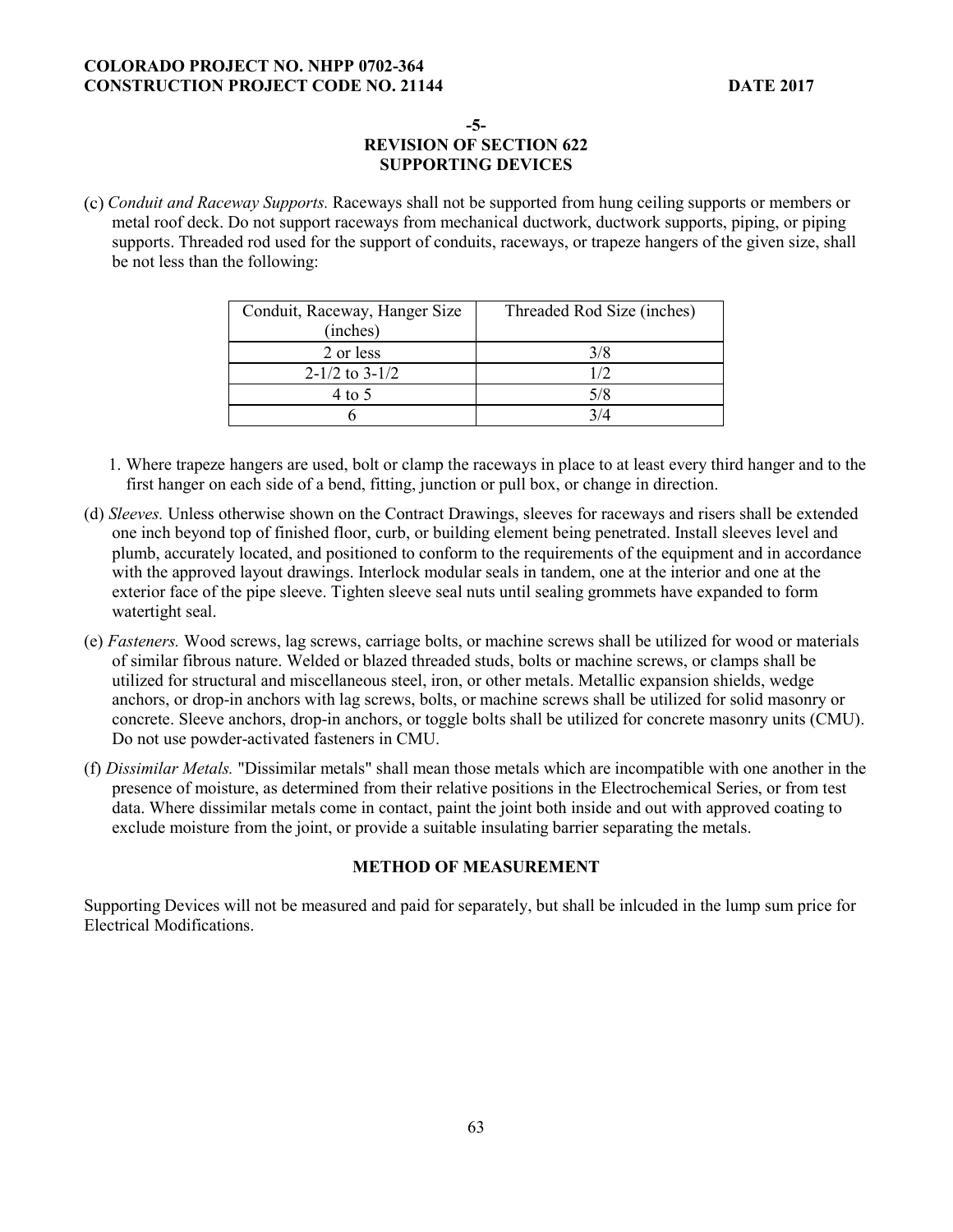### **REVISION OF SECTION 622 WIRES, CABLES, SPLICES, TERMINATIONS (600 VOLTS OR LESS)**

Section 622 of the Standard Specifications is hereby revised for this project to include the following:

#### **DESCRIPTION**

This work is installation of wires, cables, splices, terminations, and appurtenances for electrical systems of 600 volts or less in accordance with these specifications and in conformity with the details shown on the plans or established in the Contract Documents.

## **MATERIALS**

- *Manufacturers*. Subject to compliance with requirements of this Section, the Contractor shall provide wires, cables, wire and cable splicing, terminating, and arcproofing materials of manufacturers as shown on the Contract Drawings.
- (b) *Wires and Cables*.
	- 1. Wire shall be defined as a solid or stranded conductor smaller than No. 6 AWG with or without insulation. Cable shall be defined as a single conductor No. 6 AWG or larger, or two or more conductors of any size wire under a common covering.
	- 2. Locations, types, sizes and numbers of wires and cables are shown on the Contract Drawings. Where not indicated, provide proper wire and cable selection to comply with this section and National Fire Protection Association (NFPA) 70 Standards.
	- 3. The wires and cables must be suitable for use in wet and dry locations, as applicable for the installation, with temperature ratings that correspond to the conditions of application. Wires and cables shall be suitable for installation indoors or outdoors, in conduits, trays, and underground ducts or direct burial in earth, as applicable for the installation shown on the Contract Drawings and as allowed by applicable codes and this Section.
	- 4. Unless otherwise indicated on the Contract Drawings, cable insulation shall be rated for conductor temperatures not exceeding 90 degrees C for normal operation, 130 degrees C for emergency overload conditions and 250 degrees C for short circuit conditions in accordance with Insulated Cable Engineers Association (ICEA) standards S-95-658 and S-73-532. Temperature ratings shall be for both wet and dry locations.
	- 5. Unless otherwise shown on the Contract Drawings, solid conductors shall be soft or annealed copper, conforming to ASTM B33 (tinned) or ASTM B3 (uncoated). Unless otherwise specified in this Section or unless otherwise shown on the Contract Drawings, stranded copper conductors shall be concentric stranding conforming to ASTM B8.
	- 6. Polyvinyl Chloride (PVC): PVC-insulated power wiring and items containing PVC shall not be installed in subway areas, railroad or vehicular tunnels, railroad stations, and areas defined on the Contract Drawings as subject to NFPA 130 or NFPA 502 jurisdiction.
	- 7. Unless otherwise shown on the Contract Drawings, cable insulations and jackets designated as Low-Smoke, Zero-Halogen (LSZH) shall be thermoset, low-smoke, low-toxicity, non-halogen, flame retardant type and shall meet the following performance characteristics:
		- A. Cables shall pass the flame propagatory and smoke release criteria according to the test method of UL 1685.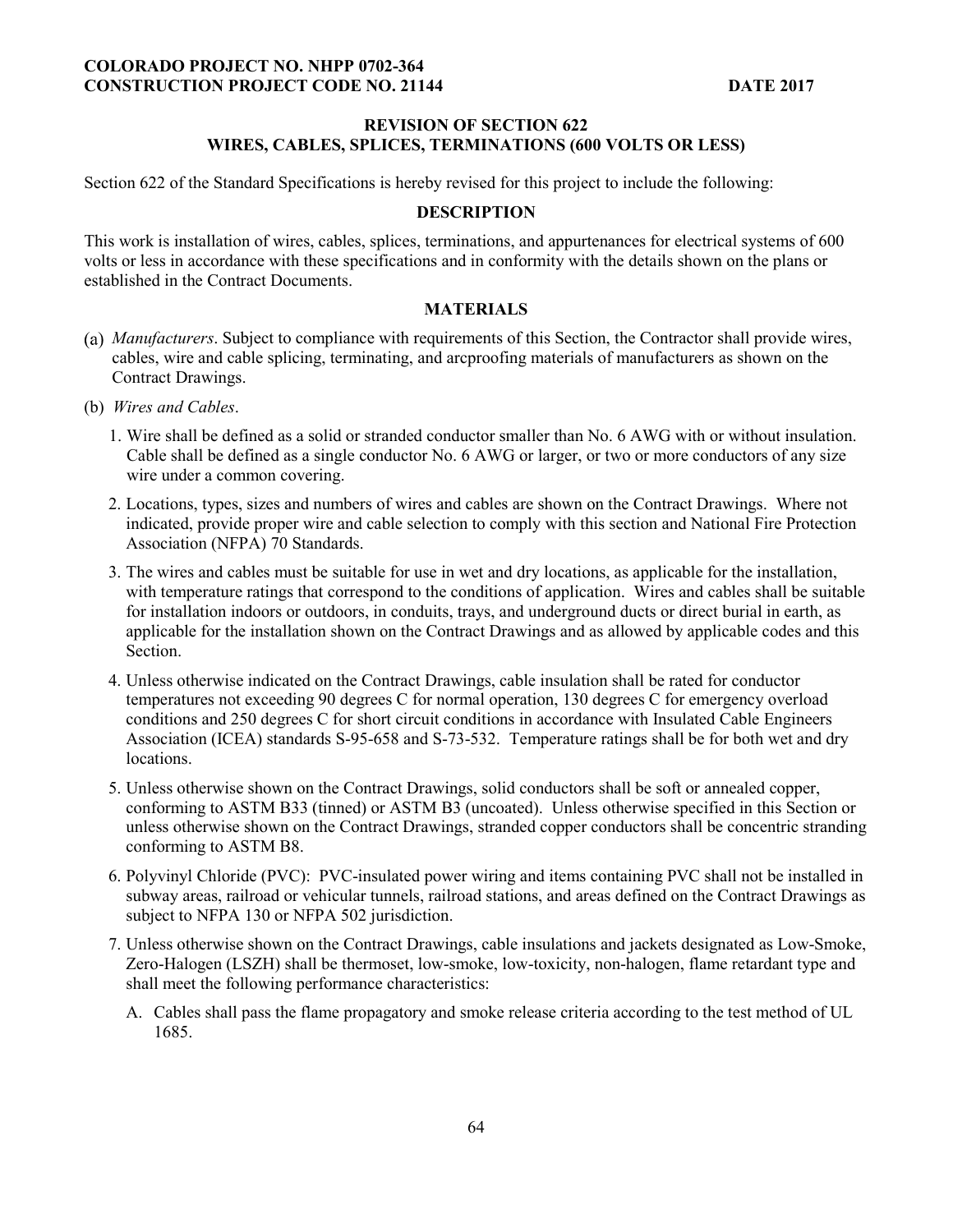## **-2-**

- B. The halogen content of cable jackets shall not exceed 0.2 percent according to the test method of MIL-DTL-24643.
- C. The toxicity index of cable jackets shall not exceed 2.0 according to the test method of Naval Engineering Standard NES 713.
- D. The cable jackets shall comply with ICEA T-33-655 for smoke generation.
- E. The acid gas content of cable jackets shall not exceed a maximum of 3.0 percent according to the test method of MIL-DTL-24643.
- 8. The following additional performance characteristics shall be used for wires and cables that will be installed in subway areas, railroad or vehicular tunnels, railroad stations, and areas defined on the Contract Drawings as being under the jurisdiction of NFPA 130 or NFPA 502, where stringent flame retardant, low-smoke, low-toxicity, zero-halogen, and good circuit integrity during a fire are required.
	- A. All insulated conductors shall be UL listed as type XHHW-2, in accordance with UL 44. In addition, all one-conductor cables shall be listed for and marked with the following UL designations: "VW-1," "LS" or "ST1" (limited smoke), "Oil and Gas Resistant," and for 1/0 and larger, "CT USE."
	- B. Single conductor wire and cable shall utilize thermoset Low-Smoke, Zero-Halogen, Cross-Linked Polyolefin insulation conforming to ICEA S-73-532 and S-95-658. The insulation shall be comprised of a single layer of homogeneous material. Jackets or other additional coverings shall not be allowed for single conductors because of the increase in cable size. All single conductor wires and cables shall follow the dimensional requirements of NFPA 70, Table 5.
	- C. Wires shall pass the flame propagatory criteria according to the test method of UL 1581 (VW-1).
	- D. The halogen content of both the wire and cable insulation and cable jacket(s) shall not exceed 0.2 percent according to the test method of MIL-DTL-24643.
	- E. The toxicity index of both the wire and cable insulation and cable jacket(s) shall not exceed 2.0 according to the test method of Defence Standard DEF STAN 02-713.
	- F. The acid gas content of both wire and cable insulation and cable jacket(s) shall not exceed a maximum of 2.0 percent according to the test method of MIL-DTL-24643.
	- G. The wire and cable insulation materials shall pass the smoke generation test in accordance with ASTM E662. All wires and cables shall pass the smoke release criteria according to the test method in UL 1685 for "LS" or "ST1" classification as "limited smoke." Wire and cable insulation when tested on a specimen of 80 mils thick slab shall not exceed the following values:
		- (1) Flaming Avg. Ds (4 minutes) 50
		- (2) Flaming Avg. Dm (20 Minutes) 200
		- (3) Non-Flaming Avg. Ds (4 minutes) 50
		- (4) Non-Flaming Avg. Dm (20 minutes) 200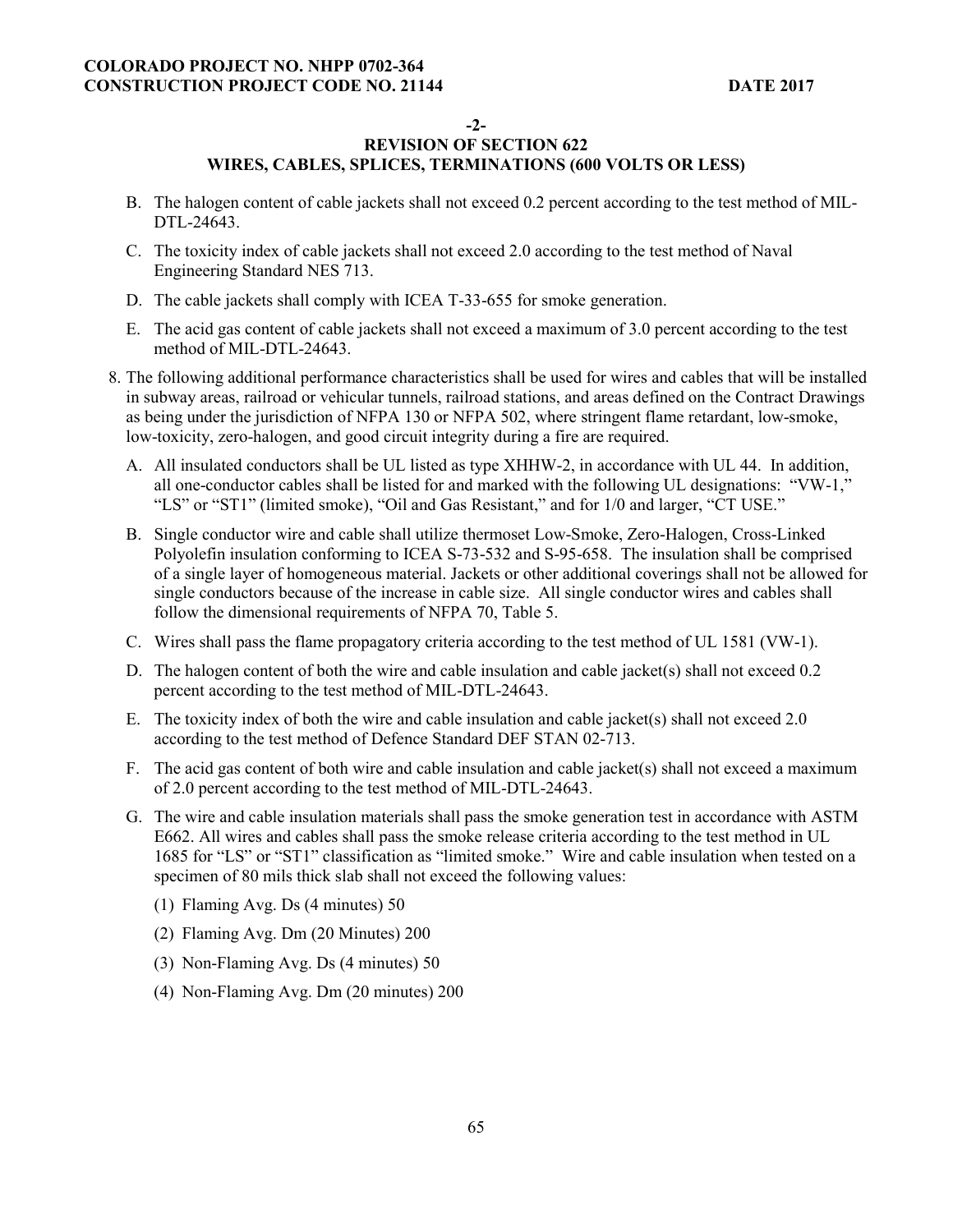**-3-** 

- H. All single conductor wires shall provide a minimum of 15-minute circuit integrity when tested in accordance with UL 2196. UL qualification is required and shall be predicated upon a No. 12 AWG sample in conduit without the water spray.
- I. Wires and cables shall pass the following flame propagation requirements:
	- (1) All single conductor wires and cables shall pass the "UL VW-1" vertical flame test, according to UL 1581.
	- (2) All single conductor wires and cables shall pass the vertical flame test stated in AAR RP583, paragraph 5.9.4.
- J. Water Resistance
	- (1) All wires and cables shall be rated for wet applications at 90 degrees C as defined by the requirements for type "XHHW-2" stated in UL 44 when tested in accordance with UL 1581.
	- (2) The mechanical water absorption of the insulation shall not be greater than 4 mg/sq. in. when tested in accordance with UL 1581.
- K. All wires shall be suitable for prolonged exposure to water by evidence of long term insulation resistance qualification testing in 90 degree C water. Testing shall be in accordance with UL 44 and UL 1581. After a minimum of one year exposure to 90 degree C water, the insulation resistance measurements must exceed an insulation resistance reading of 4.0 megohms/1000 ft. sample used for testing shall be either 14 or 12 AWG with a nominal 30 mils of LSZH insulation.
- L. Overload Stability: To ensure overload stability, all wires and cables shall pass the following tests defined in AAR Standard RP585:
	- (1) Electrical Overload Single Conductor (paragraph 5.9)
	- (2) Bundle Overload (paragraph 5.9.1)
	- (3) 125 degrees C Penetration Test (paragraph 5.9.2)
- M. The insulation shall demonstrate heat stability by retaining 95 percent of its original tensile strength and elongation values after aging seven days at 158 degrees C, as per AAR Standard RP585.
- N. Multi-Conductor Cables: Where multi-conductor cables are utilized, use the following additional criteria: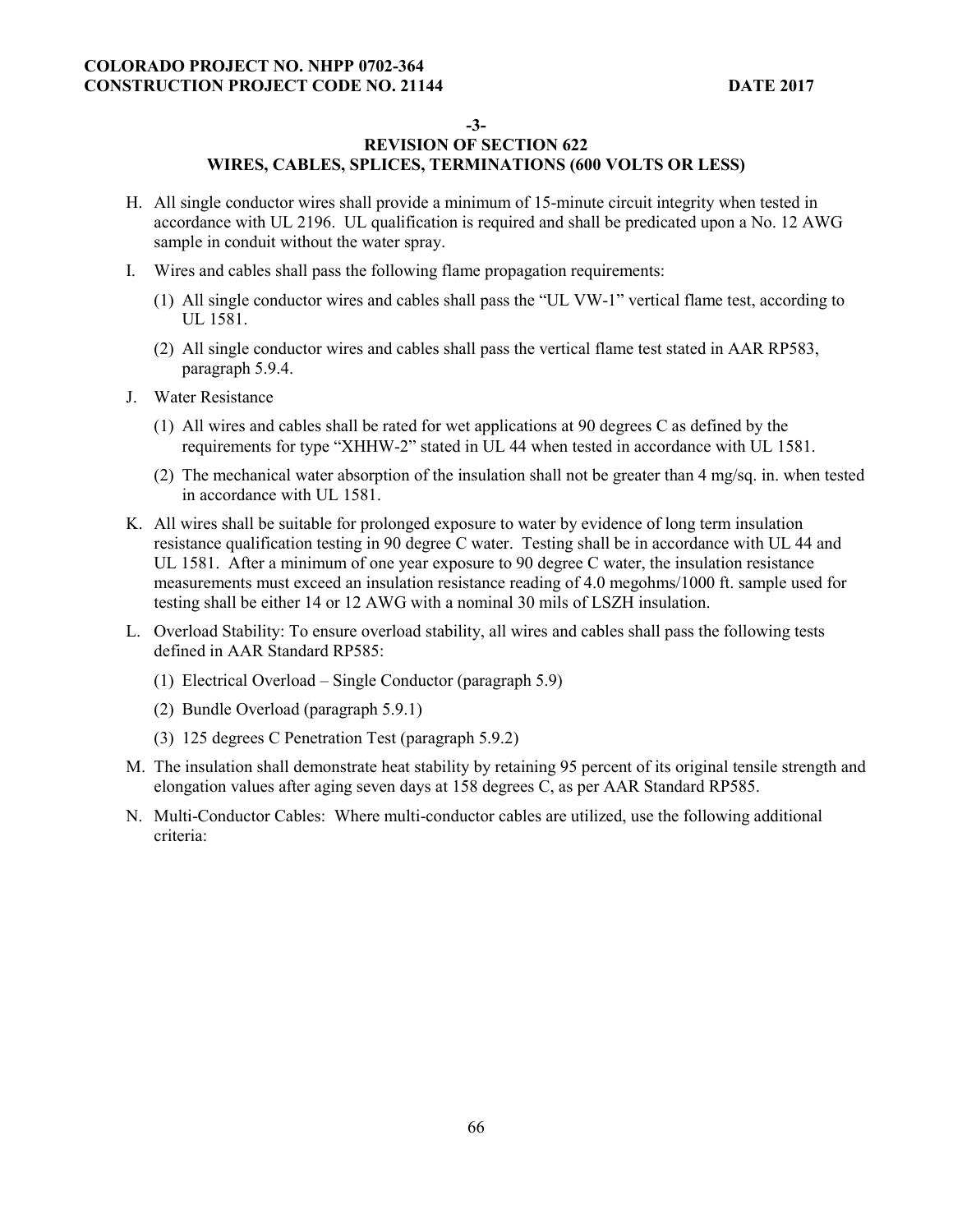**-4-** 

# **REVISION OF SECTION 622 WIRES, CABLES, SPLICES, TERMINATIONS (600 VOLTS OR LESS)**

- (1) Multi-conductor control cables shall utilize stranded class "B" or "C" conductors in accordance with ASTM B8. All conductors shall utilize thermoset low-smoke, zero-halogen cross-linked polyolefin insulation, conforming to ICEA standard S-95-658 and S-73-532, and be listed as type "XHHW-2." Insulated conductors shall be cabled with a suitable binder tape and covered with a low-smoke, zero-halogen cross-linked polyolefin jacket. All cables shall be UL-listed Type TC in accordance with UL 1277. All individual insulated conductors utilized in multi-conductor cables shall meet all of the requirements set forth in this Section for single conductor cables for subway areas, railroad or vehicular tunnels, railway stations and areas defined on the Contract Drawings as under the jurisdiction of NFPA 130 or NFPA 502, except that UL print is not required on the individual conductor insulation.
- (2) The halogen content of the cable jacket(s) shall comply with this Section.
- (3) The toxicity index of the cable jacket(s) shall comply with this Section.
- (4) The acid gas content of the cable jacket(s) shall comply with this Section.
- (5) The cable jacket materials shall pass the smoke generation test in accordance with ASTM E662. Cable jacket when tested on a specimen of 80 mils thick slab shall not exceed the following values:

Flaming avg. DS (4 minutes): 50

Flaming avg. DM (20 minutes): 150

Non-Flaming avg. DS (4 minutes): 50

Non-Flaming avg. DM (20 minutes): 250

- (6) All multi-conductor wire and cables shall provide a minimum of 15-minute circuit integrity when tested in accordance with International Electrotechnical Commission (IEC) IEC-331. Qualifications shall be predicated on a 2/C No.14 AWG sample tested at 240 Volts.
- (7) All multi-conductor cables shall pass the UL vertical flame test criteria according to the test methods stated in UL 1685 for IEEE 1202 type of flame exposure. Test sample used shall be 2/c No.14 AWG.
- (8) All multi-conductor wires and cable shall be listed for, and be marked with, the following UL designations on the cable jacket: "Type TC" (Tray Cable), "LS" or "ST1" (Limited Smoke), "Sun Res" (Sun Resistant) or "XHHW-2"/"90 degrees C Wet and Dry," "IEEE 1202."
- 9. Color-Coding for Power and Lighting Conductors
	- A. Insulation or covering of wires and cables shall be factory color-coded by the use of colored compounds or coatings. The color-code shall be followed consistently throughout the performance of the Work.
	- B. Circuit identification for multi-conductor cable shall be accomplished by either Method 1 (colored compounds) or Method 3 (printed color designations) per ICEA with a K2 scheme, unless otherwise stated on the Contract Drawings.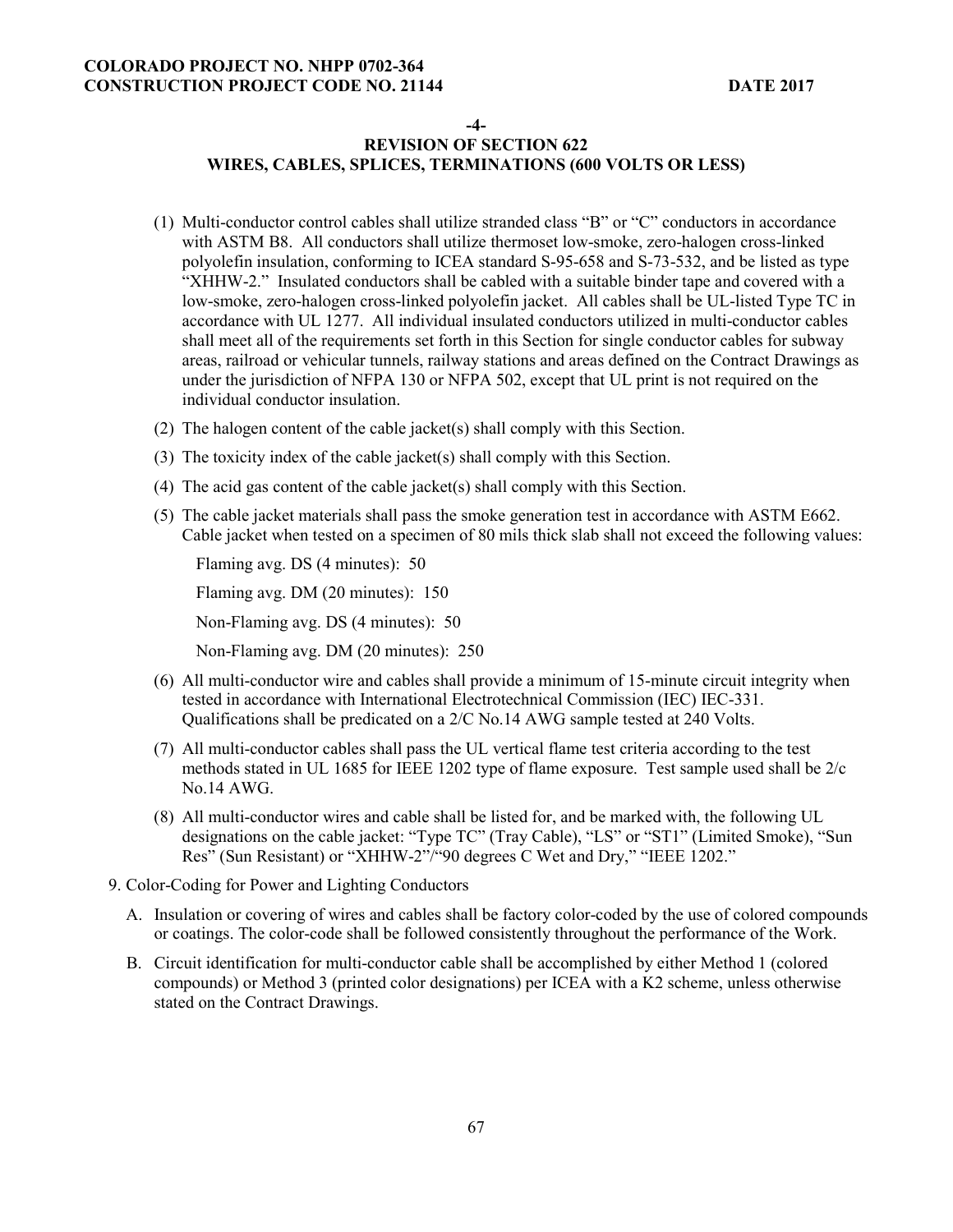#### **-5-**

- C. Upon written request of the Contractor, the Engineer may permit the use of the following methods in lieu of the wire or cable manufacturer's color-coding, when limited quantities of wire and cable are involved, for sizes No. 8 AWG and larger.
	- (1) For dry locations only, spiral application of 3/4 inch wide, colored, pressure-sensitive plastic tape, half-lapped for a distance of not less than six inches may be used. To prevent unwinding, the last two wraps of tape shall be applied with no tension.
	- (2) For wet or dry locations, application of three, 3/16 inch wide, colored, fungus-inert, selfextinguishing, self-locking, nylon cable ties spaced 3 inches apart may be used. The ties shall be snugly applied with a special tool or pliers, and any excess removed.
	- (3) Each wire and cable shall be color-coded at all terminal points, in all manholes, boxes, or other similar enclosures.
	- (4) Color markings shall be applied so as not to obliterate the manufacturer's identification markings.
- D. Color code chart shall be as follows:

| <b>System Voltage</b> | Conductor    |              |
|-----------------------|--------------|--------------|
|                       | 208Y/120V    | 480Y/277V    |
| Phase A               | <b>Black</b> | <b>Brown</b> |
| Phase B               | Red          | Orange       |
| Phase C               | Blue         | Yellow       |
| Neutral               | White        | Gray         |
| Ground                | Green        | Green        |

- *General-Purpose Wires and Cables.* Unless otherwise shown on the Contract Drawings, general-purpose wires and cables shall be as follows:
	- 1. General-purpose wires and cables shall be single conductor, ASTM B8, Class B stranded for all sizes AWG.
	- 2. Select from the following list of UL wire and cable types:
		- A. Type XHHW: Flame retarding, Cross-linked-polyolefin insulation, conforming to UL 44, for dry locations only.
		- B. Type XHHW-2: Flame retardant, Cross-linked-polyolefin insulation, conforming to UL 44, 90 degrees C wet and dry.
		- C. Type THWN: Flame retardant, moisture and heat-resistant thermoplastic insulation with a nylon jacket or equivalent; double-rated THHN-THWN gasoline-oil resistant II; conforming to UL 83. The use of this cable shall be in accordance with the requirements of this Section.
	- 3. Type USE: Unless otherwise indicated, Type USE shall be the only wire and cable used for underground installations. Select from one of the following: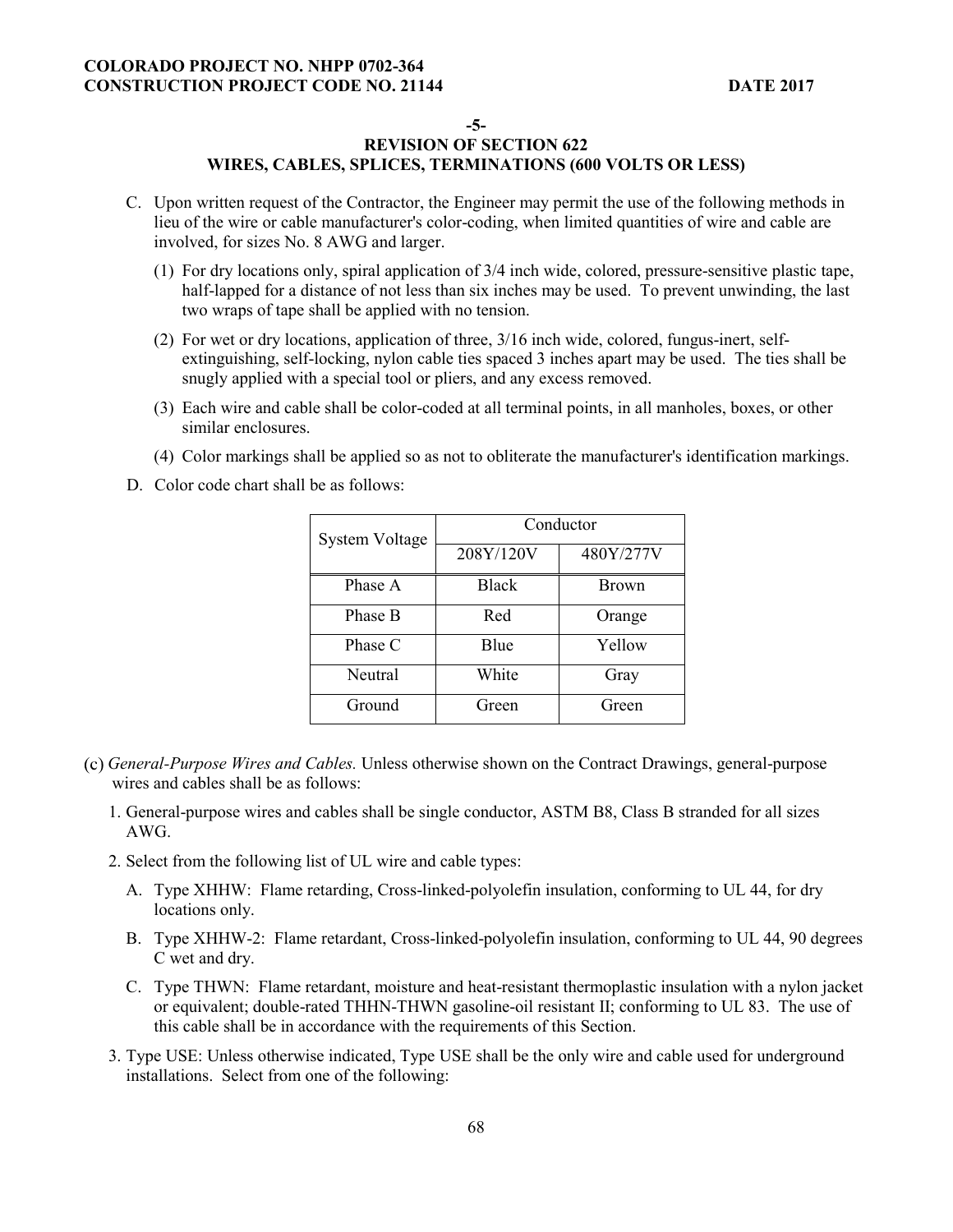**-6-** 

- A. Heat- and moisture-resistant ethylene-propylene-rubber insulation with jacket of either cross-linked polyolefin or heavy duty thermosetting chlorosulphanated polyethylene or heavy-duty neoprene; multiple rated "USE-RHH-RHW"; conforming to ASTM D2802, ICEA S-95-658, UL 44 and UL 854.
- B. One layer of low-smoke, zero-halogen thermosetting cross-linked polyolefin, Type RHW-2, 90 degrees C wet and dry.
- (d) *Lighting Fixture Wires.* Unless otherwise shown on the Contract Drawings, lighting fixture wires shall be stranded only, and shall be Type SF-2, silicone rubber insulated conforming to UL 62.
- (e) *Grounding Wires and Cables.* Unless otherwise shown on the Contract Drawings, grounding wires and cables shall be as follows:
	- 1. Insulated
		- A. ASTM B8, Class B stranded for all sizes; and of the same insulation type as the power conductors.
		- B. Covering shall be a continuous green color and conforming to ASTM B 33 and UL 44.
	- 2. Uninsulated
		- A. General: ASTM B8, Class B stranded for all sizes AWG.
		- B. In raceways soft-drawn and conforming to ASTM B3.
		- C. Direct buried or encased in concrete
	- 3. Soft-drawn, medium-hard-drawn, or hard-drawn and conforming to ASTM B1, B2 or B3, respectively.
- *Control Wires and Cables.* Unless otherwise shown on the Contract Drawings, control wires and cables shall be as follows:
	- 1. Single conductor wires and cables shall be ASTM B8, Class B stranded, type XHHW or XHHW-2 flame retardant, cross-linked-polyolefin insulation. Both shall conform to UL 44 and ICEA S-73-532.
	- 2. Multiconductor cables shall be ASTM B8, Class B or Class C stranded, Control Cable Type B, conforming to ICEA S-73-532. Color-coded as per ICEA S-73-532. Method No. 1 for NFPA 70 applications (with white and green) or ICEA S-73-532 for paired conductor cables. Select from the following list of cable types.
		- A. Individual ethylene-propylene rubber insulation with overall flame retardant, cross-linked-polyolefin jacket; conforming to ICEA S-73-532, UL 44 and UL 1581.
		- B. Individual flame retardant, cross-linked-polyolefin insulation with overall flame retardant, cross-linkedpolyolefin jacket; conforming to ICEA S-73-532.
	- 3. Single conductor wires and cables shall be ASTM B3 stranded soft drawn bare copper conductor, Type MTW (machine tool wire), resistant to acids, alkalis, grease, chemicals, abrasion, and moisture. Wire shall be UL-recognized as AVM, and shall meet or exceed all applicable requirements of VW-1 flame test per UL44, UL 1015, CSA FT-1 flame test, NEC Article 30, and NFPA Standard 79.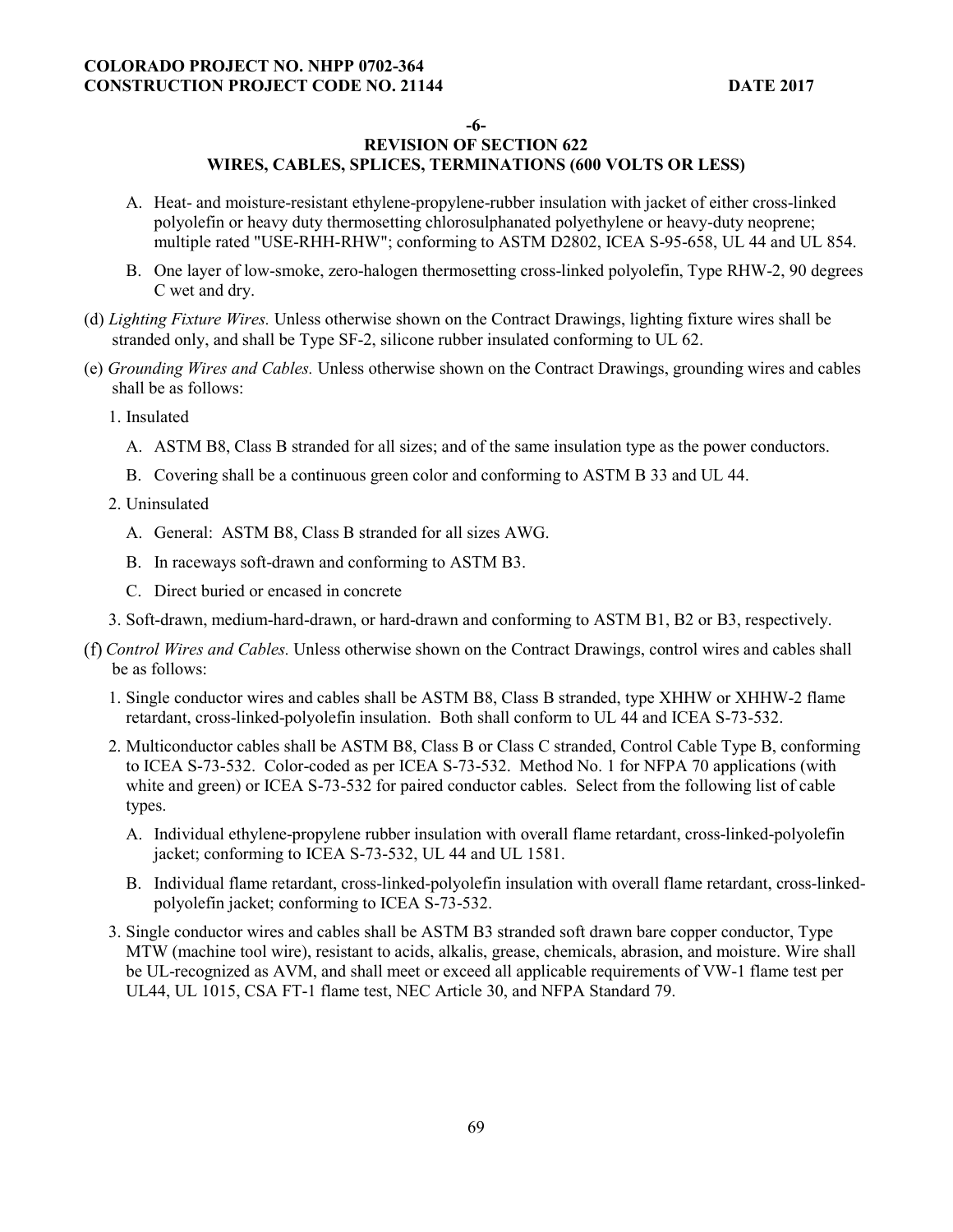#### **-7-**

- (g) *Switchboard Wires and Cables.* Unless otherwise shown on the Contract Drawings, switchboard wires and cables shall be as follows:
	- 1. Switchboard wires and cables shall be single conductor, ASTM B8, Class B stranded, except that for wires and cables crossing hinged joints and swinging panels and where "Extra Flexible" wire or cable is shown on the Contract Drawings, conductors shall be ASTM B174, Class K stranded.
	- 2. Wires and cables shall be Type SIS, cross-linked-thermosetting-polyethylene insulation, conforming to ICEA S-73-532 or ICEA S-95-658, IEEE 383 and UL 44.
- (h) *Cable Tags*.
	- 1. Dry Locations
		- A. Fiberglass tags, 1/16 inch thick and 3/4 inch wide, indented with letters and numbers 5/16 inch high, with No. 14 AWG copper or nylon, weather-resistant cable ties.
		- B. Lighting branch circuit wiring and single conductor signal and control wiring may be identified with "Quik" labels manufactured by W. H. Brady Company, or approved equal.
	- 2. Wet Locations
		- A. Brass or stainless steel metal tags, No. 28 gauge and 3/4 inch wide, embossed with letters and numbers 5/16 inch high, with No. 14 AWG copper or nylon, weather-resistant cable ties, or stainless steel cable ties.
- *Splicing, Terminating and Arcproofing Materials*. All splicing, terminating and arcproofing materials shall be compatible so that no one material will adversely affect the physical or electrical properties of any other or of the wire or cable itself. All materials for making splices and terminations shall be specifically designed for use with the type of wire or cable, insulation, installation, and operating conditions of the specific application.
	- 1. Connectors
		- A. Subject to compliance with requirements of this Section, provide connectors of the following types:
			- (1) Solderless, uninsulated, high conductivity, corrosion-resistant, compression connectors conforming to UL 467 and IEEE 837;
			- (2) Insulated, indenter type compression butt connectors;
			- (3) Insulated, integral self-locking flexible shell, expandable spring connectors;
			- (4) Uninsulated, indenter type compression pigtail connectors;
			- (5) Welded type connectors.
		- B. For installations in subway areas, railroad stations, railroad or vehicular tunnels, or areas defined as subject to NFPA 130 or NFPA 502 jurisdiction, use flame-retardant type connectors.
	- 2. Terminals
		- A. Subject to compliance with requirements of this Section, provide terminals of the following types: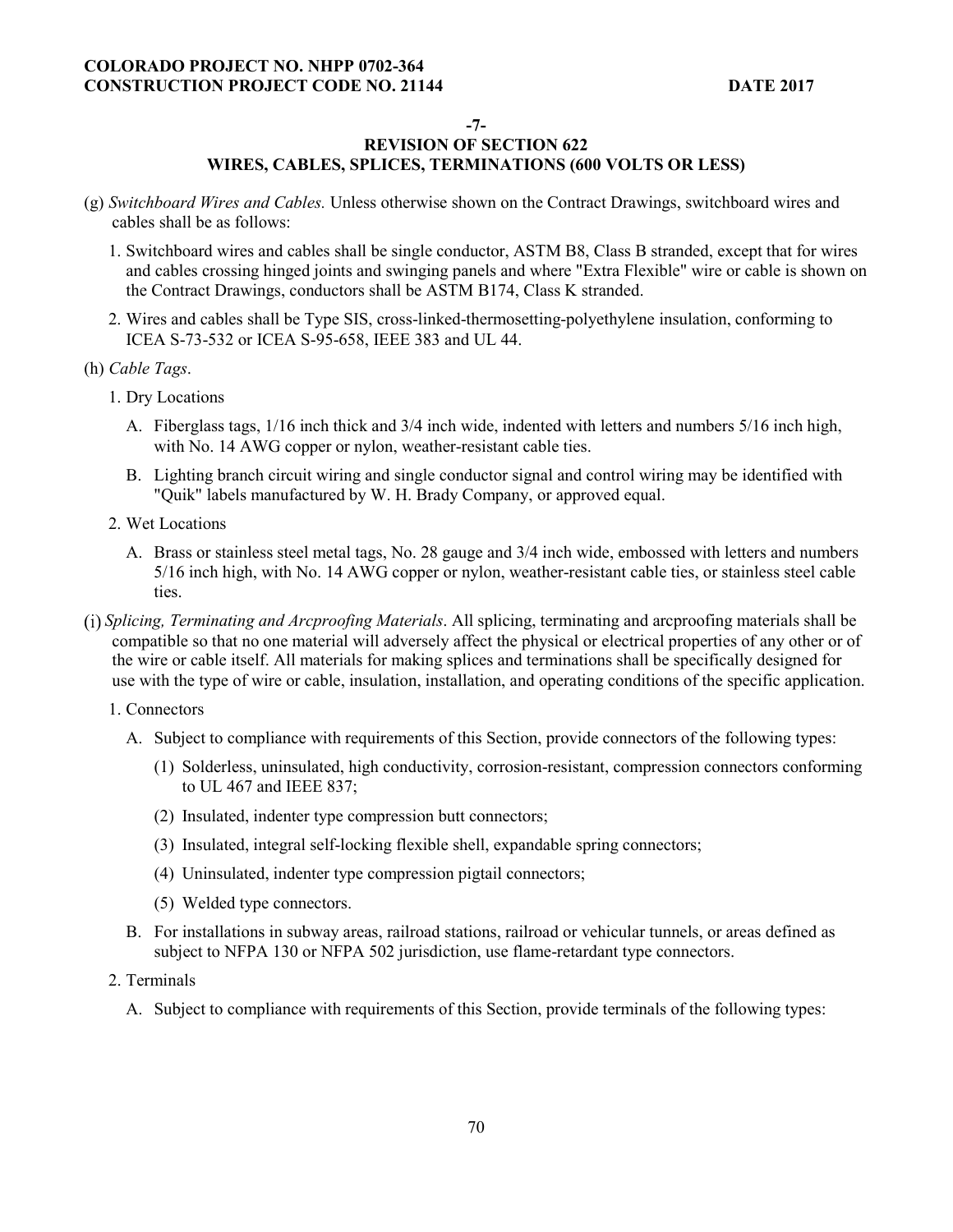**-8-** 

## **REVISION OF SECTION 622 WIRES, CABLES, SPLICES, TERMINATIONS (600 VOLTS OR LESS)**

- 
- (1) Solderless, uninsulated, high conductivity, corrosion-resistant, compression terminals conforming to UL 467 and IEEE 837;
- (2) Insulated, compression terminals;
- (3) Solderless, high conductivity, corrosion-resistant, hex screw type, bolted terminals;
- (4) Welded type terminals.
- 3. Shrinkable Tubing
	- A. Subject to compliance with requirements of this Section, provide shrinkable tubing of the following types:
		- (1) Either irradiated modified polyvinyl chloride or irradiated modified polyolefin heat shrinkable tubing;
		- (2) Cold shrinkable tubing.
- 4. Tapes and Sealers
	- A. Vinyl Tapes:
		- (1) Flame-retardant, cold- and weather-resistant, 3/4 inch or 1-1/2 inches wide, as required, and conforming to UL 510 and ASTM D3005.

For interior, dry locations, provide 7 mil, conforming to ASTM D3005 (Type I); Scotch (3M) No. 33, or approved equal.

For exterior or damp and wet locations, provide 8.5 mil, conforming to ASTM D3005 (Type II); Scotch (3M) No. 88, or approved equal.

- B. Rubber Tapes:
	- (1) Ethylene-propylene, rubber-based, 30-mil splicing tape, rated for 130 degrees C operation; 3/4 inch and wider (1, 1-1/2, 2 inches) as shown on the Contract Drawings or approved by the Engineer, conforming to (Grade A); Scotch (3M) No. 130C, or approved equal.
- C. Insulating Putty
	- (1) Rubber-based, 125-mil elastic filler putty; 1-1/2 inches wide; Scotch (3M) Scotchfil, or approved equal.
- D. Silicone Rubber Tapes
- (1) Inorganic silicone rubber, 12 mil, 130 degrees C rated, anti-tracking, self-fusing tape; 1 inch wide; Scotch (3M) No. 70, or approved equal.
	- E. Sealer
		- (1) Liquid applied fast-drying sealant; Scotch (3M) Scotchkote, or approved equal.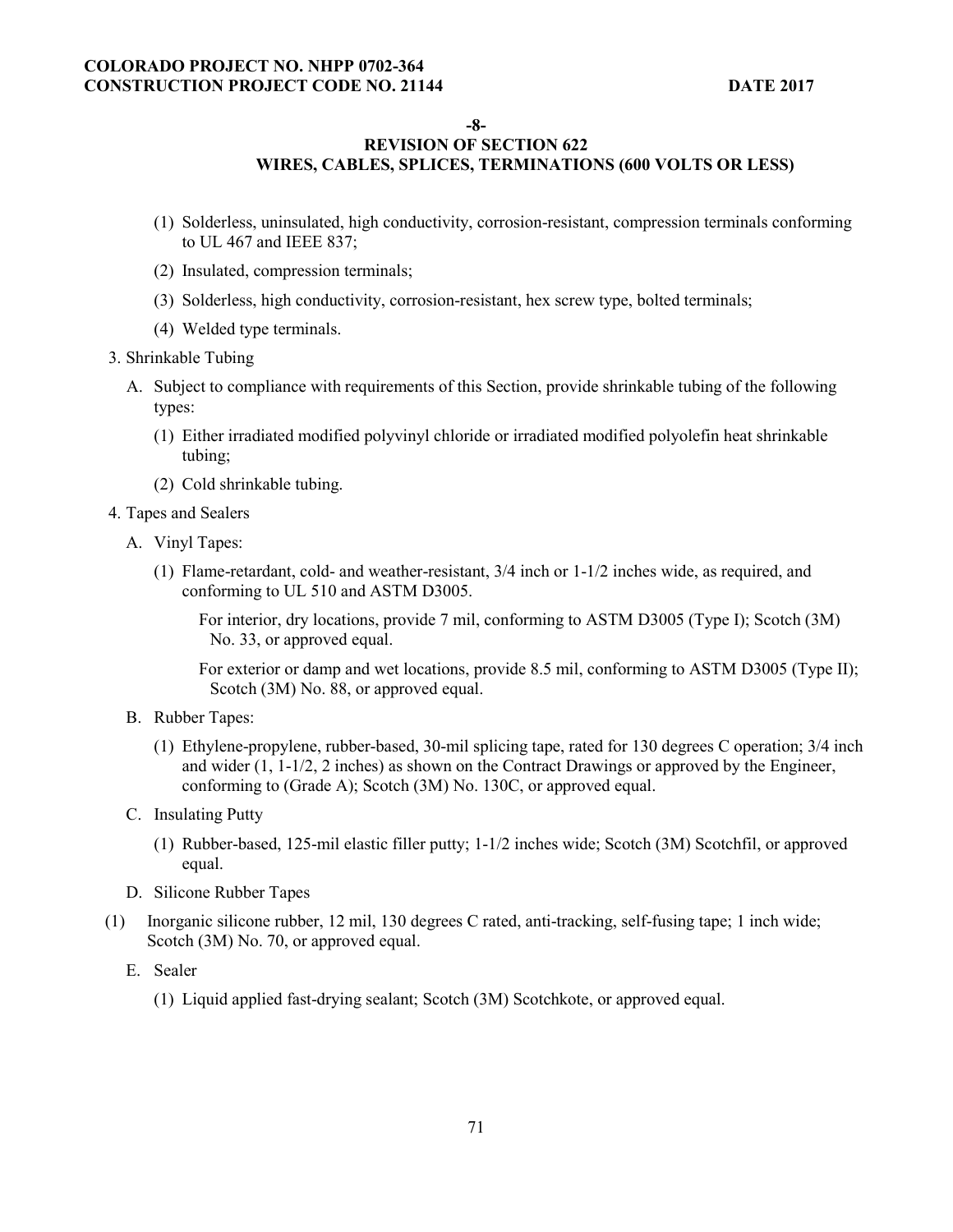#### **-9-**

#### **REVISION OF SECTION 622 WIRES, CABLES, SPLICES, TERMINATIONS (600 VOLTS OR LESS)**

- 5. Resin Filled Splices
	- A. Epoxy Molded Type
		- (1) Two-piece, snap-together molded bodies, sized for wire or cable, with two-part low viscosity polyurethane insulating and sealing compound, rated for 600 volts, using crimp-type wire connector; Scotch (3M) No. 82-A1, 82-A2 or 82-A3 compound, or approved equal.
	- B. Re-Enterable Type
		- (1) Transparent, molded bodies clamped with stainless steel strain-relief bar and shield continuity connectors, sized for wire or cable, with loosely woven polyester spacer web and jelly-like urethane formulation for permanent re-entry capability; Scotch (3M) Nos. 78-R1 through 78-R5, with No. 2114 compound, or approved equal.
- 6. Arcproofing Materials
	- A. Fire-resistant tapes shall be Scotch (3M) No. 77, or approved equal.
	- B. Glass cloth binding tapes shall be Scotch (3M) No. 69, or approved equal.
- 7. Special splicing materials and methods shall be as shown on the Contract Drawings.
- (j) Factory Tests.
	- 1. For quantities as shown on the Contract Drawings, regular dielectric-withstand and insulation-resistance in water tests for wires and cables shall be performed in accordance with UL44.
	- 2. Flame tests for wires and cables shall be performed in accordance with UL 1685, UL 2196, and AAR RP-585.
	- 3. The test results shall be certified for each reel/coil/box of wire or cable.
	- 4. Factory inspection and witnessing of tests by the Engineer shall be required for all wires and cables furnished under this Contract. The Engineer reserves the right to require additional testing, or to waive factory inspection or witnessing of tests. The Contractor shall notify the Engineer 14 days in advance of the scheduling of such factory tests.

## **CONSTRUCTION REQUIREMENTS**

- *Preparation.* Prior to pulling wires and cables, raceway systems shall be cleaned of all foreign matter and ll operations necessary shall be performed so as not to cause damage to wires and cables while pulling. Prior to pulling wires and cables into underground conduit systems, place a feeding tube approved by the Engineer at the entrance end of such systems.
- (b) *Wire and Cable Installation*.
	- 1. General
		- A. Keep wires and cables dry at all times.
		- B. Seal wire and cable ends with water tight end seals if splicing or terminating does not follow at once.
		- C. Before splicing or terminating wires and cables, make a thorough inspection to determine that water has not entered the wires and cables or that the wires and cables have not been damaged.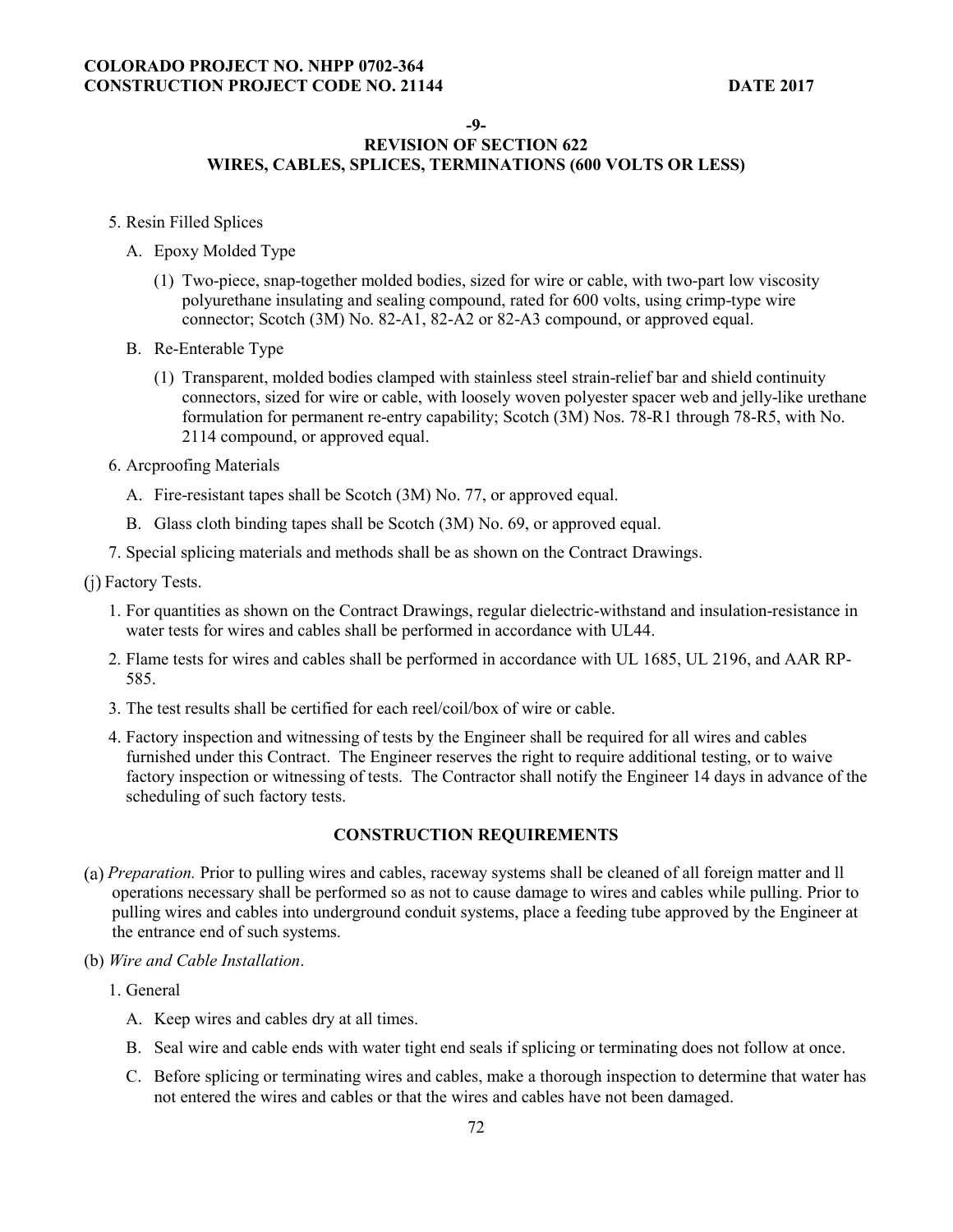**-10-** 

## **REVISION OF SECTION 622 WIRES, CABLES, SPLICES, TERMINATIONS (600 VOLTS OR LESS)**

- D. Use adequate lubrication when installing cables in conduits or raceways. Any pulling compounds shall be compatible with the finish of the wires and cables furnished.
- 2. General Purpose Wires and Cables
	- A. Minimum wire or cable size shall be No. 12 AWG for light and power service.
	- B. Wires or cables shall be at least No.10 AWG for the entire length of branch circuits, where distances to first outlets are as follows:
		- (1) 100 feet or more on 480Y/277 Volt systems.
		- (2) 70 feet or more on 208Y/120 Volt systems.
- 3. Lighting Fixture Wires
	- A. For wiring within lighting fixtures only, where sizes No. 14 AWG or smaller are required, use Type SF-2 fixture hookup wire. Type SF-2 wire shall not be used for wiring end-to-end connected fluorescent fixtures.
	- B. For connecting lighting fixtures to branch circuit conductors, use low-smoke, zero-halogen XHHW for dry and XHHW-2 90 degrees C wet and dry for indoor applications. For outdoor applications, use RHW-2 or RHH-RHW-2, VW-1, 90 degrees C wet and dry.
- *Splicing and Terminating.* 
	- 1. General
		- A. Splices shall be permitted with the Engineer's approval. Splicing and terminating shall be as specified in this Section. Details of special splicing and terminating shall be as shown on the Contract Drawings. Any splicing or terminating methods other than those specified below, for which the components are in accordance with the requirements of this Section, shall be submitted to the Engineer for approval.
	- 2. General Purpose Wires and Cables
		- A. Splices in dry locations for sizes No. 10 AWG and smaller: Splicing shall be completed using one of the following:
			- (1) Insulated, integral, self-locking flexible shell, expandable spring connectors shall be applied to the twisted conductors. Two, half-lapped layers of vinyl tape, extending to a distance of not less than one inch from the connector, shall be applied.
			- (2) Compression type, insulated butt connectors shall be applied to the butted conductors by means of an appropriate crimping tool, providing controlled indentation. Two, half-lapped layers of vinyl tape, extending to a distance of not less than one inch from the connector, shall be applied.
			- (3) Compression type, pigtail connectors shall be applied to the conductors by means of an appropriate crimping tool, providing controlled indentation. The connector shall be covered with a polyamide cap and two, half-lapped layers of vinyl tape, extending to a distance of not less than one inch from the connector, shall be applied.
		- B. Splices in dry locations for sizes No. 8 AWG and larger, splicing shall be completed using all of the following: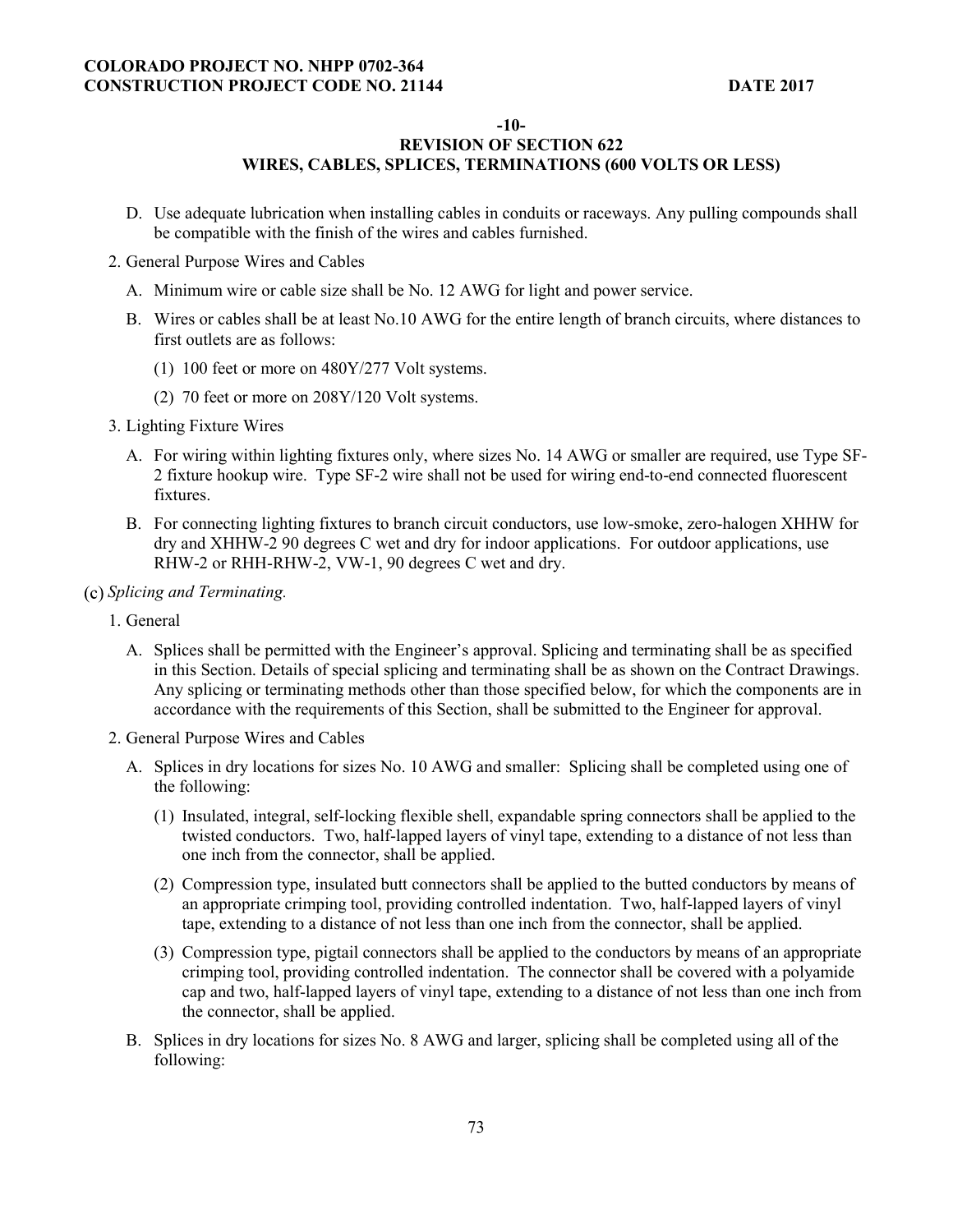#### **-11-**

## **REVISION OF SECTION 622 WIRES, CABLES, SPLICES, TERMINATIONS (600 VOLTS OR LESS)**

- (1) Connectors shall be split sleeve solderless type or solderless compression type.
- (2) Fill indents of connectors with Scotchfil insulation putty.
- (3) Apply rubber splicing tape equal to the original insulation rating.
- (4) Apply two, half-lapped layers of vinyl tape, or a shrinkable tubing.
- C. Splices in wet locations
	- (1) Same as dry locations specified in this Section, except that after vinyl tape is applied, cover with two coats of sealer or shrinkable tubing.
	- (2) Resin-filled splice shall be covered with two, half-lapped layers of vinyl tape and two coats of sealer or shrinkable tubing.
- D. Terminations in dry locations for sizes No. 10 AWG and smaller:
	- (1) Terminations shall be compression terminals, insulated or uninsulated.
- E. Terminations in dry locations for sizes No. 8 AWG through No. 3/0 AWG.
	- (1) Ring tongue terminals shall be solderless, uninsulated compression crimp-type.
	- (2) Ring tongue lugs shall be bolted hex screw type.
- F. Terminations in dry locations for sizes No. 4/0 AWG and larger:
	- (1) Ring tongue terminals shall be solderless, uninsulated compression crimp-type.
- G. Terminations in wet locations:
	- (1) In addition to the dry location terminations specified in this Section, cover the entire termination area with two, half-lapped layers of vinyl tape and apply two coats of sealer over the tape.
- 3. Overhead Service Cables
	- A. Splices and terminations in overhead service cables shall be the same as specified in this Section, as appropriate for overhead service conductor size.
- 4. Portable Cords
	- A. Splices shall not be made in portable cords.
	- B. Terminations shall be made only at apparatus to be served or at branch circuit connection by means of any of the following:
		- (1) Insulated, integral, self-locking flexible shell, expandable spring, or crimp-type connectors;
		- (2) Insulated, crimp-type, compression connectors;
		- (3) Uninsulated, ring tongue terminals for connection to wire terminal strip block.
- 5. Lighting Fixture Wires
	- A. Connections to branch circuit and to fixture wiring shall be made by either insulated, integral, selflocking flexible shell, expandable spring, or crimp-type connectors.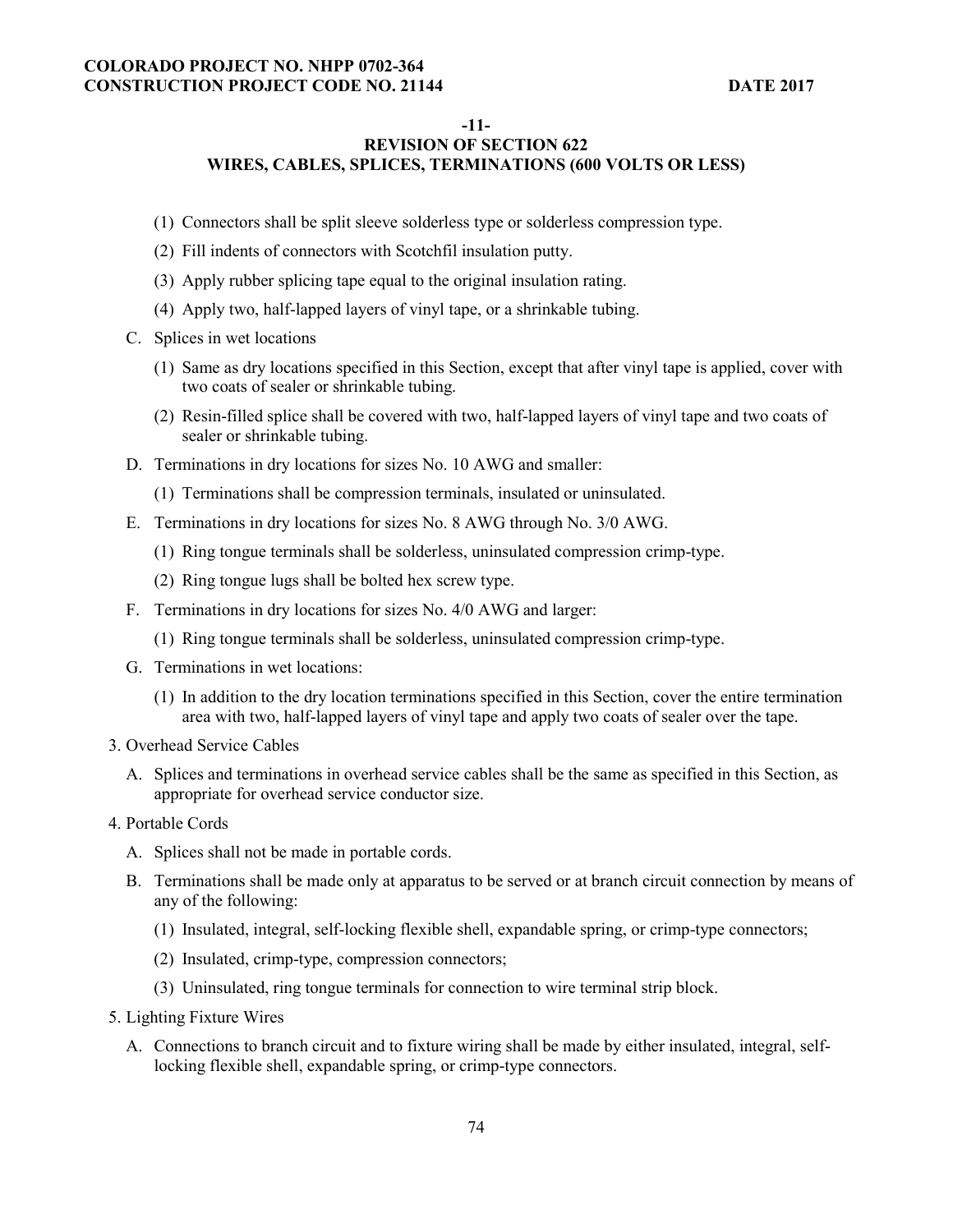#### **-12-**

## **REVISION OF SECTION 622 WIRES, CABLES, SPLICES, TERMINATIONS (600 VOLTS OR LESS)**

- 6. Grounding Wires and Cables
	- A. Splices and terminations shall be installed in accordance with the manufacturer's recommendations.
	- B. In hazardous or classified locations, splices and terminations shall be solderless high conductivity, corrosion-resistant, compression type connectors and terminations shall be clamp-type pressure connectors, suitable for such use.
	- C. All underground connections shall be covered with two coats of asphalt base paint.
- 7. Control Wires and Cables
	- A. Splices shall be made in accordance with the requirements specified in this Section, and shall be enclosed in a re-enterable splicing case. Where shielded cable is shown on the Contract Drawings, the shielding shall be continued through the splice. Shields shall be grounded at one location only unless otherwise shown on the Contract Drawings.
	- B. Terminations shall be insulated, indenter-type ring tongue terminals.
- 8. Switchboard Wires
	- A. No splices are permitted.
	- B. Terminations shall be insulated, indenter-type ring tongue terminals.

#### *Arcproofing.*

- 1. Arcproofing shall be applied where shown on the Contract Drawings.
- 2. Arcproofing, which has been disturbed for any reason, shall be reinstalled as soon as possible after the disturbance.
- 3. Arcproofing shall be installed as follows:
	- A. Wires and cables shall be grouped by circuit and arcproofing applied over the group of wires and cables comprising one circuit. Splices shall be arcproofed individually and the taping shall join with and be overlapped by the group taping.
	- B. Arcproofing shall be applied in two wrappings of half-lapped tape, bound with glass cloth tape applied at the ends of the fire-resistant tape, and at intervals not to exceed 24 inches along the entire length of the cables. The two wrappings shall be applied with opposing lays.
	- C. Arcproofing shall be extended into the conduit opening or end bell of the raceway entering a handhole, manhole, or box.
	- D. Arcproofing tape shall be 1-1/2 inches wide where the diameter of the individual cable, or of the circumscribed circle for the circuit group, is less than 1-3/4 inches. For larger diameters, the tape shall be 3 inches wide.
- (e) *Identification of Wires and Cables.* 
	- 1. Each wire and cable shall be identified by its circuit in all cabinets, boxes, manholes, handholes, wireways, other enclosures and access locations, and at all terminal points.
	- 2. The circuit designations shall be as shown on the Contract Drawings. Tags shall be attached to wires and cables in such a manner as to be readily visible.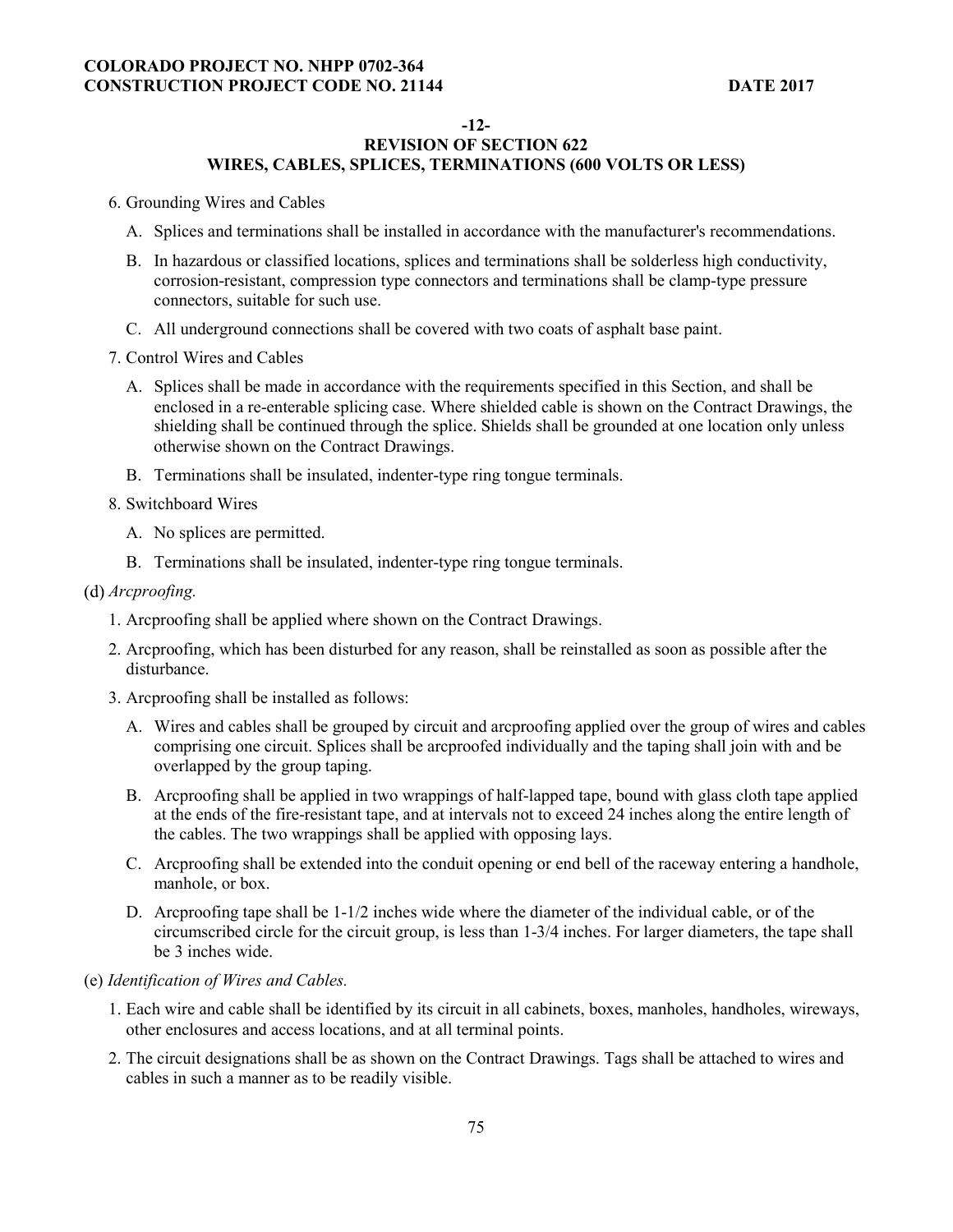#### **-13-**

## **REVISION OF SECTION 622 WIRES, CABLES, SPLICES, TERMINATIONS (600 VOLTS OR LESS)**

3. The tag ties shall be wrapped around all conductors comprising the circuit or feeder to be identified.

4. Wires and cables that are arcproofed shall also be identified outside the applied arcproofing.

(f) *Field Tests.* Test all wires and cables up to equipment installed under this Contract with a 1000-volt Megohmmeter. Furnish the Engineer with a copy of the "Megger" readings together with an outline of the method used. If, in the opinion of the Engineer, any reading is lower than that required by applicable codes, the Contractor shall promptly replace the materials involved, at his expense, and retest.

#### **METHOD OF MEASUREMENT**

Wires, Cables, Splices and Terminations (600 volts or less) will not be measured and paid for separately, but shall be included in the lump sum price for Electrical Modifications.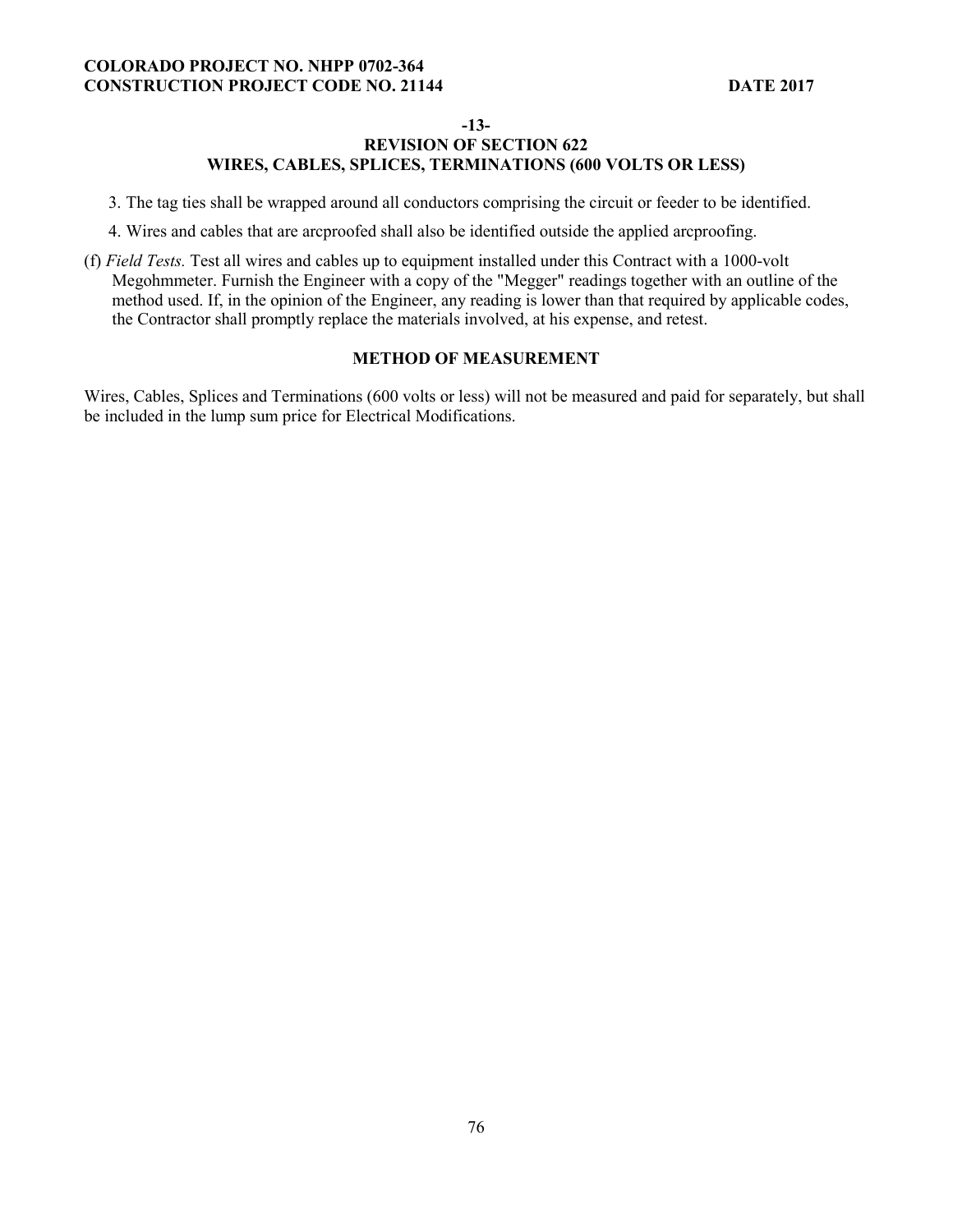### **REVISION OF SECTION 622**

### **WIRES, CABLES, SPLICES, TERMINATIONS (MEDIUM VOLTAGE: 601 VOLTS TO 34,500 VOLTS, INCLUSIVE)**

Section 622 of the Standard Specifications is hereby revised for this project to include the following:

#### **DESCRIPTION**

This work is installation of wires, cables, splices, terminations and appurtenances for electrical systems of medium voltage: 601 volts to 34,500 volts, inclusive, in accordance with these specifications and in conformity with the details shown on the plans or established.

Related Work specified elsewhere: Revision of Section 622 – Supporting Devices.

#### **MATERIALS**

- *Manufacturers.* The Contractor shall provide materials from the manufacturers listed on the Contract Drawings, or equal, as approved by the Engineer.
- (b) *Materials.*
	- 1. Wires and Cables
		- A. Locations, types, sizes and numbers of wires and cables are shown on the Contract Drawings.
		- B. Unless otherwise shown on the Contract Drawings, solid conductors shall be soft or annealed copper, conforming to ASTM B33 (tinned), ASTM B189 (lead-coated or lead alloy-coated), or ASTM B3 (uncoated).
		- C. Pulling Devices and End Seals
			- (1) Wires and cables shall be provided with factory-fitted pulling devices and end caps unless otherwise shown on the Contract Drawings. Shop drawings showing the pulling devices and end caps to be used shall be submitted to the Engineer for approval.
			- (2) For pulling tensions up to 1000 pounds per grip, basket grips may be utilized.
			- (3) All wires and cables shall be end-sealed, at both ends of each length. Lead cable shall be solderwiped sealed with a heat-shrinkable cap, to prevent the entrance of moisture.
			- (4) Lead-sheathed cables shall be provided with either compression type or solder-wiped style pulling bolts or eyes on the leading end of each conductor, or on the overall assembly. The pulling device shall be installed and fitted with either solder-wipe or heat-shrinkable sleeve to prevent the entrance of moisture.
		- D. Wires and cables shall be identified in accordance with the Association of Edison Illuminating Companies (AEIC) AEIC CS6. Outer jacket shall be printed with manufacturer's identification, type of insulation, size of conductor, rated voltage, year of manufacture, insulation thickness, and UL listing. Each reel shall carry a tag identifying manufacturer, cable type, size, voltage and length of cable on reel. In addition, on each single conductor cable when shipped triplexed or paralleled, there shall be a unique series of "111" or "222" or "333" respectively per phase or leg to identify the phase connection.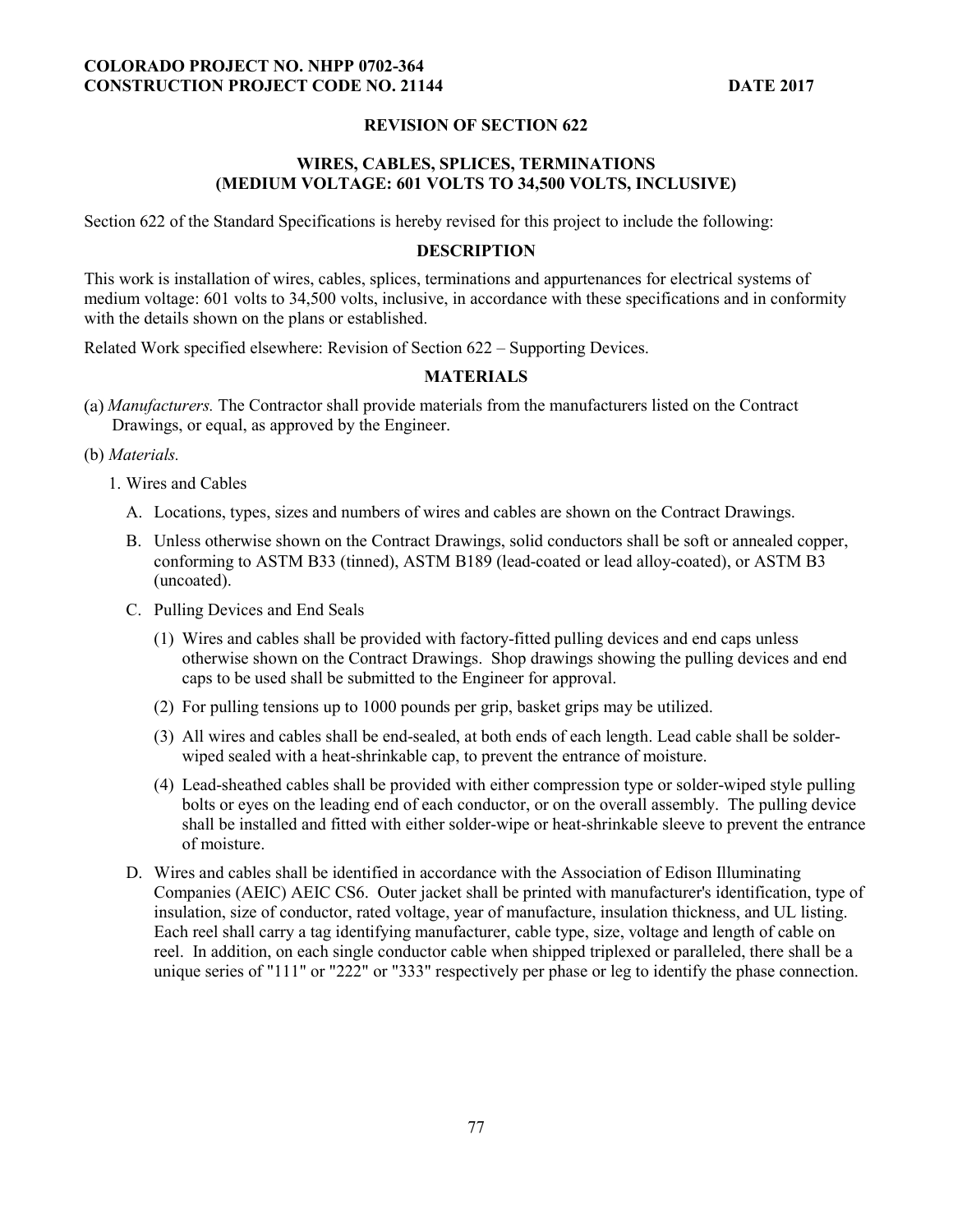**-2-** 

### **REVISION OF SECTION 622 WIRES, CABLES, SPLICES, TERMINATIONS (MEDIUM VOLTAGE: 601 VOLTS TO 34,500 VOLTS, INCLUSIVE)**

- E. Grounding Wires and Cables: Unless otherwise shown on the Contract Drawings, grounding conductors shall be as follows:
	- (1) Insulated

Stranded for sizes No. 8 AWG and smaller, Class B stranded for sizes No. 6 AWG and larger, 600 volt rated, XHHW or RHW.

Covering shall be a continuous green color and conform to UL 44.

(2) Uninsulated

Stranded for sizes No. 8 AWG and smaller, Class B stranded for sizes No.6 AWG and larger.

In raceways: soft-drawn and conforming to ASTM B3.

Direct buried or encased in concrete: Soft-drawn, medium-hard-drawn or hard-drawn and conforming to ASTM B1, B2 or B3, respectively.

- F. Medium Voltage Cables (For interior use as shown on Contract Drawings)
	- (1) Jacketed, Single Conductor Cable

Voltage rating and size shall be as shown on the Contract Drawings. Cables shall be Type MV-105, EPR, insulation-shielded, jacketed conforming to AEIC CS8, NEMA WC74, and UL 1072.

Insulation shall be ethylene-propylene-rubber (EPR) and shall conform to AEIC CS8, NEMA WC74 and UL 1072.

- General Construction: Single conductor cable shall consist of the following:
	- Copper conductor, uncoated, Class B stranded or if shown on the Contract Drawings, compact strand or sector.

Extruded conductor shielding.

Insulation shall be EPR, 133 percent insulation level.

Extruded EPR semi-conducting insulation shielding.

- Tinned copper braided shield, 85 percent minimum coverage, or copper shielding tape, 5-mil, spirally wrapped with a minimum 20 percent overlap.
- Jacket of LLDPE, (linear low density polyethylene) or as shown on the Contract Drawings. In NFPA 130 areas and road tunnels and other areas covered by NFPA 502, cable jackets shall be low smoke, zero halogen (LSZH) type.

Maximum outside diameter shall be as shown on the Contract Drawings.

(2) Jacketed, Three Conductor Cable

Voltage rating and size shall be as shown on the Contract Drawings.

Insulation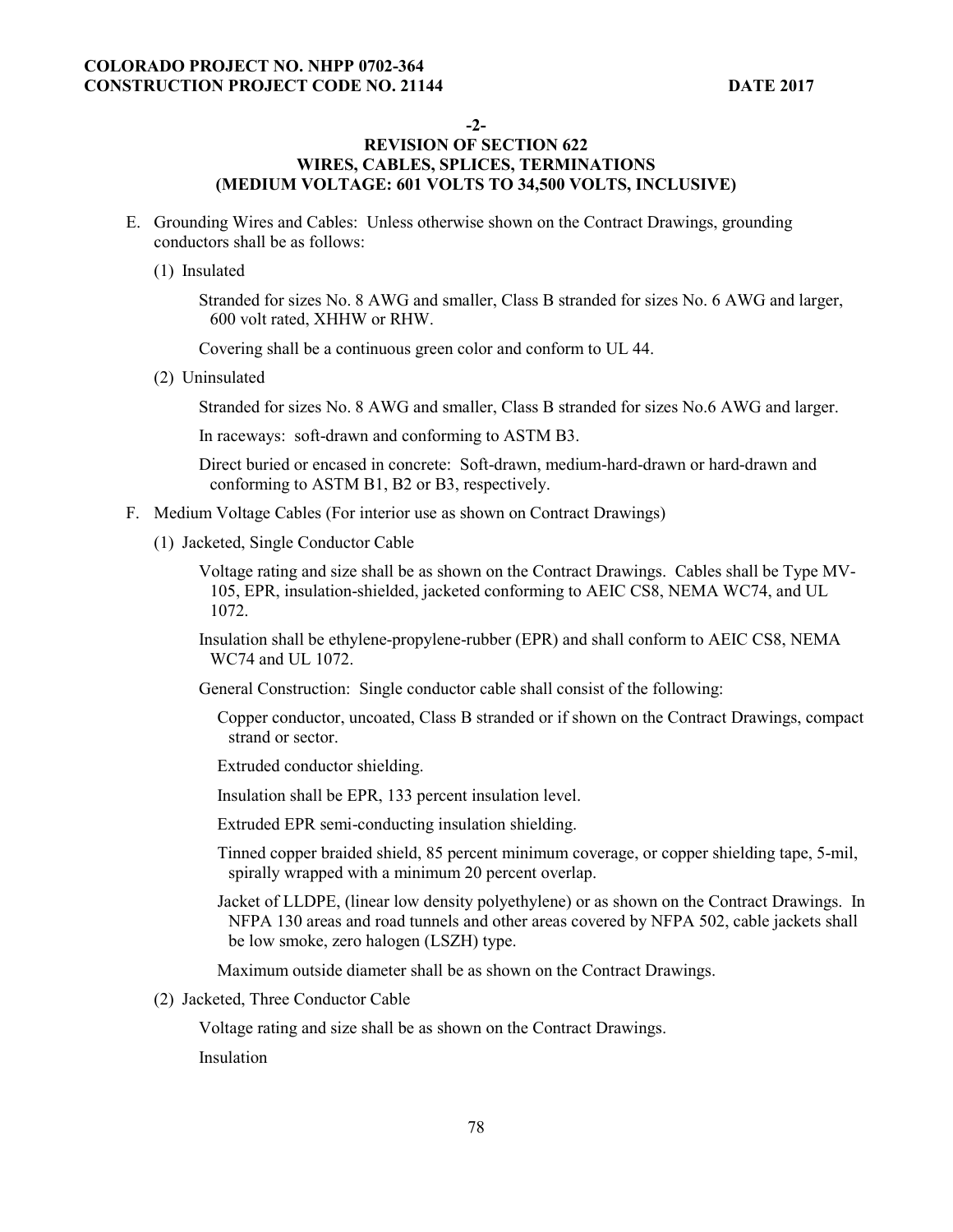**-3-** 

## **REVISION OF SECTION 622 WIRES, CABLES, SPLICES, TERMINATIONS (MEDIUM VOLTAGE: 601 VOLTS TO 34,500 VOLTS, INCLUSIVE)**

EPR insulated cables shall conform to AEIC CS8, NEMA WC74 and UL 1072.

General Construction: Three conductor cable shall be type MV-105, consisting of the following: Three insulated, shielded conductors, each with copper conductor, uncoated, Class B stranded; extruded conductor shielding; insulation shall be EPR, 133 percent insulation level; extruded, semi-conducting, insulation shielding; and tinned copper braided shield, 85 percent minimum coverage, or copper shielding tape, 5-mil, spirally wrapped with a minimum 20 percent overlap.

Ground conductors and fillers as necessary to provide an overall round cross section.

Tape binder over the three insulated, shielded conductors.

- Jacket of LLDPE (linear low density polyethylene) or as shown on the Contract Drawings. In the National Fire Protection Association (NFPA) code NFPA 130 areas and road tunnels or other areas covered by NFPA 502, cable jackets shall be low smoke, zero halogen (LSZH) type.
- G. Cable Tags
	- (1) Stainless steel metal tags, No. 28 gauge and 3/4-inch wide, embossed with letters and numbers 5/16-inch high, fastened to the cable at both ends of tags with nominal 1/16-inch diameter Monel metal wire or stainless steel cable ties.
- H. Splicing, Terminating, and Arcproofing Materials
	- (1) General
		- All splicing, terminating, and arcproofing materials shall be compatible so that no one material will adversely affect the physical or electrical properties of any other or of the wire or cable itself.
		- All materials for making splices and terminations shall be specifically designed for use with the type of wire or cable, insulation, installation and operating conditions of the specific application.
		- Splices and terminations shall be supplied as complete kit assemblies with all components and detailed installation instructions. Unless otherwise shown on the Contract Drawings, splices and terminations for medium voltage cables shall be heat-shrink polymeric type as manufactured by Raychem.

Connectors used with conductors with strand-filled semiconducting blocking compound shall be crimp type. Otherwise, connectors shall be solder type.

(2) Subject to compliance with requirements of this Section, provide connectors of the following types:

Split-sleeve, solder, high conductivity, corrosion-resistant connectors;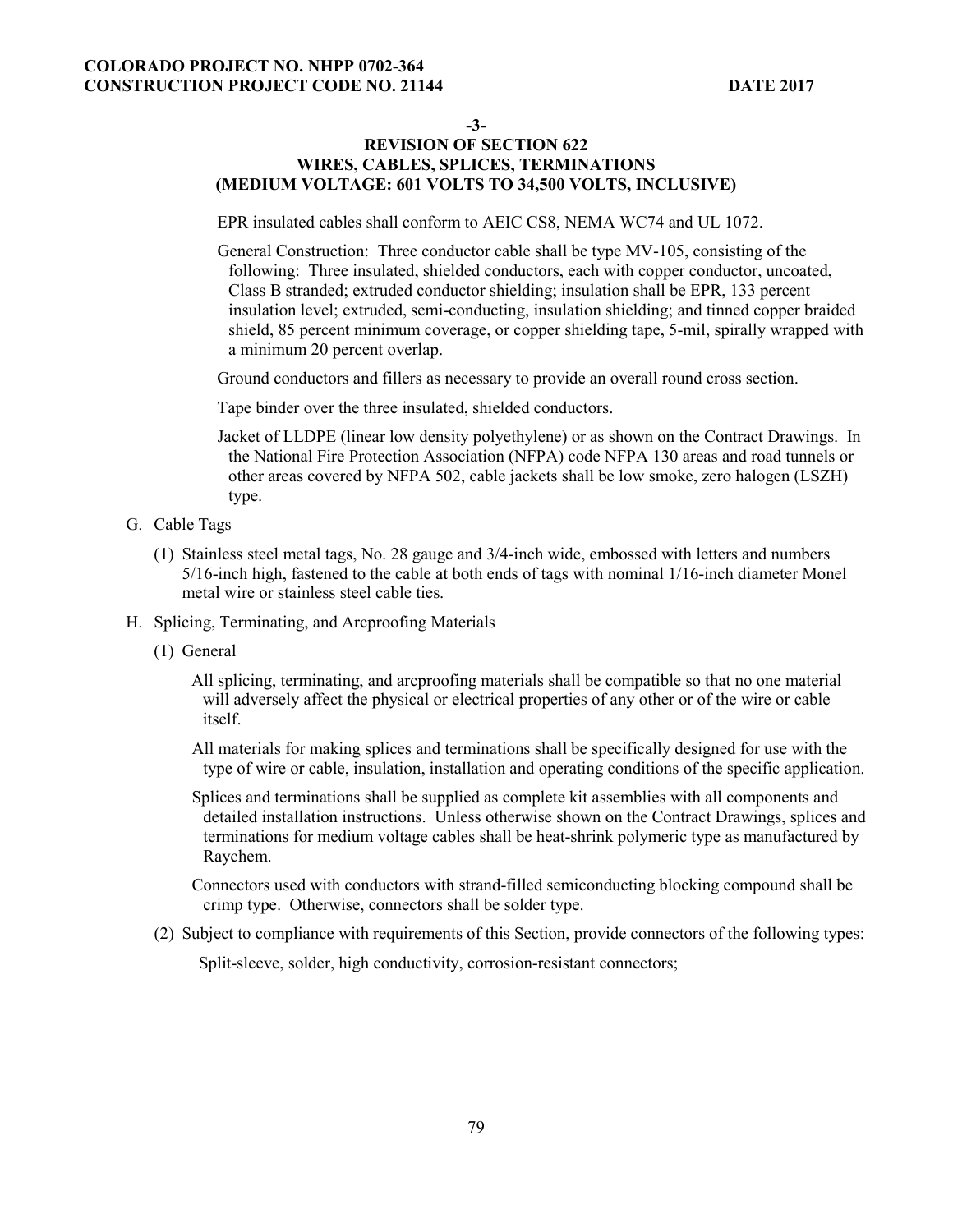**-4-** 

### **REVISION OF SECTION 622 WIRES, CABLES, SPLICES, TERMINATIONS (MEDIUM VOLTAGE: 601 VOLTS TO 34,500 VOLTS, INCLUSIVE)**

Solderless, uninsulated, high conductivity, corrosion-resistant, compression connectors conforming to UL 467 and IEEE 837;

Welded-type connectors.

#### (3) Terminals

Subject to compliance with requirements of this Section, provide terminals of the following types:

Solder terminals shall be high conductivity, corrosion-resistant-type;

Solderless, uninsulated, high conductivity, corrosion-resistant compression terminals conforming to UL 467 and IEEE 837;

Welded-type terminals.

Shrinkable Tubing: Subject to compliance with requirements of this Section provide shrinkable tubing of the following types:

Either irradiated modified polyvinyl chloride or irradiated modified polyolefin heat shrinkable tubing.

Cold, shrinkable tubing.

Tapes and Sealers

Vinyl Tapes: Flame-retardant, cold- and weather-resistant, 3/4 inch and 1-1/2 inches wide, as required, and conforming to UL 510 and ASTM D3005.

For interior, dry locations, provide tape 7 mils thick, conforming to ASTM D3005 (Type I).

For exterior or damp and wet locations, provide tape 8.5 mil thick, conforming to ASTM D3005 (Type II).

- Rubber Tapes: Ethylene-propylene, rubber-based, 30-mil splicing tape, rated for 130 degrees C operation;  $3/4$  inch and wider  $(1, 1-1/2, 2$  inches) or as shown on the Contract Drawings, or as approved by the Engineer.
- Insulating Putty: Rubber-based, 125-mil elastic filler putty; 1-1/2 inches wide; Scotch (3M) Scotchfil, or approved equal.

Silicone Rubber Tapes: Inorganic silicone rubber, 12-mil 130 degrees C rated, anti-tracking, self-fusing tape; 1 inch wide.

Sealer: Liquid applied fast-drying sealant; Scotch (3M) Scotchkote, or approved equal.

- (4) Binding wire shall be uninsulated, tinned copper.
- (5) Lead sleeve shall be 5/32 inches thick, commercially and chemically pure, and shall conform to the Insulated Cable Engineers Association (ICEA) ICEA S-97-682 and ASTM B29.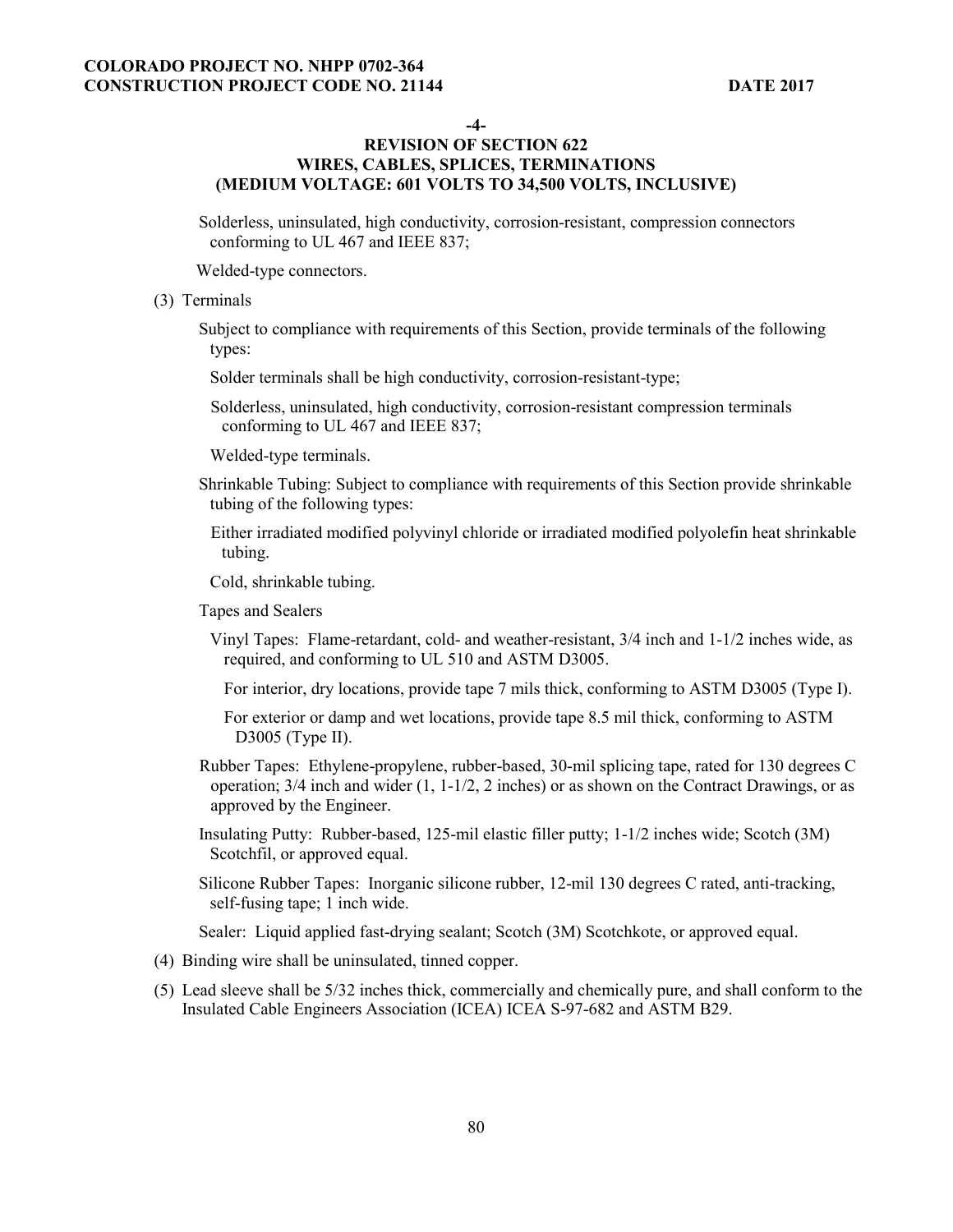#### **-5-**

## **REVISION OF SECTION 622 WIRES, CABLES, SPLICES, TERMINATIONS (MEDIUM VOLTAGE: 601 VOLTS TO 34,500 VOLTS, INCLUSIVE)**

#### (6) Solder

Solder used on the shielding braids of any cable shall be 50 percent tin/50 percent lead.

Solder used for wiping the lead splice sleeve to the lead sheath of any cable shall be 40 tin/60 lead, Class A.

Flux used when soldering conductor connectors or shielding tapes and shielding braids shall be of a non-corrosive and non-acid type.

- (7) Insulating compound shall be installed in all lead-covered splices and all potheads.
- (8) For arcproofing materials, refer to Arcproofing (Revision of Section 622).
- (9) Ground Straps Flexible, tinned copper braid, equivalent to No. 6 AWG.
- (10) Special splicing materials and methods shall be as shown on the Contract Drawings.

## **CONSTRUCTION REQUIREMENTS**

- *Examination.* All wire, cables, equipment and accessories shall be inspected prior to installation. Replace any damaged items.
- (b) *Preparation.* Prior to pulling wires and cables, raceway systems shall be cleaned of all foreign matter and all operations necessary shall be performed so as not to cause damage to wires and cables while pulling. Prior to pulling wires and cables into underground conduit systems, place a feeding tube approved by the Engineer at the entrance end of such systems.

#### (c) *Installation.*

- 1. Wire and Cable Installation
	- A. General
		- (1) Keep wires and cables dry at all times.
		- (2) Seal wire and cable ends with watertight end seals if splicing or terminating does not follow at once.
		- (3) Before splicing or terminating wires and cables, make a thorough inspection to determine that water has not entered the wires and cables or that the wires and cables have not been damaged.
		- (4) Use adequate lubrication when installing cables in conduits or raceways. Any pulling compounds shall be compatible with the finish of the wires and cables furnished.
- 2. Splices and Terminations
	- A. General
		- (1) All medium voltage wires and cables shall be spliced in each manhole through which they pass.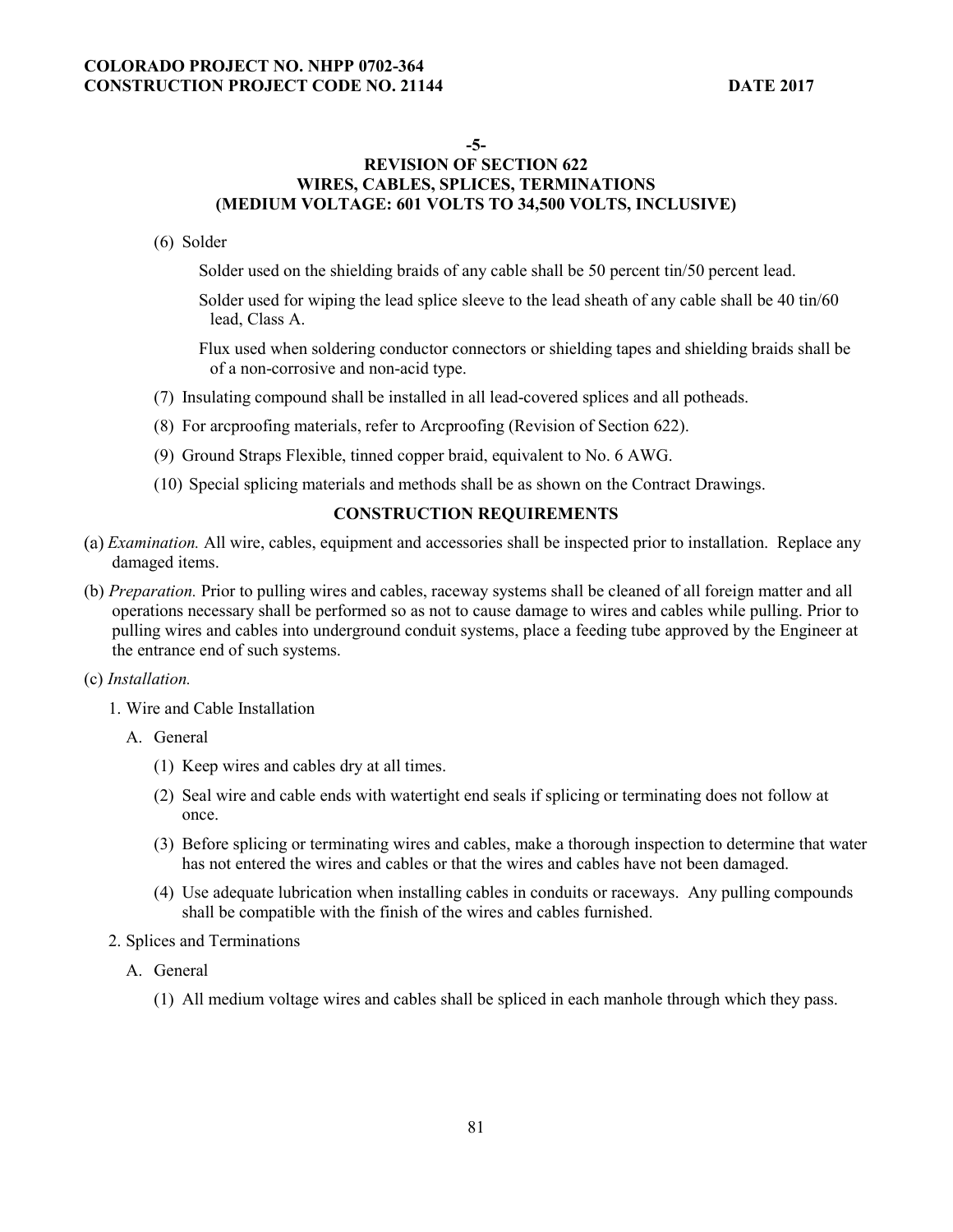**-6-** 

## **REVISION OF SECTION 622 WIRES, CABLES, SPLICES, TERMINATIONS (MEDIUM VOLTAGE: 601 VOLTS TO 34,500 VOLTS, INCLUSIVE)**

- (2) Any splicing or terminating methods other than those required by this Section, for which the components are in accordance with the requirements of this Section, shall be submitted to the Engineer for approval.
- (3) All cables shall be checked for phase identification before and after terminations have been made. All phase discrepancies shall be corrected.
- B. Insulated Wires and Cables
	- (1) Splices and terminations shall be completed by workmen trained and experienced in the type of cable and the voltage class specified in this Section, with no less than three years of experience in this specialty type of work, and who perform similar splices and terminations on a regular basis.
	- (2) Where required by the Engineer, sample splices shall be demonstrated to the Engineer by each splicer performing the Work of this Section. The sample shall be provided to the Engineer after completion of the demonstration.
	- (3) Terminations using stress-relief cones, which conform to Class 1, IEEE 48, shall be made in accordance with the cable manufacturer's recommendations.
	- (4) Splices shall conform to IEEE 404 and shall:

Meet the full electrical and physical integrity of the wire and cable construction, including voltage rating, ampacity, BIL, and type of waterproofing.

Conform to the wire and cable manufacturer's requirements and recommendations.

(5) For cable where moisture is present, each such cable shall be nitrogen-purged to remove all moisture. The purging procedure shall be submitted to the Engineer for approval.

All terminators shall include a lead-wiping collar or adaptor and all splices shall be lead-sleeve, wiped construction.

For each splice using filling compound shall be air-tested, prior to filling with insulating compound. The air-testing procedure shall be submitted to the Engineer for approval.

All splices shall be inspected and approved by the Engineer prior to pouring insulating compound into sleeve casing and overall vinyl taping.

Where cable is jacketed over the lead sheath, apply two half-laps of vinyl tape over other complete splice.

- (6) Where splices or terminations are on the Electrical Utility Company (Utility) side of incoming service equipment, the splices or terminations shall be of the type and style approved by the Utility and shall be submitted to the Utility for approval.
- C. Grounding Wires and Cables
	- (1) Splices and terminations shall be installed in accordance with the manufacturer's written recommendations.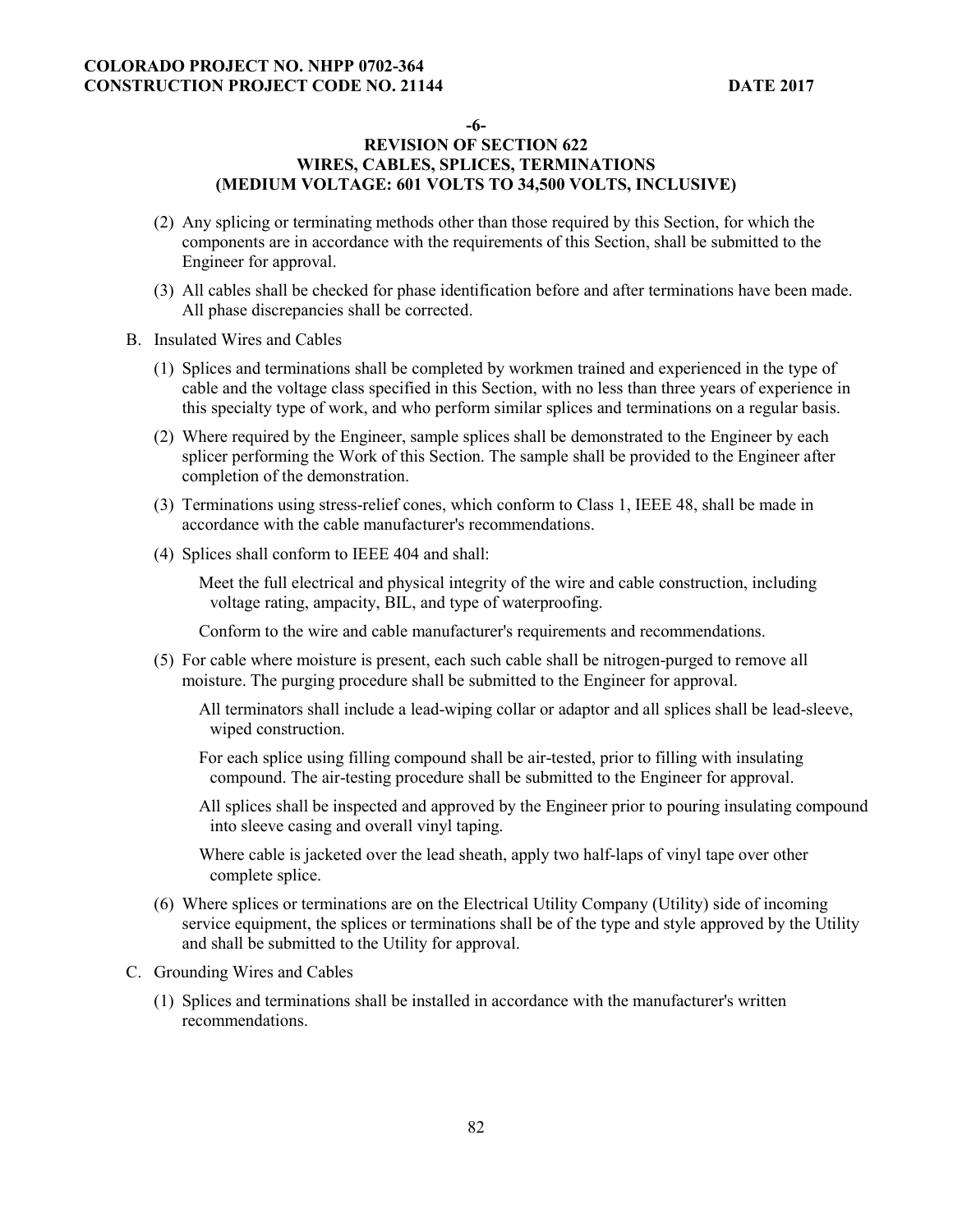**-7-** 

## **REVISION OF SECTION 622 WIRES, CABLES, SPLICES, TERMINATIONS (MEDIUM VOLTAGE: 601 VOLTS TO 34,500 VOLTS, INCLUSIVE)**

- (2) In hazardous or classified locations, splices and terminations shall be solderless, high conductivity, corrosion-resistant, compression-type connectors.
- (3) All underground connections shall be covered with two coats of asphalt base paint.
- (4) Each splice shall be bonded to ground, using a flexible ground strap, 2 feet long, not less than No. 6 AWG or equivalent size.
- 3. For arcproofing of cables, see Arcproofing Revision of Section 622.

4. Identification of Wires and Cables

- A. Each wire and cable shall be identified by its circuit in all cabinets, boxes, manholes, handholes, wire ways, and other enclosures, and at all terminal points.
- B. The circuit designations shall be as shown on the Contract Drawings. Tags shall be attached to wires and cables in such a manner as to be readily visible.
- C. The tag ties shall be wrapped around all conductors comprising the circuit or feeder to be identified.
- D. Wires and cables that are arcproofed shall be identified outside the applied arcproofing.
- 5. Field Tests
	- A. Medium Voltage Shielded Cables
		- (1) After installation and before they are placed in service, direct current voltage tests shall be run in accordance with AEIC CS8.
		- (2) A copy of all test reports, together with an outline of the test method used, shall be submitted to the Engineer for review.
	- B. Ground Wires and Cables
		- (1) Ground wires and cables shall be tested to prove continuity and proper connections to equipment and ground rods.
		- (2) The Contractor shall certify all field testing and shall submit the test results to the Engineer for approval.
- 6. Factory Tests
	- A. For quantities as shown on the Contract Drawings, regular dielectric-withstand and insulation-resistance in water tests for wires and cables shall be performed in accordance with UL 44.
	- B. The following tests for wires and cables shall be performed and certified reports of these tests shall be submitted to the Engineer:
		- (1) Flame tests in accordance with IEEE 383 (where applicable).
		- (2) Jacket tests in accordance with ICEA S-97-682.
		- (3) Cable tests in accordance with AEIC CS8, and ICEA.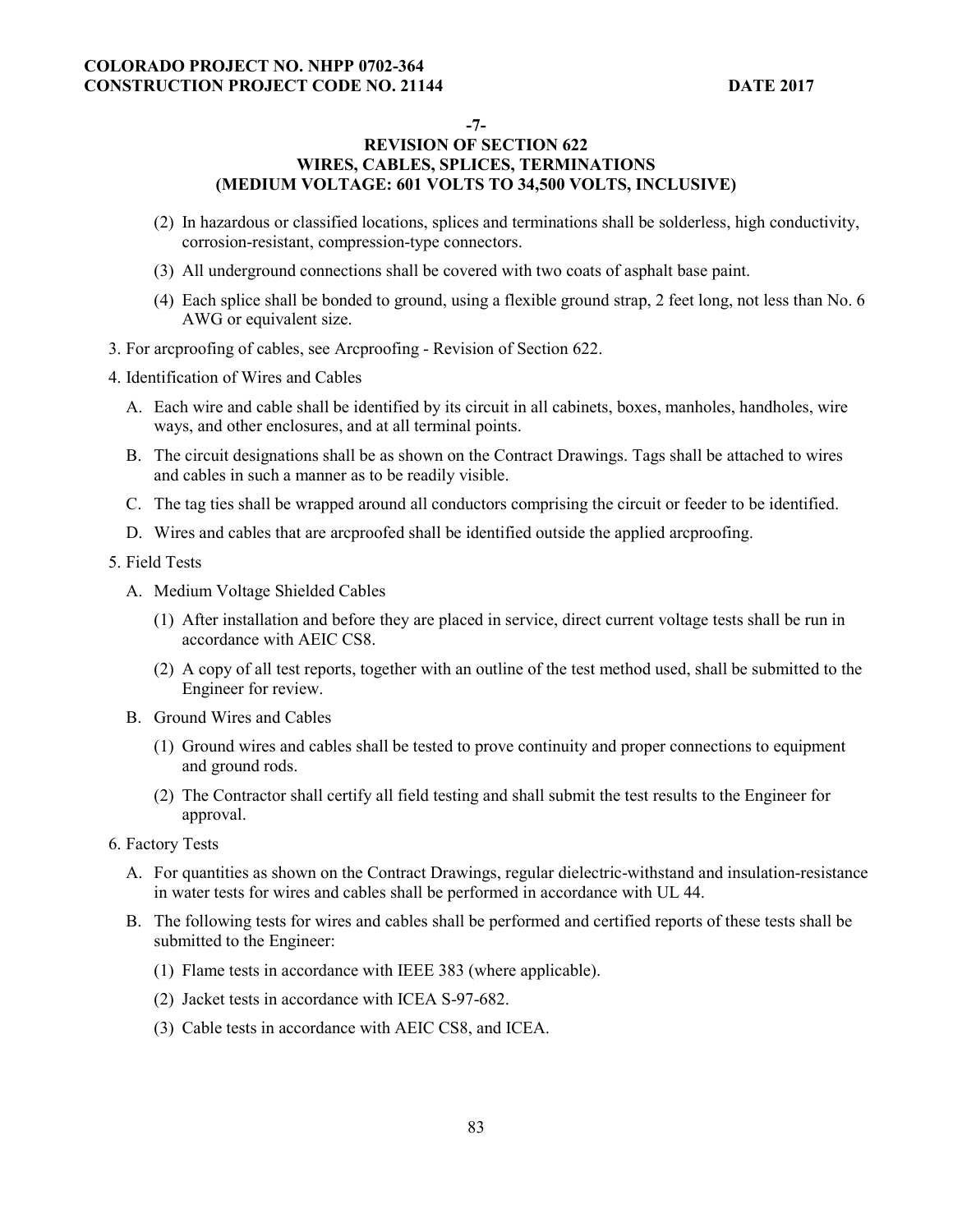#### **-8-**

### **REVISION OF SECTION 622 WIRES, CABLES, SPLICES, TERMINATIONS (MEDIUM VOLTAGE: 601 VOLTS TO 34,500 VOLTS, INCLUSIVE)**

- C. The test results shall be certified for each shipping reel of wire or cable.
- D. Factory inspection and witnessing of tests by the Engineer shall be required for all wires and cables furnished under this Contract. The Engineer reserves the right to require additional testing, or to waive factory inspection or witnessing of tests. The Contractor shall notify the Engineer 14 days in advance of the scheduling of such factory tests.
- 7. Independent Laboratory Test
	- A. Unless otherwise shown on the Contract Drawings, submit a 2 foot-0 inch sample from 25 percent of the shipping reels to an independent laboratory for the following tests, which shall be performed in accordance with AEIC and ICEA standards:
		- (1) AC voltage breakdown tests
		- (2) Adhesion of insulation shield to insulation
		- (3) Volume resistivity of conductor shield to insulation shield
		- (4) Dissection and dimensional analysis
		- (5) Microscopic examination for voids, contaminants, and protrusions
		- (6) Hot Creep Test to determine state of cure of insulation
		- (7) Partial Discharge (DC) measurements
		- (8) Dissipation factor of cable insulation
		- (9) Impulse breakdown tests
- (d) *Delivery, Storage and Handling.* 
	- 1. Where multiple single conductor cables are to be installed as one cable, single conductor cables shall be multiplexed by cable manufacturer prior to shipment. Cable assembly overall diameter shall be kept to a minimum.
	- 2. Store material in a clean, dry space and protect it from the weather.

### **METHOD OF MEASUREMENT**

Wires, Cables, Splices, Terminations (medium voltage: 601 volts to 34,500 volts, inclusive) will not be measured and paid for separately, but shall be included in the lump sum price for Electrical Modifications.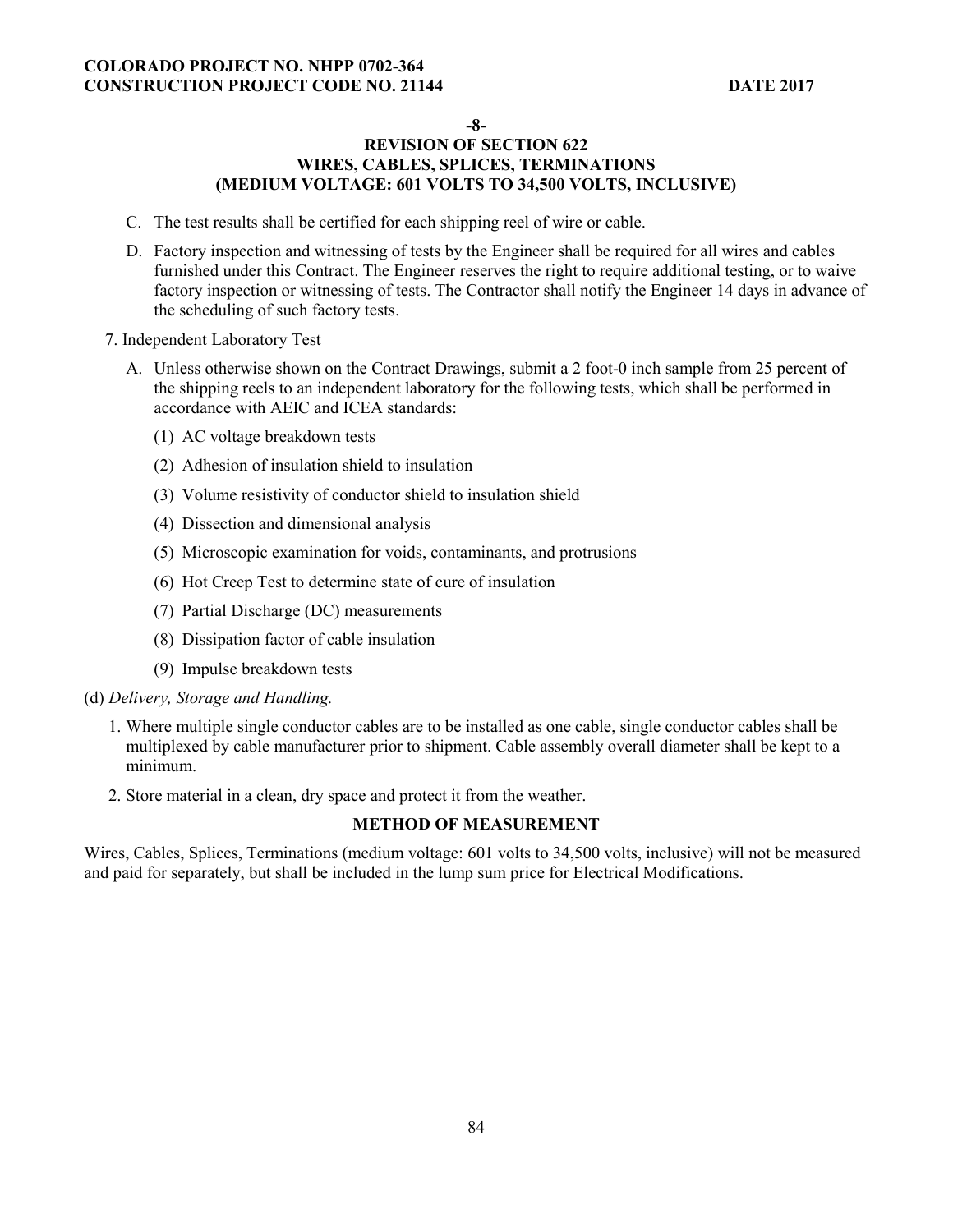#### **REVISION OF SECTION 622 FANS**

Section 622 of the Standard Specifications is hereby revised for this project to include the following:

Subsection 622.23 shall include the following:

This work consists of removal and replacement including procurement and installation of the supply fan SF-1, the exhaust fan EF-3, and the air handling fan AH-4 to accommodate a new diesel backup generator. This includes replacement of a section of ductwork from the generator room to EF-3, increasing the size as shown in the plans, and replacement of the existing damper in this ductwork.

Related work specified elsewhere:

- Revision of Section 622 Ductwork
- Revision of Section 622 Insulation
- Revision of Section 622 Piping Systems
- Revision of Section 622 Vibration Isolation
- *General Requirements.* In design and purchase of equipment, the Contractor shall provide for interchangeability of items for equipment, subassemblies, parts, motors starters and relays. Requirements of this section apply to fans which are not a component part of air-handling units designed as complete units by the manufacturer. Fan rating shall be based on tests performed in accordance with Air Movement and Control Association (AMCA) 210. Fans shall be statically and dynamically balanced and quiet in operation. Fans shall be designed to ensure that resonance frequency of blade assembly is not within 15 percent of harmonics of rotational frequency. Finished parts of fans, such as shafts and bearings, shall be protected from rust prior to operation by means of wrappings or protective grease or plastic coatings. Exhaust fans shall be provided with firestats to stop fan when temperature of air being handled reaches 125°F. Firestat shall have adjustable range from 100ºF to 200ºF and manual reset. Fan construction shall be suitable for operating conditions defined in AMCA 99-2408.
- (b) *Centrifugal Fans*.
	- 1. Class I or II, non-overloading.
	- 2. Fan blades:
		- A. Fan wheels larger than 30 inches: Backward-inclined air-foil section.
		- B. Fan wheels 30 inches or less: Backward-inclined plate-type blades.
		- C. Fans with wheels less than 12 inches in diameter, and utility fans operating at less than 0.75 inches WG may have forward-curved blades.
	- 3. Air entering fan uniformly over inlet area.
	- 4. Fan housing: Fabricated of steel sheets, manufacturer's standard heavy-gauge construction, except for those of low-pressure fans of less than 5,000-cfm capacity which may be fabricated of aluminum, 0.080-inch thick or heavier.
	- 5. Fan wheel rims and blades: Fabricated of steel, manufacturer's standard heavy-gauge construction, with back plates of steel, 3/16 inch, except for those of low-pressure fans of less than 5,000 cfm which may be fabricated of aluminum, 0.080-inch thick or heavier.
	- 6. Fan wheels: Aluminum or steel provided with manufacturer's standard corrosion-resistant coating.
	- 7. Fan scroll attached to the side plates by means of continuous lock-seam or welded-seam construction.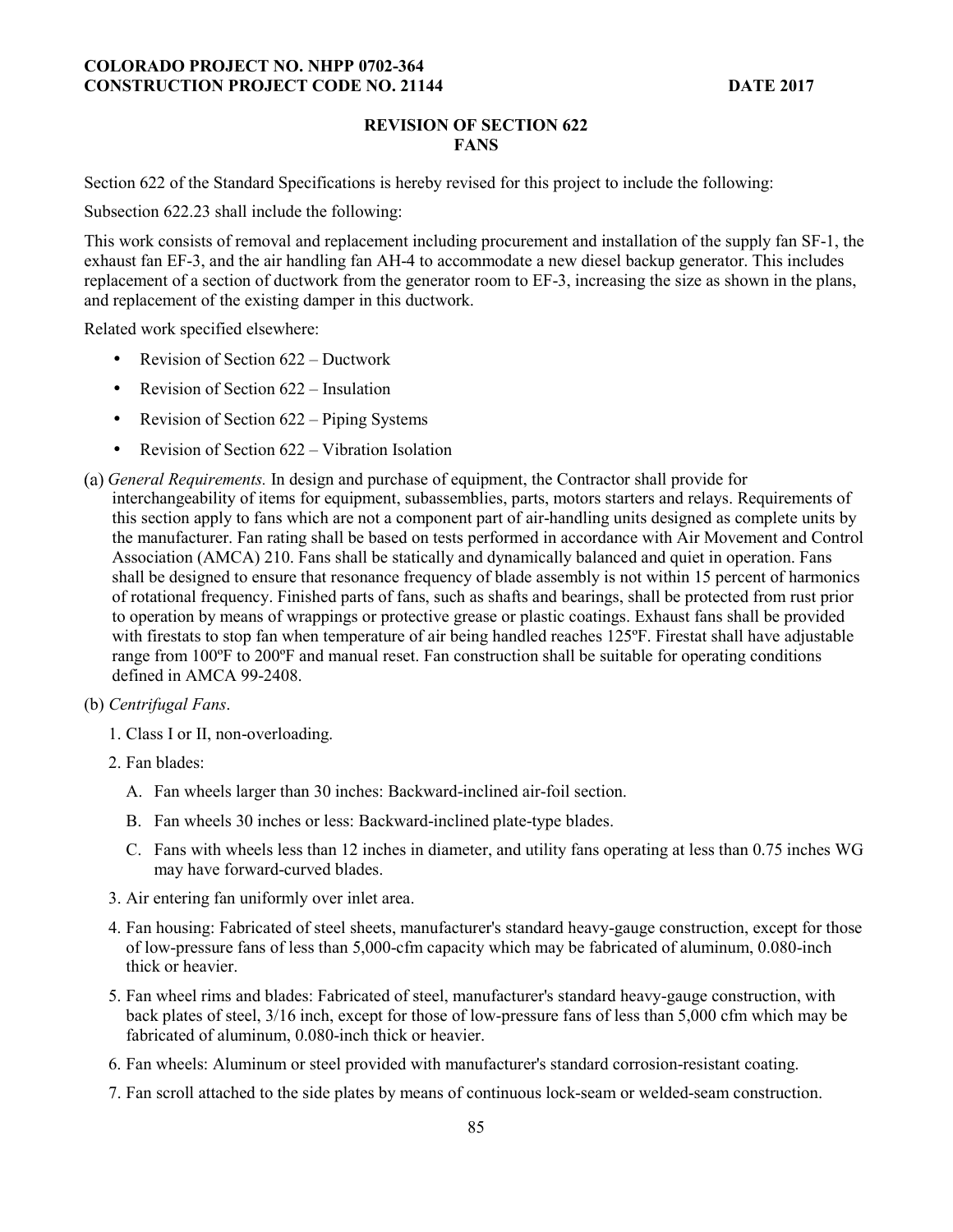#### **-2-**

#### **REVISION OF SECTION 622 FANS**

#### 8. Fan wheels and sheaves splined or keyed and fastened to the shafts with set screws.

- 9. Shaft constructed solid or hollow of SAE 1035 or SAE 1040 ground and polished steel.
- 10. One layer of corrosion-resistant coating on nonworking surfaces of shafts, factory-applied.
- 11. Inspection openings provided for fan housing having wheels larger than 22 inches in diameter.
	- A. Cover plate having pressure latches on fan housing located opposite outlets.
- 12. Large fan housings provided in sections to permit installation or removal through openings available in structure.
- 13. Field joints: Flanged and bolted.
- 14. Fans designed to provide self-limiting, non-overloading power characteristics.
- 15. Two bearings for double-inlet and single-inlet fans having wheels larger than 36 inches in diameter, one on each side of wheel, with overhung sheaves.
- 16. Inside and outside of fan housings factory-painted with baked-enamel primer; exterior surfaces given additional factory finish-coat of enamel.
- 17. Fan driven by V-belt rated at 150 percent of driving-motor brake horsepower.
	- A. Adjustable sheaves furnished on motor, capable of 20-percent adjustment in fan speed, with design fancapacity setting at approximately midpoint of adjustment.
	- B. Drives provided with belt guard of expanded-metal wire mesh or belt guards with solid-metal side panels with tachometer opening.
- 18. Motors:
	- A. One-half horse power and above: Totally enclosed, fan-cooled and guarded.
	- B. Less than 1/2 horsepower: Manufacturer's standard for intended use.
- 19. Vibration isolators: In accordance with Revision of Section 622 Vibration Isolation.

#### *Tubular Centrifugal Fans.*

- 1. Class I or II, belt-driven, non-overloading, designed for straight through airflow.
- 2. Housing: Manufacturer's standard heavy-gauge steel construction.
	- A. Flanged inlet and outlet for connection to ductwork, with inlet and outlet identical in size.
	- B. Welded, cylindrical construction, braced to prevent vibration.
	- C. Fan bearings and drive enclosed and isolated from air stream.
- 3. Fan wheels:
	- A. Welded construction, centrifugal wheel, with backward-inclined blades.
	- B. Fan wheels 27 inches in diameter or larger supplied with double thickness, air-foil blades.
	- C. Fan wheels less than 27 inches in diameter supplied with plate-type blades.
	- D. Fan wheels statically and dynamically balanced.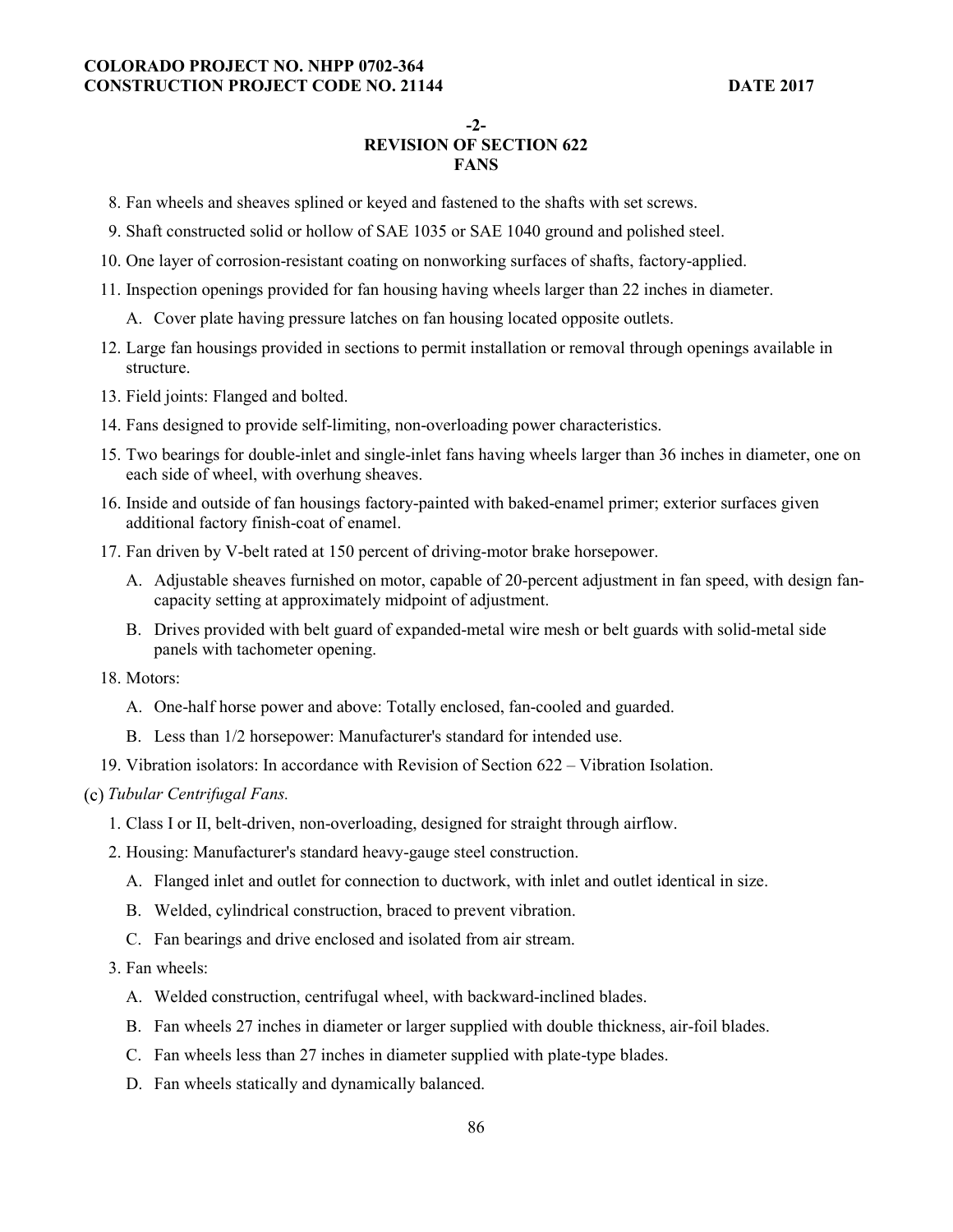**-3-** 

# **REVISION OF SECTION 622 FANS**

- 4. Fans supplied with stationary conversion vanes on discharge side of wheel designed to reduce turbulence.
- 5. Fan bearings:
	- A. Heavy-duty, self-aligning ball bearings.
	- B. Lubrication fittings extended to fan casing and provided with covers to effectively exclude water and dirt.
- 6. Fan shaft accurately machined and ground for proper fit to wheel hub and bearing and designed to operate well below first critical speed.
- 7. Inside and outside of fan housing factory-painted with baked-enamel primer. Exterior surfaces given an additional factory-coat of corrosion-resistant finish enamel.
- 8. One coat of corrosion-resistant coating on nonworking surfaces of shafts, factory-applied.
- 9. Fan driven by V-belt rated at 150 percent of driving-motor brake horsepower.
	- A. Adjustable sheaves furnished on motor allowing 20-percent adjustment in fan speed, with designcapacity setting at approximately midpoint of adjustment.
- 10. Fan wheels and sheaves splined or keyed and fastened to the shaft with set screws.
- 11. Internal and external belt guards as necessary for complete protection with tachometer opening.
- 12. Motors:
	- A. One-half horsepower and above: Totally enclosed, fan-cooled and guarded in accordance with electrical specifications (Revisions to Section 622).
	- B. Less than 1/2 horsepower: Manufacturer's standard for intended use.
- (d) *Axial Fans.* 
	- 1. Direct-driven or belt-driven as shown.
	- 2. Welded tubular-steel casings, except for low-pressure fans of less than 5,000-cfm capacity, which may have aluminum casings.
	- 3. Equipped with stationary discharge conversion blades and adjustable motor mounts.
	- 4. Air-foil blades: High-strength cast aluminum or steel.
	- 5. Blade pitch:
		- A. Fans with wheels 18 inches or larger: Blades field-adjustable without removing wheel from casing.
		- B. Fans with wheels less than 18 inches in diameter: May be equipped with stationary blades.
	- 6. Flanged-type for fan-casing connections to ductwork.
	- 7. Internal and external belt guards, as appropriate.
	- 8. Inlets with smooth, rounded edges.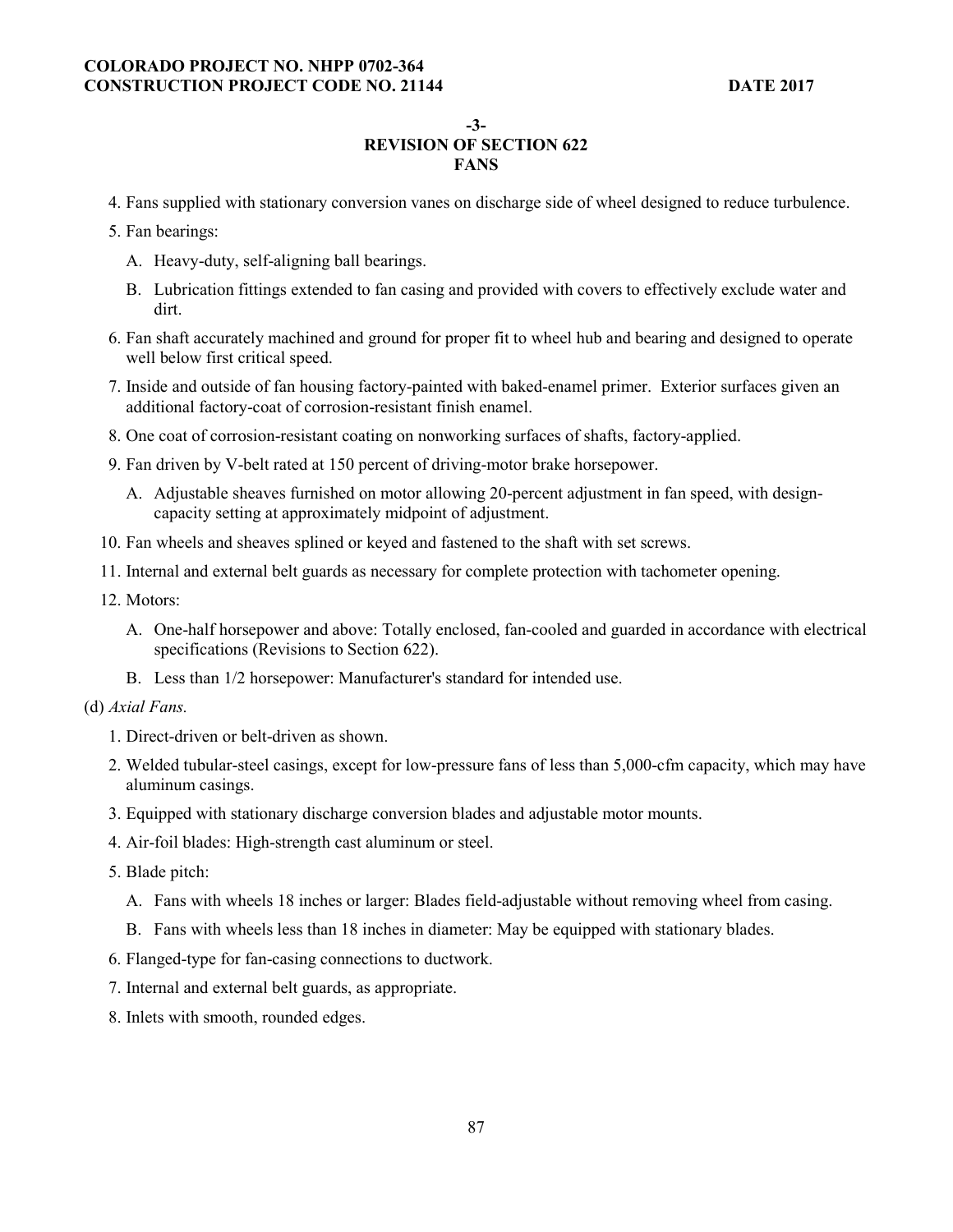**-4-** 

# **REVISION OF SECTION 622 FANS**

10. Belt-driven fans:

- A. Provide with high-grade, open-hearth steel fan shaft accurately machined and ground for proper fit to wheel hub and bearings.
- B. Fan bearings and drive shafts enclosed and isolated from the air stream.
- C. Bearings sealed mechanically against dust and dirt, self-aligning and grease-lubricated.
- D. Fan driven by V-belt rated at 150 percent of driving-motor brake horsepower.

11. Motors:

- A. 1/2 horsepower and above:
	- (1) Belt-driven fans: Totally enclosed, fan-cooled and guarded in accordance with electrical specifications (Revisions of Section 622).
	- (2) Direct-driven fans: Totally enclosed, air-over, fully guarded in accordance with electrical specifications (Revisions of Section 622).
- B. Less than 1/2 horsepower: Manufacturer's standard for intended use.

*Nameplates.* 

1. Fans: Securely attached on each fan showing manufacturer's name, model number and serial number.

2. Motors: As required in electrical specifications (Revisions of Section 622).

The Contractor shall fit fans and appurtenances within space provided and make readily serviceable. Provide support beams, concrete pads, support legs, platforms, hangers and anchor bolts required for proper installation of equipment as recommended by manufacturer. Vibration isolation for fans and concrete pads shall be as specified in Revision of Section 622 – Vibration Isolation. For axial and tubular centrifugal fans, provide service access as specified in Revision of Section 622 – Ductwork.

Subsection 622.27 shall include the following:

Fans will not be measured, but shall be included in the lump sum price for HVAC.

Subsection 622.28 shall include the following:

The completed and accepted work for the fans will be paid for at the contract lump sum price for the pay item listed below.

Payment will be made under:

| Pay Item    | <b>Pay Unit</b> |
|-------------|-----------------|
| <b>HVAC</b> | Lump Sum        |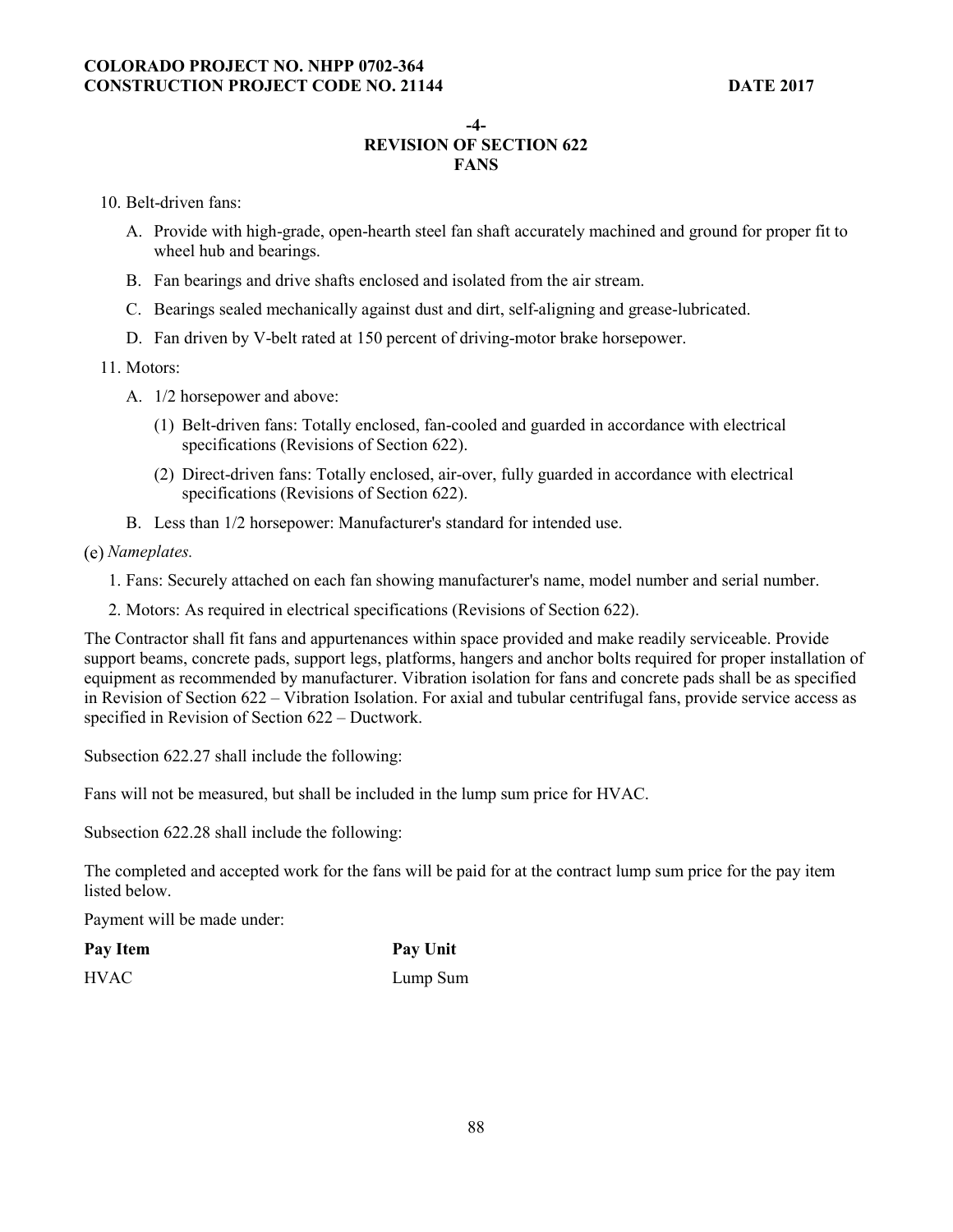### **REVISION OF SECTION 622 VIBRATION ISOLATION**

Section 622 of the Standard Specifications is hereby revised for this project to include the following:

Subsection 622.23 shall include the following:

This work is installation of vibration isolation for mechanical equipment and piping in accordance with these specifications and in conformity with the details shown on the plans or established.

Related work specified elsewhere: Revision of Section 622 – Piping Systems, Revision of Section 622 – Fans.

*General Requirements.* Vibration isolators shall be selected to produce uniform loading and deflection even when equipment weight is not evenly distributed; steel components shall be hot-dip galvanized after fabrication in accordance with ASTM A123.

For floor-mounted equipment, provide spring isolators. For ceiling-suspended piping, provide suspension-type isolators.

- (b) *Spring Isolators*. Spring isolators for floor-mounted equipment shall have the following properties:
	- 1. Free-standing, laterally stable without housing, complete with minimum 1/4-inch thick neoprene, acoustical friction pad in series with spring element.
	- 2. Leveling bolts and adequate facilities for bolting to equipment and supporting structure using isolation washers.
	- 3. Coil outside diameter: Not less than 0.8 of operating height of spring.
	- 4. Horizontal stiffness: Not less than 0.8 of vertical stiffness.
	- 5. Springs designed to have additional 50 percent capacity beyond rated load.
	- 6. Springs designed so that ends remain parallel during and after spring deflection to operating height.
	- 7. Vibration isolators selected for lowest operating speed of equipment.
	- 8. Built-in adjustable limit stops with isolators provided for equipment of operating weight different from installed weights, to prevent rising of equipment when weight is removed. Limit stops not to be in contact during normal operating conditions.
	- 9. Welding of springs to load plate assembly for vibration isolators with capacities of 6,000 pound or less is prohibited.
	- 10. Vibration isolators with capacities of 6,000 pounds or less are permitted use of cups or other positive means for restraining springs.
- (c) *Suspension-type isolation hangers.* Suspension-type isolation hangers for ceiling-suspended equipment shall have the following properties:
	- 1. Combination of spring and neoprene in series.
	- 2. Spring made of stable steel.
	- 3. Encased in structurally stable steel bracket.
	- 4. Spring diameter large enough to permit 15-degree angular misalignment of rod connecting hanger to equipment without rubbing on box.
	- 5. Designed to provide complete support for suspended units upon failure or rupture of isolator.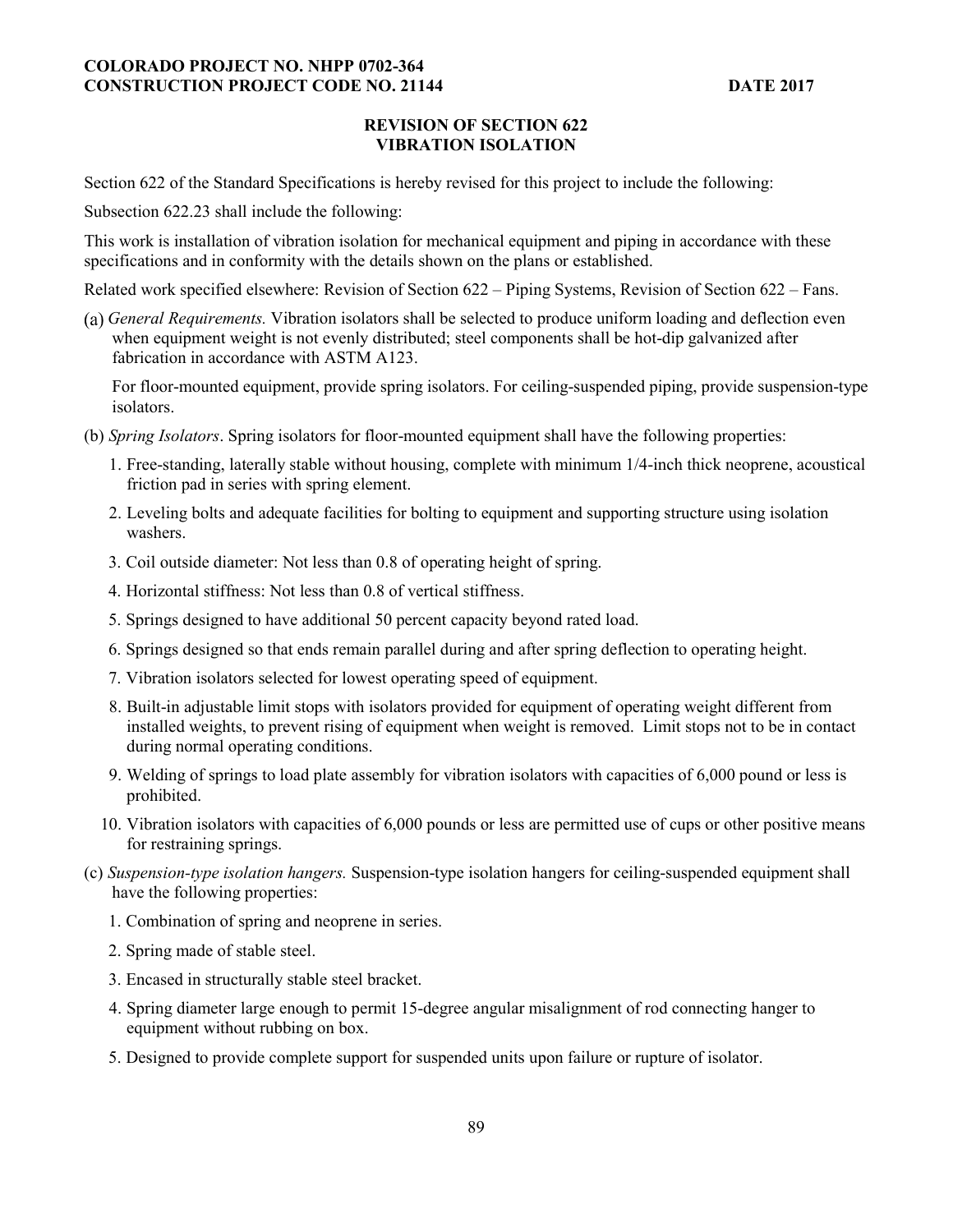**-2-** 

# **REVISION OF SECTION 622 VIBRATION ISOLATION**

- (d) Concrete equipment subbases (housekeeping pads) shall have the following properties:
	- 1. Concrete subbases not less than four inches high provided for floor-mounted equipment. Subbases resting on structural floor and reinforced with steel anchor rods into existing floor.
	- 2. Clearance between subbases and inertia bases: Two inches minimum.
	- 3. Subbase concrete: CDOT Class B.
- (e) Isolation unit types and deflection for air handling equipment shall be as follows:
	- 1. Fans: Floor-mounted and ceiling-suspended.
	- 2. Spring isolators designed for a minimum of 1.5 inches deflection.
- (f) Self-contained air-conditioning units shall be provided with spring-isolators designed for a minimum of oneinch deflection except through-wall units.
- (g) Ceiling-suspended piping shall include:
	- 1. Combination spring and neoprene in shear element hangers as specified for ceiling-suspended equipment.
	- 2. Springs designed for 1.5-inch minimum deflection.
	- 3. First two isolation hangers of each pipe connected to equipment shall have deflection equal to equipment isolation-support deflection.
- (h) Floor-mounted piping shall include:
	- 1. Spring isolators with one-inch minimum static deflection.
	- 2. First two spring isolators of each pipe connected to equipment to have deflection equal to equipment isolation-support deflection.
- (i) Grout shall be premixed shrinkage-compensating grout.

The Contractor shall install vibration isolators where shown as recommended by the equipment manufacturer. Mechanical equipment shall be mounted on vibration isolators to isolate equipment from structure. Bases and equipment shall be jacked into position and wedged or blocked before vibration isolators are loaded. Isolator leveling bolts shall be used for final leveling of equipment after equipment is in operation. Springs shall be installed so that ends remain parallel during and after deflection to operating height.

Remote Radiator water piping shall be connected to equipment, mounted on vibration isolators or suspended with vibration hangers, isolated for a distance of 50 feet from equipment. Piping with installed length less than 50 feet shall be isolated in its entirety only when connected to equipment provided with vibration isolators.

Subsection 622.27 shall include the following:

Vibration Isolation will not be measured and paid for separately, but shall be included in the lump sum price for HVAC.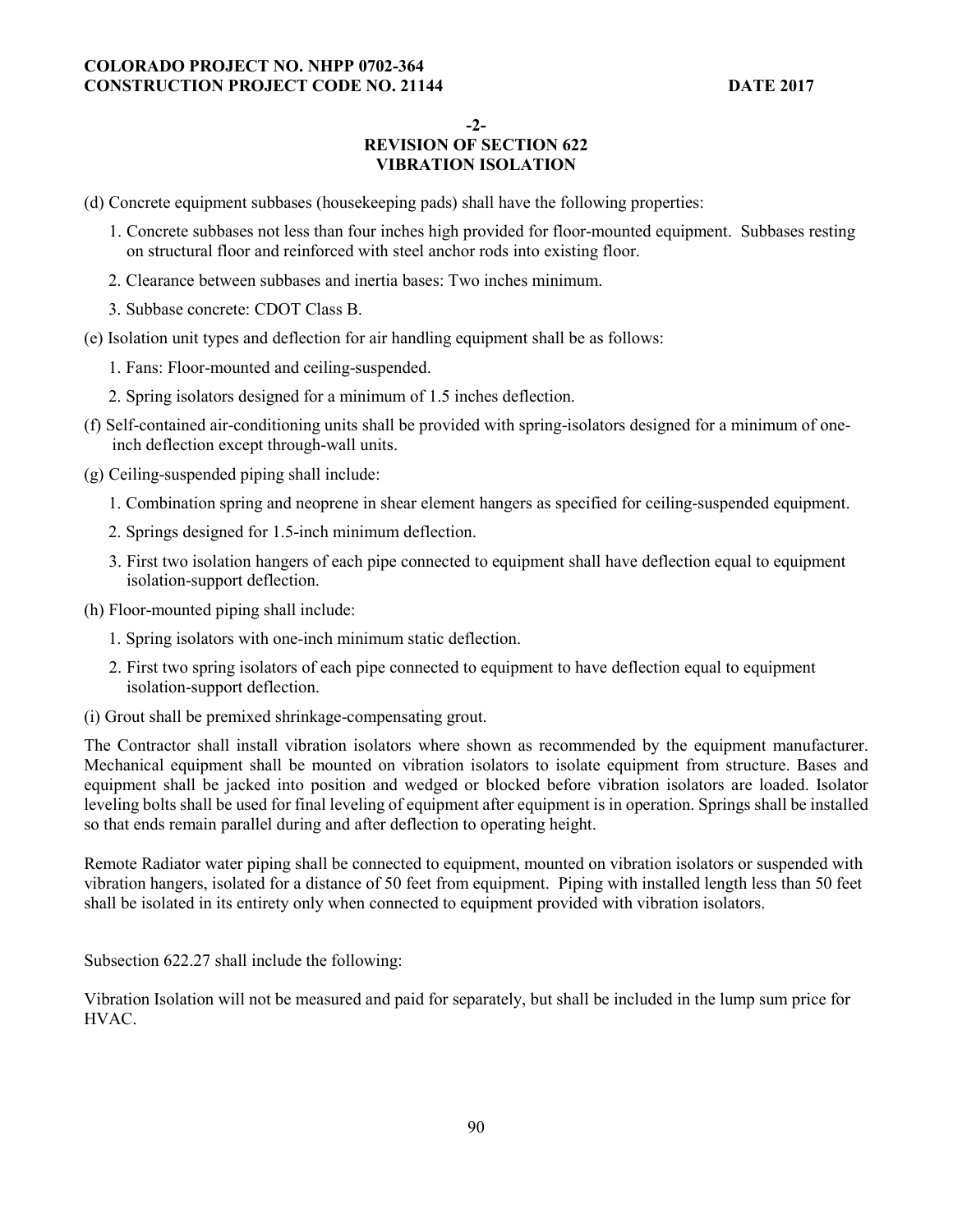### **REVISION OF SECTION 622 DUCTWORK**

Section 622 of the Standard Specifications is hereby revised for this project to include the following:

Subsection 622.23 shall include the following:

This work includes removal and replacement of ductwork on Level 2 to accommodate the larger piping network and removal and replacement of ducts as needed for new fans. This work is installation of ductwork and accessories in accordance with these specifications and in conformity with the details shown on the plans or established.

Related work specified elsewhere:

- Revision of Section 622 Fans,
- Revision of Section 622 Insulation,
- Revision of Section 622 Piping Systems,
- Revision of Section 622 Vibration Isolation.

## *General.*

- 1. Galvanized sheet steel: ASTM A653.
- 2. Steel plate: ASTM A36, Grade A.
- 3. Steel pipe: ASTM A53, Grade A.
- 4. Flexible material:
	- A. Fibrous-glass cloth, 32 ounces per square yard, UL-listed.
	- B. Tensile strength: 450-psi minimum.
	- C. Coated on both sides with fire-resistant neoprene.
	- D. Suitable for opening temperature of 200F and meeting requirements of the National Fire Protection Association (NFPA) 90A.
- 5. Paint:
	- A. Zinc-rich gray, No. 721, Detroit Graphite or equal.
	- B. Bituminous, AASHTO M81, Grade RC-250.

#### (b) *Fabrication.*

- 1. Duct construction:
	- A. Fabrication in accordance with Sheet Metal and Air Conditioning Contractors (SMACNA) "HVAC Duct Construction Standards – Metal and Flexible."
- 2. Access doors in ducts:
	- A. Provide access doors as shown to gain access to resistance heaters, fans, fan motors, dampers, filters, coils, and controls.
	- B. Doors: Of same material thickness as ducts.
	- C. Gasketed doors: Secured to duct.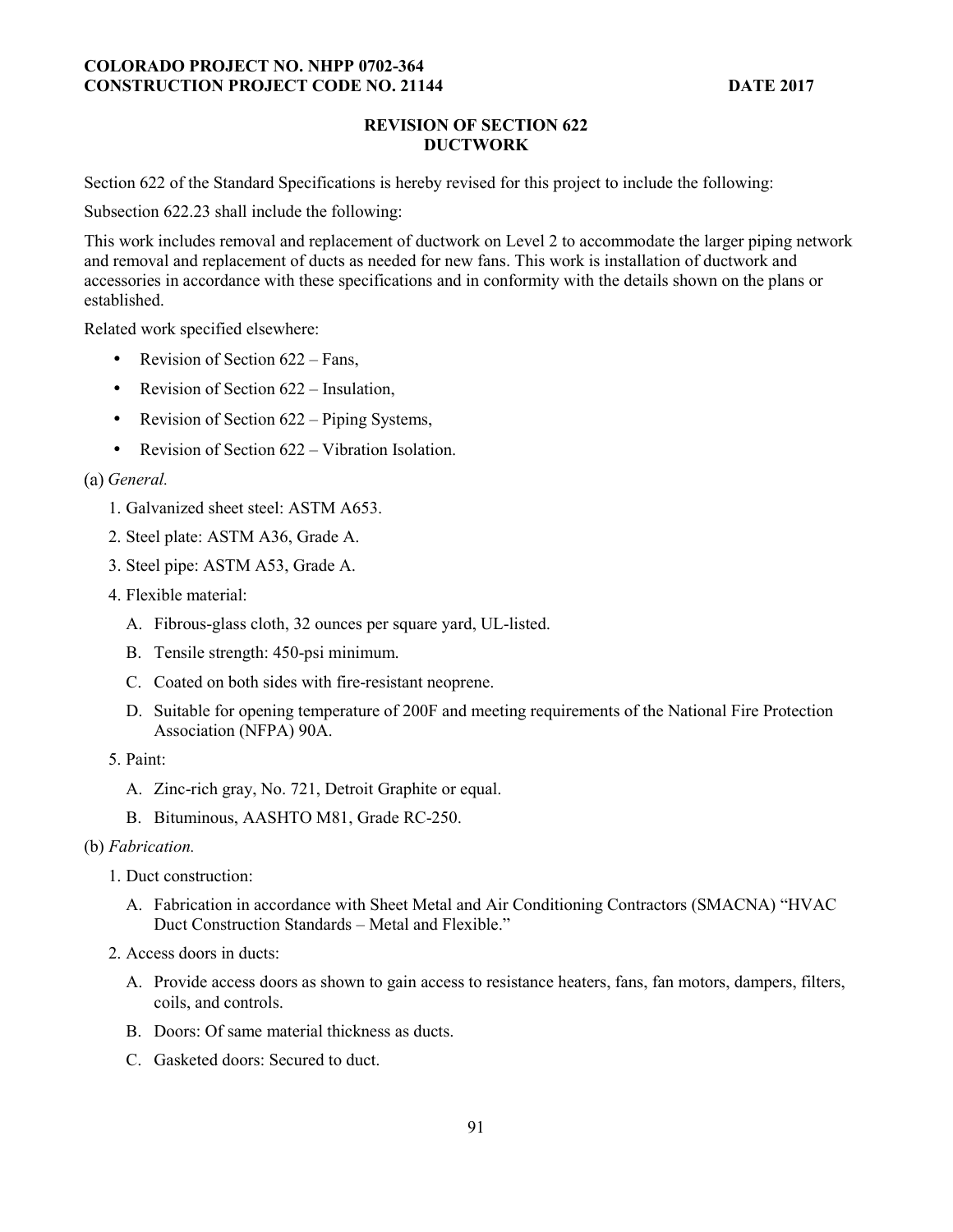#### **-2-**

## **REVISION OF SECTION 622 DUCTWORK**

- 3. Plenums:
	- A. Field-fabricated and reinforced consistent with class of ductwork in which used.
	- B. Outward-opening access doors to plenums provided where necessary for equipment access and as shown.
- 4. Dampers.
	- A. Splitter or butterfly damper provided in duct leading to air terminal as shown.
	- B. Butterfly dampers:
		- (1) Balanced-type with flat blades.
		- (2) Rigid blades fabricated with close-fitting hemmed edges.
		- (3) Damper rods minimum 3/8-inch square at one end passing directly through ducts.
		- (4) Square end of each rod held in self-locking lever device.
		- (5) Where installed in furred ceilings, damper-locking device may be provided with short lever and concealed in box with flush cover in lieu of access panel.
	- C. Opposed-blade dampers:
		- (1) Gang-operated multiple blades provided in ducts over 12 inches in dimension.
		- (2) Multiple blades fabricated maximum six inches wide.
		- (3) Fabricated with nonmetallic edges or coating in low-pressure, medium-pressure, or high-pressure ducts.
		- (4) Ends of damper rods sealed to prevent leakage of air.
	- D. Damper material:
		- (1) Splitter and damper blades fabricated of same metal and two gauges heavier than ductwork and casings.
		- (2) Fastening details and other items fabricated of metal specified for ductwork and casing branching.
	- E. Damper regulators:
		- (1) Self-locking, damper and splitter regulators furnished, labeled SHUT and OPEN.
		- (2) Factory-fabricated damper and splitter hardware furnished with zinc or cadmium protective coating.
	- F. Fire dampers:
		- (1) Fabricated to meet requirements of codes and regulations of jurisdictional authorities.
		- (2) Constructed so that, during normal operation, folded blade assembly does not interrupt air stream.
		- (3) Access provided for replacement of links.
		- (4) Sleeve provided for fire damper, 14-guage hot-rolled steel.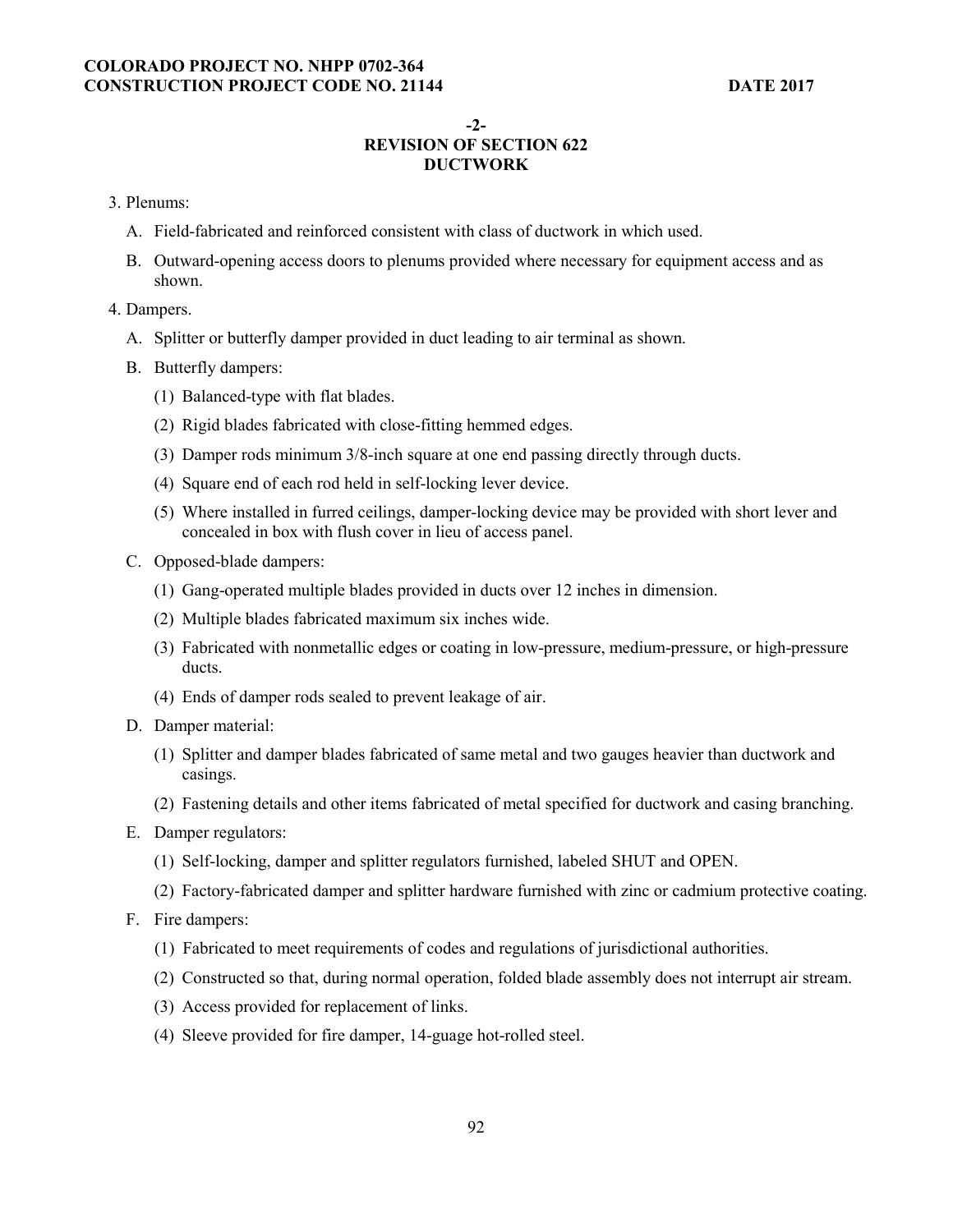**-3-** 

## **REVISION OF SECTION 622 DUCTWORK**

- (5) Fire dampers remote from fire partitions; connecting ductwork provided between fire damper and fire partition, fabricated of 11-guage, zinc-coated sheet steel and supported by ½-inch diameter rods.
- (6) Fire dampers constructed to meet requirements of NFPA 90A and UL 555.
- 5. Flexible-duct connections:
	- A. Flexible-duct connections provided between air-handling unit fan and related ductwork and wherever necessary to prevent transmission of vibration to adjacent elements.
	- B. Factory-assembled flexible material bordered each side with three-inch wide galvanized-steel edging mechanically attached.
	- C. Width of flexible portion: Three to nine inches as necessary for installation conditions and to allow freedom of movement without unnecessary slack.
	- D. Fabric parts of flexible connections: Unpainted.
- 6. Hangers and supports:
	- A. Building attachments: Concrete inserts, powder-actuated fasteners, or structural-steel fasteners appropriate for building materials.
		- (1) Use powder-actuated concrete fasteners for standard-weight aggregate concrete or for slabs more than 4 inches thick.
		- (2) Exception: Do not use powder-actuated concrete fasteners for lightweight-aggregate concretes or for slabs less than 4 inches thick.
	- B. Hanger materials: Galvanized, sheet steel or round, threaded steel rod.
	- C. Strap and rod sizes: Comply with Sheet Metal and Air Conditioning Contractors (SMACNA) "HVAC Duct Construction Standards – Metal and Flexible," for sheet steel width and thickness and for steel rod diameters.
	- D. Duct attachments: Sheet metal screws, blind rivets, or self-tapping metal screws; compatible with duct materials.
	- E. Trapeze and riser supports: Steel shapes complying with ASTM A36/A36M.
	- F. Supports for galvanized-steel ducts: Galvanized steel shapes and plates.
- 7. Instrument test holes:
	- A. Factory-fabricated, airtight, non-corrosive instrument test hole with screw cap and gasket.
	- B. Instrument test holes provided where required by balancing and testing agency.
	- C. Cap extended up through insulation.
- *Ductwork Installation*.
	- 1. Install dampers and splitters so as to permit adjustment after completion of the work.
	- 2. Install dampers without strain or distortion of any part of dampers.
	- 3. Adjust moving parts to move freely without binding.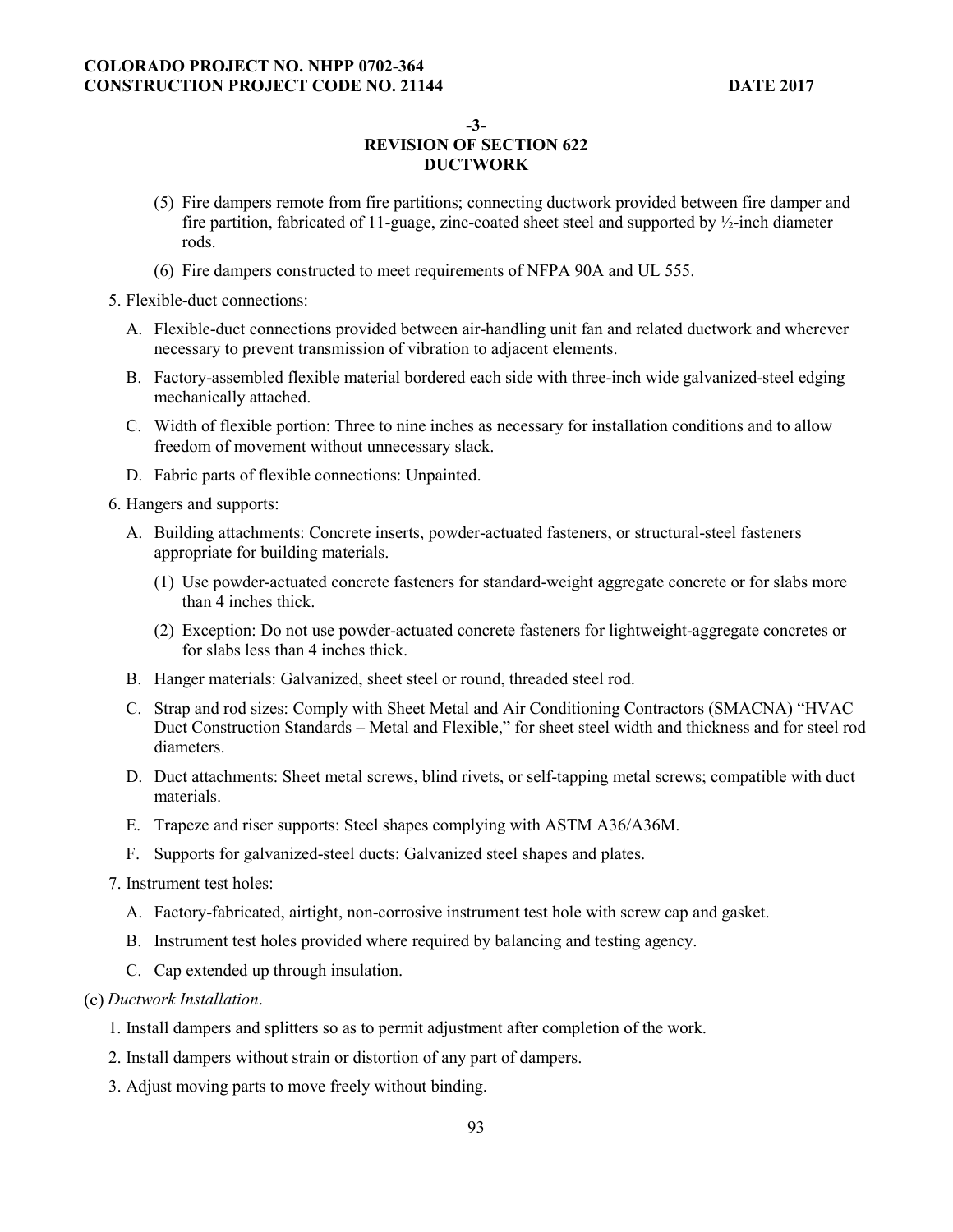**-4-** 

# **REVISION OF SECTION 622 DUCTWORK**

- 4. Caulk dampers airtight around frames.
- 5. Adjust damper and splitter adjusting rods to operate freely between open and closed positions.
	- A. Cut off projecting ends of rods after adjustment and bend over two inches from bushings.
	- B. Leave cut ends smooth and free from burrs.
- 6. Where diffuser is located at end of rectangular duct, extend duct minimum of one-neck diameter beyond center line of neck.
- 7. Fire dampers:
	- A. Install fire dampers in ducts which penetrate fire-rated walls or floors.
	- B. Install fire dampers to conform to SMACNA "Fire, Smoke, and Radiation Damper Installation Guide for HVAC Systems."
	- C. Install fire dampers in strict accordance with manufacturers installation manual and in accordance with UL Listing.
- 8. Duct penetration through fire-rated partitions to be sealed with approved fireproof sealant in accordance with Section 07841 or as required by the UL listing and manufacturer's installation instructions.
- 9. At in-line fans, provide flanged removable transition to permit access to and removal of fan motor.
- (d) *Flexible Connections.* Install flexible connections in accordance with SMACNA "HVAC Duct Construction Standards – Metal and Flexible."
- (e) *Protection of Ductwork.* Protect ductwork, appurtenances and openings from dirt, foreign objects, and damage during construction. Replace damaged ductwork and appurtenances. Provide sheet metal caps on duct ends that are to be connected to future ductwork.
- (f) *Hanging and Supporting.* Install rigid round, rectangular, and flat-oval metal duct with support systems indicated in SMACNA "HVAC Duct Construction Standards – Metal and Flexible." Support horizontal ducts within 24 inches of each elbow and within 48 inches of each branch intersection. Support vertical ducts at a maximum interval of 16 feet and at each floor. Install upper attachments to structures with an allowable load not exceeding one-fourth of failure (proof-test) load. Install concrete inserts before placing concrete. Install powder-actuated concrete fasteners after concrete is placed and completely cured.
- (g) *Cleaning of Air System.* Before fans are operated, clean inside of air system, including casing, plenums, ductwork used for air supply or return in accordance with the National Duct Cleaning Associations' requirements. Accomplish cleaning by means of industrial vacuum cleaners which will effectively remove dust and foreign materials from surfaces swept by air stream. Clean exposed ductwork and leave in satisfactory condition, free from grease, oil, and foreign material prior to application of insulation or finish painting. Clean ducts after the system has been used for adjusting, testing, or temporary ventilation.

Subsection 622.27 shall include the following:

Ductwork will not be measured and paid for separately but shall included in the lump sum price for HVAC.

A larger opening is required in the generator room wall, and cost of the new grille at that opening shall be included in the lump sum price for HVAC.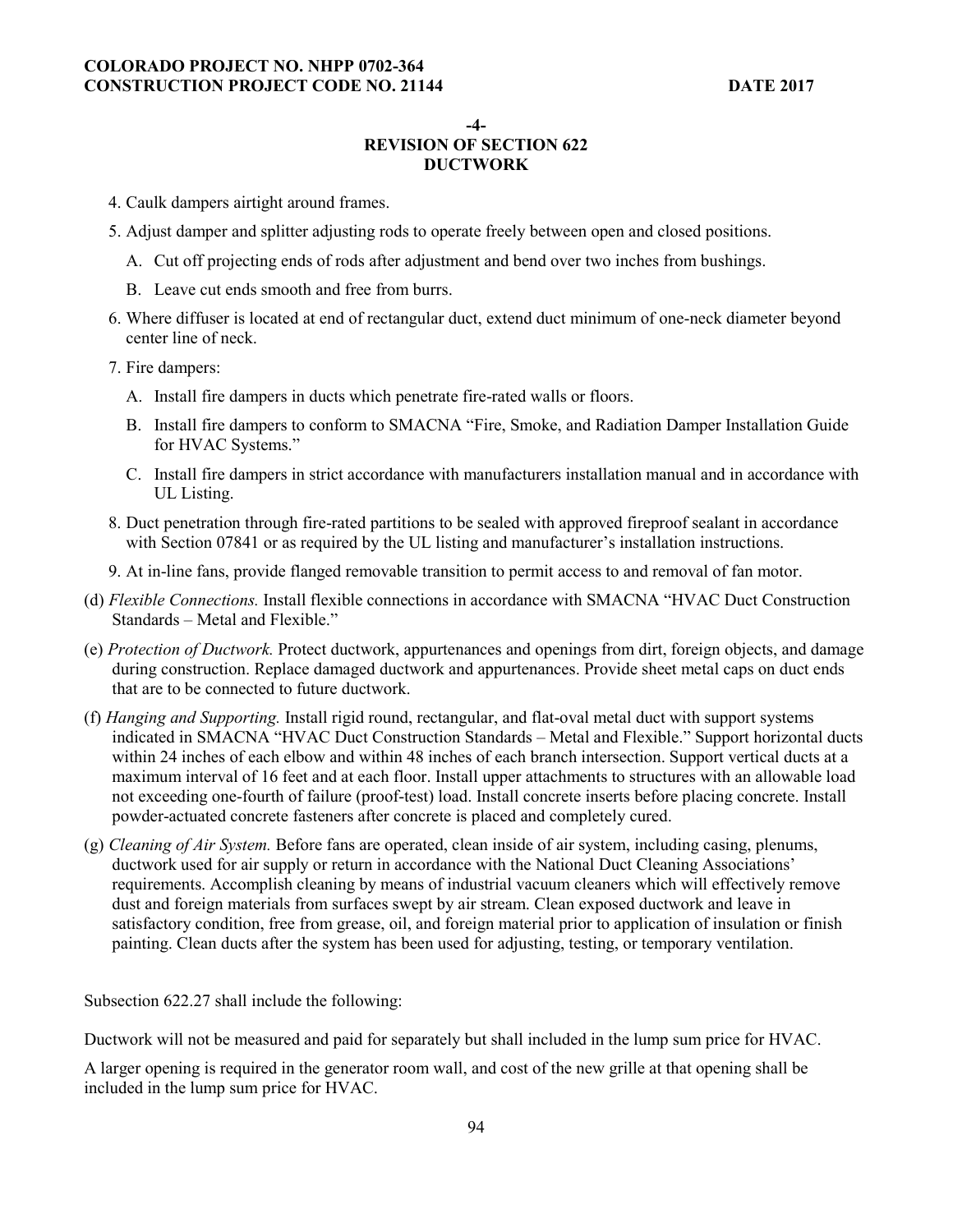### **REVISION OF SECTION 622 INSULATION**

Section 622 of the Standard Specifications is hereby revised for this project as follows:

Subsection 622.23 shall include the following:

This work is installation of insulation in accordance with these specifications and in conformity with the details shown on the plans or established.

Related work specified elsewhere: Revision of Section 622 – Piping Systems, Revision of Section 622 - Ductwork.

- *Piping Insulation* shall have the following properties:
	- 1. Vapor-permeance resistance:
		- A. Maximum vapor permeance: 0.5 percent by volume.
		- B. Vapor-permeance ratings for piping insulation determined in accordance with ASTM C240.
- *Remote radiator water piping insulation* shall have the following properties:
	- 1. Rigid premolded cellular glass: Covered with aluminum jacket 0.016-inch thick; ASTM C552.
	- 2. Rigid premolded insulation sleeving: Thermal-pipe and tube covering, mineral fiber, industrial-type covered with aluminum jacket 0.016-inch thick; ASTM C552, all-service jacket.
	- 3. Insulation for buried or embedded pipe: As specified or rigid polyurethane, one-inch thick, ASTM C552.
- *Generator exhaust piping insulation* shall have the following properties:
	- 1. Calcium silicate pipe insulation or mineral wool pipe insulation: Covered with 304 stainless steel cladding with 2" minimum radial and axial overlap. Two layers of insulation with minimum total insulation thickness of 3".
- (d) *Expansion Joint Insulation.* Expansion joint insulation shall be flexible unicellular, ASTM C534, one-inch thickness, two layers.
- (e) *Wire Mesh*. Wire mesh for insulation shall be galvanized wire, 22-gauge, one-inch mesh welded.
- (f) *Corner Beads*. Corner beads for insulation shall be galvanized steel, 26-gauge, 2 1/2-inch wings.
- (g) *Mastic.* Vinyl-emulsion mastic for insulation shall be as recommended by manufacturer of rigid insulation.
- (h) *Pipe Jackets*.
	- 1. Fabric pipe jacket for insulation shall be prefabricated laminate containing 10-by-10 asphalt-impregnated glass fabric and aluminum foil one-mil thick, sandwiched between three layers of bituminous mastic, for use on embedded or inaccessible piping.
	- 2. Metal Pipe Jacket for insulation shall be galvanized sheet steel, 24 gauge (U.S.S.) having Z-type longitudinal joint seam, or aluminum alloy, 0.016-inch thick, mill-finish, having Z-type longitudinal joint seam.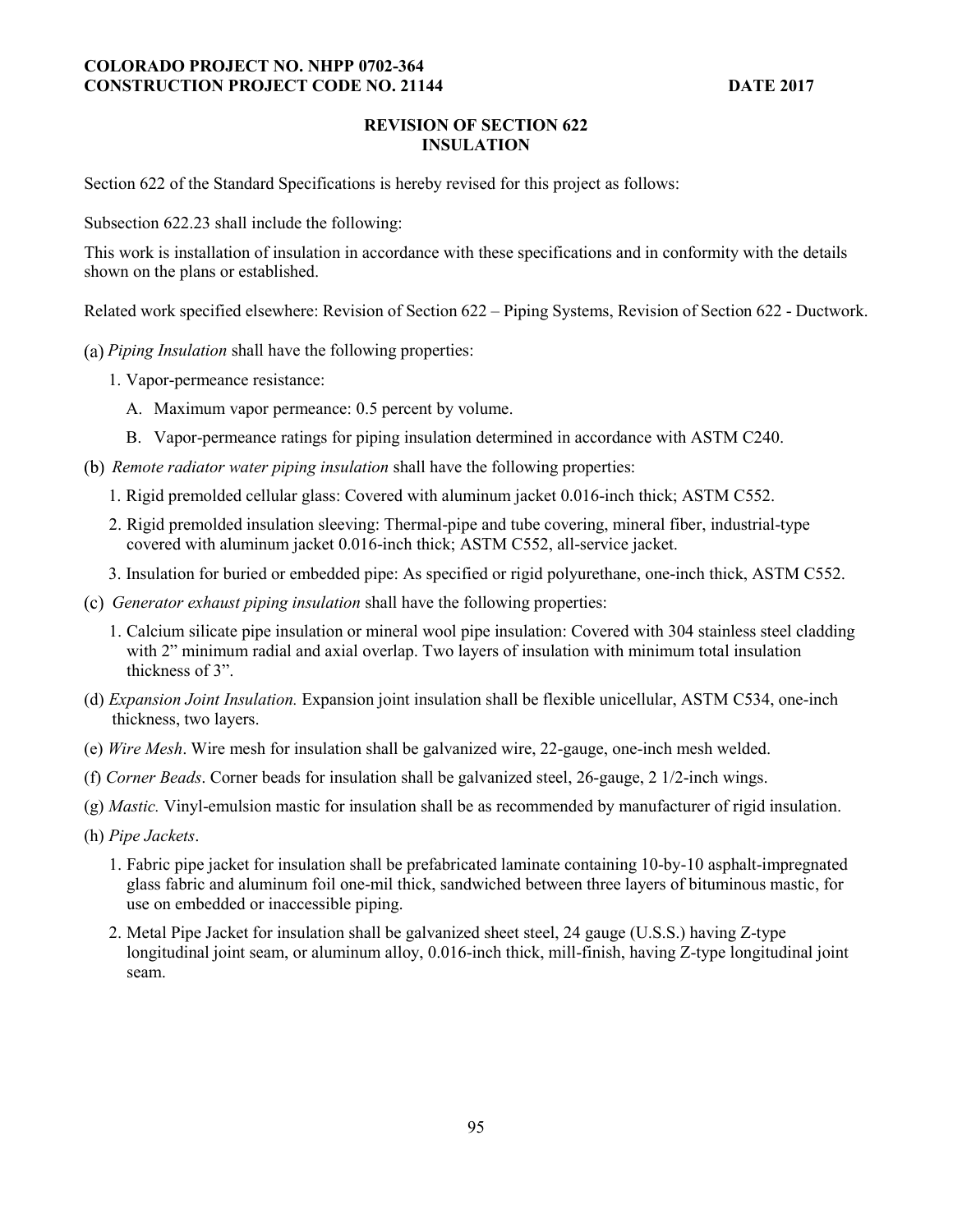**-2-** 

# **REVISION OF SECTION 622 INSULATION**

(i) *Hanger Shields*. Hanger shields for insulation shall be aluminum alloy, minimum 0.050-inch thick, mill-finish, covering bottom 180 degrees of pipe insulation, lengths as follows:

| Pipe Sizes/Inclusive       | Shield Length |
|----------------------------|---------------|
| $1/2$ inch to 2 inches     | 6 inches      |
| $2-1/2$ inches to 6 inches | 9 inches      |
| 6 inches to 12 inches      | 12 inches     |
| Larger than 12 inches      | 18 inches     |

- (j) *Installation.* Do not apply insulation until all surfaces to be covered are clean, dry, and free of foreign materials, such as oil, grease, rust, scale, and dirt. Apply only clean and dry insulation. Install insulation in accordance with manufacturer's recommendations as a minimum requirement. Provide complete moisture and vapor seal wherever insulation terminates against metal hangers, anchors, and other projections through insulation on cold surfaces. Provide continuous insulation through sleeves and openings except pipe sleeves piercing exterior walls, floors, and ceilings below ground level. Stagger joints with respect to adjacent butt joints. Unless otherwise shown, insulate the remote radiator jacket water piping.
- (k) *Insulation.* Insulation of remote radiator water piping shall meet the following requirements:
	- 1. Insulation thickness:
		- A. Rigid premolded cellular glass:
			- (1) Pipe sizes four inches and smaller: Install two-inch thick insulation on supply and return piping, valves, and fittings.
			- (2) Pipe size five inches and larger: Install one layer of two-inch thick insulation on supply and return piping, valves and fittings.
		- B. Rigid premolded insulation sleeving: Install one layer of two-inch thick on supply and return piping, valves, and fittings as follows:
			- (1) IPS sizes: 1/2 inch through 30 inches.
			- (2) Copper tubing: 1/2 inch through 6-1/8 inches.
	- 2. Insulation of embedded or inaccessible-piping insulation shall comply with the following:
		- A. Install insulation consisting of layers or thickness specified for usage specified.
		- B. Provide inner jacket of prefabricated-fabric pipe jacket.
		- C. Coat exposed surface of fabric pipe jacket with protective plastic film and inner surface with specialrelease paper.
		- D. Apply jacket of galvanized steel over inner jacket.
		- E. For flanges, valves, and other fittings, apply aluminum jacket with paper backing or asphalt adhesive over galvanized-steel jacket. Secure by means of strap as specified.
		- F. Over elbows provide mitered insulation covered with aluminum jacket material.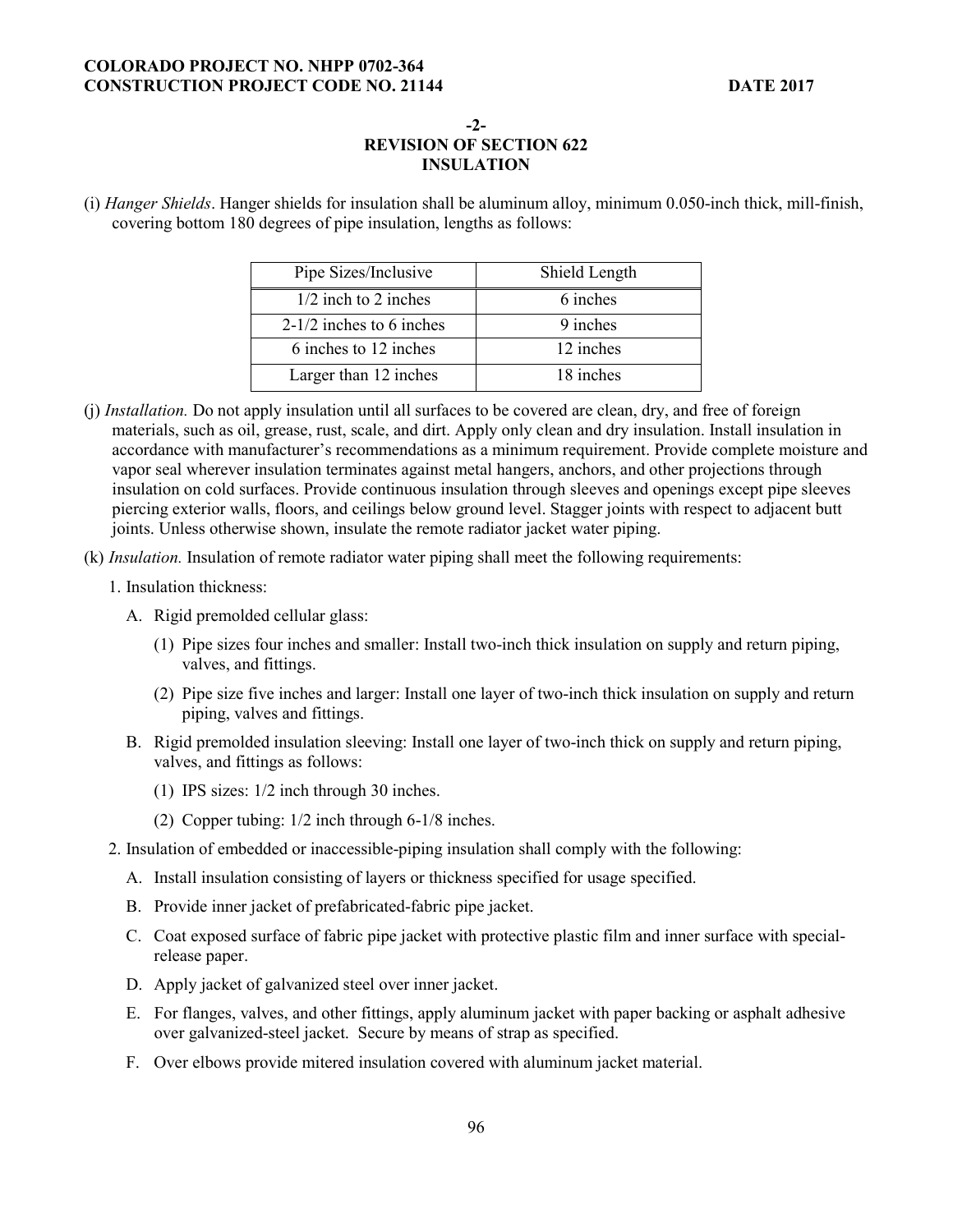#### **-3-**

## **REVISION OF SECTION 622 INSULATION**

- 3. For insulation on pipe saddles, cut two-inch thick piece of premolded pipe insulation of same material as used on piping, slightly larger than void formed by outer pipe circumference and pipe saddle. Press insulation into void by hand pressure, to that both ends project slightly beyond each end of saddle. Cut ends of insulation flush with saddle ends. Use of filter, adhesive or other material to fill voids or imperfections in insulation is prohibited.
- 4. For expansion joints for piping insulation, install expansion joints in both horizontal insulation and vertical runs of piping on centers not to exceed 50 feet. Install joints one-half inch wide and fill with cushioning material in accordance with insulation manufacturer's recommendations.
- 5. For insulation for piping anchors, insulate anchors which are secured directly to cold piping as specified for a minimum distance of eight inches from surface of pipe insulation and sufficient to prevent sweating.

Subsection 622.27 shall include the following:

Insulation will not be measured and paid for separately, but shall be included in the lump sum price for HVAC.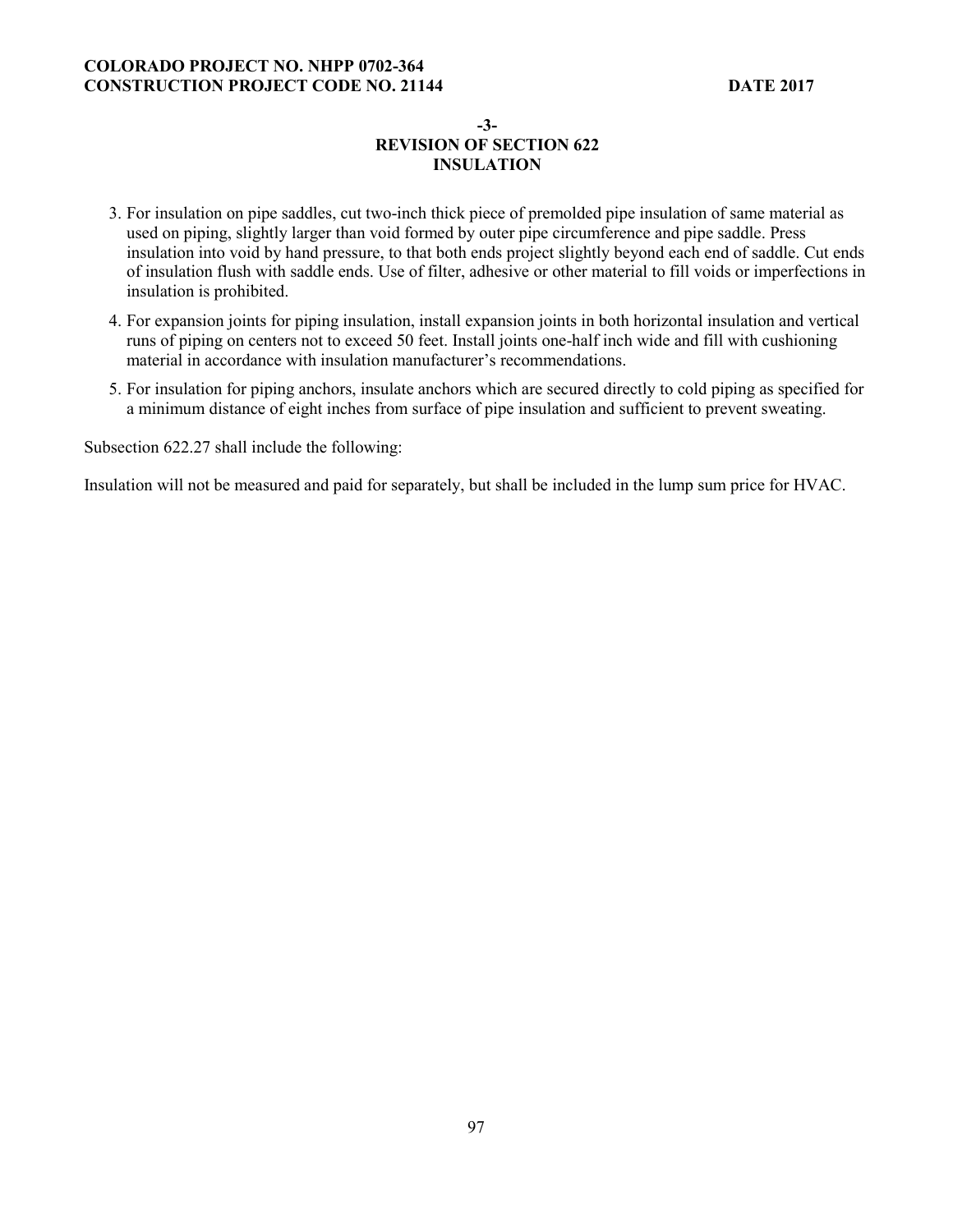#### **REVISION OF SECTION 622 PIPING SYSTEMS**

Section 622 of the Standard Specifications is hereby revised for this project to include the following:

Subsection 622.23 shall include the following:

This work consists of replacement of the remote radiator piping and generator exhaust piping. Remote radiator piping includes four 3" pipes and one 5" pipe with all fittings, valves, drains, insulation, specialties, and supporting devices in accordance with these specifications and in conformity with the details shown on the plans or established. Generator exhaust piping includes 18" diameter steel pipe with all bends and angles as described in the plans, insulation and firestop, supporting devices, and all elements of the screen panel at the upper exterior end of the exhaust piping.

Related work specified elsewhere: Revision of Section 202 – Removal of Portions of Present Structure (Building), Revision of Section 622 - Insulation, Revision of Section 622 – Vibration Isolation.

*Interchangeability*. In design and purchase of equipment, provide for interchangeability of items of piping equipment, subassemblies and parts.

#### (b) *Piping*.

- 1. Steel pipe and fittings:
	- A. Seamless piping: ASTM A53, Types Grade B, hot-dip galvanized, Schedule 40, provided for the following applications:
		- a. Remote Radiator water embedded or otherwise inaccessible.
	- B. Fittings for Remote Radiator water: ASTM A234 and ANSI/ASME B16.9 for dimensions and tolerances but not chemical properties.
	- C. Flanges: ASTM A105 and ANSI/ASME B16.5 for dimensions and tolerances.
	- D. Fittings and flanges furnished with properties equal to or greater than that of adjacent pipe.
- 2. Unpolished stainless-steel drip pans:
	- A. Provided under water, waste or condensate-drain piping which run over transformer vaults or electric motor starters.
	- B. Each drip pan provided with one-inch drain.
- 3. Black-steel seamless pipe and fittings:
	- A. Exposed Remote Radiator-water supply and return piping: ASTM A53, Schedule 40.
		- a. Pipes 1-1/2 inch and smaller connected with socket-weld fittings or screwed fittings.
		- b. Pipes two inches and larger connected with welded fittings.
	- B. Exhaust piping: Pipes larger than 12 inches in diameter: Minimum 3/8-inch wall.
	- C. Threaded-pipe fittings: FS WW-P-501, Type I, Class B.
	- D. Welding fittings made of same schedule or weight classification as the pipe.
	- E. Factory-made welding fittings.
	- F. Mitered joint elbows and field-made reducers will not be permitted.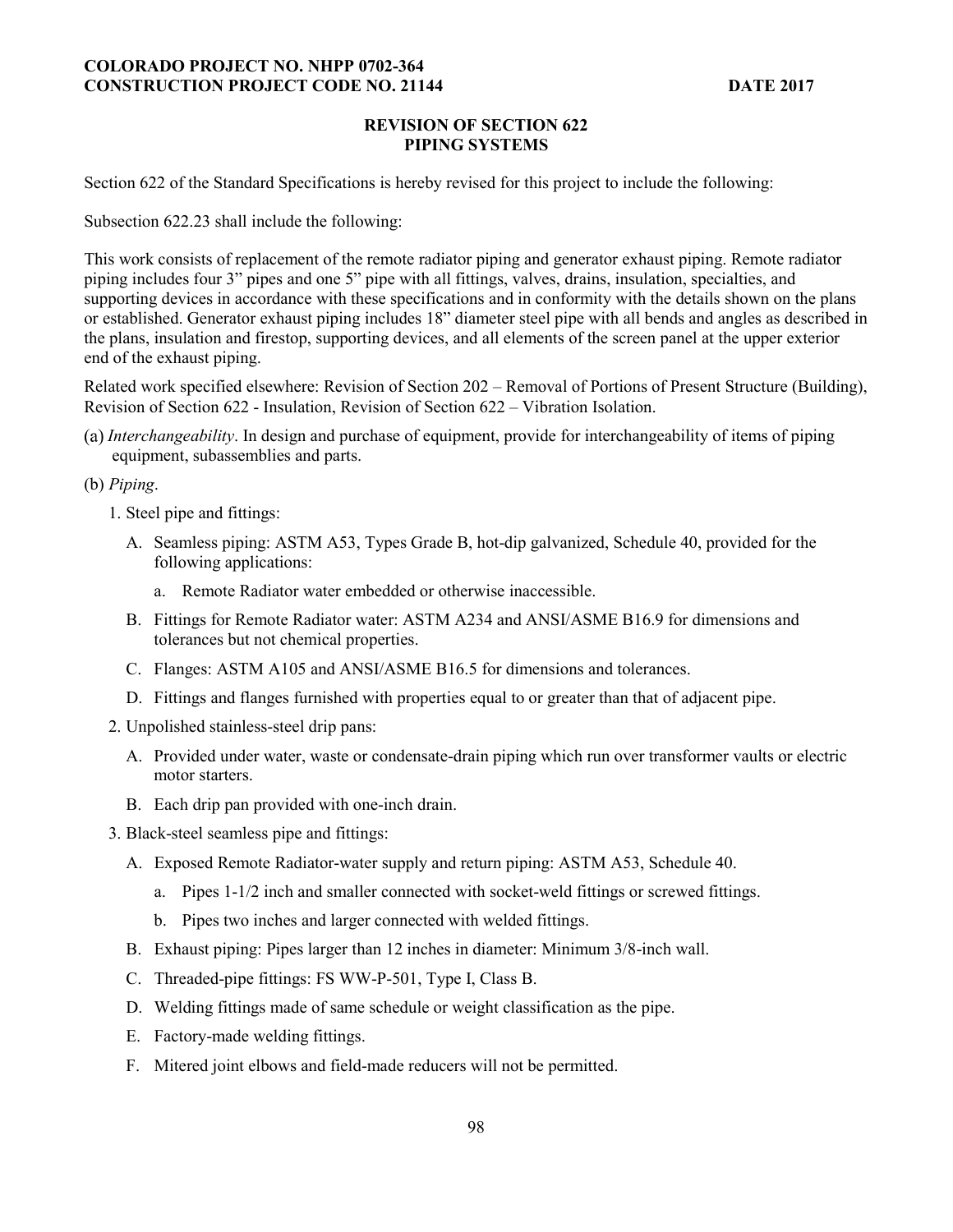**-2-** 

# **REVISION OF SECTION 622 PIPING SYSTEMS**

- G. Butt-welded fittings larger than 1-1/2 inches: ANSI/ASME B16.9.
- H. Socket-welding fittings: ANSI/ASME B16.11.
- I. Flanges for welded piping system: ANSI/ASME B16.5, forged steel, welded-neck type, 150-pressure class.
- 4. Unions:
	- A. 1-1/2 inch and smaller: Threaded, ASME B16.39, Type A or B to match piping.
	- B. Two inch and larger unions: ASTM A126, Class B, flanged.
	- C. Two, 2-1/2 and three-inch union flanges: Steel, of cast iron, ANSI/ASME B16.1, 125-pound class.
	- D. Four inch and larger union: Forged steel, 150-pound class, slip-on weld-neck flanges, ANSI/ASME B16.5.
	- E. Nonferrous-piping unions: Brass, FS WW-U-516B.

#### *Valves.*

- 1. Gate valves two inches or smaller:
	- A. MSS SP-80, Type 2, Class 150.
	- B. Bronze with threaded ends, rough bodies and finished trim.
	- C. Materials except handwheels: ASTM B61.
	- D. Furnished with malleable-iron hand wheels.
- 2. Gate valves 2-1/2 inches and three inches:
	- A. MSS SP-70, Type 3, Class 125, OS&Y flanged end, Type I, Class 2, cast-iron bodies and bonnets.
	- B. Seat rings, disc, disc guide and stem furnished in bronze.
	- C. Outside stem and yoke (OS&Y), flanged-end connections and malleable-iron hand wheels.
- 3. Gate valves four inches and larger:
	- A. MSS SP-70, Type 2, Class 125, OS&Y, flanged end, cast-iron bodies and bonnets.
	- B. Seat rings, disc, disc guide and stem furnished in bronze.
	- C. Outside stem-and-yoke type and cast-iron hand wheels.
- 4. Globe, angle and check valves:
	- A. Two inches and smaller:
		- (1) WW-V-51E, Class B.
		- (2) Bronze with threaded ends, rough bodies and finished trim.
		- (3) Materials except hand wheels: ASTM B61.
		- (4) Globe and angle valves furnished with malleable-iron hand wheels.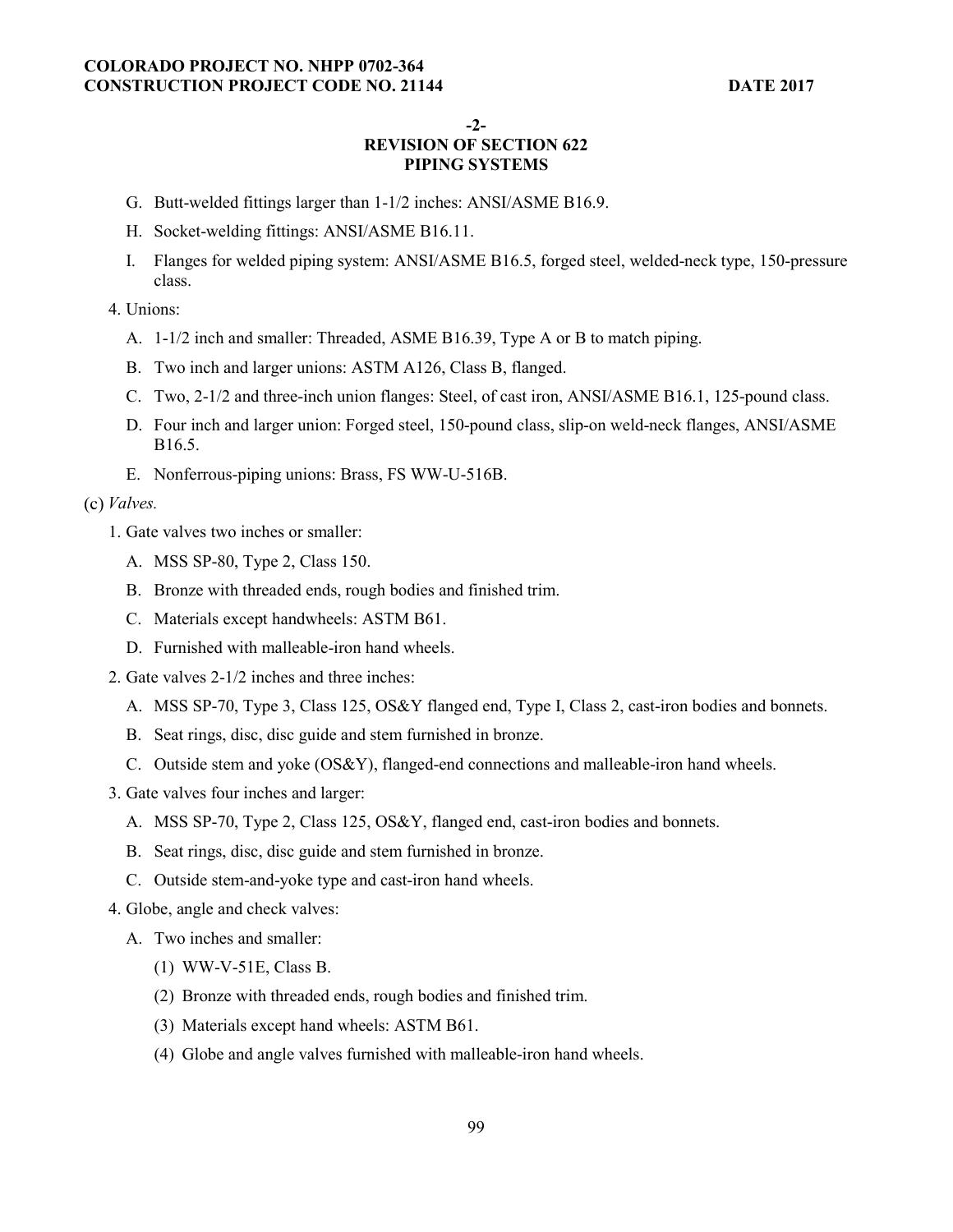**-3-** 

# **REVISION OF SECTION 622 PIPING SYSTEMS**

5. Check valves four inches and larger:

- A. Swing-type valve seat, with iron or steel body and cap and flanged-end connections.
- B. 150-pound class, renewable arm, disc assembly and seat ring with bronze trim.
- C. Outside arm and weight for pump discharge check valves.

#### 6. Line Strainers:

- A. Water strainers, Y or basket-type, 1-1/2 inches and smaller: ASTM A126, Grade B, iron bodies with screwed connections.
- B. Two inches and larger: ASTM A126, Grade B, iron bodies with flanged-end connections.
- C. Designed for minimum of 125 psi or 150 percent of system working pressure, whichever is greater.
- D. Stainless-steel or Monel screens as follows:
	- (1) Perforations:

| <b>Strainer Size</b> |  |  |  | Perforation Size |         |
|----------------------|--|--|--|------------------|---------|
| 3/4"                 |  |  |  | ጎን               | 1/32"   |
| $2 - 1/2$ "          |  |  |  | 6                | 1/16"   |
| $^{O22}$             |  |  |  | ייר ו            | $1/8$ " |
|                      |  |  |  |                  | こ/つつ??  |

- (2) Free area of screen minimum three times area of strainer inlet pipe.
- E. Strainer provided with 3/4-inch drain valve.
- 7. Butterfly valves:
	- A. MSS SP-67, sizes as shown.
	- B. Provide extended necks or neck extenders to accommodate two inches of insulation.
	- C. Provide 10-position latch-lock handles.
	- D. Provide enclosed work screw operators, sizes eight inches and larger.
	- E. Provide chainwheels when above normal reaching area.
	- F. Provide adjustable balance-return stops for balancing service.
	- G. Test shell at 225 psi.
	- H. Body:
		- (1) Wafer-type, cast iron, ASTM A126, Class B, or lug-type, ductile iron, ASTM A536 grade 60-40- 18, or ASTM A395.
		- (2) To fit between ANSI/ASME B16.5 flanges.
		- (3) Bodies with integral flanges or full lugs drilled.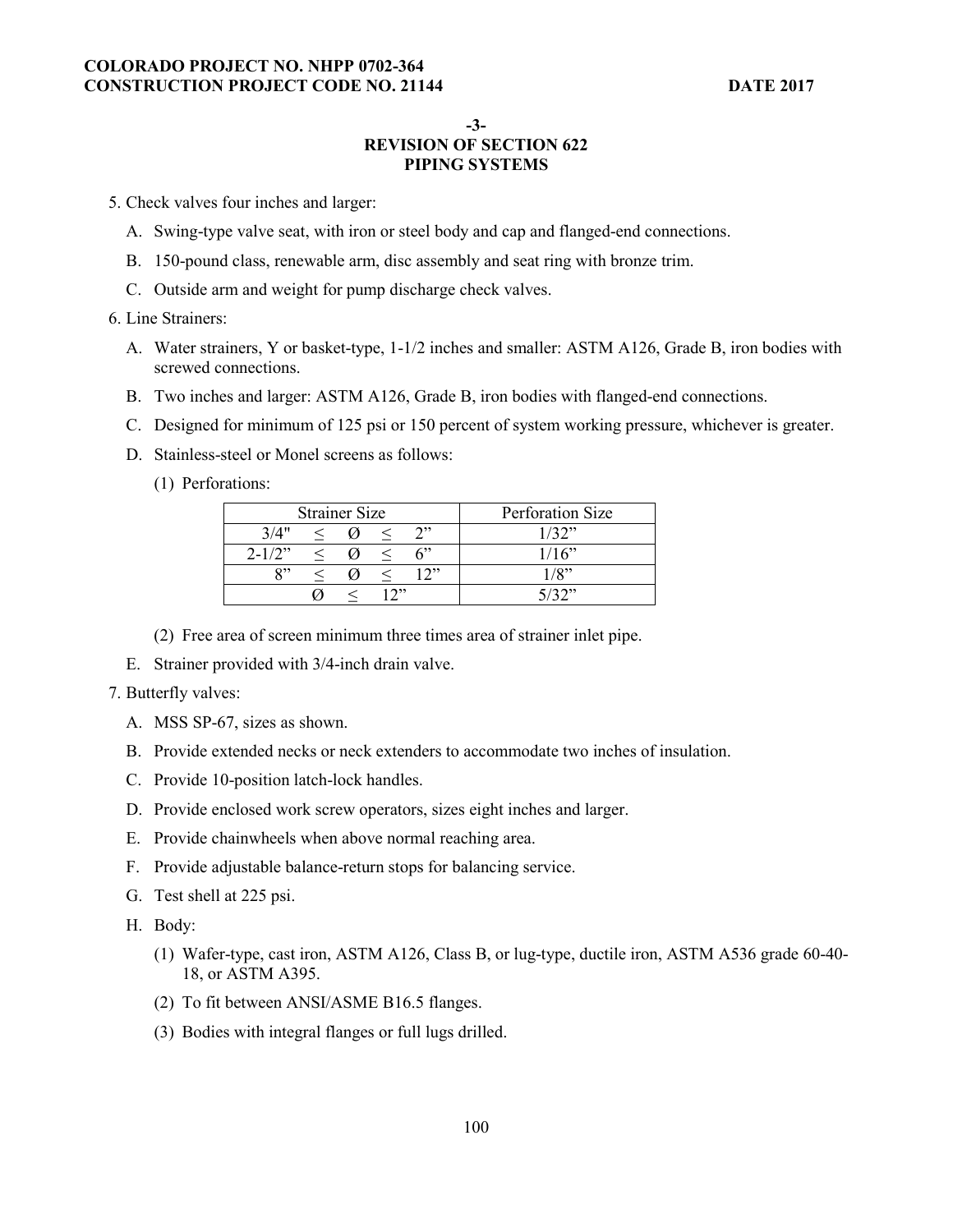#### **-4-**

## **REVISION OF SECTION 622 PIPING SYSTEMS**

- I. Seat:
	- (1) Provide ethylene-propylene-terpolymer (EPT) bonded to rigid ring providing noncollapsible and replaceable seat.
	- (2) Provide bubble-tight shutoff of 150 psi at temperatures between 25F and 225F.
	- (3) Provide O-ring as secondary seal between seat and stem.
- J. Disc:
	- (1) Aluminum-bronze: ASTM B150.
- K. Stem:
	- (1) Stainless steel: AISI Type 304, 316, 410 or 416.
		- Isolate from contact with piped material.
- (d) *Portable Flow Meters.* 
	- 1. Factory-fabricated case, carrying handle and fitted to hold meter securely to accommodate the following accessories:
		- A. Two 10-foot lengths of connecting hose with female connectors for venturi-tube pressure-tap nipples.
			- (1) Hose designed for minimum of 125 psi or 150 percent of system working pressure, whichever is greater.
			- (2) Completely assembled three-valve manifold with two block valves and vent and drain valves piped and mounted on base.
		- B. Set of curves showing flow versus pressure differential for each orifice or venturi tube.
		- C. Metal instruction plate, secured inside cover, illustrating use of meter.
- (e) *Orifices and Venturis*.
	- 1. Stainless steel, square-edge type, mounted between pipe flanges with factory-made pressure taps.
	- 2. Taps with shut-off valves and with quick-connection hose fittings for portable meters.
	- 3. Orifice-throat diameter at specified flow and differential pressure in inches water gauge as follows:
		- A. Fall in 60 to 80 percent of full scale reading for square-root meters.
		- B. Twelve to 40 inches for linear-scale meters.
	- 4. Venturi size selected with design flow rate between 10 and 40 inches of water-pressure differential.
		- A. Permanent pressure loss: 25-percent maximum of indicated flow-rate differential pressure.
			- (1) Flow-metering equipment: Supplied by same manufacturer.
- (f) *Thermometers.* 
	- 1. Dial-type, chromium-plated case, remote or direct-type bulb with accuracy of plus-or-minus one degree.
		- A. Three-inch minimum dial with white face and black digits, graduated in two-degree increments.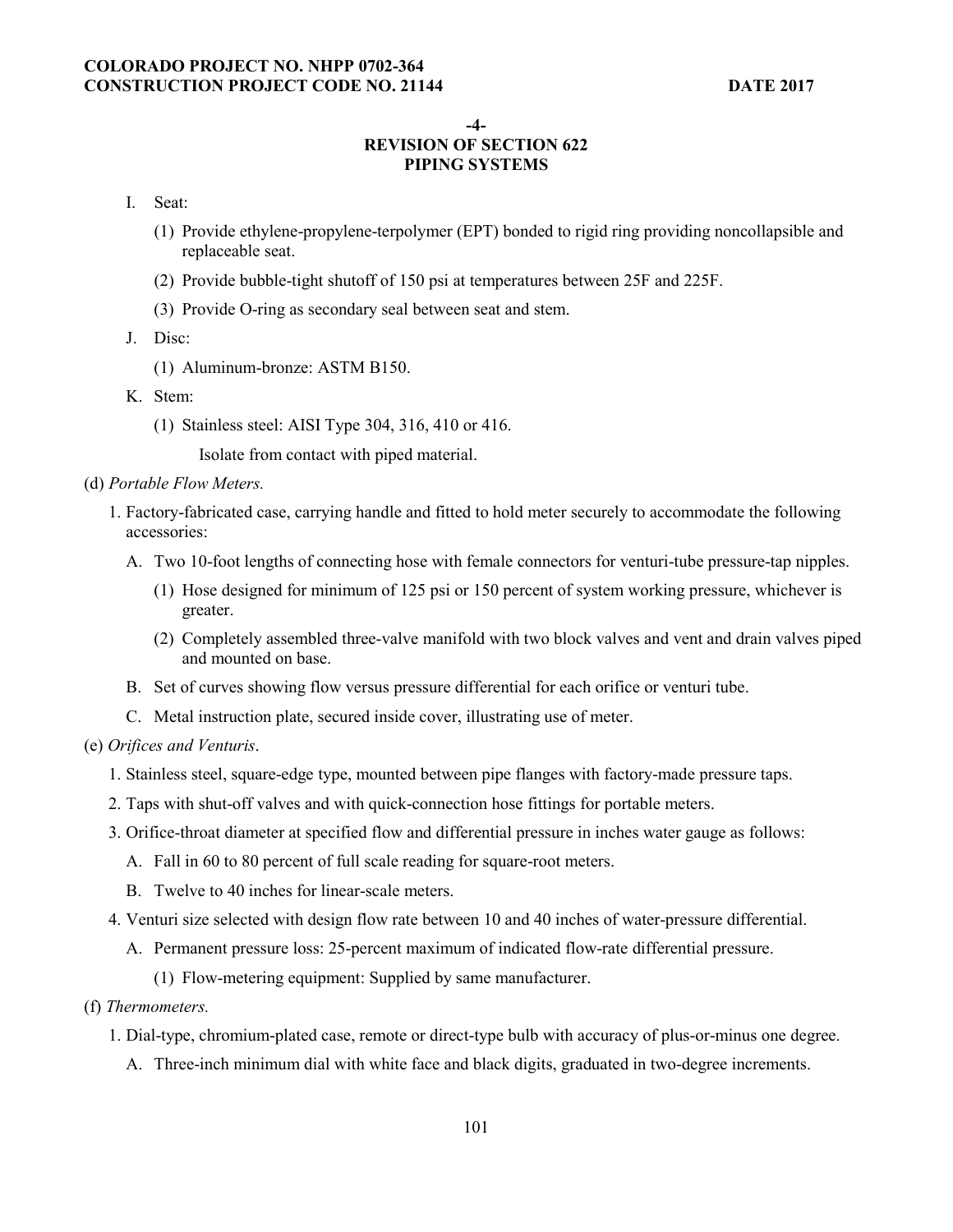**-5-** 

# **REVISION OF SECTION 622 PIPING SYSTEMS**

- 2. Liquid-in-glass thermometers.
- 3. Thermometer ranges suitable for service at not less than 20 degrees above controlled temperature settings.
- *Thermometer Wells.* 
	- 1. Stainless steel with portions surrounding bulbs not over 1/16-inch thick, designed to hold engraved-stem thermometer.
	- 2. Six inches projecting two inches into pipe with dust-excluding caps with gaskets and chains.
	- 3. Pipe smaller than 2-1/2 inches enlarged where wells are located.
	- 4. Set vertical or at angle to retain oil.
- (h) *Gauges.* ASTM F709, Class 1, 2 or 3, Style A, Type I or III with metal case.

## (i) *Expansion Joints.*

1. General:

- A. Designed for 150 psi and 200F for systems operating at 100 psi or less.
- B. Provide expansion joint traverse with 150 percent of pipe expansion resulting from temperature variation of 80F.
- C. Provide corrugated-bellows expansion joints for pipe expansion of 1-1/2 inches or less, minimum of 200 percent of expansion.
- D. 1-1/2 inches and smaller, threaded ends; two inches and larger, flanged ends.
- 2. Flexible ball joints:
	- A. Carbon steel, providing 360 degrees rotation plus 15 degrees minimum angular-flexing movement, furnished with EDPM or similar gaskets, steam-molded in steam-heat presses.
- 3. Corrugated-bellows expansion joints:
	- A. Bellows constructed of single-ply or multiple-ply, formed, corrugated stainless steel for pipe sizes smaller than three inches.
	- B. Self-equalizing type with equalizing or reinforcing rings, internal-telescoping stainless-steel or Monel sleeves, removable steel housing to protect bellows and support insulation.
	- C. Corrugated element: Seamless tubing or of single sheet of metal rolled into cylinder having one longitudinal seam for sizes up to 16 inches.
	- D. Joints 2-1/2 inches and smaller: Internal guides and limit stops.
	- E. Designed for a minimum life of 5,000 full-rated traverse cycles when tested at specified pressures and temperatures.

### (j) *Supporting Devices*.

- 1. Pipe hangers and supports:
	- A. Provide adjustable steel pipe hangers and supports as follows:
		- (1) Clevis and clamp, hot dipped galvanized or zinc-plated: MSS SP-58, Type 1 and Type 8 for steel and cast-iron piping.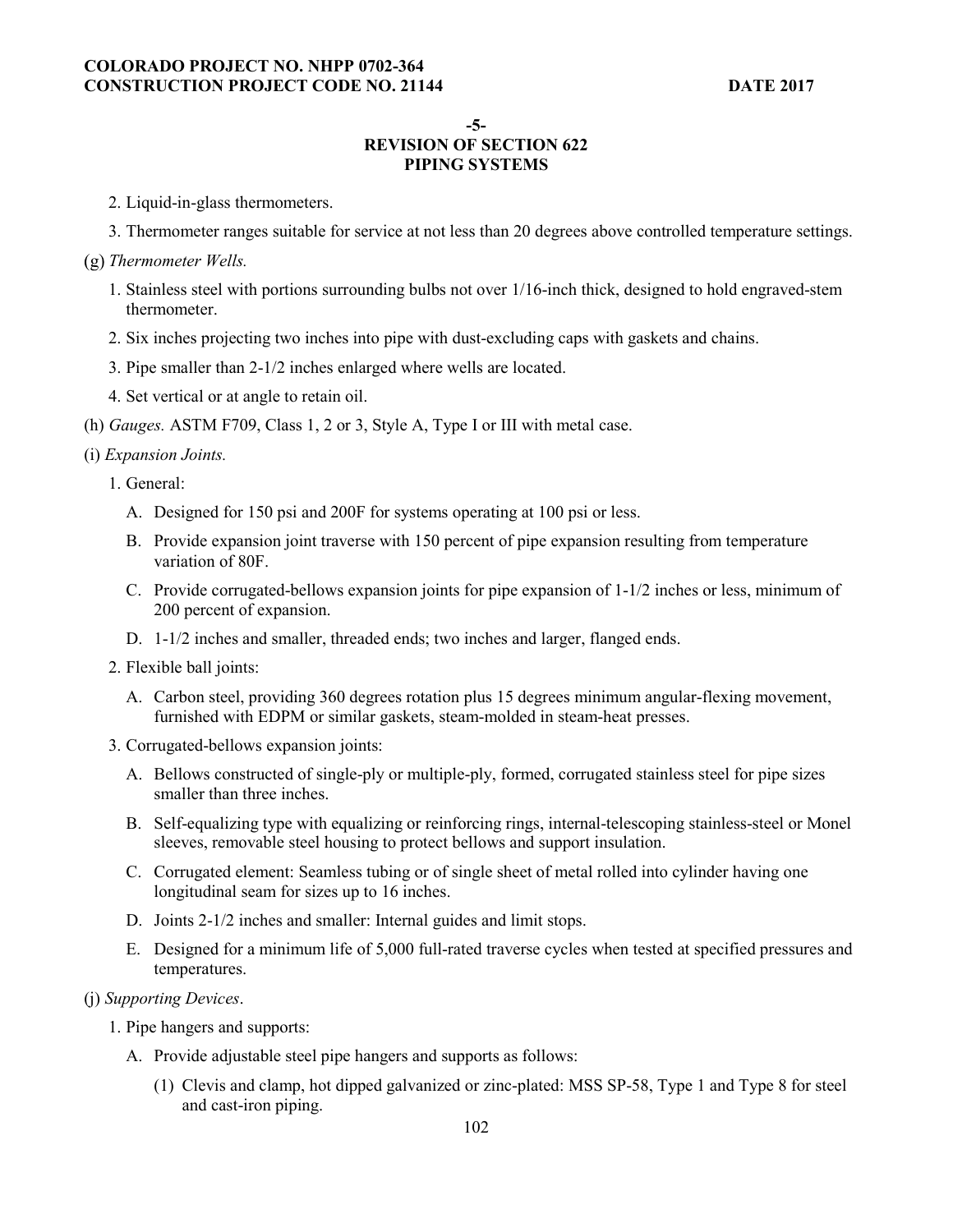**-6-** 

# **REVISION OF SECTION 622 PIPING SYSTEMS**

- (2) With cast-iron roller and sockets: MSS SP-58, Type 41 for Remote Radiator -water piping.
- (3) Spaced not greater than six feet for pipe sizes up to and including 1-1/2 inches; 10 feet for pipe sizes two inches through six inches; 16 feet for pipe sizes eight inches and larger.
- B. Pipe hangers for copper tubing: Steel, copper-plated, clevis-type, spaced at maximum five feet for tubing sizes through 1-1/2 inches and maximum eight feet for sizes two inches and larger.
- C. Hanger rods sized in accordance with anticipated loads (dead, live, and impact) with minimum diameter 3/8 inch, constructed of steel, hot dipped galvanized, threaded full-length and diameter required by pipe size and load imposed.
- D. Hanger rod nuts and washers: Steel, hot dipped galvanized.
- E. Supported from malleable-iron, hot-dip galvanized inserts in concrete slab: MSS SP-58, Type 18.
- F. Pipe hangers and supports in tunnels and shafts: MSS-SP-58, stainless steel, ASTM A276, Type 304.
- 2. Pipe rolls, plates and stands:
	- A. Cast iron: MSS SP-58, Types 44, 45, and 46.
		- (1) Adjustable types selected for piping require grading after setting in place.
	- B. Protection saddles for support piping: MSS SP-58, Type 39, welded to pipe.
- 3. Pipe anchors:
	- A. Designed to withstand five times anchor load minimum.
	- B. Vertical pipes anchored by means of clamps welded around pipes and secured to wall or floor construction.
- 4. Pipe guides:
	- A. Factory-made cast semi-steel or heavy fabricated galvanized steel, consisting of bolted two-section outer cylinder and base with two-section guiding spider bolted or welded tight to pipe.
	- B. Designed to clear pipe insulation and to prevent overtravel of spider and cylinder.
	- C. Guides not less than 12 inches long and spiders not less than the following:

| Nominal Pipe Diameter     | Spider Length |
|---------------------------|---------------|
| $\varnothing \leq 1-1/2"$ | ኅ››           |
| $2" < \emptyset < 3"$     | $2 - 1/2$ "   |
| $Q = 4$ "                 | າ"            |
| $5" < \Omega$             | $3 - 1/2$     |

#### 5. Expansion bolt anchors:

- A. Consisting of bolt, expander, star lock washer and nut.
- B. Fabricated of stainless steel, Type 303, including expander and star lock washer.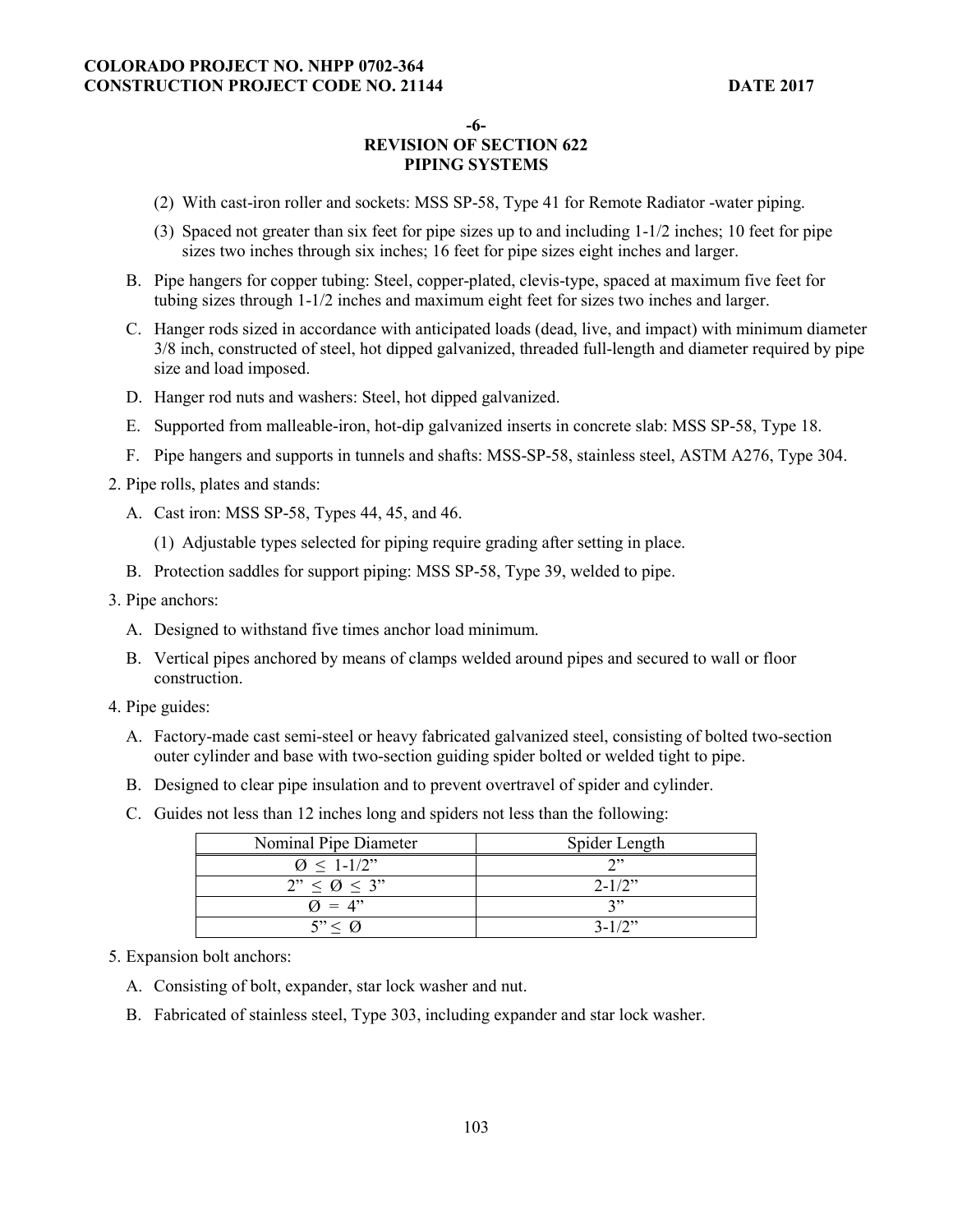**-7-** 

# **REVISION OF SECTION 622 PIPING SYSTEMS**

- C. Anchor assemblies: FS: A-A-1992, Group II, Type 4, Class 1.
- 6. Self-drilling anchors:
	- A. Self-drilling expansion anchors, with self-cutting annular broaching grooves.
	- B. Anchor and expander plug: FS: A-A-1992, Group III, Type 1, double-plated.
- 7. Pipe sleeves:
	- A. Through interior masonry-unit walls: As shown. Sleeve to be large enough to accommodate pipe and covering but not less than two sizes larger than pipe size.
	- B. Through poured-concrete interior walls, floors and ceiling: As shown.
		- (1) Sleeves minimum two sizes larger than pipe. At floors, sleeves to project four inches above finish floor.
	- C. Through exterior structural elements: Minimum two sizes larger than pipe and as shown.
	- D. Sleeves designed to allow expansion/contraction movement of pipe.
- *Installation.* Piping installation includes pipes, valves, insulation, and hangers for remote radiator piping, and generator exhaust piping, supports, silencer supports, and weatherproof exterior exhaust screen panel and rain cap.
- (l) *Welding Procedure.* Perform welding by manual metallic arc-process except for pipe sizes four inches and smaller where gas welding (oxyacetylene) may be used.
	- 1. Use electrodes and rods of composition recommended for pipe by AWS.
	- 2. Heat surface within three inches from point where weld will start to temperature warm to the hand before welding.
	- 3. Weld corrosion-resistant nickel-copper alloy steel pipe by arc-process utilizing low-hydrogen electrodes of AWS E8016 or E8018 types. Leave joint surfaces smooth, uniform, free from fins, tears and other defects which adversely affect proper welding. After each pass of weld on multiple-pass welding, clean weld free of slag and other deposits before applying next pass.
	- 4. Peen with light blows of blunt-nosed peening hammer.
		- A. Do not peen surface layers or first pass in groove welds.
	- 5. For groove welds, have surface pass substantially centered on the seam, smooth and free from depressions. Perform fillet-welds with minimum cutting back of outside pipe.
		- A. Leave throat of full fillet-weld not less than 0.707 of thickness of pipe.
		- B. Repair excess cutting back and undercutting of base metal in pipe adjoining weld.
		- C. Fill up craters to full cross section of weld.
	- 6. Align and position accurately joints to be welded, so that pipe will not project beyond its adjoining pipe by more than 20 percent of pipe wall thickness or 1/8-inch maximum.
	- 7. Install welded pipe in accordance with ANSI/ASME B31.1.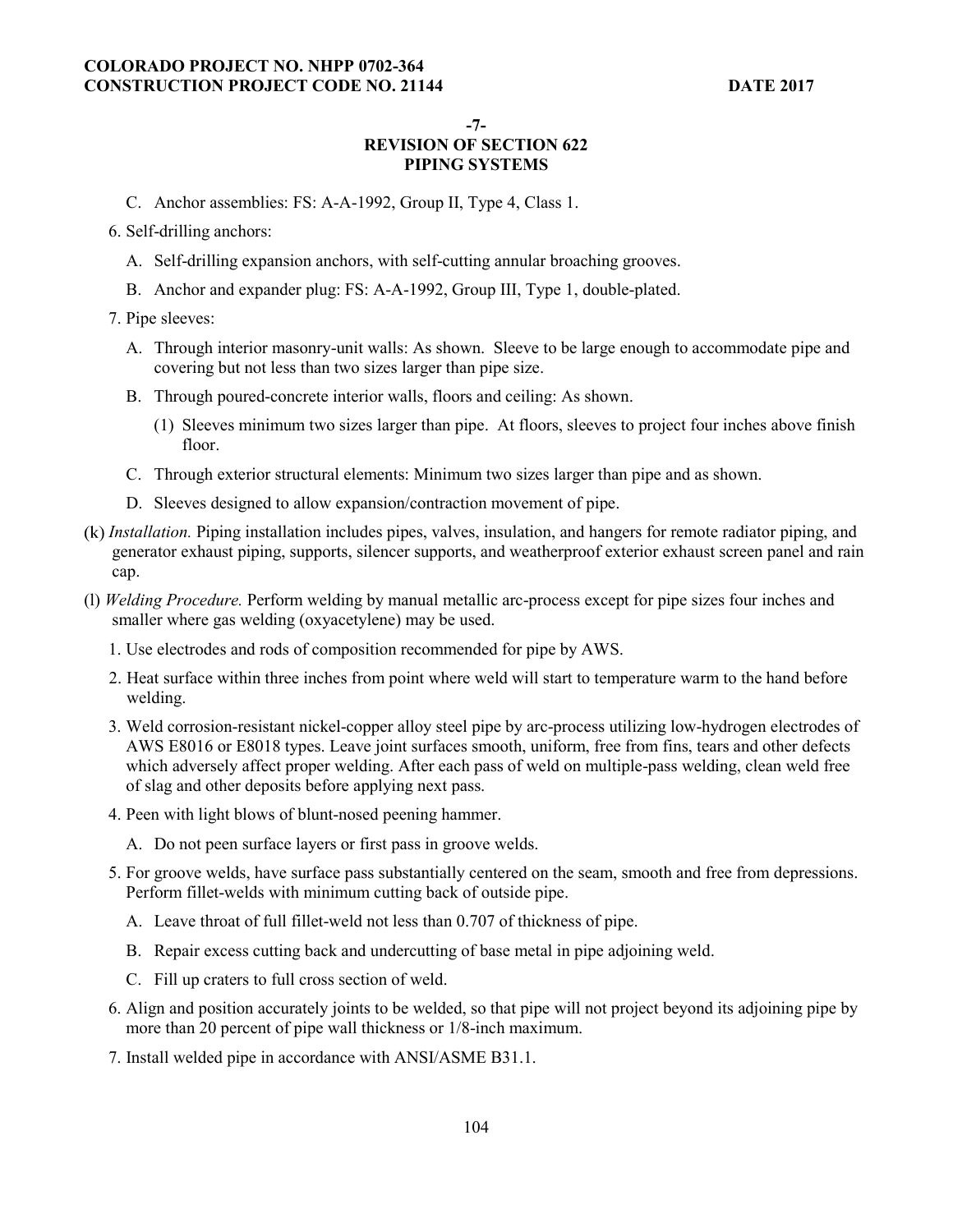**-8-** 

# **REVISION OF SECTION 622 PIPING SYSTEMS**

- *Steel-Pipe Installation.* Weld embedded pipe and install so that pipe will not penetrate construction joints or structural contraction joints. Install horizontal piping with minimum pitch of one inch in 40 feet and arrange for drains at low points.
	- 1. Install drain valves and hose nipples not smaller than 3/4 inch at low points.
	- 2. Install high-capacity automatic air vents at high points, designed for 125 psi and suitable for operation on pressures under 125 psi.
		- A. Pipe air-vent outlet to floor drains.
	- 3. Pipe drip pan to discharge as shown; if not shown, discharge to nearest open drain. Provide flexible connections to coils, pumps and other equipment so as to eliminate undue strains in piping and equipment. Install condensate-drain lines for each air-handling unit with pitch of 1/4 inch per foot in the direction of flow.
		- A. Run drain lines to nearest open drain.
		- B. Do not exceed 400 feet maximum length of pipe between anchor and expansion joint or 90-degree offset.
	- 4. Do not support embedded pipe from reinforcing bars with metallic means.
- (n) *Expansion-Joint Installation.* Field set expansion joints for position corresponding to ambient temperature at time of installation. Setting based on manufacturer's calibration data furnished with expansion joints. Do not use corrugated-bellows expansion joints where exposed in train tunnels. Install ball joints in accordance with approved published recommendations of manufacturer. Do not use shims or steel spacers.
- (o) *Pipe Anchors.* Securely anchor piping where shown and where necessary for proper installation to force pipe expansion in proper direction.
- (p) *Expansion-Bolt Anchors.* Drill holes and install expansion-bolt anchors as recommended by anchor-bolt manufacturer. Do not locate less than eight inches from concrete edge.
- (q) *Pipe Sleeves.* Install Exterior walls as shown. Install Interior walls as shown. Seal to maintain integrity of walls.
- (r) *Painting.* Exhaust piping that is outside of the HLT Complex shall be painted a USFS-approved brown color.

Subsection 622.27 shall include the following:

Piping systems will not be measured, but will be paid for on a lump sum basis.

Subsection 622.28 shall include the following:

The completed and accepted work for the piping systems will be paid for at the contract lump sum price for the pay item listed below.

Payment will be made under:

| Pay Item                                | Pay Unit |
|-----------------------------------------|----------|
| <b>Building Plumbing Piping Systems</b> | Lump Sum |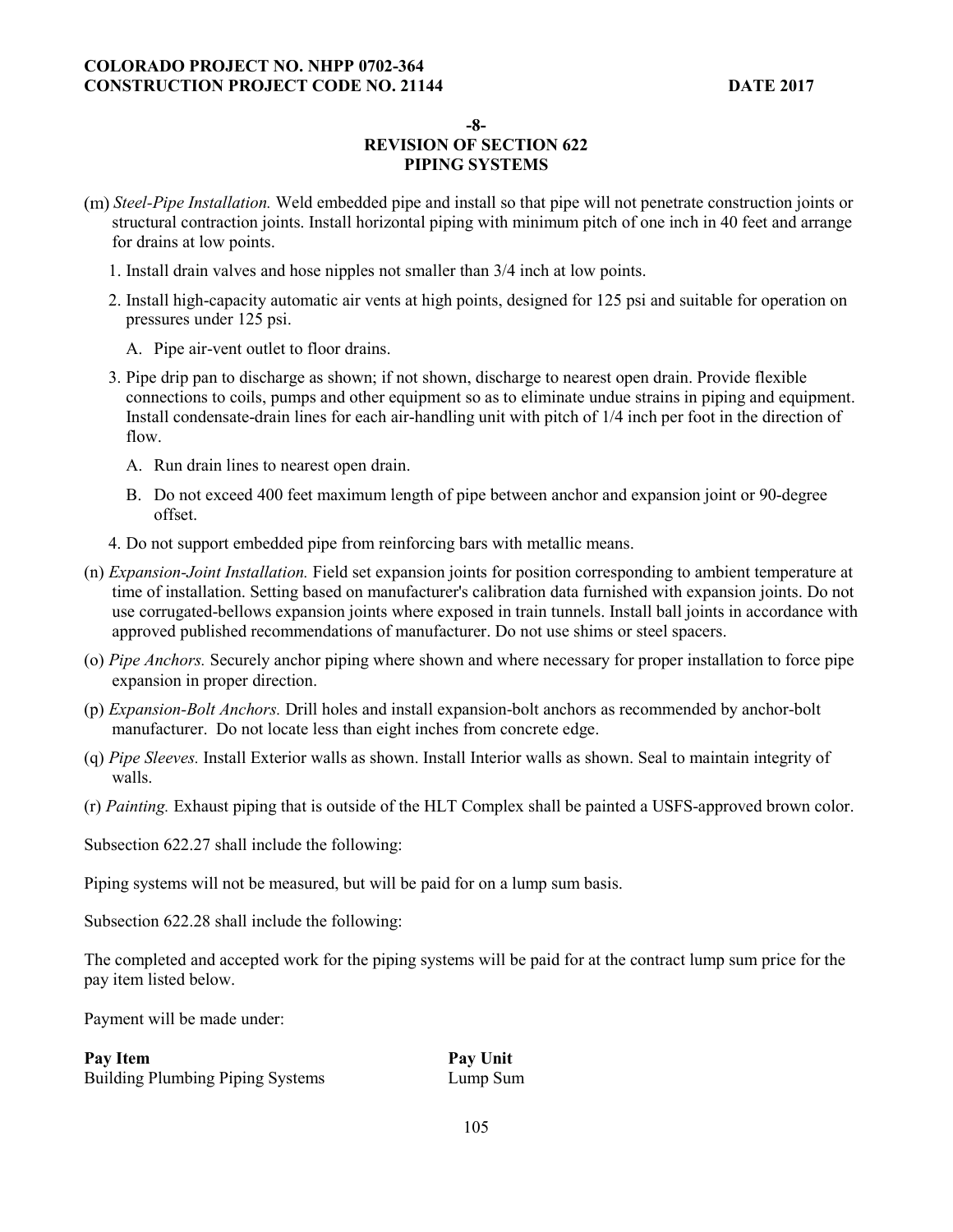#### **REVISION OF SECTION 622 MODIFY BUILDING**

Section 622 of the Standard Specifications is hereby revised for this project as follows:

Subsection 622.01 shall include the following:

This work consists of reconstruction of a portion of the existing wall between the interior parking area and the emergency generator room at the Hanging Lake Tunnel complex. Wall reconstruction shall consist of the complete restoration of an interior wall in which a double-wide door system and a portion of the existing concrete wall are removed to temporarily increase the doorway opening area. The restoration shall provide a rigid wall with a man-size double-wide door opening.

Subsection 622.02 shall include the following:

Prior to the removal of a portion of the existing wall, the Contractor shall examine the existing door system to assess what will be required for its replacement with a new double swing door with similar function, strength, and service configuration. The replacement door system shall have an active side that is prepped for a locking device and an inactive door with flush bolts, lock strike, and an astragal to cover the gap between the door edges.

The Contractor shall use metal frame construction to reconstruct the opening area, with the reconstructed portion that abuts the existing wall securely anchored vertically and horizontally to the wall and to the floor adjacent to the doorway, so that the use of the new door will not damage the integrity of the restored wall.

Streel material for wall reconstruction shall meet the requirements of structural carbon steel as described in Subsection 509.03.

Subsection 622.03 shall include the following:

Final design and detailing of the metal frame construction of the opening area shall be provided by the Contractor's Engineer for review and approval by the Engineer prior to procurement of materials for the reconstruction.

Angles and other steel sections for the framework shall have sufficient section to ensure that the frame will secure the door in all positions. They shall be anchored to the opening jambs, floor, and head wall with torque-controlled expansion anchors which are specially suited to seismic and cracked concrete applications, with classification as Category 1 anchors. The anchors shall have carbon steel anchor body, nut, and washer, with electro-plated zinc coating of minimum thickness of 5µm. Plate for the frame covering shall be fastened to the frame with multiple bolts. Anchors shall be set to provide a minimum 3" clear cover to the concrete wall surface.

The framework shall be welded in separate jamb and header pieces, such that each discrete piece can be set in place, securely connected with the other pieces, and anchored to the concrete at all sides of the door opening. The final reconstruction of the doorway area shall be removable at a future date, by removing the door and door frame, removing the cover plates, unbolting the connections between the new opening jamb and header pieces, and unbolting the frame pieces from their anchors to the doorway area jambs, header, and floor.

All exposed edges of the framework shall be ground to remove burrs and sharp edges. The interface between the existing wall and the plate covers of the metal frame for the reconstructed opening shall be sealed with an approved caulk to close air gaps at these locations.

Subsection 622.14 shall include the following:

The Contractor shall provide all new metal door frame elements as needed to make the door frame compatible with new construction of the door opening. The metal door fame shall be secured as needed to the reconstructed opening to enable the same or better door functionality as was present before the opening was temporarily enlarged.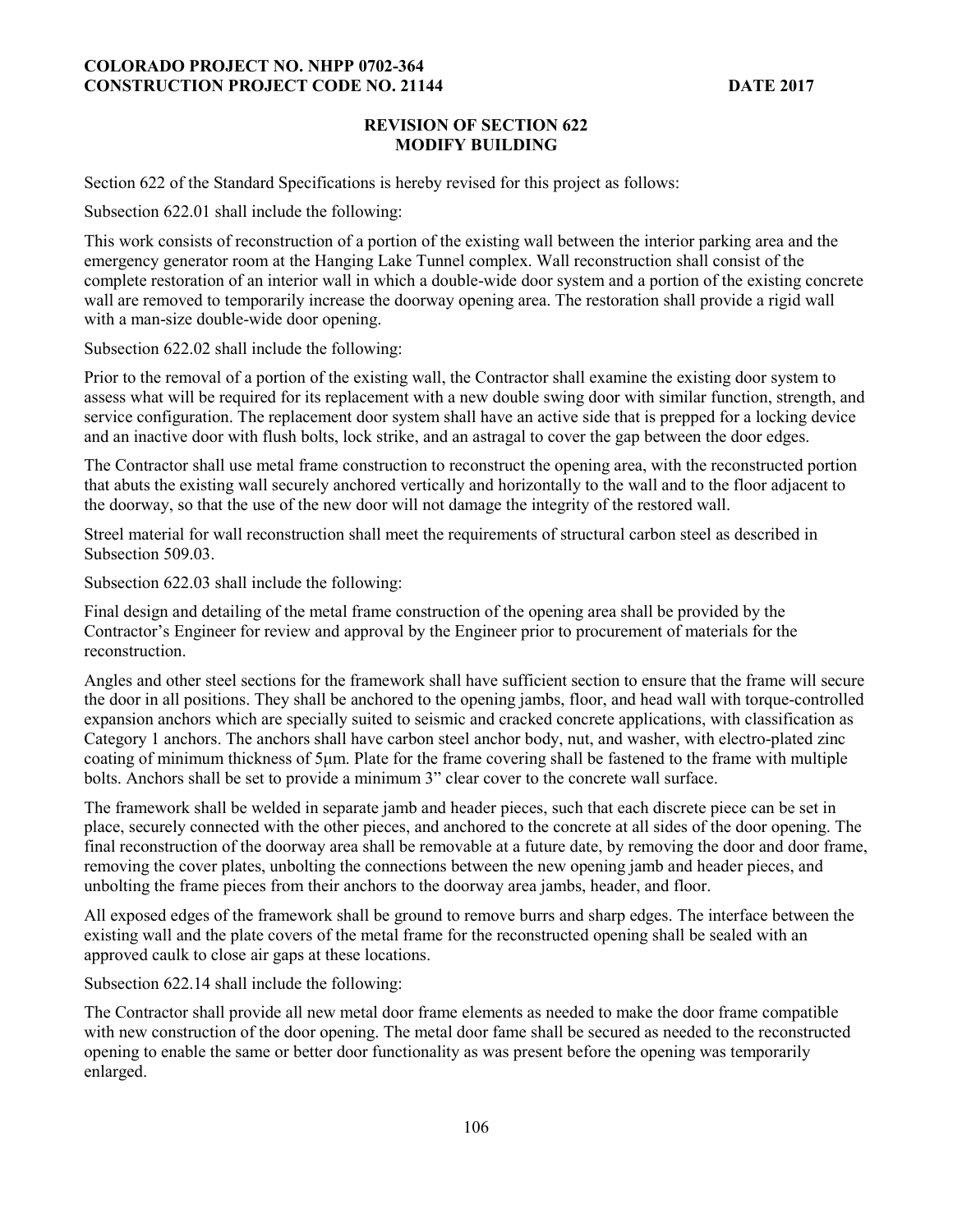#### **-2-**

## **REVISION OF SECTION 622 MODIFY BUILDING**

Subsection 622.21 shall include the following:

This work shall include painting all exposed sides of the restored wall portion and any damaged places on both sides of the existing wall surface so that the restored wall's painted surface is the same color and finish as the adjacent existing undamaged wall's painted surfaces. Painting shall include finishing the metal door frame and metal doors.

Subsection 622.24 shall include the following:

The light switch that is currently located inside the generator room shall be removed and replaced with a new switch located to a similar position outside of the generator room. The new switch shall be flush-mounted into the existing wall adjacent to the reconstructed door opening area. The old switch box shall be covered with a suitable cover plate.

Subsection 622.28 shall include the following:

Payment will be made under:

Pay Item Unit

Modify Building Lump Sum

Payment for Modify Building will be full compensation for all labor and materials required to complete the work, including, preparation of shop drawings, all electrical work, anchorages and reinforcing, temporary shelter or protection for the wall reconstruction, preparation for painting and painting of wall and doorway elements.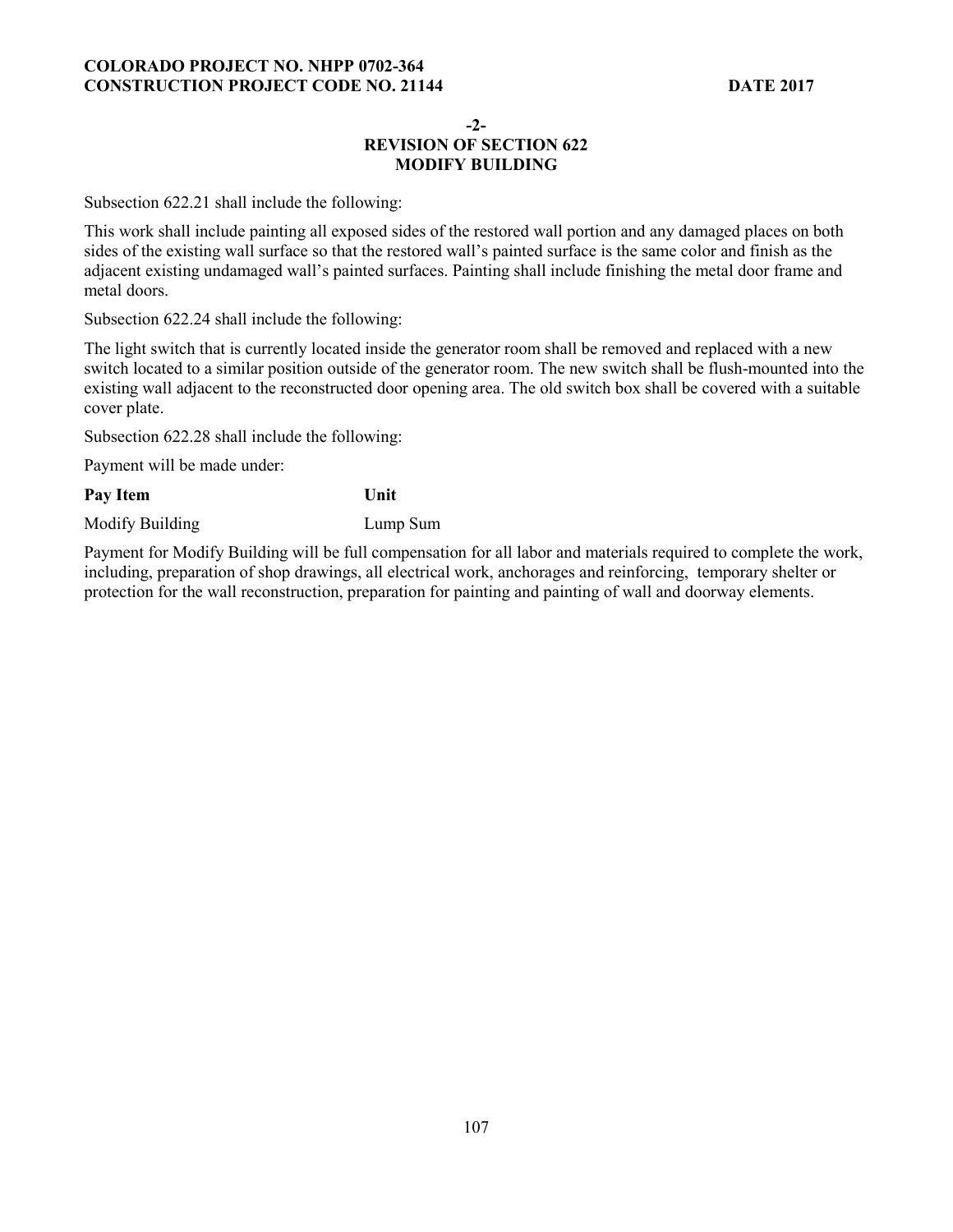## **FORCE ACCOUNT ITEMS**

#### **DESCRIPTION**

This special provision contains the Department's estimate for force account items included in the Contract. The estimated amounts marked with an asterisk will be added to the total bid to determine the amount of the performance and payment bonds. Force Account work shall be performed as directed by the Engineer.

### **BASIS OF PAYMENT**

Payment will be made in accordance with subsection 109.04. Payment will constitute full compensation for all work necessary to complete the item.

Force account work valued at \$5,000 or less, that must be performed by a licensed journeyman in order to comply with federal, state, or local codes, may be paid for after receipt of an itemized statement endorsed by the Contractor.

| Estimated |          |
|-----------|----------|
| Quantity  | Amount   |
|           |          |
|           | \$65,000 |
| F.A.      | \$3,000  |
| F.A.      | \$500    |
| F.A.      | \$1,000  |
| F.A.      |          |
| F.A.      |          |
| F.A.      |          |
|           | F.A.     |

### **Force Account Descriptions**

F/A Minor Contract Revisions – This work consists of minor work authorized and approved by the Engineer, which is not included in the contract drawings or specifications, and is necessary to accomplish the scope of work of this contract.

F/A Partnering – This work is described in Standard Special Provision – Partnering Program.

F/A Fuel Cost Adjustment – This work is described in the Project Special Provisions.

F/A Towing – This work consists of towing authorized and approved by the Engineer to respond to emergency conditions.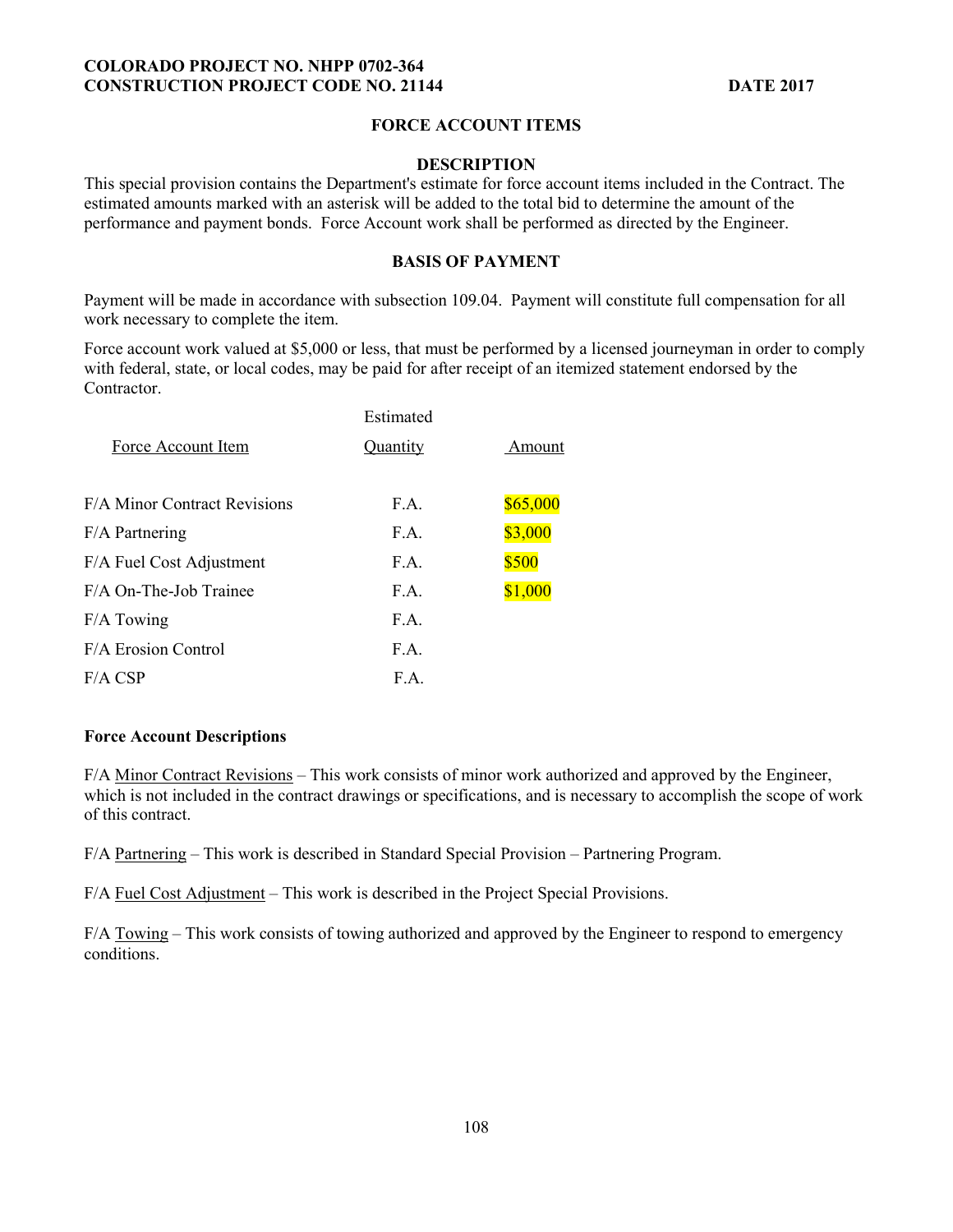### **COLORADO PROJECT NO. NHPP 0702-364 CONSTRUCTION PROJECT CODE NO. 21144** DATE 2017

## **TRAFFIC CONTROL PLAN - GENERAL**

The key elements of the Contractor's method of handling traffic (MHT) are outlined in subsection 630.10(a).

The components of the TCP for this project are included in the following:

- (1) Subsection 104.04 and Section 630 of the specifications.
- (2) Standard Plan S-630-1, Traffic Controls for Highway Construction, Case No. 11, 17, 24, 31 and Standard Plan S-630-2.
- (3) Schedule of Construction Traffic Control Devices.
- (4) Manual of Uniform Traffic Control Devices (MUTCD) (2009 Edition).

Unless otherwise approved by the Engineer, the Contractor's equipment shall follow normal and legal traffic movements. The Contractor's ingress and egress of the work area shall be accomplished with as little disruption to traffic as possible.

Special Traffic Control Plan requirements for this project are as follows:

During the construction of this project, traffic shall use the present traveled roadway unless identified on the plans or approved by the Engineer. Two lanes of traffic shall be maintained between 7:00 am and 7:00 pm. The Contractor shall not have construction equipment or materials in the lanes open to traffic at any time, unless approved by the Engineer.

No work that impacts I-70 traffic shall be allowed on weekends from 12:00pm Friday through 7:00am Monday unless previously approved by the Engineer. Holidays/no work days shall include:

**At least one week** prior to starting construction, the Contractor shall notify the Project Engineer of the date the Contractor intends to start construction.

All costs incidental to the foregoing requirements shall be included in the original contract prices for the project.

All traffic operations, detours, and associated MHT's shall be submitted to the Engineer for review and approval. The Contractor shall schedule and coordinate all traffic closures and MHT's at least seven days prior to the closure or MHT taking effect.

Workers, Contractor, Suppliers, etc. shall not access the work area by crossing the roadway unless proper traffic control or other necessary precautions are provided. Suitable transportation to the work site shall be provided by the Contractor for personnel whose vehicles are parked off site.

Employee vehicle parking is prohibited where it conflicts with safety, access, or flow of traffic. There is very limited space available within Hanging Lake Tunnel for parking, shuttles to bring workers to/from the site will be required.

The Contractor's superintendent, foreman, traffic control supervisor, erosion control supervisor, and other key staff shall have cell phones with texting capability at all times. A cell phone list shall be provided to the Engineer.